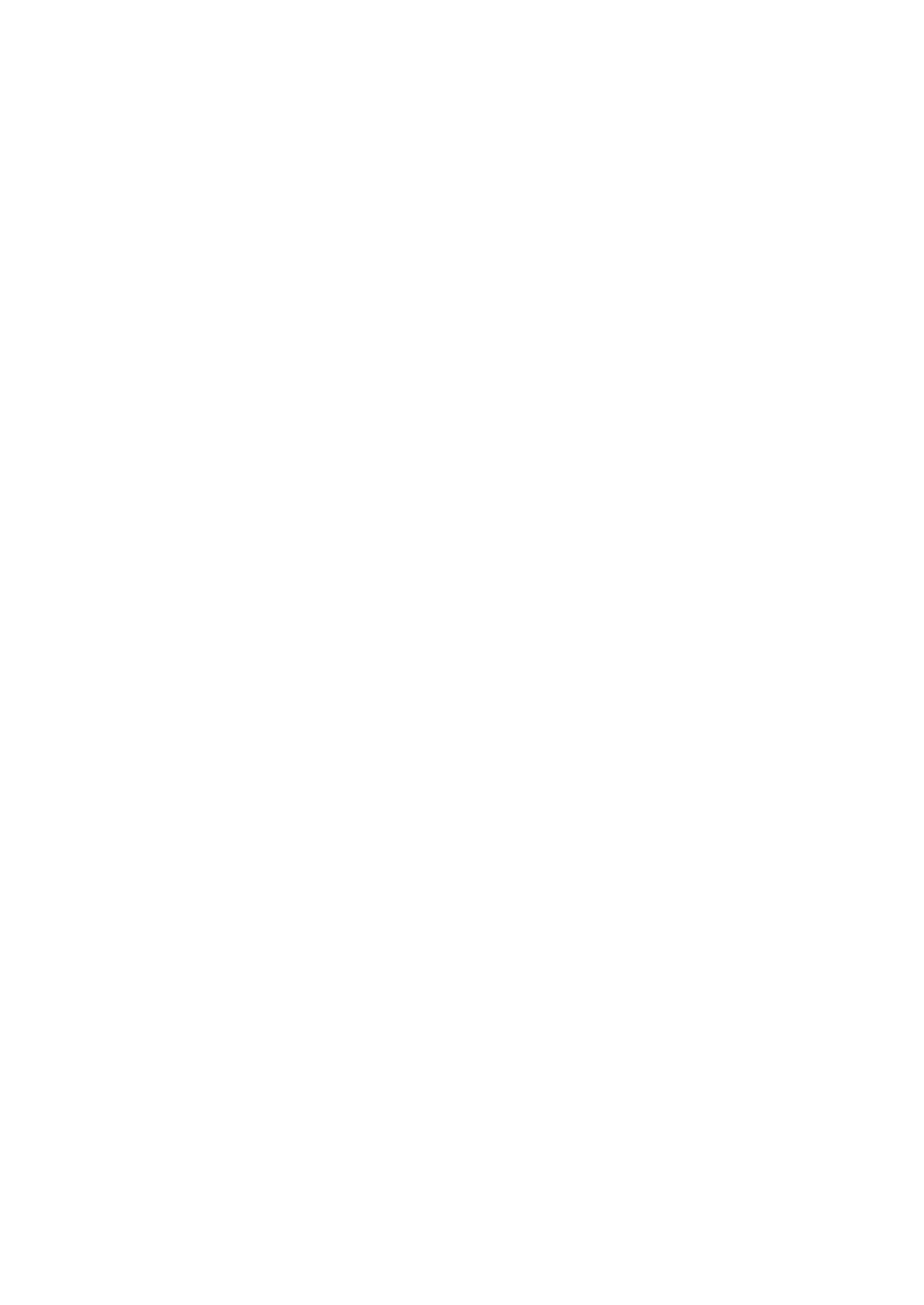# **IDENTIFICATION, ASSESSMENT AND PROTECTION OF NATIONAL ESTATE VALUES**

# SOUTHERN NSW CRA REGION

# ENVIRONMENT AUSTRALIA

A report undertaken for the NSW Regional Forest Agreement Steering Committee as part of the NSW Comprehensive Regional Assessments

> project numbers NA 02/EH, NA 03/EH, NA 10/EH, NA 15/EH, NA 16/EH, NS 05/EH, NS 06/EH, NA 24/EH, and NA 25/EH

> > **January 2000**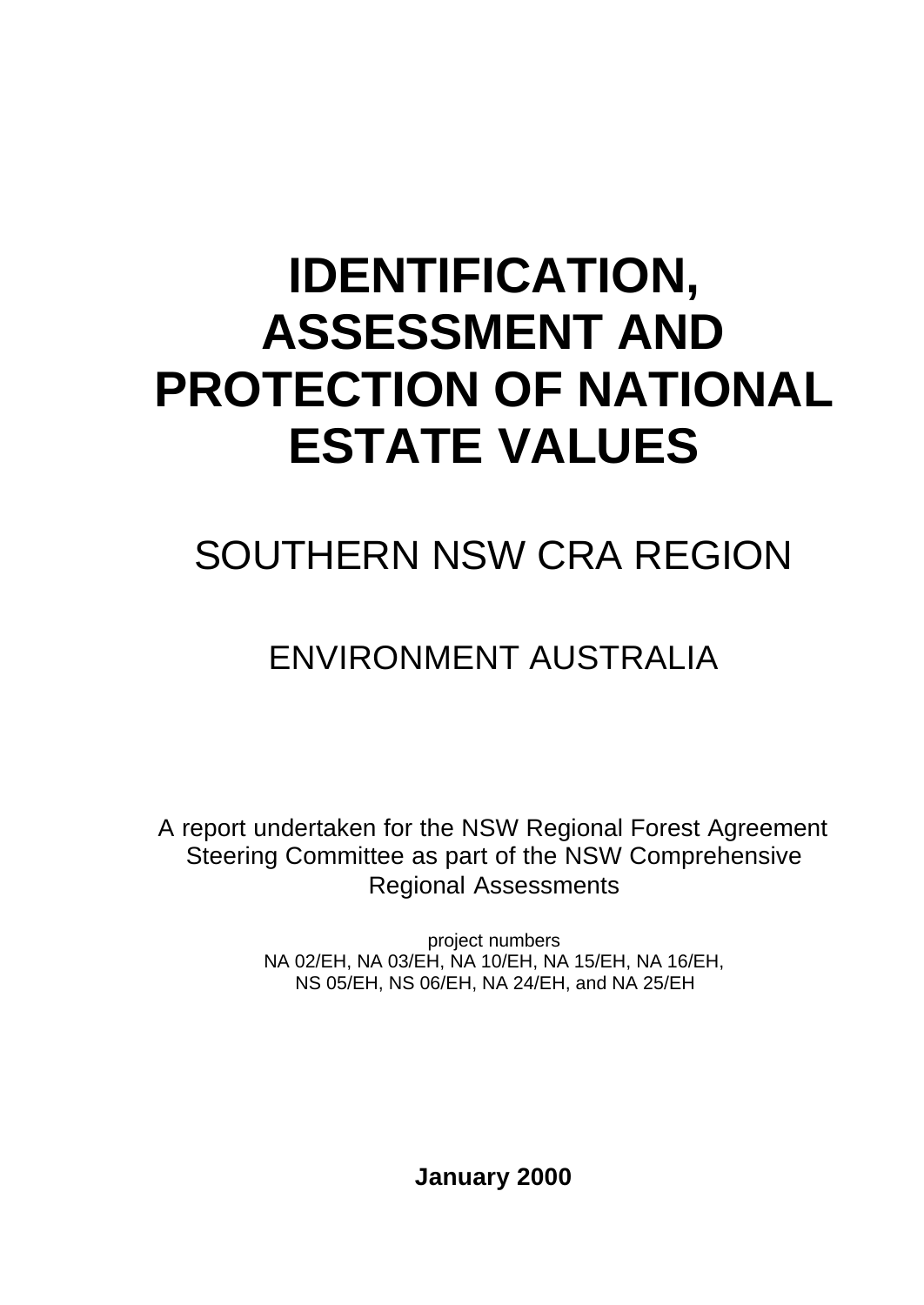#### **For more information and for information on access to data contact the:**

#### **Resource and Conservation Division, Department of Urban Affairs and Planning**

GPO Box 3927 SYDNEY NSW 2001

Phone: (02) 9228 3166 Fax: (02) 9228 4967

#### **Forests Taskforce, Department of Prime Minister and Cabinet**

3-5 National Circuit BARTON ACT 2600

Phone**:** 1800 650 983 Fax: (02) 6271 5511

© Crown copyright January 2000 New South Wales Government Commonweatlh Government

ISBN 1 74029 098 4

The projects have been jointly funded by the New South Wales and Commonwealth Governments and managed through the Resource and Conseration Division, Department of Urban Affairs and Planning, and the Forests Taskforce, Department of the Prime Minister and Cabinet.

The project has been overseen and the methodology has been developed through the Environment and Heritage Technical Committee which includes representatives from the New South Wales and Commonwealth Governments and stakeholder groups.

#### **Disclaimer**

While every reasonable effort has been made to ensure that this document is correct at the time of printing, the State of New South Wales, its agents and employees, and the Commonwealth of Australia, its agents and employees, do not assume any responsibility and shall have no liability, consequential or otherwise, of any kind, arising from the use of or reliance on any of the information contained in this document.

#### **Erratum**

Map 22 is incorrectly titled 'Areas Above Threshold for Geoheritage'. The correct title is 'Areas Identified as Potential Geoheritage'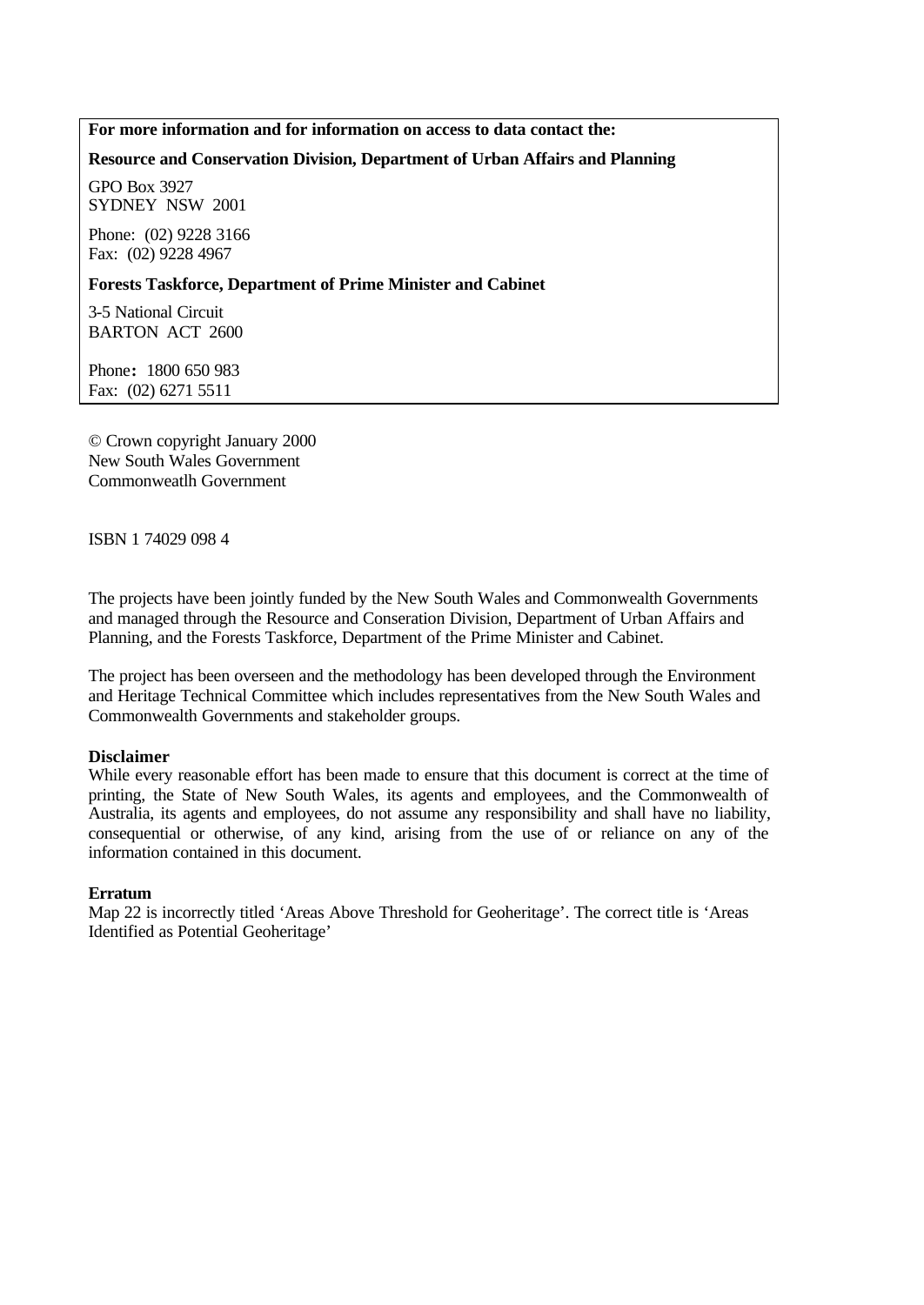# **CONTENTS**

| 1.               |                                                                             |                |
|------------------|-----------------------------------------------------------------------------|----------------|
| 2.               |                                                                             |                |
| 2.1              | Criteria                                                                    | 3              |
| 2.2              | Thresholds                                                                  | $\overline{3}$ |
| 2.3              | Data                                                                        | $\overline{4}$ |
| 2.4              | Methodology                                                                 | 5              |
| 3.               |                                                                             |                |
| 3.1              | Wilderness                                                                  | 6              |
| 3.2              | Natural Landscapes                                                          | 9              |
| 3.3              | <b>Undisturbed Catchments</b>                                               | 10             |
| 3.4              | Old-Growth Forest                                                           | 12             |
| $\overline{4}$ . |                                                                             | .14            |
| 4.1              | Flora And Fauna Species Endemic To Region                                   | 14             |
| 4.2              | Flora And Fauna With Disjunct Populations                                   | 17             |
| 4.3              | Flora And Fauna At The End Of Their Distribution Range                      | 19             |
| 4.4              | Flora And Fauna Refuges                                                     | 21             |
| 4.5              | Primitive, Relictual, And Phylogenetically Distinct Species                 | 23             |
| 4.6<br>4.7       | <b>Important Habitat</b><br>Remnant Vegetation And Rare Old-Growth Forest   | 27<br>29       |
| 4.8              | <b>Vegetation Succession</b>                                                | 30             |
| 4.9              | Flora And Fauna Species Richness                                            | 31             |
| 4.10             | <b>Vegetation Community Richness</b>                                        | 33             |
| 4.11             | <b>Habitat Richness</b>                                                     | 33             |
| 4.12             | Rare Old-Growth Forest                                                      | 34             |
| 4.13             | Rare, Threatened Or Uncommon Flora And Fauna Species And Their Habitats     | 34             |
| 4.14             | Rare, Threatened Or Uncommon Vegetation Communities                         | 36             |
| 4.15             | Principal Characteristics Of Class                                          | 37             |
| 5.               |                                                                             |                |
| 5.1              | Geological And Geomorphological And Soil Values                             | 38             |
| 5.2              | <b>Natural History Values</b>                                               | 39             |
| 6.               |                                                                             |                |
| 7.               |                                                                             |                |
| 7.1              | Assessment Criteria For Cultural Values                                     | 43             |
| 7.2              | <b>Community Consultation</b>                                               | 43             |
| 8.               |                                                                             | .44            |
| 8.1              | Introduction                                                                | 44             |
| 8.2              | Data Audit Integration And Analysis                                         | 44             |
| 8.3              | Overview Thematic Forest History                                            | 46             |
| 8.4              | Places Of Historic Value                                                    | 47             |
| 8.5              | Social Value Assessment                                                     | 48             |
| 8.6              | Places Of Aesthetic Value                                                   | 50             |
| 9.               |                                                                             |                |
| 9.1              | <b>Consultation Process</b>                                                 | 52             |
| 9.2              | Mapping Of Indigenous Heritage Values                                       | 53             |
| 9.3              | Statewide Archaeological Overview                                           | 53             |
| 10.              | PROTECTING CULTURAL HERITAGE VALUES AND PLACES IN NEW SOUTH WALES FORESTS55 |                |
| 11.              |                                                                             |                |
| 11.1             | National Estate Outcomes: Cultural Values                                   | 57             |
| 11.2             | Future Research: Cultural Values                                            | 57             |
| 11.3             | <b>Conservation Of National Estate Values</b>                               | 58             |
| 12.              |                                                                             |                |
| 13.              |                                                                             |                |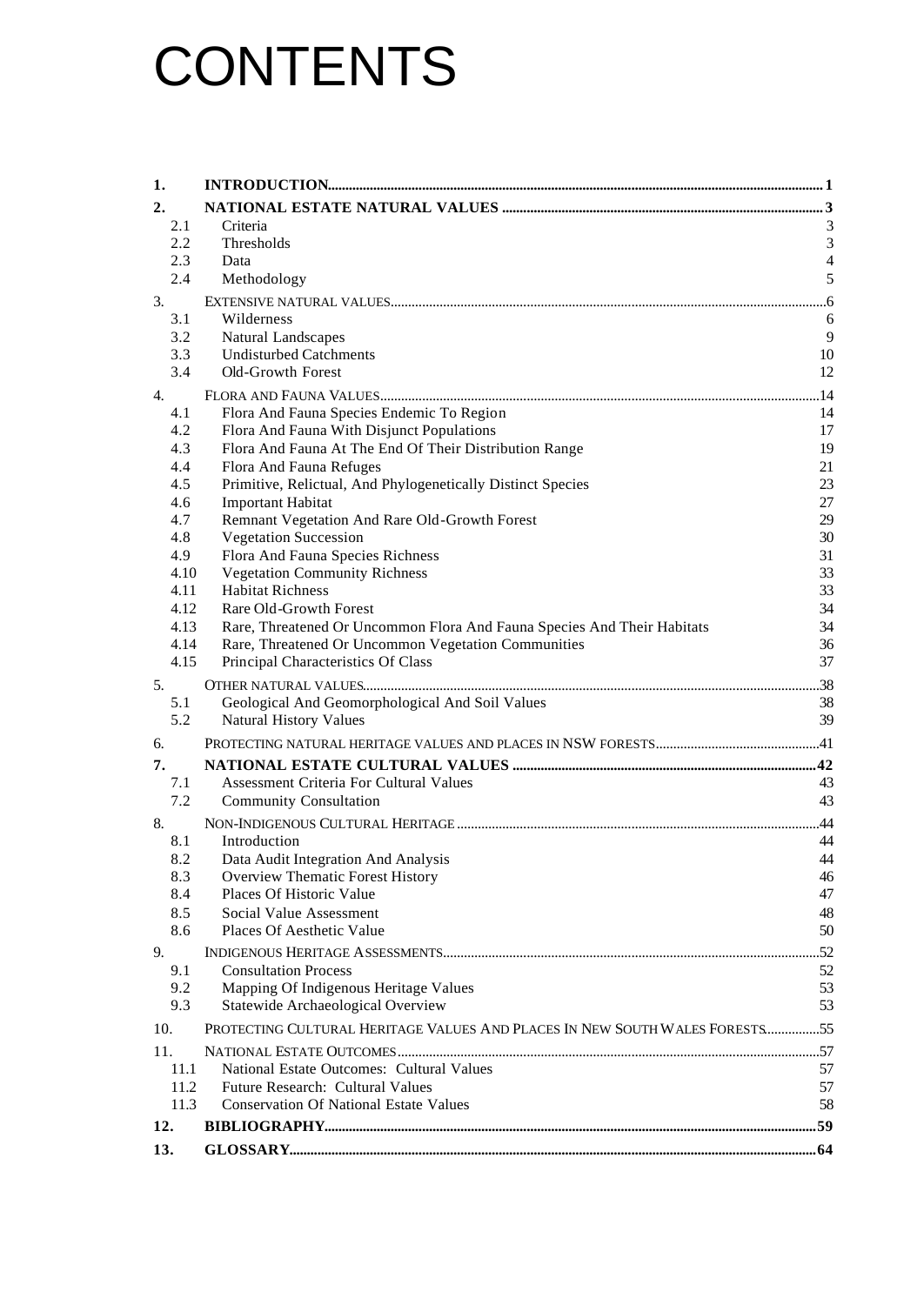#### **APPENDICES**

| Appendix A. | Australian Heritage Commission Criteria For The Register Of The National Estate71     |  |
|-------------|---------------------------------------------------------------------------------------|--|
| Appendix B. | Forest Places In Southern New South Wales In The Register Of The National Estate73    |  |
| Appendix C. |                                                                                       |  |
| Appendix D. | 18 List Of Experts Consulted In Assessment Of Natural National Estate Values In Nsw78 |  |
| Appendix E. |                                                                                       |  |
| Appendix F. |                                                                                       |  |
| Appendix G. |                                                                                       |  |
| Appendix H. |                                                                                       |  |
| Appendix I. |                                                                                       |  |
| Appendix J. | Existing Protective Mechanisms For Natural National Estate Values Nsw141              |  |
| Appendix K. |                                                                                       |  |
| Appendix L. | Sites Identified With Spatial Information For Other Natural History Sites 167         |  |
| Appendix M. |                                                                                       |  |
| Appendix N. |                                                                                       |  |
| Appendix O. |                                                                                       |  |

# **TABLES**

| Table 3a.          |                                                                                       |  |
|--------------------|---------------------------------------------------------------------------------------|--|
| Table 3b.          |                                                                                       |  |
| Table 3c.          |                                                                                       |  |
| Table 3d.          | Land Tenure Of Significant National Estate Natural Landscape Values 10                |  |
| Table 3e.          | Land Tenure Of Indicative National Estate Undisturbed Catchment Values  12            |  |
| Table 3f.          |                                                                                       |  |
| Table 4a.          | Land Tenure Of Indicative National Estate Centres Of Fauna Endemism 16                |  |
| Table 4b.          | Land Tenure Of Indicative National Estate Centres Of Flora Endemism 16                |  |
| Table 4c.          | Land Tenure Of Indicative National Estate Fauna Species With Disjunct Ranges  18      |  |
| Table 4d.          | Land Tenure Of Indicative National Estate Flora Species With Disjunct Ranges 18       |  |
| Table 4e.          | Land Tenure Of Indicative National Estate Fauna Species At The Limit Of Their Range20 |  |
| Table 4f.          | Land Tenure Of Indicative National Estate Flora Species At The Limit Of Their Range21 |  |
| Table 4g.          |                                                                                       |  |
| Table 4h.          |                                                                                       |  |
| Table 4i.          | Land Tenure Of Indicative National Estate Primitive, Relictual And Phylogenetically   |  |
|                    |                                                                                       |  |
| Table 4 <i>j</i> . | Land Tenure Of Indicative National Estate Primitive, Relictual And Phylogenetically   |  |
| Table 4k.          |                                                                                       |  |
| Table 41.          |                                                                                       |  |
| Table 4m.          |                                                                                       |  |
| Table 4n.          |                                                                                       |  |
| Table 40.          |                                                                                       |  |
| Table 4p.          |                                                                                       |  |
| Table 4q.          |                                                                                       |  |
| Table 4r.          | Land Tenure Of Indicative National Estate Rare Vegetation Communities 37              |  |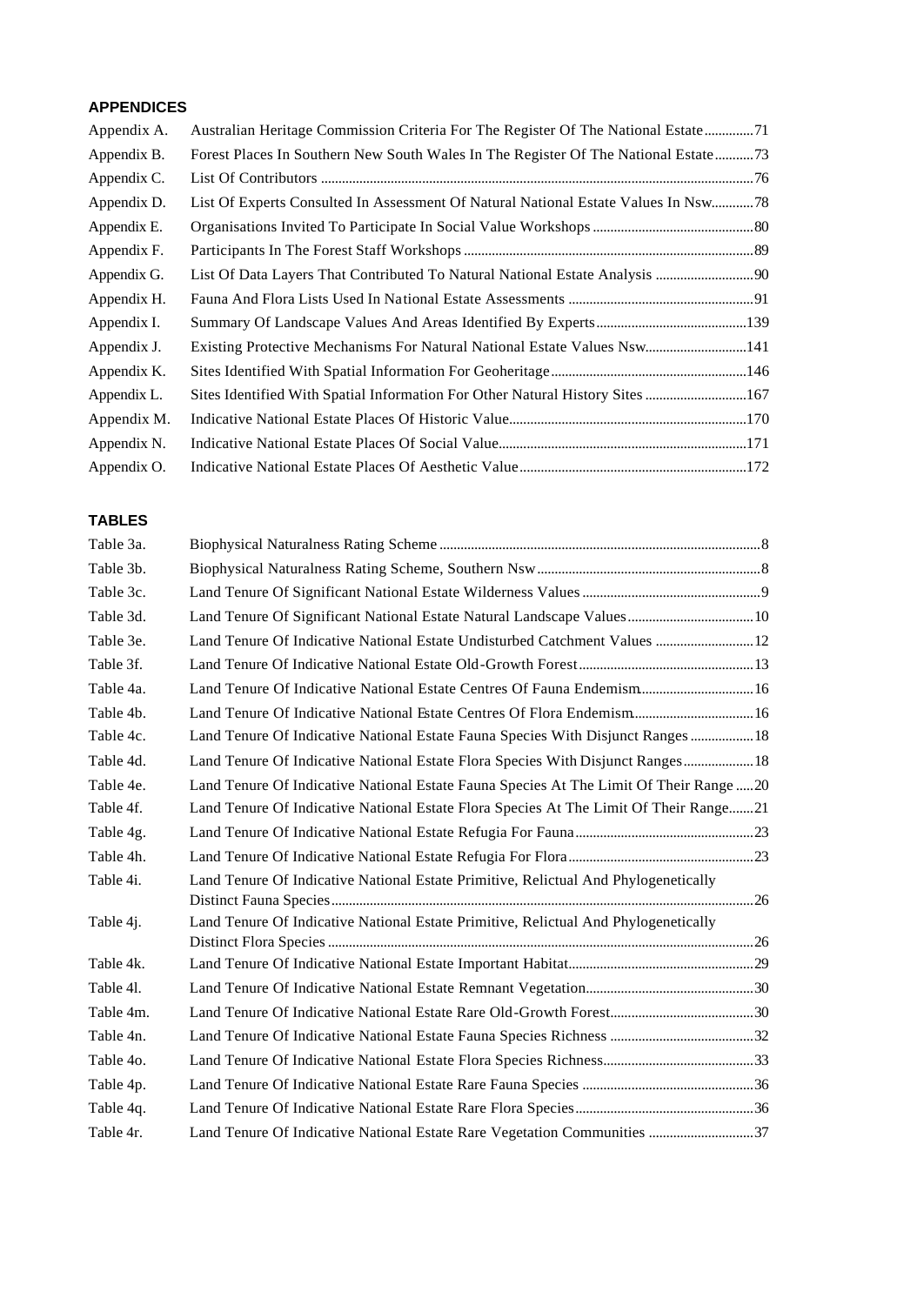### **MAPS**

| Map 1.  | Existing Areas Listed On The Register Of The National Estate                                                                 |
|---------|------------------------------------------------------------------------------------------------------------------------------|
| Map 2.  | Areas Meeting Wilderness Criteria                                                                                            |
| Map 3.  | Areas Above Threshold For Natural Landscapes                                                                                 |
| Map 4.  | Areas Above Threshold For Undisturbed Catchments                                                                             |
| Map 5.  | Areas Above Threshold For National Estate Old-growth Forest                                                                  |
| Map 6.  | Areas Above Threshold For Centres Of Fauna Endemism                                                                          |
| Map 7.  | Areas Above Threshold For Centres Of Flora Endemism                                                                          |
| Map 8.  | Areas Above Threshold For Fauna With Disjunct Populations                                                                    |
| Map 9.  | Areas Above Threshold For Flora With Disjunct Populations                                                                    |
| Map 10. | Areas Above Threshold For Fauna At The Limit Of Their Range                                                                  |
| Map 11. | Areas Above Threshold For Flora At The Limit Of Their Range                                                                  |
| Map 12. | Areas Above Threshold For Primitive, Relictual And Phylogenetically Distinct Fauna<br>Species And Refugia                    |
| Map 13. | Areas Above Threshold For Primitive, Relictual And Phylogenetically Distinct Flora Species<br>And Refugia                    |
| Map 14. | Areas Above Threshold For Important Habitat                                                                                  |
| Map 15. | Areas Above Threshold For Remnant Vegetation                                                                                 |
| Map 16. | Areas Above Threshold For Rare Old-growth Forest                                                                             |
| Map 17. | Areas Above Threshold For Fauna Species Richness                                                                             |
| Map 18. | Areas Above Threshold For Flora Species Richness Areas Above Threshold For Rare Fauna                                        |
| Map 19. | Areas Above Threshold For Rare Flora                                                                                         |
| Map 20. | Areas Above Threshold For Rare Vegetation Communities                                                                        |
| Map 21. | Areas Identified As Potential Geoheritage<br>(Erratum: Map 22 is incorrectly titled 'Areas Above Threshold For Geoheritage') |
| Map 22. | Areas Above Threshold For Natural History                                                                                    |
| Map 23. | Indicative Areas Of Historic Value                                                                                           |
| Map 24. | Indicative Areas Of Social Value                                                                                             |
| Map 25. | Indicative Areas Of Aesthetic Value                                                                                          |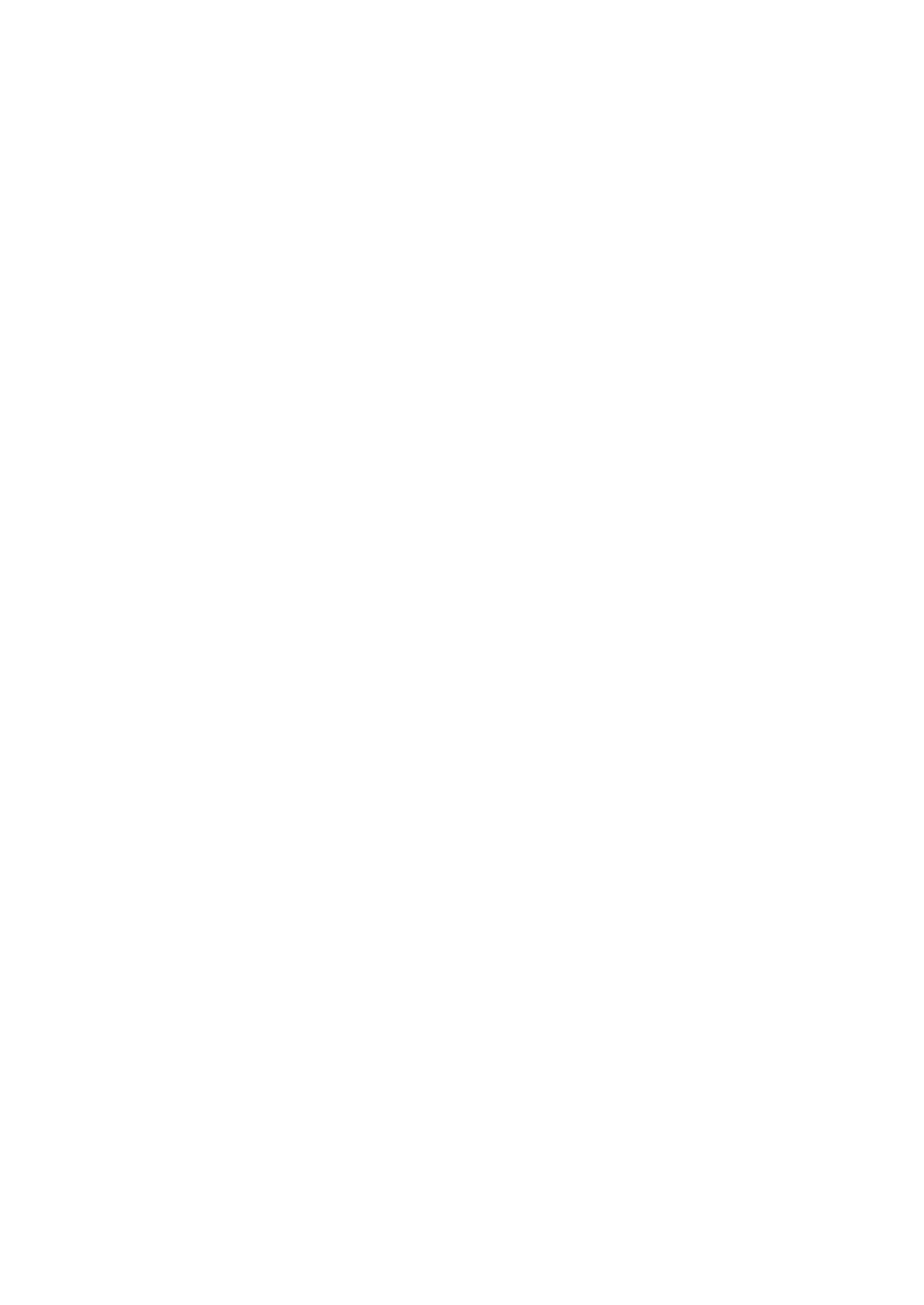# EXECUTIVE SUMMARY

This report has been prepared for the joint Commonwealth/State Senior Officials Committee which oversees the Comprehensive Regional Assessments (CRA) of forests in New South Wales. It documents the methodology and rule -sets used to identify potential areas of natural national estate significance, and summarises the findings of the projects conducted for the assessment of cultural national estate values as part of the CRA.

The national estate component of the CRA has greatly enhanced the knowledge of the occurrence of national estate values in the forests of Southern New South Wales. A broad range of natural values has been identified, including extensive natural values and localised biodiversity values. Over sixty-five sites and areas were identified as indicative national estate areas of social, aesthetic and historic value. The assessment of national estate indigenous values is ongoing in consultation with representatives of the Southern NSW Aboriginal community.

The areas identified in this report as having potential national estate value are indicative only and are not necessarily the delineated forest areas that will be listed in the Register of the National Estate. The report documents the natural and cultural values that need to be taken into account in determining national estate places, with the data in the report forming the basis of that determination by the Australian Heritage Commission (AHC). The data layers and areas identified in this report will remain indicative until they have been considered by the AHC.

The CRA provides the scientific basis on which the State and Commonwealth governments will sign Regional Forest Agreements (RFAs) for the major forests of New South Wales. These agreements will determine the future of the State's forests, providing a balance between conservation and ecologically sustainable use of forest resources.

It is expected that the RFA between the NSW and Commonwealth Governments will include specifications for a jointly agreed national estate outcome in terms of both the listing of places, including a review of places currently listed or interim-listed in the Register of the National Estate (RNE), and the long-term management of national estate values in forests.

*Note: All area calculations contained in this report are based on grid analysis and therefore have a minimum resolution, in most cases 100 m (one hectare) for localised values and 500 m* (25 ha) *for extensive values. Consequently, all area figures should be regarded as indicative only.*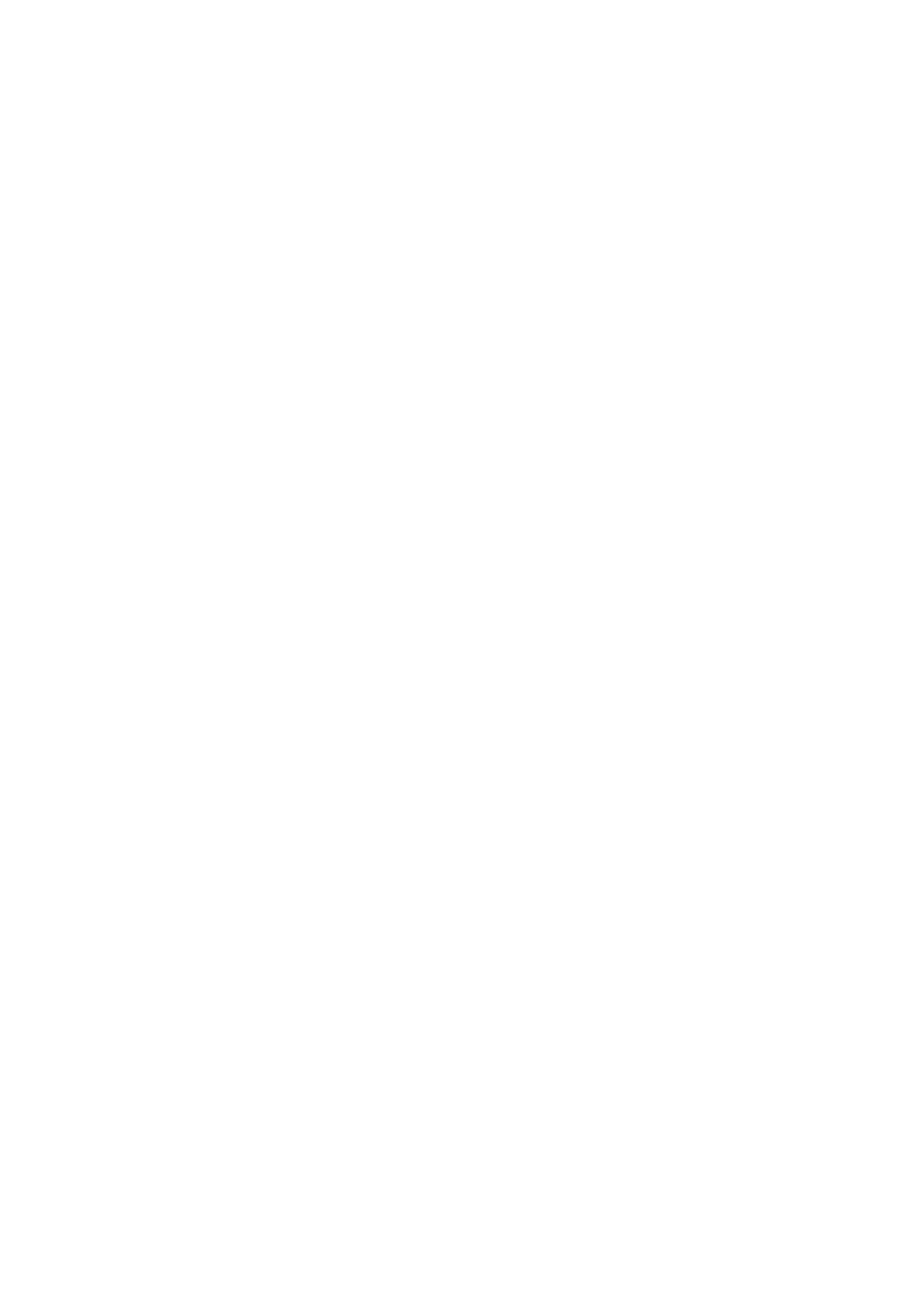# 1.INTRODUCTION

The development of the Regional Forest Agreement (RFA) between the New South Wales and Commonwealth Governments involves a number of stages. The comprehensive regional assessment (CRA) has involved both governments in a wide array of projects to provide the necessary information to identify forest associated values and determine possible approaches for an RFA. Later stages include the integration of social, economic, environment and heritage values in the region, public consultation and drafting of the RFA.

This report presents the results of the assessment of natural national estate values conducted as part of the CRA and identifies indicative areas of national estate value in the region. The work was conducted as part of the project: *JANIS Conservation Requirements and Natural National Estate Identification, Assessment and Protection for the Southern Region. Conservation requirements will* be reported on separately.

Under the National Forest Policy Statement (Commonwealth 1992), Commonwealth, State and Territory Governments agreed to the assessment of national estate values of forests. Attachment 1 of the NSW CRA/RFA Scoping Agreement requires the CRAs to 'identify, assess and document national estate values including natural and cultural heritage in NSW to satisfy Commonwealth obligations under the *Australian Heritage Commission Act 1975*.'

Key points from the Scoping Agreement include:

- <sup>n</sup> identification to be undertaken jointly by the Australian Heritage Commission (the Commission) and NSW in accordance with national estate criteria for identifying places of significance;
- <sup>n</sup> values identified and methodologies utilised to be jointly agreed between the Commission and NSW;
- <sup>n</sup> identification, delineation and mapping of national estate values and places;
- n assessment of current levels of protection of national estate values and places;
- identification of conservation principles for the protection of national estate values and places;
- <sup>n</sup> documentation of agreed methodologies; and
- <sup>n</sup> documentation sufficient for interim listing in the Register of the National Estate (RNE) where appropriate.

As defined in the *Australian Heritage Commission Act 1975*, the national estate comprises:

*those places, being components of the natural environment of Australia, or the cultural environment of Australia, that have aesthetic, historic, scientific or social significance or other special value for future generations as well as for the present community.*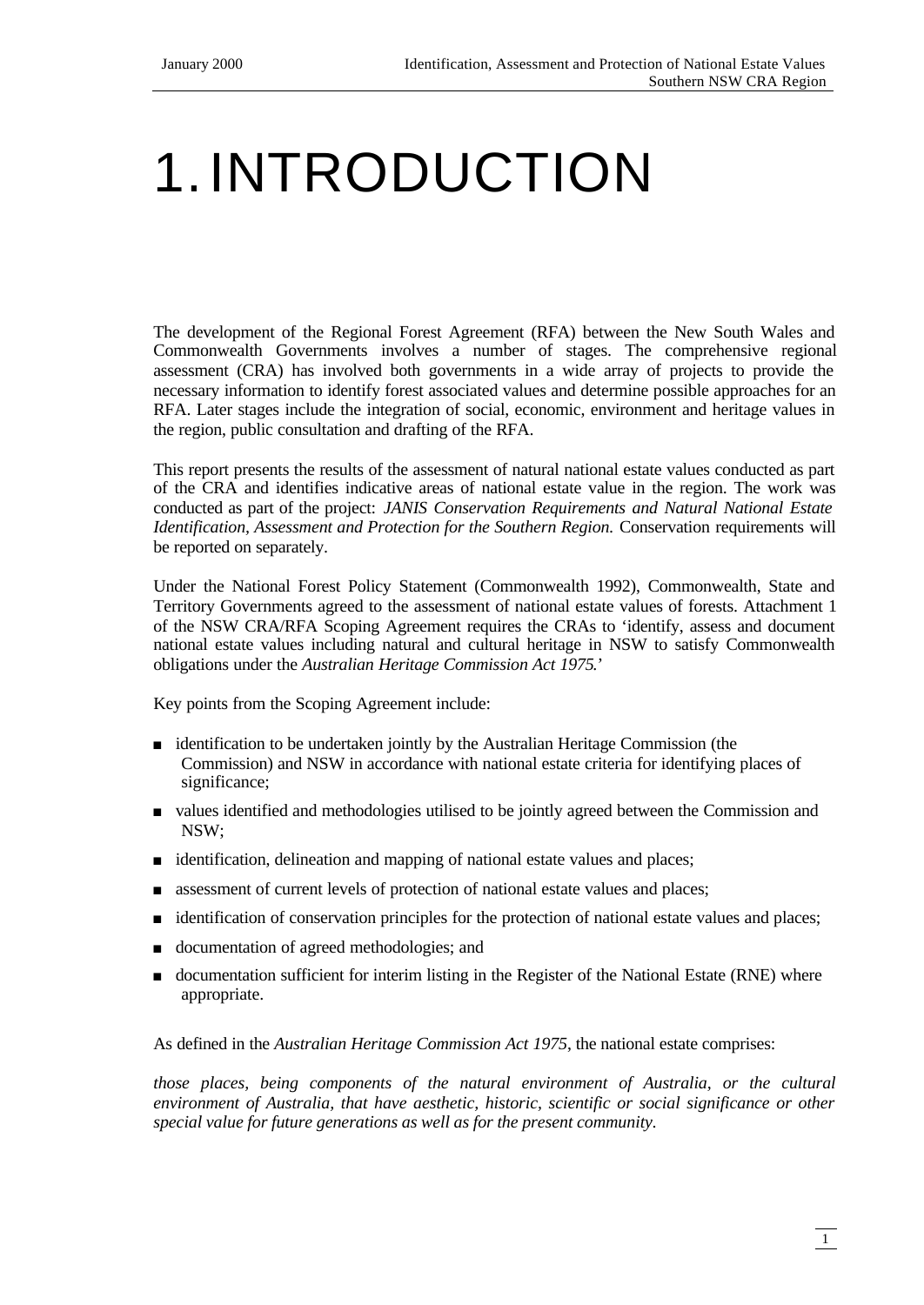The Australian Heritage Commission's responsibility is to identify the national estate and under section 30 of the Act, to advise the Commonwealth Government on the protection of national estate places and the potential impact on national estate values of Commonwealth decisions relating to those places. The Act also requires the establishment of the Register of the National Estate. The Register includes places of importance at a local, regional or national level. The identification and assessment of places for listing in the Register is guided by the national estate criteria.

This report presents the results of the assessment of natural and cultural national estate values, carried out as part of the CRA, and identifies indicative areas of national estate value in the Region. The values documented in this report will be taken into account in delineating national estate places. Areas endorsed by the Australian Heritage Commission (AHC) will be interim listed in the Register of the National Estate. The interim listing of areas will then be advertised and subject to the statutory period of three months allowed for objections and public comment. It is anticipated that interim listing of areas identified through this process will occur after the New South Wales - Commonwealth Southern RFA is signed.

The RFA process is designed to comply with a range of Commonwealth and State statutory obligations in relation to the management of forests, including the identification of and provision of advice on the protection of national estate values required under the *Australian Heritage Commission Act* 1975. A regional assessment model for identifying the National Estate was developed in 1991-92 by the AHC, in cooperation with the Western Australian Department of Conservation and Land Management (CALM), for the southern forest region of south-west Western Australia (AHC and CALM, 1992). The model was refined in 1993 for regional assessments in Victoria's East Gippsland and Central Highlands forest regions, with similar assessments later completed for Tasmania and Western Australia CRAs.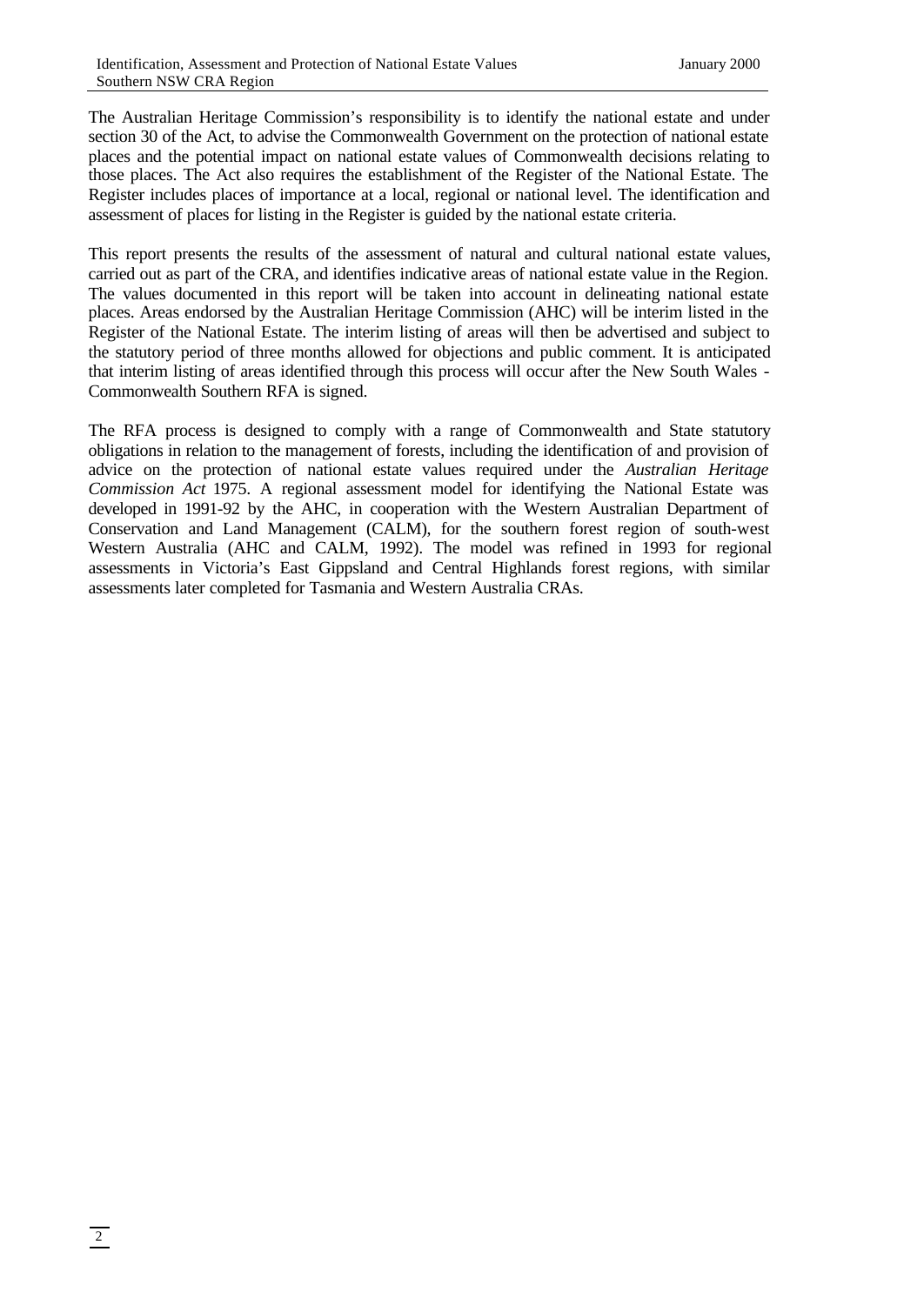# 2.NATIONAL ESTATE NATURAL VALUES

This section of the report presents the results of the assessment of natural national estate values conducted as part of the CRA, and identifies indicative areas of natural national estate value in the region.

# **2.1 CRITERIA**

Natural values in the Southern NSW CRA region were assessed against the national estate criteria. Identification and treatment of natural values follows three broad subdivisions:

- $\blacksquare$  extensive natural values;
- localised biodiversity values; and
- <sup>n</sup> other natural values, including those relating to geology, geomorphology and soils.

In the regional context, assessment of the national estate requires a comparative appraisal of the significance of places having one or more attributes or values. The values are derived from the significance criteria for the Register of the National Estate, which are reproduced in Appendix A.

Indicators of significance vary across natural national estate values and include:

- n rarity or threat;
- distribution pattern;
- $\Box$  condition and integrity;
- $\blacksquare$  diversity or richness;
- outstanding example; and
- n representativeness.

#### **2.2 THRESHOLDS**

In order to identify areas of potential and indicative significance for natural national estate values a threshold level is set. Areas that exceed this threshold are regarded as meeting the criteria required for listing in the Register of the National Estate. Thresholds are set in relation to the significance indicators and are specific to each national estate value. The development of thresholds for national estate significance varies depending on the level of current knowledge about the nature and extent of the values and their distribution in the landscape at a local, regional or national level.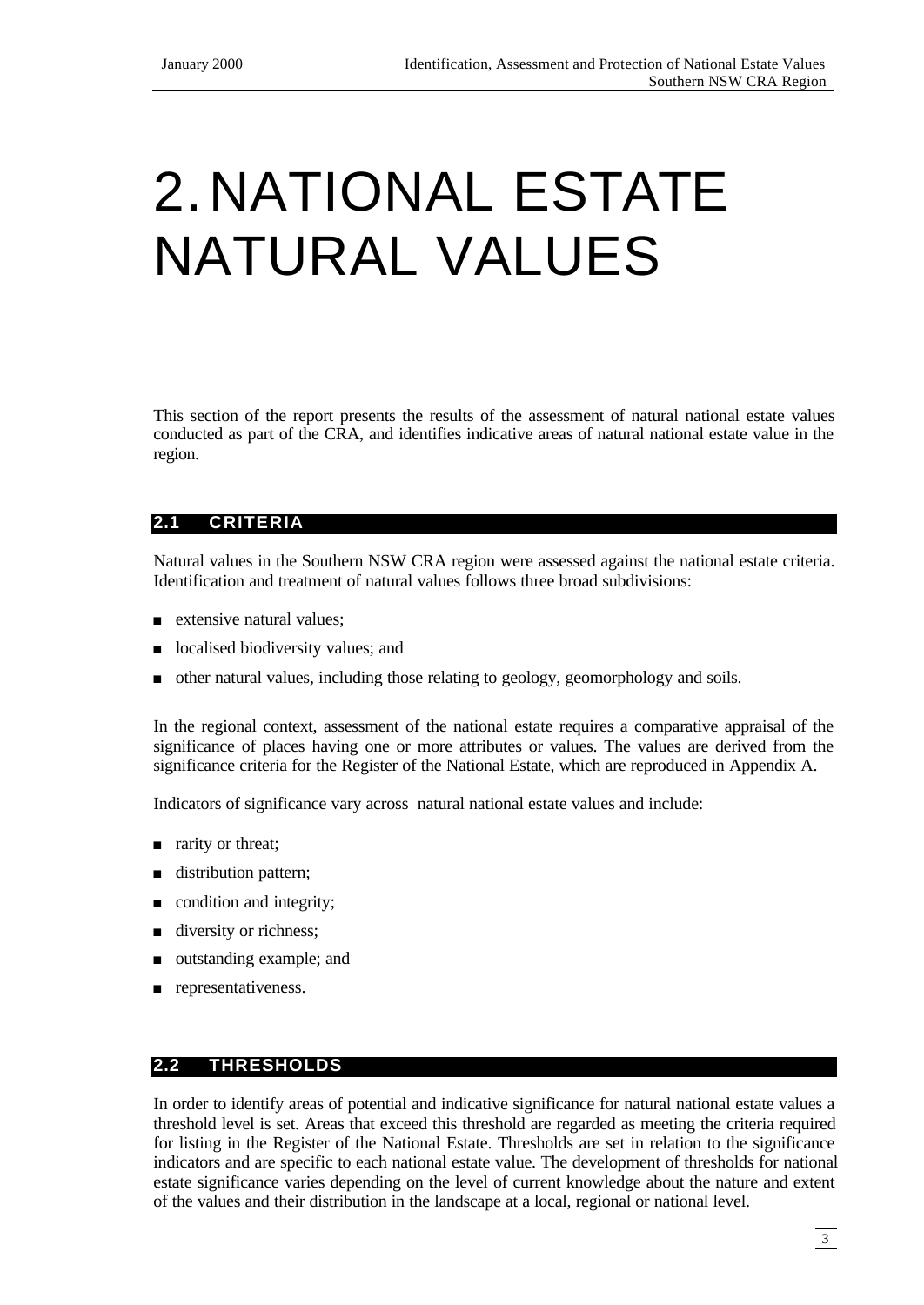#### **2.3 DATA**

The area assessed for natural national estate included all the forested public and private lands in the Southern NSW CRA region. Values identified in the adjacent areas of northern Victoria and central and western NSW were used as contextual information, particularly where area thresholds were used in assessing criteria.

The major data sets used were:

- <sup>n</sup> flora flora data were provided by the NSW National Parks and Wildlife Service and comprises a subset of the total sum of flora data. This sub-set has had basic validation done including the removal of gross errors. For the purposes of the work conducted for national estate, the data set was assumed to have an average spatial reliability of 1 km. The use of point records was avoided wherever possible because of the problems of spatial uncertainty.
- <sup>n</sup> fauna fauna data were provided by the NSW National Parks and Wildlife Service and consisted of NSW Wildlife Atlas data with no reliability or accuracy work conducted on it. Rudimentary auditing on this data-set was conducted by Environment Australia and consisted of culling gross errors and spurious records. An additional CRA fauna data-set for priority species was also provided. These data have had reliability and accuracy auditing done on it. Data-sets were taken to have an average spatial reliability of 1 km. The use of point records was avoided because of the problems of spatial uncertainty. These data-sets were primarily used for richness analysis and context.
- <sup>n</sup> forest ecosystems the CRA forest ecosystem data-set was used, the version being that provided to the Environment and Heritage Technical Committee. This data-set is the output of forest ecosystem modelling conducted for the CRA and was used to provide forest ecosystem landscape information. . The data-set was not field validated at the time of report writing.
- <sup>n</sup> old-growth forest the CRA old-growth data-set was used. These data are derived from API, disturbance and logging history data obtained from the Southern CRAFTI and MANHIC projects. It is known to contain errors including errors relating to post 1993 disturbance and interpretation of CRAFTI senescent classes. The extent of these errors is uncertain and has not been fully field-validated.
- <sup>n</sup> disturbance disturbance was derived from the biophysical naturalness data-set (generated according to the National Wilderness Inventory methodology). The biophysical naturalness data rely heavily on aerial photo interpretation done as part of the CRA Aerial Photograph Interpretation Project 1999 (CRAFTI). Biophysical naturalness was used to generate undisturbed catchments, natural landscapes and was used to filter data in some other analyses.
- $\blacksquare$  digital elevation model a 1:25,000 scale digital elevation model (DEM) was used. The model was used to provide information on the escarpment, steep areas and general elevational information.

All mapped indicative national estate natural areas have been digitised and are held in ARC format on a Geographic Information System platform held by Environment Australia.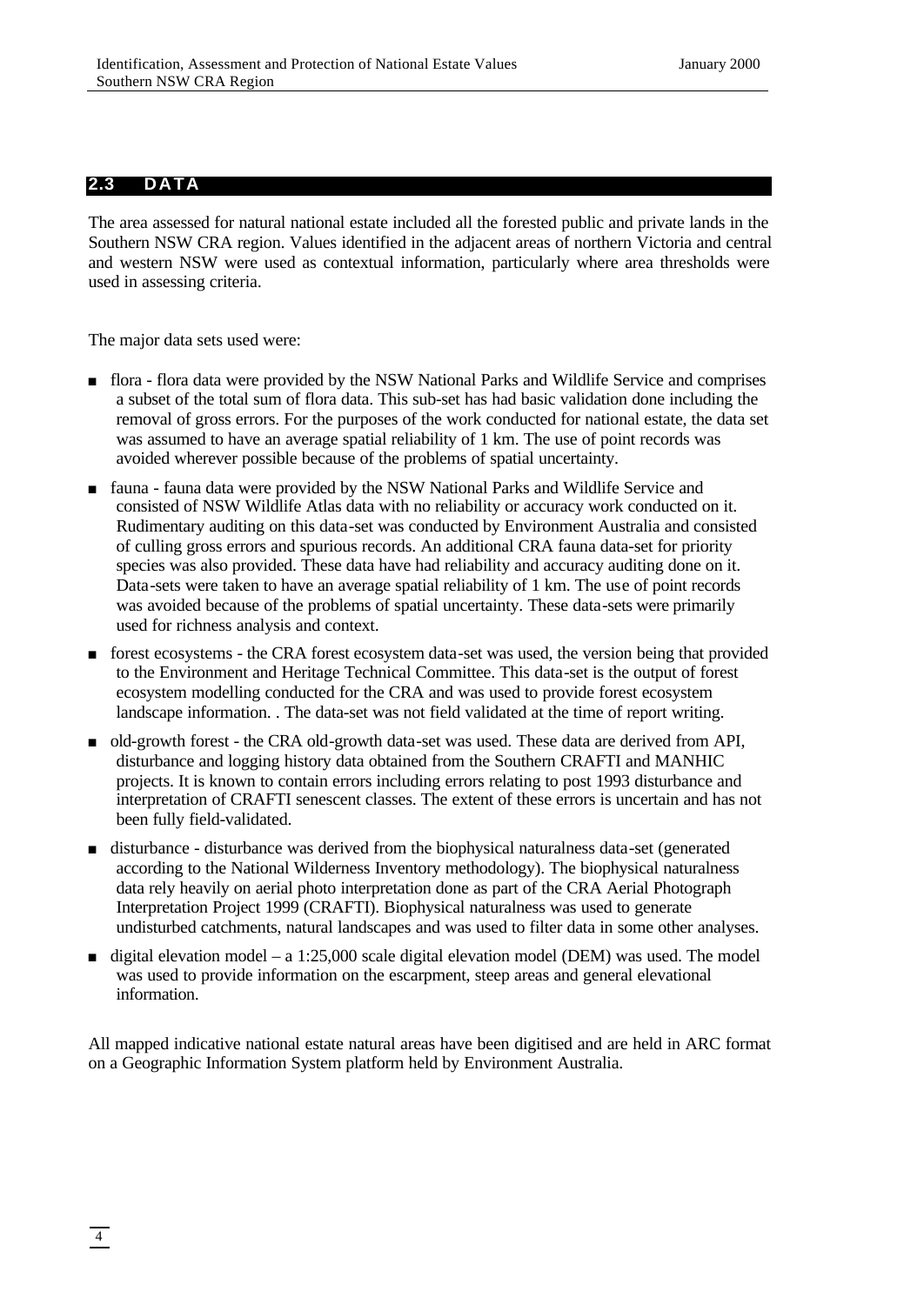# **2.4 METHODOLOGY**

The Southern NSW methodology was developed using best available data. It may not necessarily be similar to the formulation of requirements for other CRA regions in NSW. The detail of the process by which each of the national estate values was assessed is provided in Sections 3 and 4.

For extensive natural values, the methodology closely followed the approach adopted in other CRAs. Undisturbed catchments were derived from data provided by the Wild Rivers Database. Natural landscapes were derived from the biophysical naturalness layer used to generate National Wilderness Inventory (NWI) wilderness. Old-growth forest was derived from the draft old-growth forest data provided to the data warehouse. These layers were driven entirely by data.

For remnant vegetation communities, rare vegetation communities and old-growth forest, the analyses were based entirely on forest ecosystem and old-growth data. In these cases, data were used to delineate indicative areas and then checked for coverage of specific areas identified by experts.

For local national estate values (ie not extensive natural values), areas of indicative national estate significance were delineated for each criteria (see Attachment A) using the following information:

- <sup>n</sup> species point locality data based on information provided by experts and literature review (Appendix H);
- n landscape elements nominated by experts as being foci for the particular national estate criteria (Appendix I); and
- n particular sites nominated by experts as being important for criteria (Appendix I).

Experts were consulted during the Conservation Requirements and Response to Disturbance Workshops held between June and October 1999 and were given additional time to submit information outside these forums. The outputs from these workshops were combined with CRA survey data, the result of literature reviews and the experience of previous CRAs to create two separate data -sets, based on environmental modelling and species point locality information. This was to enable an analysis that could be spread across the whole landscape and not restricted to areas where survey work had been conducted or experts had visited. The two data-sets were compared with the areas known by experts to be important for national estate values. Rule -sets were used to refine the environmental modelling. Where modelling could not validated against expert opinion and species locality data in known areas, the modelling was disregarded and the species point locality data were used to provide presence-only information.

The three data sources were compared to cross-validate the approaches used and refine and increase confidence in the outcome. The species and expert nominated areas were used to validate and refine environmental modelling.

Most species-related values were thresholded by displaying species point location data as a richness map across the landscape. Areas that had concentrations of relevant species more than two standard deviations above the average number of species in the landscape were identified as above threshold. The choice of 2 standard deviations was based on the need to delineate areas of significance that are clearly above the average level of variance in the landscape.

Principal characteristics of class and successional stages were felt by experts to be best represented through the JANIS criteria.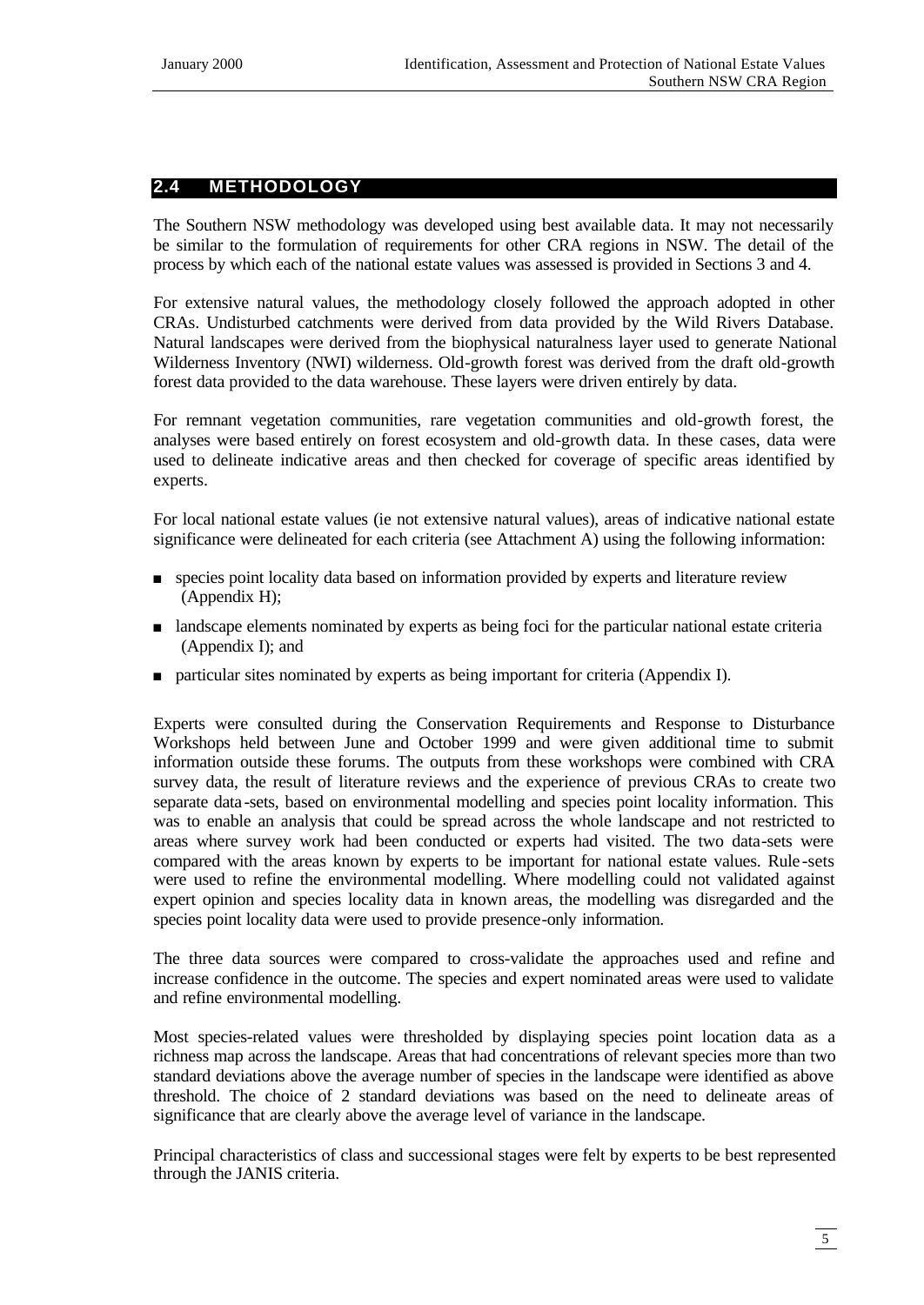# 3.EXTENSIVE NATURAL VALUES

Extensive natural values in the Southern region were assessed against the Register of the National Estate significance criteria A.2 and B.1 (Appendix A).

#### *Criterion A.2: Importance in maintaining existing processes or natural systems at the regional or national scale, and*

*Criterion B.1: Importance for rare, endangered or uncommon flora, fauna, communities, ecosystems, natural landscapes or phenomena, or as a wilderness.*

These are inclusive values, extending broadly across the landscape rather than being confined to single vegetation types, landforms or localities. The values considered in this aspect of the Southern assessment are:

- natural landscapes;
- n undisturbed catchments:
- wilderness; and
- old-growth forest.

Assessment of these values resulted in the identification of indicative places of importance for the maintenance of natural processes (such as hydrological processes) at regional and national scales, and places that are of regional importance for maintaining specific natural systems (such as remnant vegetation).

#### **3.1 WILDERNESS**

The assessment of wilderness in the Southern CRA region of New South Wales utilised the Commonwealth's National Wilderness Inventory methodology, developed by the Australian Heritage Commission, as specified under JANIS. The NSW Wilderness Act was also used in the Southern CRA Wilderness Assessment but not used for national estate.

The assessment, identification, declaration and management of wilderness in New South Wales is principally guided by the *New South Wales Wilderness Act 1987*. The criteria for identification of wilderness under the Act are consistent with the National Forest Policy Statement definition of wilderness. The National Forest Policy Statement does, however, define wilderness as being remote from the influences of European settlement whereas the Act uses recovery potential as a criterion.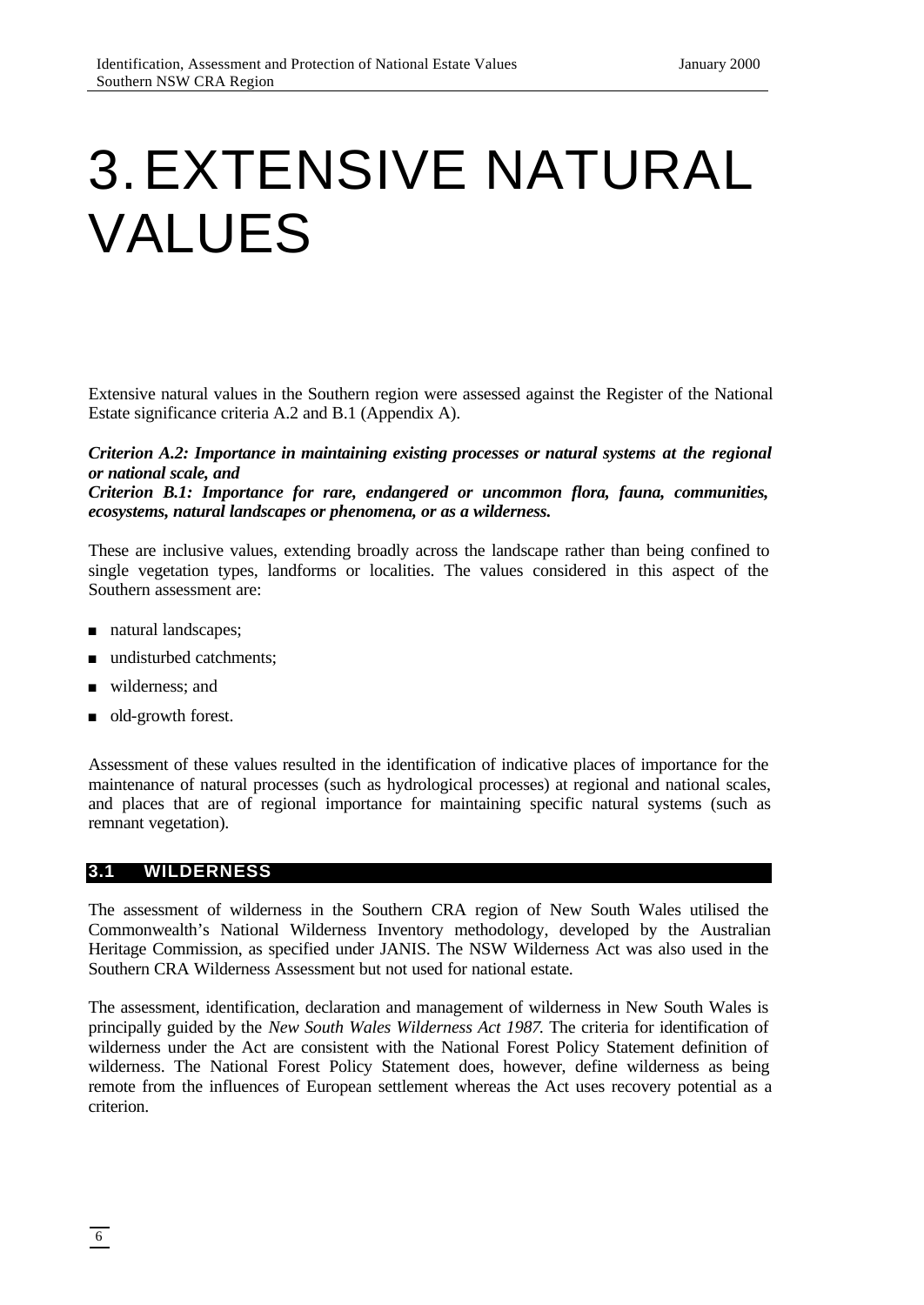# **3.1.1 Method**

The National Wilderness Inventory methodology (Lesslie and Maslen 1995) is the adopted standard approach to the assessment of wilderness in Regional Forest Agreements throughout Australia. While a dual identification approach was undertaken in the Southern region, protection requirements in the Regional Forest Agreement process are linked solely to the National Wilderness Inventory. The nationally agreed criteria stipulates that, *Ninety percent, or more if practicable, of the area of high quality wilderness that meets minimum area requirements should be protected in reserves* (JANIS 1997, p.15).

The National Wilderness Inventory is a geographic information system algorithm, which measures remote and natural values to produce a 'Wilderness Quality' continuum. The National Wilderness Inventory Wilderness Quality is produced from four disturbance indicators, each weighted equally. Each of the indicators is individually updated with the best available data and then combined to measure the Wilderness Quality of an area. The indicators are derived from the definition of wilderness quality as the extent to which a location is remote from and undisturbed by the influence of modern technological society. The indicators are:

- **Remoteness from Settlement** remoteness from places of permanent occupation;
- **n** Remoteness from Access remoteness from established access routes;
- **n** Apparent Naturalness the degree to which the landscape is free from the presence of permanent structures associated with modern technological society; and
- Biophysical Naturalness the degree to which the natural environment is free from biophysical disturbance caused by the influence of modern technological society.

For each of the three distance-based wilderness indicators, primary data were graded according to its associated impact. The Remoteness from Access and Remoteness from Settlement indicators utilise four categories or grades of impact, whilst three grades are used in determining Apparent Naturalness. Minimum standardised distances are classified to produce consistent Remoteness from Settlement, Remoteness from Access, and Apparent Naturalness classes, with values of 0 to 5.

#### *Biophysical naturalness*

The fourth indicator, Biophysical Naturalness (BN), is based upon the assumption that the degree of change sustained by an ecosystem is directly related to the intensity and duration of interference. For the National Wilderness Inventory, land use considerations are generally restricted to the grazing of stock and the harvesting of timber. However, where more reliable data are available, information on a range of other disturbances is also included. The types of disturbance data typically used to derive the BN layer includes information on:

- $\blacksquare$  timber harvesting records;
- $\Box$  regional information on grazing;
- air photo interpretation;
- land tenure;
- grazing leases;
- vegetation communities; and
- $\blacksquare$  mining sites.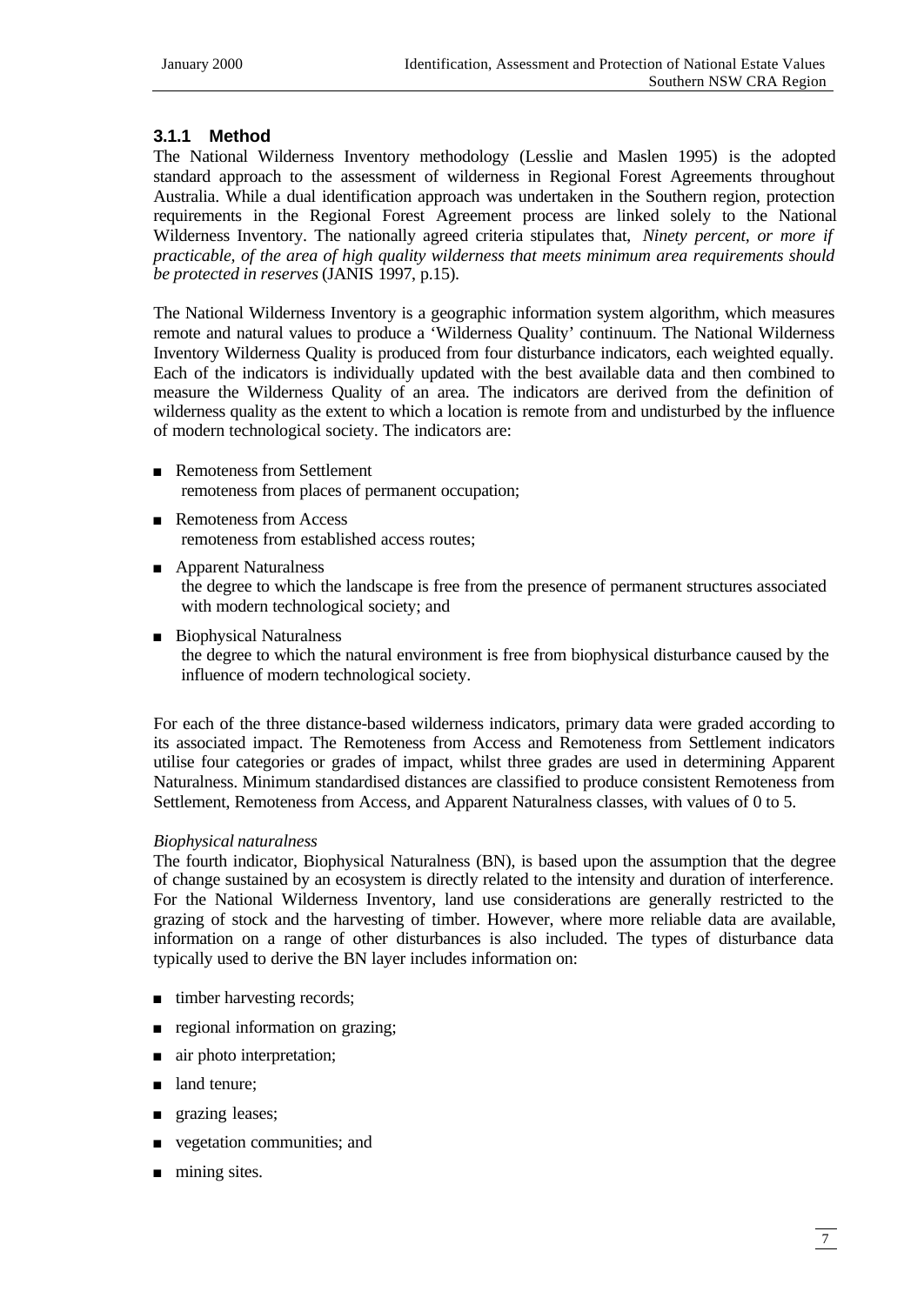In the Biophysical Naturalness rating scheme, wildfire is considered a natural process, so that areas affected by wildfire can still be given a high BN rating (ie. 5), unless other disturbances resulted in a lower rating. The rating scheme for BN used in the National Wilderness Inventory is outlined in Table 3a. This rating system is for the 'baseline National Wilderness Inventory' and each region has its own rating system applied in consultation with stakeholders.

#### **TABLE 3A:BIOPHYSICAL NATURALNESS RATING SCHEME**

| Indicator<br>Value | <b>National Wilderness Inventory Description</b><br>for Baseline National Wilderness Inventory         |
|--------------------|--------------------------------------------------------------------------------------------------------|
|                    | 5 High   Unlogged and ungrazed                                                                         |
|                    | 4 Unlogged and ungrazed for at least 60* years; excluding clear-felled and intensively<br>grazed areas |
|                    | 3 Selective single logging; irregular grazing within preceding 60* years                               |
|                    | 2 Light / Moderate grazing; repeated selective logging within preceding 60* years                      |
|                    | 1 Low   Clear-fell logging operations and / or intensive grazing                                       |
|                    | 0 Agricultural, urban and developed land, pine and other exotic plantations, reservoirs.               |

\* threshold period may vary between regions

The rating scheme adopted for upgrading the BN indicator to assess wilderness values in the Southern region is shown in Table 3b.

#### **TABLE 3B BIOPHYSICAL NATURALNESS RATING SCHEME APPLIED TO SOUTHERN NSW**

| <b>Indicator Value</b> | <b>NWI Description for Southern regional update</b>                                                                                                                                  |
|------------------------|--------------------------------------------------------------------------------------------------------------------------------------------------------------------------------------|
| 5 High                 | No evident disturbance from grazing or logging; natural water bodies; API code of<br>"nil disturbance".                                                                              |
| 4                      | Non-intensive disturbance in Rainforest *; unmapped logging events with no API<br>evidence of disturbance; other forest management events considered to have<br>made minimal impact. |
| 3                      | Grazing lease (SF only) with pasture grasses present; weeds present, some<br>evidence of logging from API and associated evidence from logging records.                              |
| $\mathcal{P}$          | Intensive record of disturbance in Rainforest *; some multiple logging records,<br>evidence of logging from API.                                                                     |
| 1 Low                  | Multiple, recent and intensive logging records with evidence of disturbance in<br>API.                                                                                               |
| 0                      | Agricultural, urban and developed land, pine and other exotic plantations,<br>reservoirs.                                                                                            |

Re-evaluated at time of delineation.

# **3.1.2 Establishing the threshold**

For the purposes of the Southern region CRA, the threshold for indicative national estate wilderness was considered equivalent to JANIS Wilderness (JANIS 1997, 15). That is, areas with a minimum "High Wilderness Quality" rating of 12 and above, and a minimum size of 8,000 ha (or less if the area adjoins a wilderness area outside the region) were considered to meet the national estate threshold.

# **3.1.3 Results**

The National Wilderness Inventory upgrade revealed that 17 areas in the Southern region meet the JANIS criteria for defining high quality wilderness (minimum National Wilderness Inventory rating of 12 and a minimum size of 8,000 ha). Spatial distribution of indicative national estate wilderness is represented at Map 2. The combined extent of the 17 wilderness areas in the Southern region is 860,400 ha, as shown in Table 3c.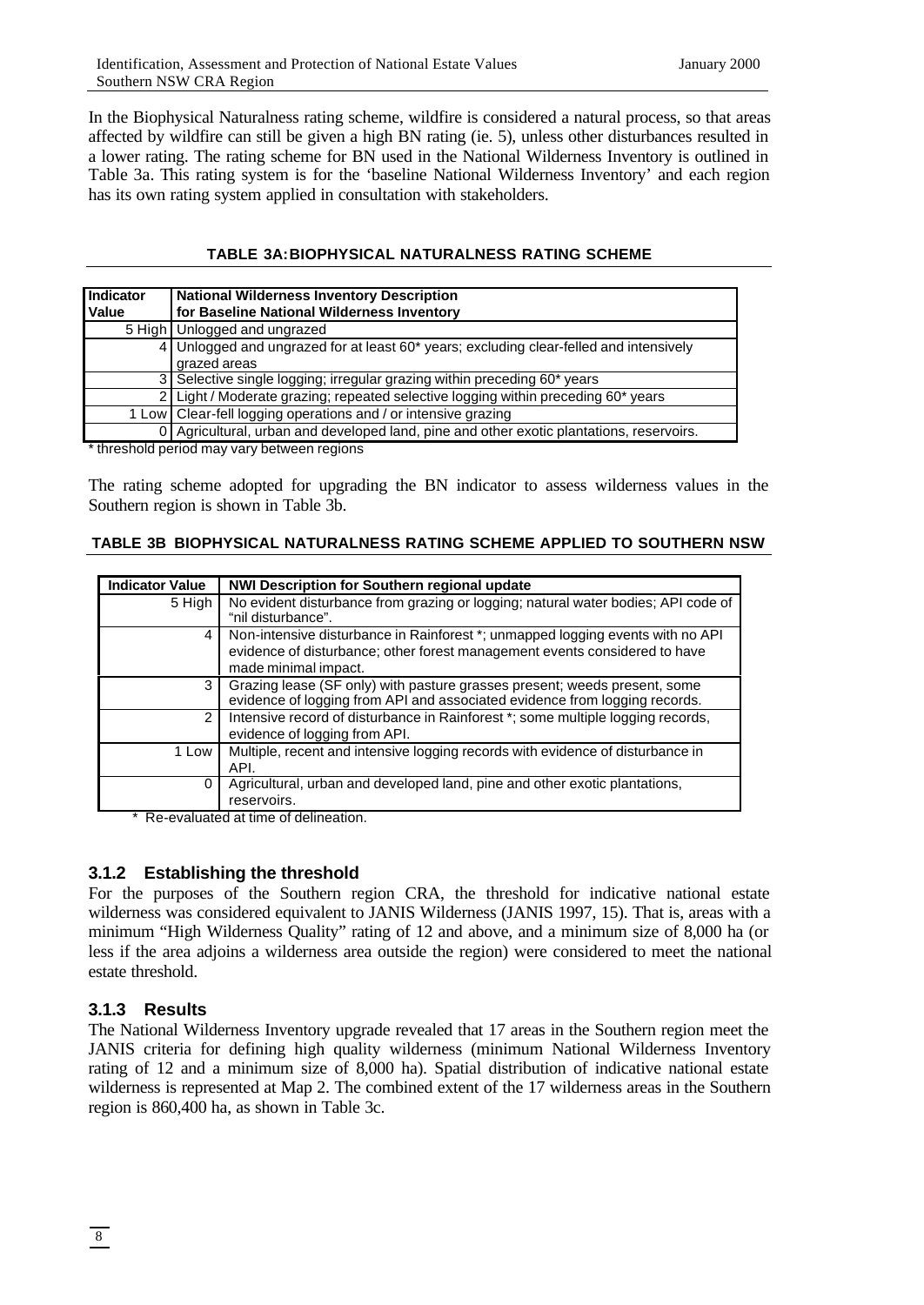# **TABLE 3C:LAND TENURE OF SIGNIFICANT NATIONAL ESTATE WILDERNESS VALUES**

| <b>Place</b>                   | Total Area (ha) | Area in<br><b>Reserves (NP/NR</b> | <b>Proportion in</b><br><b>Reserves</b> |
|--------------------------------|-----------------|-----------------------------------|-----------------------------------------|
|                                |                 | only) (ha)                        | (NP/NR only) (%)                        |
| Brindabella NP                 | 15,300          | 9,100                             | 59.5                                    |
| Clear Range                    | 2,400           | 0                                 | $\Omega$                                |
| Deua (Deua NP)                 | 101,000         | 74,000                            | 73.3                                    |
| <b>Buckenbowra</b>             | 17,600          | 4,500                             | 25.6                                    |
| Tantangara (Kosciuszko NP)     | 22,500          | 22,500                            | 100                                     |
| Tabletop (Kosciuszko NP)       | 25,300          | 25,100                            | 99.2                                    |
| Youngal (Kosciuszko NP)        | 20,300          | 19,900                            | 98                                      |
| Geehi (Kosciuszko NP)          | 31,000          | 31,000                            | 100                                     |
| Bimberi (Bimberi NR)           | 35,700          | 34,300                            | 96.1                                    |
| Bogong Peaks (Kosciuszko NP)   | 34,500          | 34,100                            | 98.8                                    |
| Byadbo (Kosciuszko NP)         | 88,300          | 80,400                            | 91.1                                    |
| Goobarragandra (Kosciuszko NP) | 56,900          | 50,700                            | 89.1                                    |
| Jagungal (Kosciuszko NP)       | 81,600          | 80,200                            | 98.3                                    |
| Pilot (Kosciuszko NP)          | 88,000          | 85,600                            | 97.3                                    |
| Ettrema (Morton NP)            | 124,300         | 97,800                            | 78.7                                    |
| Budawang (Morton/Budawang NPs) | 86,200          | 80,900                            | 93.9                                    |
| Wadbilliga (Wadbilliga NP)     | 29,500          | 20,500                            | 69.5                                    |
| Total                          | 860,400         | 750,700                           | 87.3                                    |

NB: Figures are indicative only.

# **3.2 NATURAL LANDSCAPES**

Natural landscapes are large, relatively undisturbed areas with topographic and catchment integrity where natural processes continue largely unmodified by human intervention. Natural processes include:

- $\blacksquare$  energy flows;
- $\blacksquare$  nutrient cycling;
- n hydrological processes;
- <sup>n</sup> ecological processes such as succession; and
- <sup>n</sup> evolutionary processes such as speciation and extinction.

At a national level, 'natural landscapes' are considered rare, and in those Regional Forest Agreement regions where they are found they have generally been assessed under the Register of the National Estate significance Criterion B.1 *importance for rare, endangered or uncommon flora, fauna, communities, ecosystems, natural landscapes or phenomena, or as a wilderness.*

#### **3.2.1 Method**

The following measures were used to identify areas of potential natural landscape value:

- naturalness (or level of disturbance indicated by the biophysical naturalness indicator);
- size; and
- $\blacksquare$  integrity in the landscape.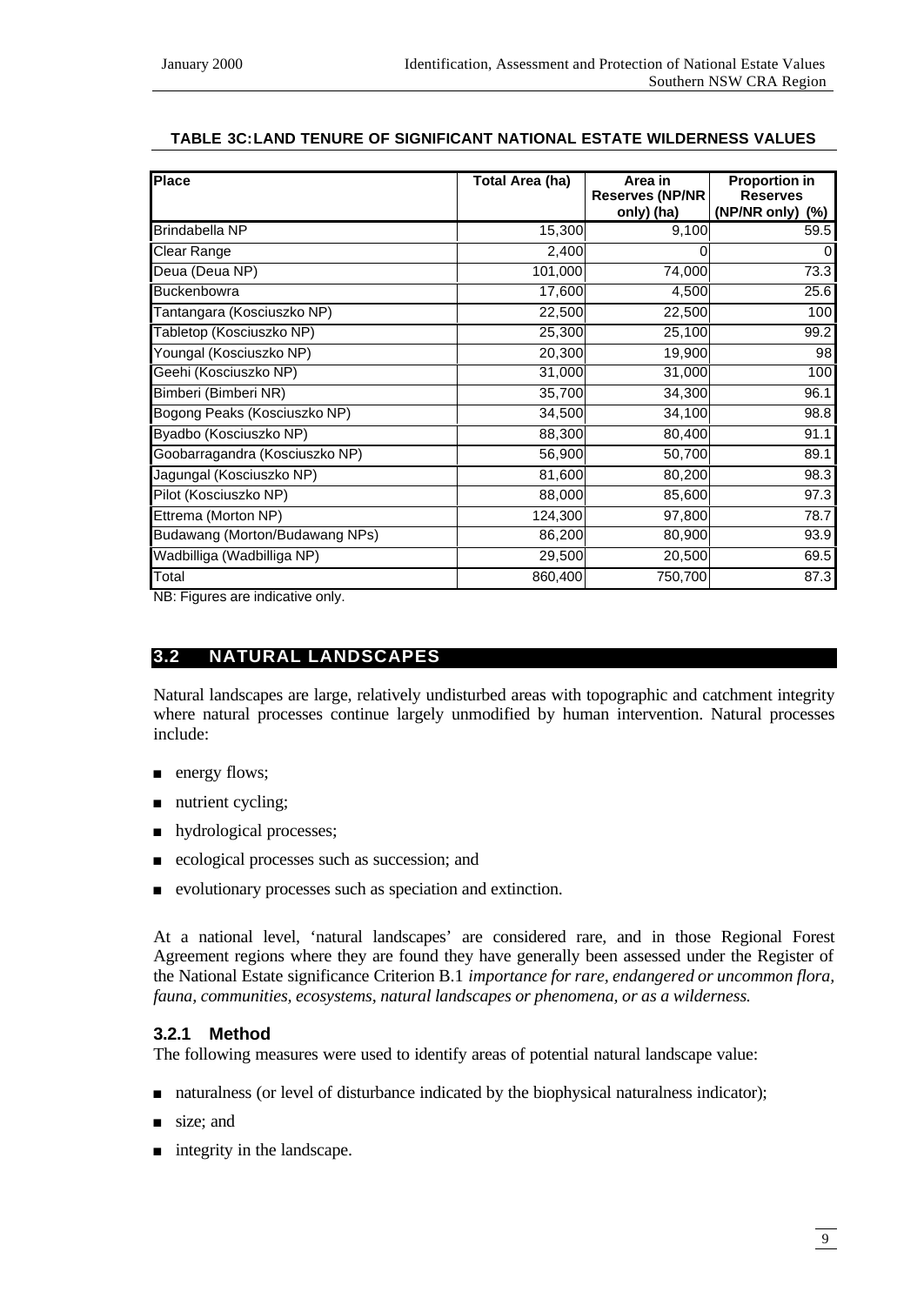The assessment of natural landscapes was largely based on the Biophysical Naturalness indicator of the National Wilderness Inventory (method described in section 3.1.1)

# **3.2.2 Establishing the threshold**

Areas of high biophysical naturalness (BN equals 4 or 5) and with an area of 1,000 ha or greater were identified. Areas adjacent to the coast with high biophysical naturalness were identified if greater than 250 ha. The set threshold was chosen to be consistent with the process carried out in the other CRA regions. Biophysical Naturalness layers for areas adjacent to but outside the region were used to allow potential areas on the boundary of the region to be assessed within context. In order to rationalise the identification of areas, identified areas could contain fragmented but not significant areas of disturbance. Boundaries were permitted to include areas of disturbed forest, but not cleared land or substantially modified landscapes such as plantations.

# **3.2.3 Results**

A large number of natural landscapes were identified in Southern NSW. Natural landscapes follow the general line of the escarpment from the northern edge of Morton National Park to Wadbilliga National Park in the South. Natural landscapes were identified around the Brindabella National Park and Kosciuszko National Park and in Woomargama State Forest. The areas delineated are above the threshold for nomination to the Register of the National Estate and use the best available data from the CRA for Southern NSW. There is a strong correlation with places already listed in the Register of the National Estate. These areas cover 1,341,017 ha. Delineated areas of natural landscapes are shown at Map 3.

About 72% of the total natural landscape area identified as having indicative national estate significance occurs in existing reserve, including national park or nature reserve, and 7% of the total area is in state forest (Table 3d).

#### **TABLE 3D:LAND TENURE OF SIGNIFICANT NATIONAL ESTATE NATURAL LANDSCAPE VALUES**

| l Tenure                        | Approximate Area (ha) | <b>Proportion of Total (%)</b> |
|---------------------------------|-----------------------|--------------------------------|
| National Park or Nature Reserve | 971,000               | 72%                            |
| <b>State Forest</b>             | 90,700                | 7%                             |
| Reserved and Other Crown Land   | 69.200                | 5%                             |
| Leasehold Crown Land            | 21,500                | 2%                             |
| Other Tenures*                  | 118,600               | 14%                            |

\*Other tenures includes: Private land, ACT, Commonwealth land, State Forest plantations, areas under Aboriginal land claims.

# **3.3 UNDISTURBED CATCHMENTS**

'Undisturbed catchments' are catchments where natural hydrological processes remain essentially unmodified and unimpeded.

# **3.3.1 Method**

The identification of undisturbed catchments was based on an analysis of river flow impediments and the naturalness of the area within the catchment. The assessment is derived from the River Disturbance Index Database (Stein et al 1998) held by the Wilderness and Wild Rivers Group, Environment Australia. The River Disturbance Index is a measure of river/stream quality across sub-catchment areas based on two indicators: Naturalness of Flow Regime Index and Sub-Catchment Naturalness Index.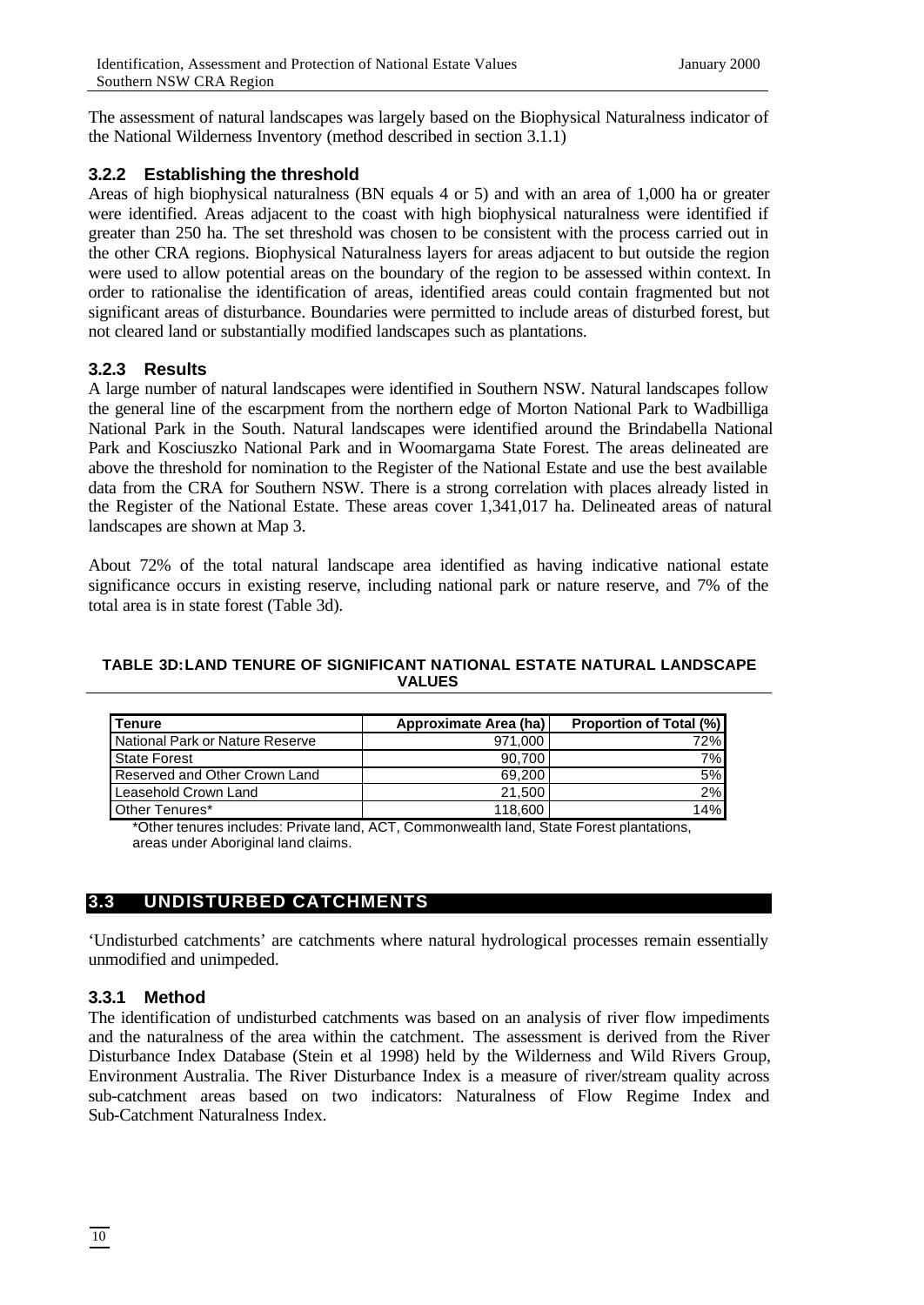#### *Delineation of catchments*

Sub-catchments were identified from the Wild Rivers database, compiled for the Wild Rivers assessment that formed part of the Southern region CRA. These sub-catchments were used as the basis of the national estate analysis. The database delineates a separate modelled sub-catchment for each stream segment, as defined on the AUSLIG 1:250,000 scale hydrography theme database.

#### *Catchment Naturalness*

The River Disturbance Index Database was constructed by establishing a grid across a primary database and calculating scores for sub-catchment condition (Sub-Catchment Naturalness Index) and flow regime indicators (Naturalness of Flow Regime Index). The scores for Sub-Catchment Naturalness Index were combined and adjusted for sub-catchment area to produce a Catchment Naturalness Index. The final River Disturbance Index values combine the Naturalness of Flow Regime Index and the Catchment Naturalness Index.

The primary database is derived from topographic map series and the National Wilderness Inventory database. The National Wilderness Inventory sources provide settlement and infrastructure features, the extent of non-natural land cover and an index of biophysical naturalness (Lesslie and Maslen 1995). The topographic map series provides watercourse data, built-up areas, infrastructure, reservoirs and canals.

The River Disturbance Index was created using guidelines established by an expert panel of government and non-government officials and stakeholders. Panel participants helped develop decision rules on quantifying disturbance and measuring catchment and river naturalness. From these discussions, the River Disturbance Index rates sub-catchment areas on a scale from undisturbed (0) to disturbed (1).

#### **3.3.2 Establishing the threshold**

Selection of a threshold to capture intact and undisturbed catchments was made on the basis that highly undisturbed catchments occur in the River Disturbance Index range less than or equal to 0.01.

Using a geographic information system, the data were filtered to capture all sub-catchments less than or equal to 0.01. Those places falling within these parameters were deemed to have indicative national estate value for undisturbed catchments.

Areas of high biophysical naturalness (BN equals 4 or 5) and with an area of 1,000 ha or greater were identified. The set threshold was chosen to be consistent with the process carried out in the other CRA regions.

Undisturbed catchments that were under 1,000 ha along the boundary of the RFA region were investigated to see whether such units were part of a larger undisturbed catchment that extended beyond the region. A lower area threshold of 250 ha was permitted for areas adjacent to the coast.

In order to rationalise the identification of undisturbed catchment areas, boundaries were permitted to include areas of disturbed forest, but not cleared land or substantially modified landscapes such as plantations.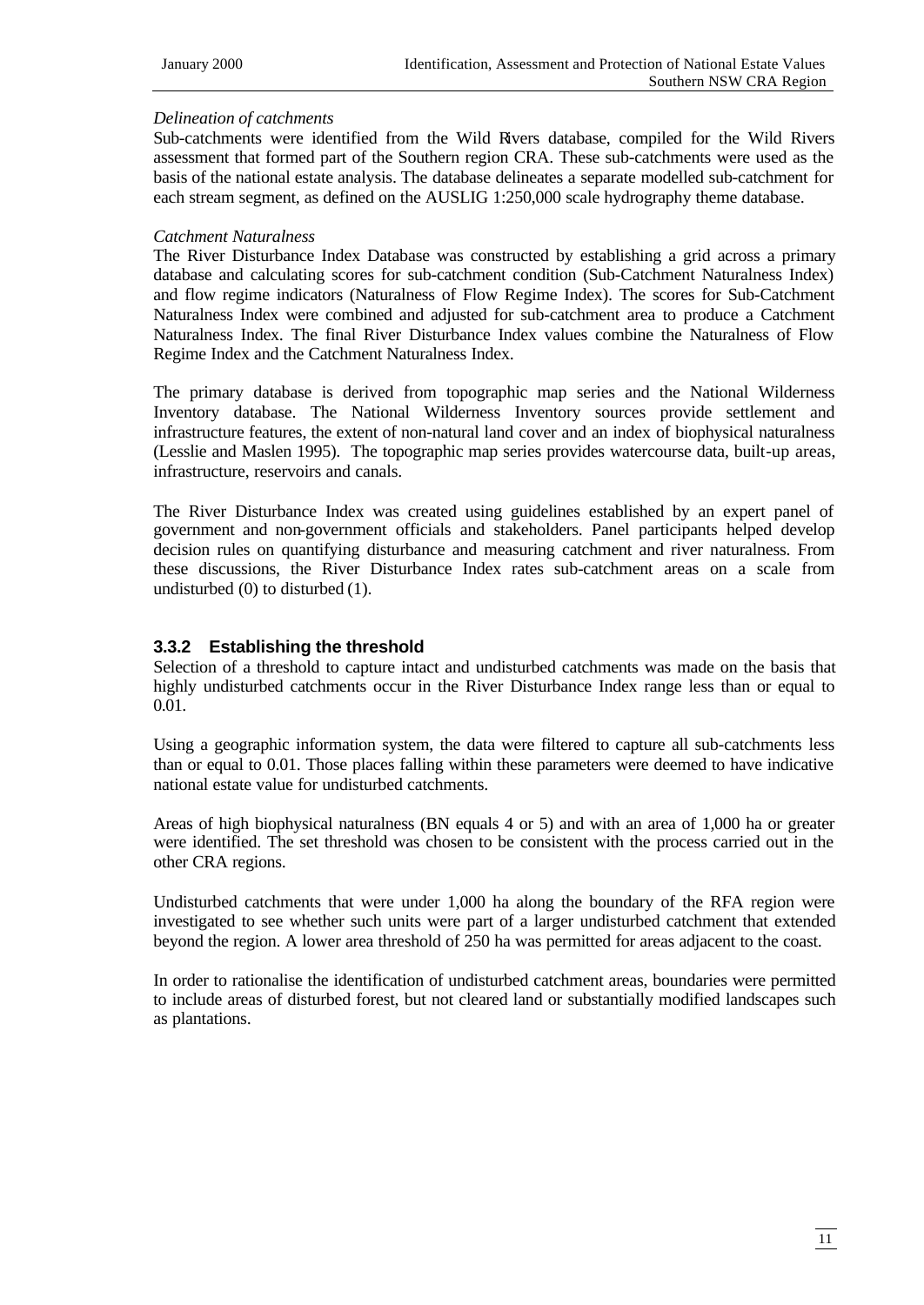#### **3.3.3 Results**

After applying the size threshold of 1,000 ha, significant indicative undisturbed catchments were identified with an area of approximately 1,026,048 ha (Table 3e, Map 4). The areas identified are above threshold level to warrant national estate listing and have been delineated using best available data from the Southern CRA.

Major areas delineated include areas along the great escarpment from Morton National Park to Wadbilliga National Park in the South, and Kosciuszko National Park. Other areas include Brindabella National Park, Tinderry Nature Reserve and Woomargama State Forest. Many of these areas have been previously listed in the Register of the National Estate, including Morton National Park, Deua National Park, Wadbilliga National Park and Kosciuszko National Park.

#### **TABLE 3E: LAND TENURE OF INDICATIVE NATIONAL ESTATE UNDISTURBED CATCHMENT VALUES**

| <b>Tenure</b>                   | Approximate Area (ha) | <b>Proportion of Total (%)</b> |
|---------------------------------|-----------------------|--------------------------------|
| National Park or Nature Reserve | 743.800               | 51%                            |
| <b>State Forest</b>             | 105.100               | 7%                             |
| Reserved and Other Crown Land   | 28.900                | 2%                             |
| Leasehold Crown Land            | 10.200                | 1%                             |
| Other Tenures*                  | 138,100               | 39%                            |

\*Other tenures includes: Private land, ACT, Commonwealth land, State Forest plantations, areas under Aboriginal land claims.

# **3.4 OLD-GROWTH FOREST**

The assessment of old-growth forest of indicative national estate value is considered under Criterion B.1 (Natural rarity) and Criterion A.2 (Continuing processes). Criterion B.1 focuses on examples of old-growth forest for particular forest communities that are rare or uncommon at a regional level, while Criterion A.2 recognises the importance of old-growth forests for the maintenance of existing natural processes (Appendix A).

The comprehensive regional assessment work is guided by the JANIS criteria which define old-growth forest as 'ecologically mature forest where the effects of disturbances are now negligible' (JANIS 1997, p. 13). Old-growth forests in Australia are considered rare at the national level. Old-growth forests have intrinsic value as the oldest growth-stage of a given vegetation class or community as well as those characteristics, associated with those oldest age class-dominated forests. For example, senescent trees are important for providing nesting and roosting sites for large forest owls and arboreal mammals.

In the Southern CRA region, comparatively large tracts of old-growth forest are to be found along the escarpment from Morton National Park to Wadbilliga National Park in the south. Additional areas also occur in Kosciuszko National Park, the Brindabella Range and Buccleuch State Forest. Most stands of old-growth occur in complex mosaics of mature and younger forest on accessible parts of the coastal ranges. Old-growth is particularly uncommon on the coastal plain.

#### **3.4.1 Method**

The old-growth forest identified according to the JANIS criteria was used as the primary data-set for identification of indicative national estate old-growth forest values in the Southern region. Detail on the processes used to delineate old-growth forest can be obtained from the Old-growth Forest Related Projects report (NSW NPWS 1999).

Areas of indicative national estate old-growth forest significant for ecological processes (under criteria A.2) are considered to be those that have high integrity and natural context (as identified by the National Wilderness Inventory biophysical naturalness index) and above a minimum size threshold to ensure the viability and quality of the forest stand.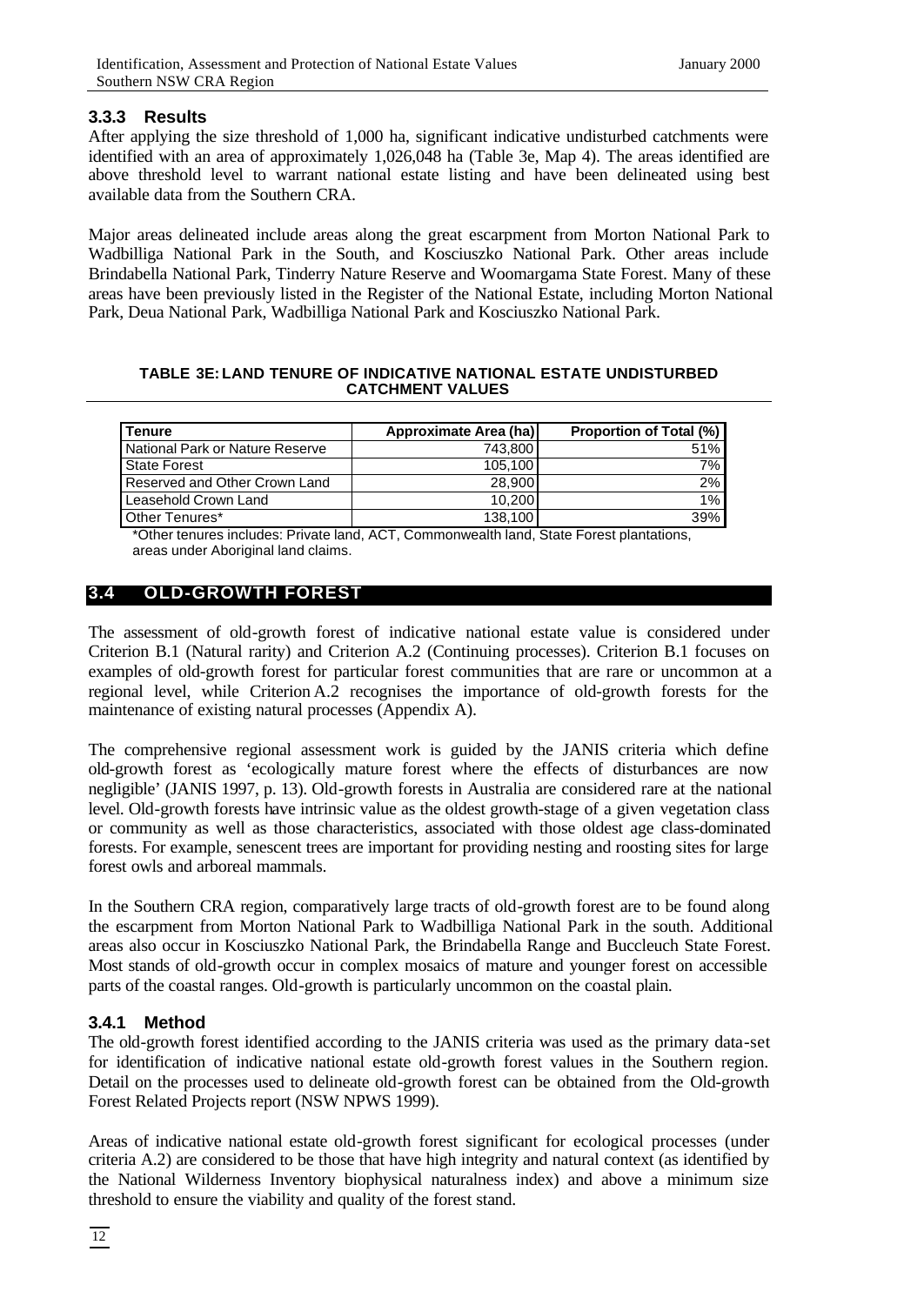# **3.4.2 Establishing the threshold**

The old-growth forest layer was overlaid with the natural landscapes and undisturbed catchments layers. It was assumed that within these areas, all old-growth forest regardless of size possesses a high level of integrity. Outside areas of natural landscapes and undisturbed catchments, a minimum viable forest patch size threshold of 100 ha was applied.

# **3.4.3 Results**

The process outlined above delineated 677,934 ha of old-growth forest in the Southern CRA region as above threshold. Approximately 61% is in existing reserves and approximately 18% is in state forest (Table 3f). Areas of indicative national estate old-growth forest, identified under Criterion A.2 are illustrated at Map 5.

#### **TABLE 3F: LAND TENURE OF INDICATIVE NATIONAL ESTATE OLD-GROWTH FOREST**

| <b>Tenure</b>                   | Approximate Area (ha) | <b>Proportion of Total (%)</b> |
|---------------------------------|-----------------------|--------------------------------|
| National Park or Nature Reserve | 410.200               | 61%                            |
| <b>State Forest</b>             | 120.700               | 18%                            |
| Reserved and Other Crown Land   | 47.400                | 7%                             |
| Leasehold Crown Land            | 29.700                | 4%                             |
| Other Tenures*                  | 69.900                | 10% ነ                          |

\*Other tenures includes: Private Land, Commonwealth land, State Forest Plantations, areas under Aboriginal land claims.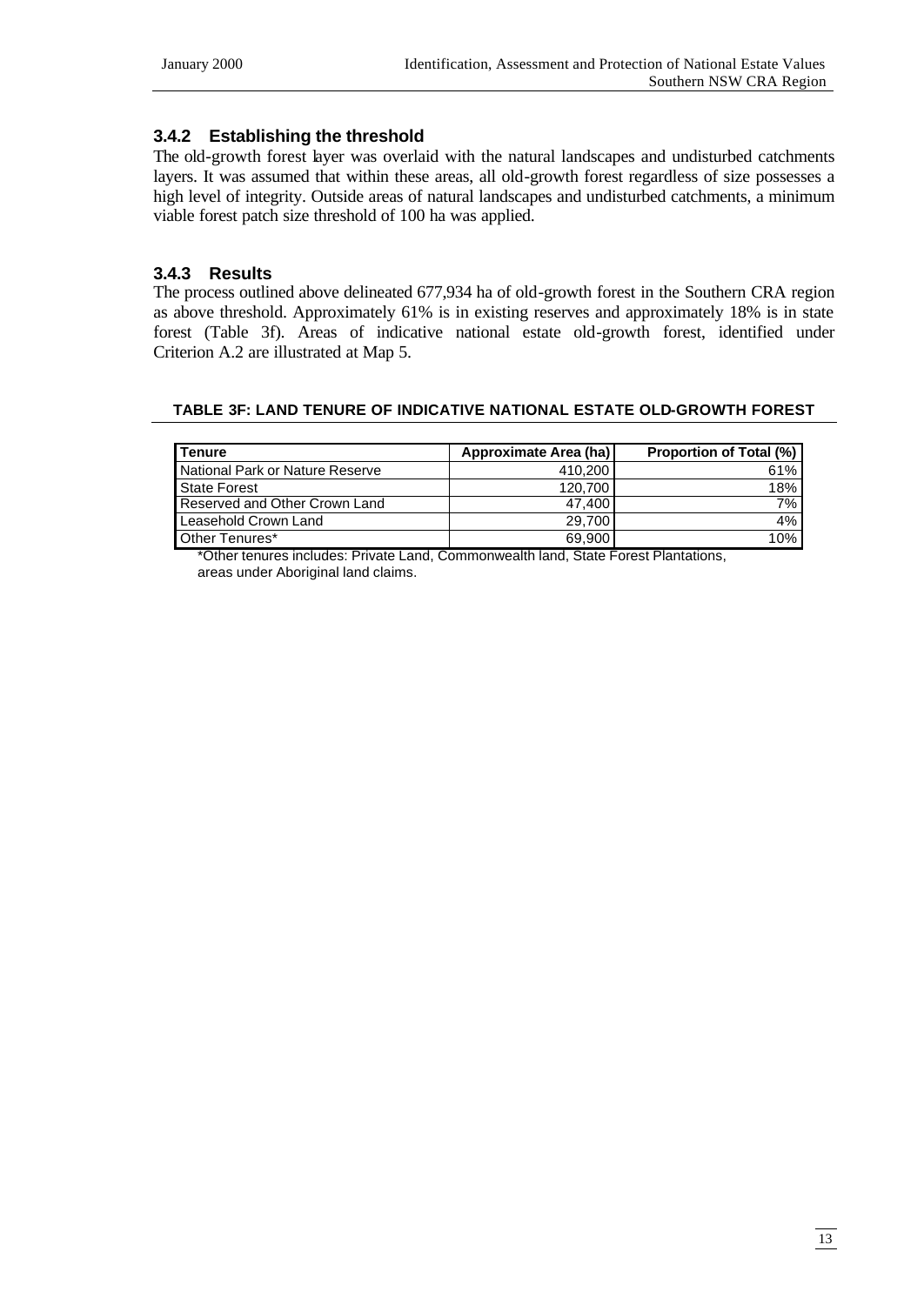# 4.FLORA AND FAUNA VALUES

Flora and Fauna values in the Southern region were assessed against the Register of the National Estate significance criteria A.1, A.2, A.3, B.1 and D.1 (Appendix A).

#### *Criterion A.1: Importance in the evolution of Australian flora, fauna, landscapes or climate.*

Assessment for values under this criterion involved the identification of places where the present distribution and ecology of flora and fauna of Southern NSW reflect the influence of past evolutionary, climatic and environmental processes. These included places important for:

- n endemic flora and fauna:
- flora and fauna with disjunct distributions;
- flora and fauna at the limit of their range;
- <sup>n</sup> flora and fauna refugia; and/or
- n relictual and primitive flora and fauna.

# **4.1 FLORA AND FAUNA SPECIES ENDEMIC TO REGION**

Endemic species provide an important insight into the process of evolution of flora and fauna (Criterion A.1). Heatwole (1987) noted two processes by which endemism could occur. The first is where a species becomes extinct over the bulk of its range except for small refugia. The second is a long period of isolation leading to the evolutionary divergence of species from a common ancestor (eg Gondwanic species in Australia). In some cases, biogeographic determinants such as the influence of terrestrial and oceanic climatic influences, soils and localised topographic variation may be the main controlling factors in the development of endemism. In other cases the role of climatic refugia in speciation during periods of climate change are important.

For the purposes of the current study, endemic species were regarded as those species with at least 75% of their distribution range confined to Southern NSW. The presence of Hawkesbury Sandstone heath associations and the complex environments of the alpine zone present unique habitats for a high level of endemism in the region. Heatwole (1987) summarised the findings of Kikkawa et al (1979) who studied the relationship of Australian heathlands with their fauna. Heath endemism was generally associated with specialised species more or less restricted to heathland because of speciation, the presence of specific habitat no longer available elsewhere or species isolated phylogenetically and geographically after heath-type habitats retreated in past ages.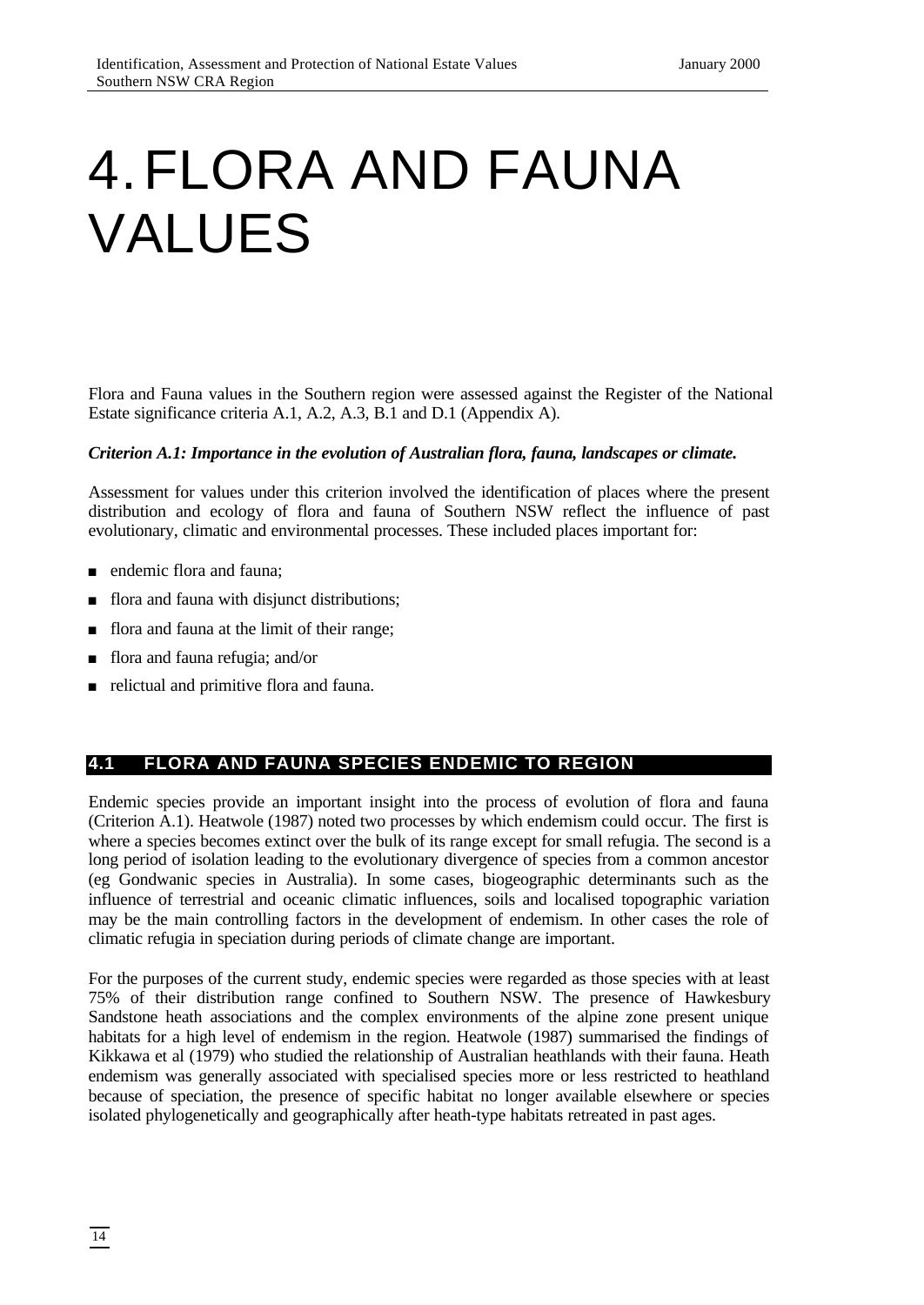# **4.1.1 Method**

The approach taken in identifying flora and fauna data were to create a model using expert defined habitat. Environmental data from the workshops was used to generate an environmental layer derived from API, Forest Ecosystems, Old-growth, Geology and DEM. The following habitats were identified:

- n rock, plateaus, bare ground, some heath;
- <sup>n</sup> wetlands, mangroves, coastal associations, estuaries, some rock, heath, casuarina and paperbark;
- estuaries;
- rhyolite outcrops;
- temperate grasslands and woodlands with grass understorey;
- basalt outcrops;
- coastal volcanics;
- granite outcrops;
- Hawkesbury Sandstone inc adjacent sandstone groups;
- snow gum/ black sallee associations;
- n snow gum/ mountain gum associations;
- snow gum/ alpine ash associations;
- bogong gum/ peppermint associations;
- n miscellaneous sub-alpine associations;
- **n** Mount Dromedary;
- n areas of Kangaroo Valley covered by natural vegetation;
- areas of Snowy River valley covered by natural vegetation;
- <sup>n</sup> areas of Eurobodalla NP covered by natural vegetation; and
- areas of the Great Escarpment covered by natural vegetation.

The model was then verified by comparing it with recorded species localities. If the correlation between the two data -sets was strong then defined habitats were adopted.

Expert workshops and a literature review were used to identify endemic fauna species to compile a species list for the region. A flora list was provided by NSW NPWS and supplemented by a literature review. Expert workshops were used to identify environments likely to be significant for endemic species and to identify known areas important for endemic species.

Species data for fauna were derived from surveys conducted for the comprehensive regional assessment and from the NSW NPWS Wildlife Atlas. Species data for flora were derived from the validated flora data-set used for comprehensive regional assessments.

This information was used to validate the expert defined habitats.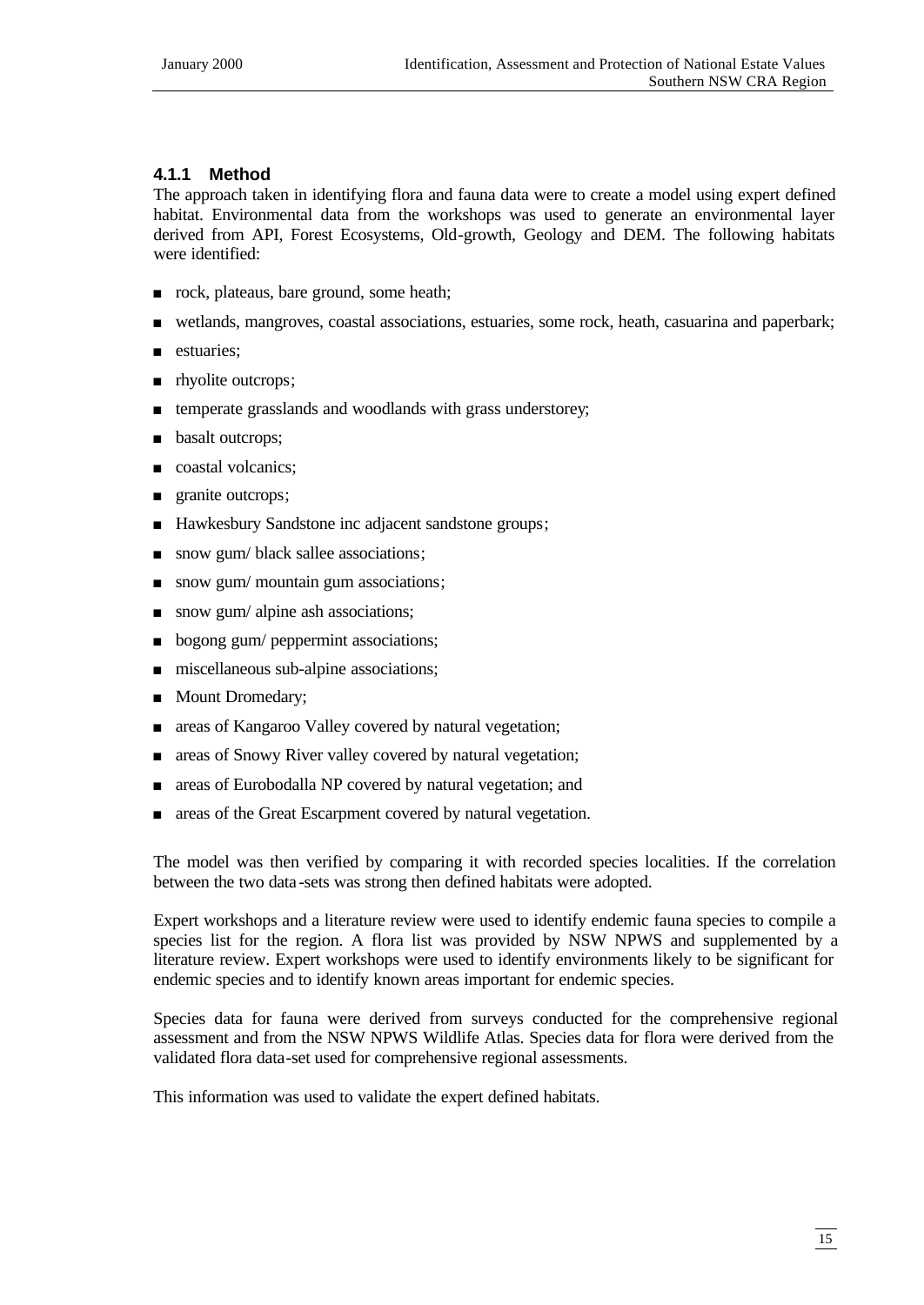### **4.1.2 Establishing the threshold**

A satisfactory level of correlation between identified statistical centres from the richness layer and the environmental layer were used to refine and threshold the environmental layer. Extraneous environment data were modified or removed from the layer. The final layer was deemed to have a strong enough correlation with identified species statistical centres. This indicated that the final environmental layer was above threshold.

### **4.1.3 Results**

The endemic habitats identified as areas of indicative national estate significance are shown on Map 6 (fauna) and Map 7 (flora). Each area depicted represents foci for endemic species using best available information to the Southern region CRA and all areas identified are above the threshold level warranting national estate listing.

Areas delineated for endemic fauna and flora had similar distributions across the landscape, with fauna areas concentrated along the great escarpment and Kosciuszko National Park, while endemic flora focussed on the northern end of the escarpment, Kosciuszko National Park and Mt Dromedary. The heathland areas of the Sydney Basin (including the Hawkesbury Sandstone) were significant for both fauna and flora, including Barren Grounds Nature Reserve, Jervis Bay, Colymea State Forest, Yalwal State Forest and Morton National Park. Further west, areas with outcropping granite and rhyolite and alpine environments were also significant for endemic species, including Kosciuszko National Park, Brindabella National Park, Buccleuch State Forest, Bago State Forest and Maragle State Forest. Along the coast concentrations of endemic species were found in Mt Dromedary, Conjola National Park, and Conjola State Forest. The areas that were identified include several areas that are already listed in the Register of the National Estate, including Morton National Park, Deua National Park and Kosciuszko National Park.

About 52% of the total area identified as centres of fauna endemism occurs in national park or nature reserve and 10% of the total area is in state forest (Table 4a). Approximately 50% of the total area identified as centres of floristic endemism occurs in national park or nature reserve and 10% of the total area is in state forest (Table 4b).

#### **TABLE 4A:LAND TENURE OF INDICATIVE NATIONAL ESTATE CENTRES OF FAUNA ENDEMISM**

| <b>I</b> Tenure                 | Approximate Area (ha) | <b>Proportion of Total (%)</b> |
|---------------------------------|-----------------------|--------------------------------|
| National Park or Nature Reserve | 628,000               | 52%                            |
| State Forest                    | 125.900               | 10%                            |
| Reserved and Other Crown Land   | 75.400                | 6%                             |
| Leasehold Crown Land            | 53,800                | 5%                             |
| Other Tenures*                  | 318,300               | 27%                            |

\*Other tenures includes: Private land, ACT, Commonwealth land, State Forest plantations, areas under Aboriginal land claims.

#### **TABLE 4B:LAND TENURE OF INDICATIVE NATIONAL ESTATE CENTRES OF FLORA ENDEMISM**

| <b>Tenure</b>                   | Approximate Area (ha) | <b>Proportion of Total (%)</b> |
|---------------------------------|-----------------------|--------------------------------|
| National Park or Nature Reserve | 427.800               | 50%                            |
| State Forest                    | 84.500                | 10%                            |
| Reserved and Other Crown Land   | 48.700                | 5%                             |
| Leasehold Crown Land            | 32,600                | 4%                             |
| Other Tenures*                  | 263.700               | 31%                            |

\*Other tenures includes: Private land, ACT, Commonwealth land, State Forest plantations, areas under Aboriginal land claims.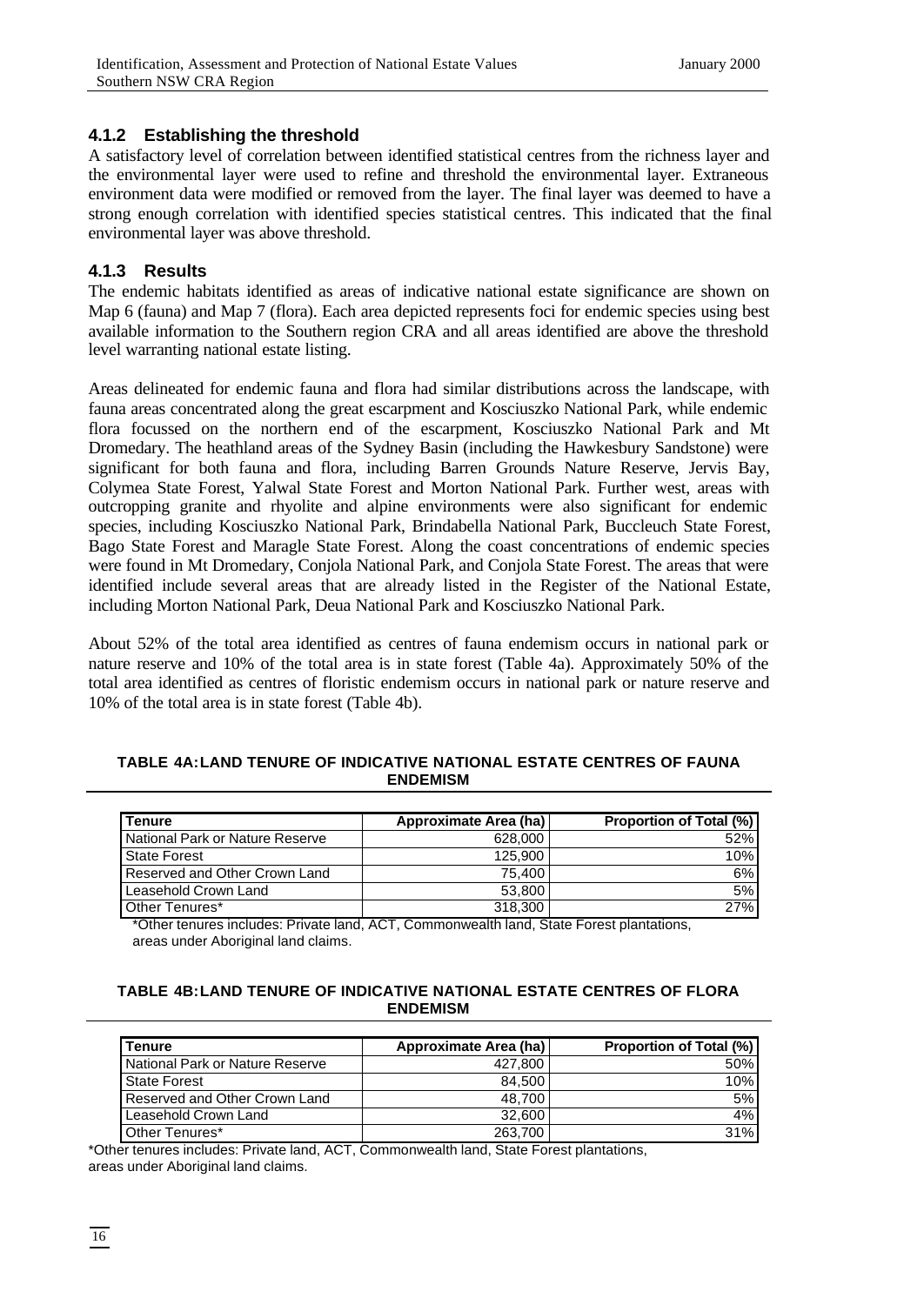#### **4.2 FLORA AND FAUNA WITH DISJUNCT POPULATIONS**

Disjunct populations are those that have become physically separated, resulting in minimal or no gene flow between them. This separation could be caused by a break in a formerly continuous distribution or by long-distance dispersal (jump dispersal) over a barrier. Heatwole (1987) summarised features that could act as barriers including climate, topography, vegetation type and intra or inter-species competition. In Southern NSW, the presence of environmental isolates such as the Australian Alps, granite and rhyolite outcrops and rainforest are all conducive to the development of disjunct populations (Covacevich 1991). Often, a disjunction takes the form of a larger parent or core population and a smaller outlier, or outliers, but in some instances, the disjunct populations are of about the same size. Species with disjunct populations can be regarded as being important elements in the evolution of Australian flora and fauna (Criterion A.1).

Disjunct species in Southern NSW were taken to be species with highly specific habitat preferences and low powers of dispersal such as invertebrates, frogs and reptiles, species with documented isolated populations within the region, and associated with fragmented habitat, primarily rocky outcrops.

#### **4.2.1 Method**

The approach taken in identifying areas important for disjunct flora species was to create a model using expert defined habitat and then verify with recorded species location analysis. Environmental data from the workshops were used to generate an environmental layer for flora derived from API, Forest Ecosystems, Old-growth, Geology and DEM. The following habitats were identified:

- <sup>n</sup> wetlands, mangroves, coastal associations, estuaries, some rock, heath, casuarina and paperbark;
- <sup>n</sup> Hawkesbury Sandstone including adjacent sandstone groups; and
- n rainforests.

The model was then verified by comparing it with recorded species localities. If the correlation between the two data -sets was strong then defined habitats were adopted.

Expert workshops and a literature review were used to identify fauna species with disjunct distributions to compile a species list for the region. A flora list was provided by NSW NPWS and supplemented by a literature review. Expert workshops were used to identify environments likely to be significant for disjunct species and to identify known areas important for species with disjunct distributions.

Species data for flora were derived from the validated flora data-set used for comprehensive regional assessments. This information was then used to validate the expert defined flora habitats

Observed species point analysis was used to create the fauna layer. Species data for fauna were derived from surveys conducted for the comprehensive regional assessment and from the NSW NPWS Wildlife Atlas.

Point location information for all identified species was plotted respectively for fauna on a one kilometre square grid across the region. An analysis was done which then searched for records of disjunct species within a two kilometre radius around each grid cell. The resultant analysis showed concentrations of disjunct species respectively, across the landscape. This statistical distribution analysis was thresholded to only show areas more than two standard deviations above the mean number of species in the landscape.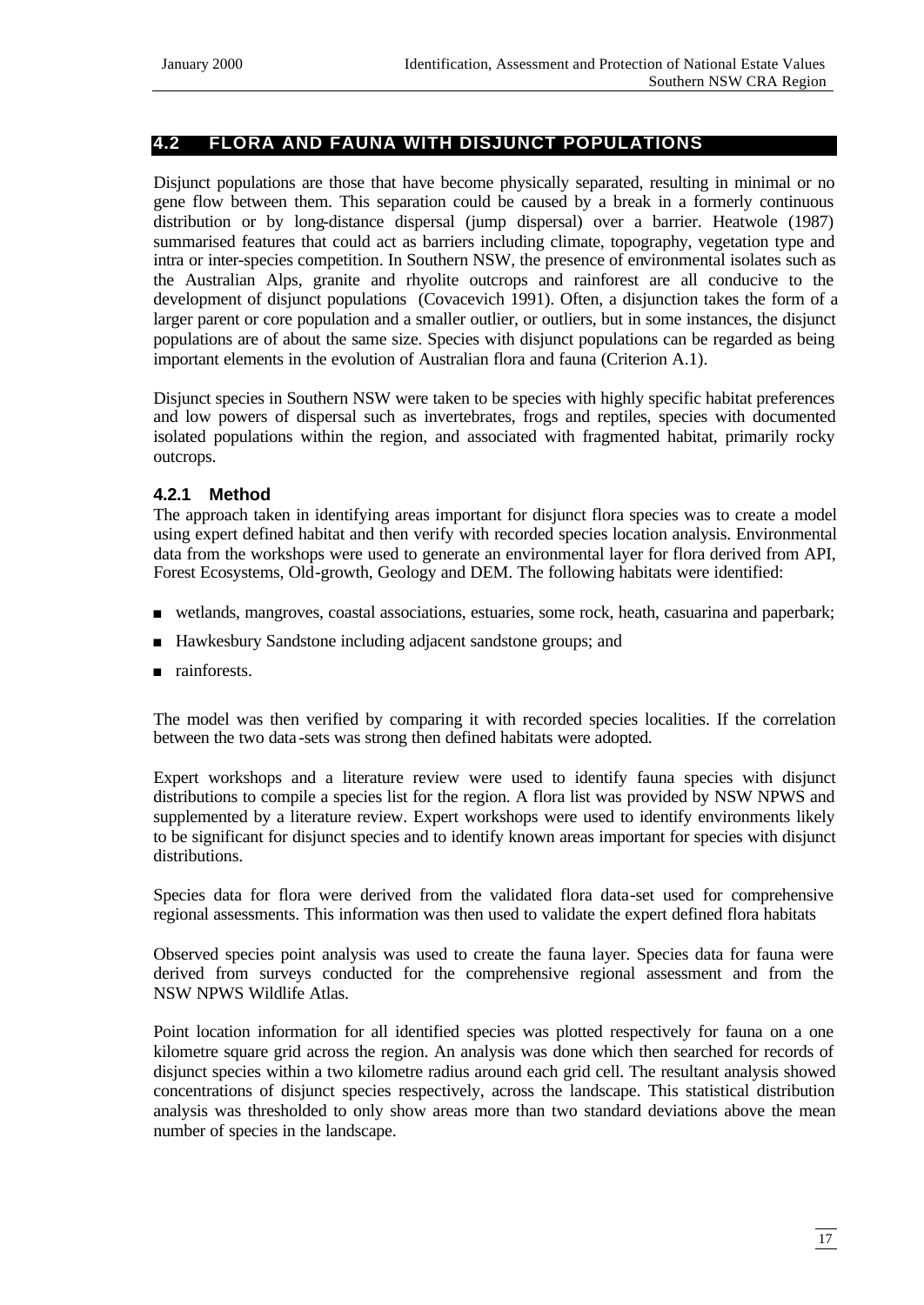### **4.2.2 Establishing the threshold**

A satisfactory level of correlation between identified statistical centres from the flora richness layer and the environmental layer were used to refine and threshold the environmental layer. Extraneous environment data were modified or removed from the layer. The final flora layer was deemed to have a strong enough correlation with identified species statistical centres. This indicated that the final environmental layer was above threshold. Note that disjunct fauna was the only layer which was not deemed to have a strong enough correlation, hence statistical distribution was adopted.

#### **4.2.3 Results**

The areas identified as having indicative national estate significance for species with disjunct populations are delineated on Map 8 (fauna) and Map 9 (flora). Areas shown represent habitat of species with disjunct ranges (except for disjunct fauna where concentrations of more than two standard deviations above the mean were used) using relevant best available information to the Southern region CRA. All areas identified are significant concerning Australia's evolutionary history and are above the threshold warranted for national estate listing.

Some of the major areas delineated for species with disjunct populations were associated with major ecological divisions, such as the break in alpine environments between the Kosciuszko and Brindabella ranges or discontinuous environments such as heath, outcropping rhyolite and granite and rainforest. Such areas are typified by Kosciuszko National Park and the Hawkesbury Sandstone area, including Nowra State Forest, Colymea State Forest, Yalwal State Forest and Morton National Park. In the coastal sub-region further areas delineated included Benandarah State Forest, Kioloa State Forest, Yerriyong State Forest, Dampier State Forest, and Badja State Forest. In the tablelands sub-region, further areas included Tumut State Forest and Woomargama State Forest.

A total of 167,281 ha were identified as above threshold for fauna with disjunct ranges. Approximately 56% of this was on existing reserves and 20% in state forest. 305,929 ha were identified above threshold for flora with disjunct ranges (Table 4c). Nearly 45% of this was on existing reserves and 18% in state forest (Table 4d). Places already listed in the Register of the National Estate were strongly associated with the areas delineated as having values associated with species that have disjunct distributions.

#### **TABLE 4C:LAND TENURE OF INDICATIVE NATIONAL ESTATE FAUNA SPECIES WITH DISJUNCT RANGES**

| l Tenure                        | Approximate Area (ha) | <b>Proportion of Total (%)</b> |
|---------------------------------|-----------------------|--------------------------------|
| National Park or Nature Reserve | 93.400                | 56%                            |
| State Forest                    | 33,300                | 20%                            |
| Reserved and Other Crown Land   | 10,200                | 6%                             |
| Leasehold Crown Land            | 3.600                 | 2%                             |
| Other Tenures*                  | 26,800                | 16%                            |

\*Other tenures includes: Private land, ACT, Commonwealth land, State Forest plantations, areas under Aboriginal land claims.

#### **TABLE 4D:LAND TENURE OF INDICATIVE NATIONAL ESTATE FLORA SPECIES WITH DISJUNCT RANGES**

| <b>I</b> Tenure                 | <b>Approximate Area (ha)</b> | <b>Proportion of Total (%)</b> |
|---------------------------------|------------------------------|--------------------------------|
| National Park or Nature Reserve | 138,000                      | 45%                            |
| State Forest                    | 54.500                       | 18%                            |
| Reserved and Other Crown Land   | 27.600                       | 9%                             |
| Leasehold Crown Land            | 3.600                        | $1\%$                          |
| Other Tenures*                  | 82.100                       | 27%                            |

\*Other tenures includes: Private land, ACT, Commonwealth land, State Forest plantations, areas under Aboriginal land claims.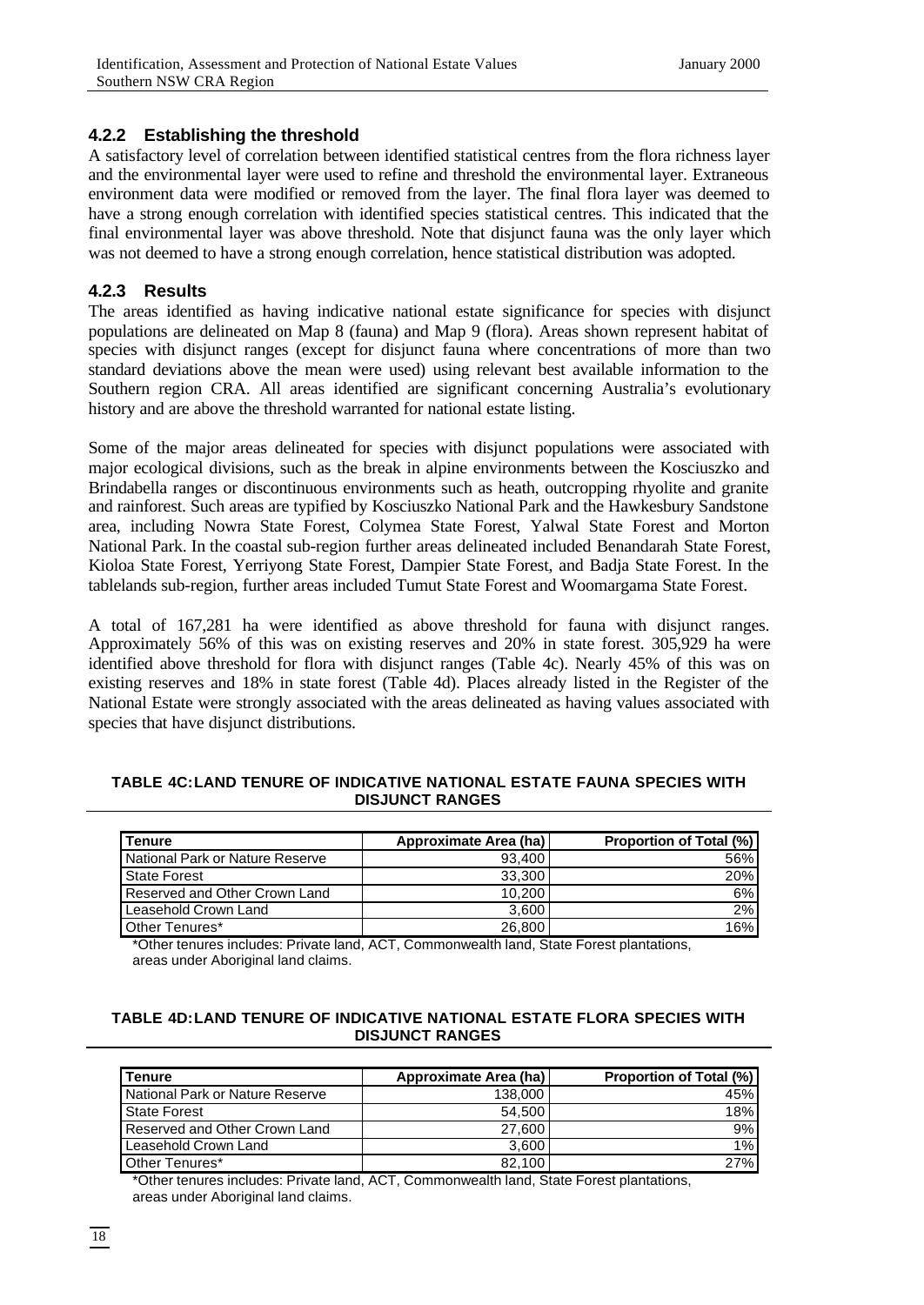# **4.3 FLORA AND FAUNA AT THE END OF THEIR DISTRIBUTION RANGE**

Flora and fauna species at the end of their range are those species whose known distribution range terminates within or near the RFA region. The value can reflect broad biogeographic boundaries or past species population movements. Within the context of southern NSW, species at the limit of their range tend to be those species from northern NSW or Victoria who reached their southern or northern distribution limits in the region. There were also a number of woodland species that reached their eastern distribution limit within the region. Distributions and range limits can yield important information relating to past population movements and evolutionary history and species at the end of their range are importance in the evolution of Australian fauna and flora (Criterion A.1).

# **4.3.1 Method**

The approach taken in identifying areas important for flora and fauna species at the end of their range was to create a model using expert defined habitat. Environmental data from the workshops were used to generate an environmental layer derived from API, Forest Ecosystems, Old-growth, Geology and DEM. The following habitats were identified for fauna:

- n rock, plateaus, bare ground, some heath;
- <sup>n</sup> wetlands, mangroves, coastal associations, estuaries, some rock, heath, casuarina and paperbark;
- temperate grasslands and woodlands with grass understorey;
- **n** granite outcrops;
- snow gum/ black sallee associations;
- n snow gum/ mountain gum associations;
- $\Box$  snow gum/ alpine ash associations;
- bogong gum/ peppermint associations;
- miscellaneous sub-alpine associations; and
- n areas of Kangaroo Valley covered by natural vegetation.

The following habitats were identified for flora:

- <sup>n</sup> wetlands, mangroves, coastal associations, estuaries, some rock, heath, casuarina and paperbark;
- granite outcrops;
- Hawkesbury Sandstone including adjacent sandstone groups;
- n snow gum/ black sallee associations;
- $\Box$  snow gum/ mountain gum associations;
- $\Box$  snow gum/ alpine ash associations;
- bogong gum/ peppermint associations;
- miscellaneous sub-alpine associations; and
- Mount Dromedary.

The model was then verified by comparing it with recorded species localities. If the correlation between the two data -sets was strong then defined habitats were adopted.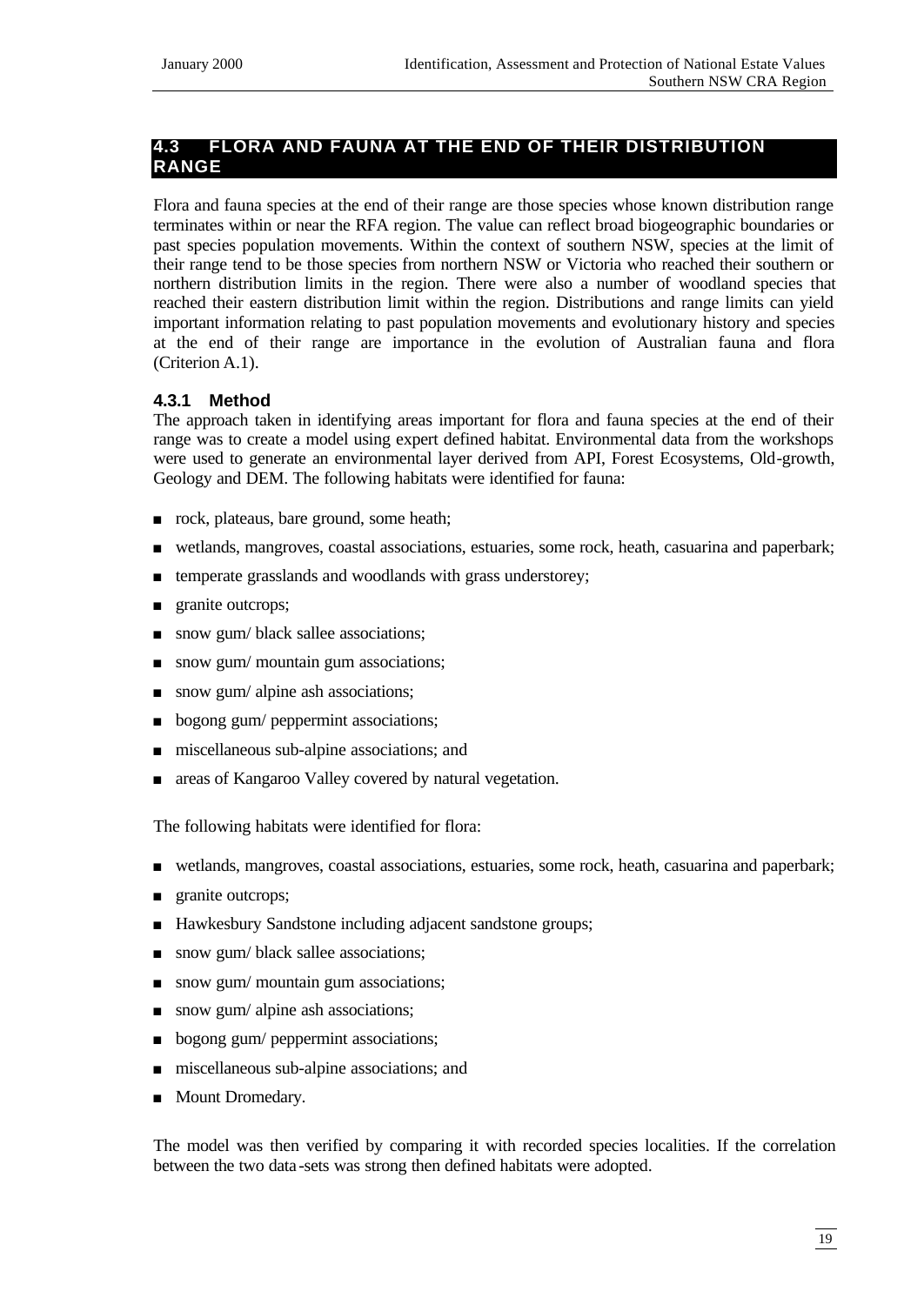Expert workshops and a literature review were used to identify fauna species at the limit of their range. A flora list was provided by NSW NPWS and supplemented by a literature review. Expert workshops were used to identify environments likely to be significant for species at the end of their distribution and to identify known areas important for species at the end of their distribution

Species data for fauna were derived from surveys conducted for the comprehensive regional assessment and from the NSW NPWS Wildlife Atlas. Species data for flora were derived from the validated flora data-set used for comprehensive regional assessments.

This information was used to validate the expert defined habitats.

#### **4.3.2 Establishing the threshold**

A satisfactory level of correlation between identified statistical centres from the richness layer and the environmental layer were used to refine and threshold the environmental layer. Extraneous environment data were modified or removed from the layer. The final layer was deemed to have a strong enough correlation with identified species statistical centres. This indicated that the final environmental layer was above threshold.

#### **4.3.3 Results**

The areas identified as having indicative national estate significance for species at the limit of their range are delineated on Map 10 (fauna) and Map 11 (flora). Areas shown represent habitats of species at the end of their range using best information available to the Southern region CRA. All areas identified are significant concerning Australia's evolutionary history and are above the threshold warranted for national estate listing.

Areas delineated for species at the end of their range reflect the complex biogeographic patterns occurring in the Southern region. Some of the major areas delineated were the great escarpment from the northern edge of Morton National Park to Wadbilliga National Park to the south, reflecting the gradation of species associated with the Sydney Basin and the North Coast with species from the far South Coast and Victoria. Particularly significant areas included Nowra State Forest, Barren Grounds Nature Reserve, Mt Dromedary, Colymea State Forest and Yalwal State Forest. In the western parts of the region, natural areas with environments such as box-ironbark woodlands and temperate grasslands represent important habitats for inland species reaching the eastern edge of their distribution in areas such as Kosciuszko National Park, Tallaganda State Forest, Bago State Forest, Maragle State Forest, Buccleuch State Forest, and Ellerslie and Woomargama State Forest.

A total of 1,100,640 ha were identified as above threshold for fauna at the limit of their range. 46% of this was on existing reserves and 17% in state forest (Table 4e). 773,463 ha were identified above threshold for flora at the end of their range. 48% of this was on existing reserves and 10% in state forest (Table 4f). Places already listed in the Register of the National Estate were strongly associated with the areas delineated as having values associated with species at the limit of their range.

**TABLE 4E: LAND TENURE OF INDICATIVE NATIONAL ESTATE FAUNA SPECIES AT THE LIMIT OF THEIR RANGE**

| Tenure                          | Approximate Area (ha) | Proportion of Total (%) |
|---------------------------------|-----------------------|-------------------------|
| National Park or Nature Reserve | 499.700               | 46%                     |
| State Forest                    | 189.400               | 17%                     |
| Reserved and Other Crown Land   | 56.800                | 5%                      |
| Leasehold Crown Land            | 44.700                | 4%                      |
| Other Tenures*                  | 310,000               | 28%                     |

\*Other tenures includes: Private land, ACT, Commonwealth land, State Forest plantations, areas under Aboriginal land claims.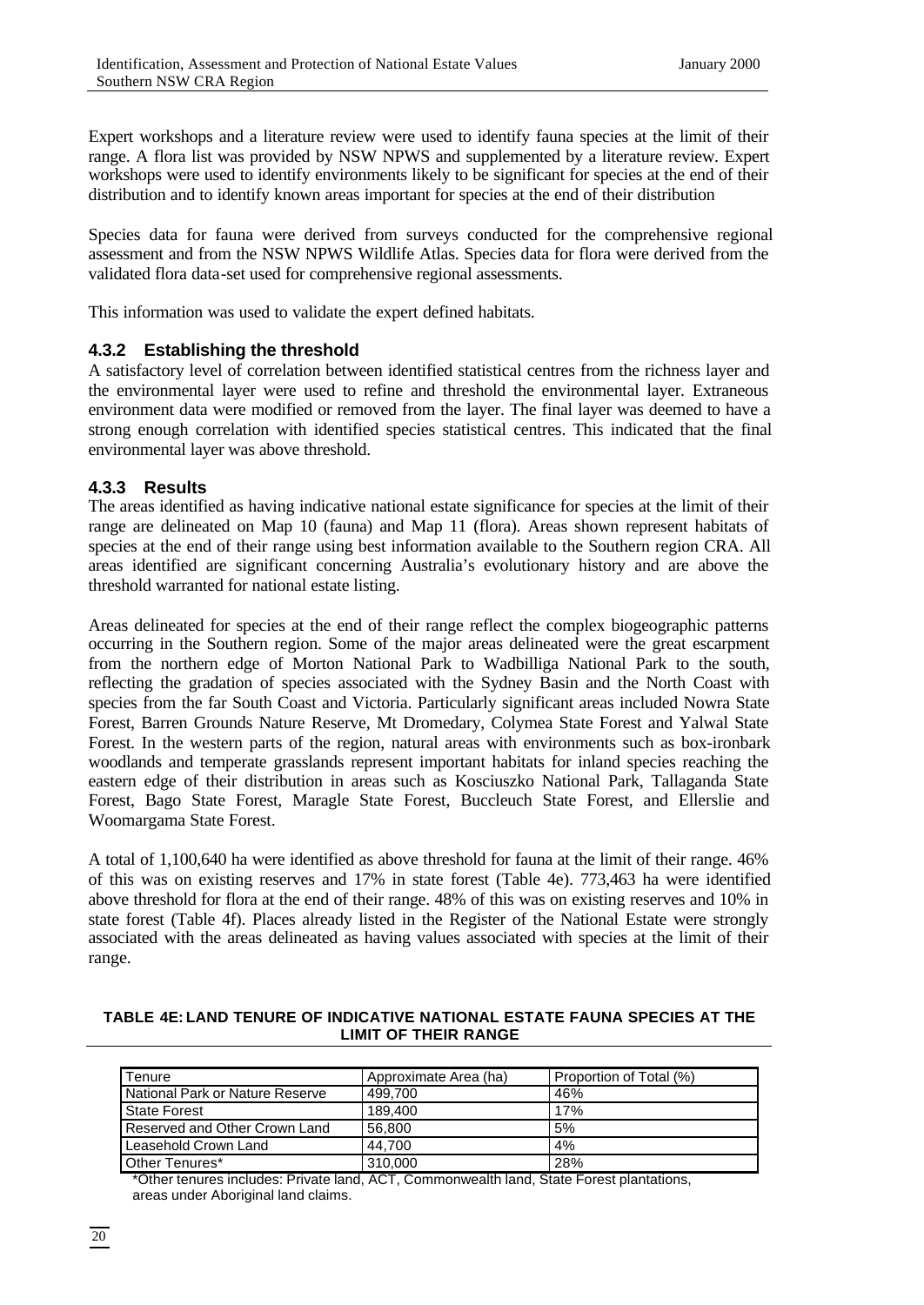#### **TABLE 4F: LAND TENURE OF INDICATIVE NATIONAL ESTATE FLORA SPECIES AT THE LIMIT OF THEIR RANGE**

| Tenure                          | Approximate Area (ha) | Proportion of Total (%) |
|---------------------------------|-----------------------|-------------------------|
| National Park or Nature Reserve | 370.900               | 48%                     |
| State Forest                    | 80.700                | 10%                     |
| Reserved and Other Crown Land   | 47.000                | 6%                      |
| Leasehold Crown Land            | 30.500                | 4%                      |
| Other Tenures*                  | 244,400               | 32%                     |

\*Other tenures includes: Private Land, ACT, Commonwealth land, State Forest Plantations, areas under Aboriginal land claims.

# **4.4 FLORA AND FAUNA REFUGES**

The high altitude environments, extensive swamps, heaths and wetlands and deeply incised sandstone gorges of Southern NSW provide a diverse array of potential refugia. The Geehi rainforest remnants on the western flanks of Kosciuszko National Park are a significant example of relictual rainforest species occurring in small refugia in an otherwise xeric environment in Southern NSW. Heatwole (1987) noted the cyclic nature of climate in Australian geological history causing a series of long term wetter and drier periods that result in mesic and xeric species respectively radiating and contracting in the landscape. At the extremes of these cycles, species are restricted to small, favourable microhabitats in the landscape (refugia). Refugia are areas where physical and biological attributes combine to provide an environment that is more resilient to climatic variation, severe fire events and drought, than surrounding areas, and are important centres for the conservation of environmentally sensitive species. Consequently, refugia also constitute important sources of genetic variation and are regarded as important centres for species radiation when conditions become more favourable.

Refugia can be identified both as short term refuges from current perturbations such as fire, and long term evolutionary refuges. In the later case, the size of the refugia becomes significant. For example, it has been suggested that landscapes in which rainforests are extensive enough for core areas to have remained comparatively stable during adverse climatic periods are highly likely to have primitive species or concentrations of narrow range endemic species that have disappeared from smaller rainforest areas in the landscape that shrink or disappear all together (Covacevich 1991).

Nix (1982) identified a number of areas along the east coast with high growth indices for species with thermal optimums in the range of  $10{\text -}12^{\circ}\text{C}$  and threshold temperatures around  $\sigma$ C, including the edge of the escarpment in Southern NSW. These disjunct areas support cool temperate rainforests, are similar to South West Tasmania and high altitudes in New Guinea, and can be regarded as potential refugia (Nix 1982, Commonwealth 1992). A range of other environments has already been discussed under endemic species and will be discussed under primitive and relictual species.

In summary, refugia are important for maintaining flexibility and adaptability in times of climatic change, as well as providing an insight into the vegetation of a past period, and the biogeographic and evolutionary processes which have shaped the present biota. These areas are generally also important for many species now uncommon elsewhere (Criteria B.1, A.1, A.2 and D.1).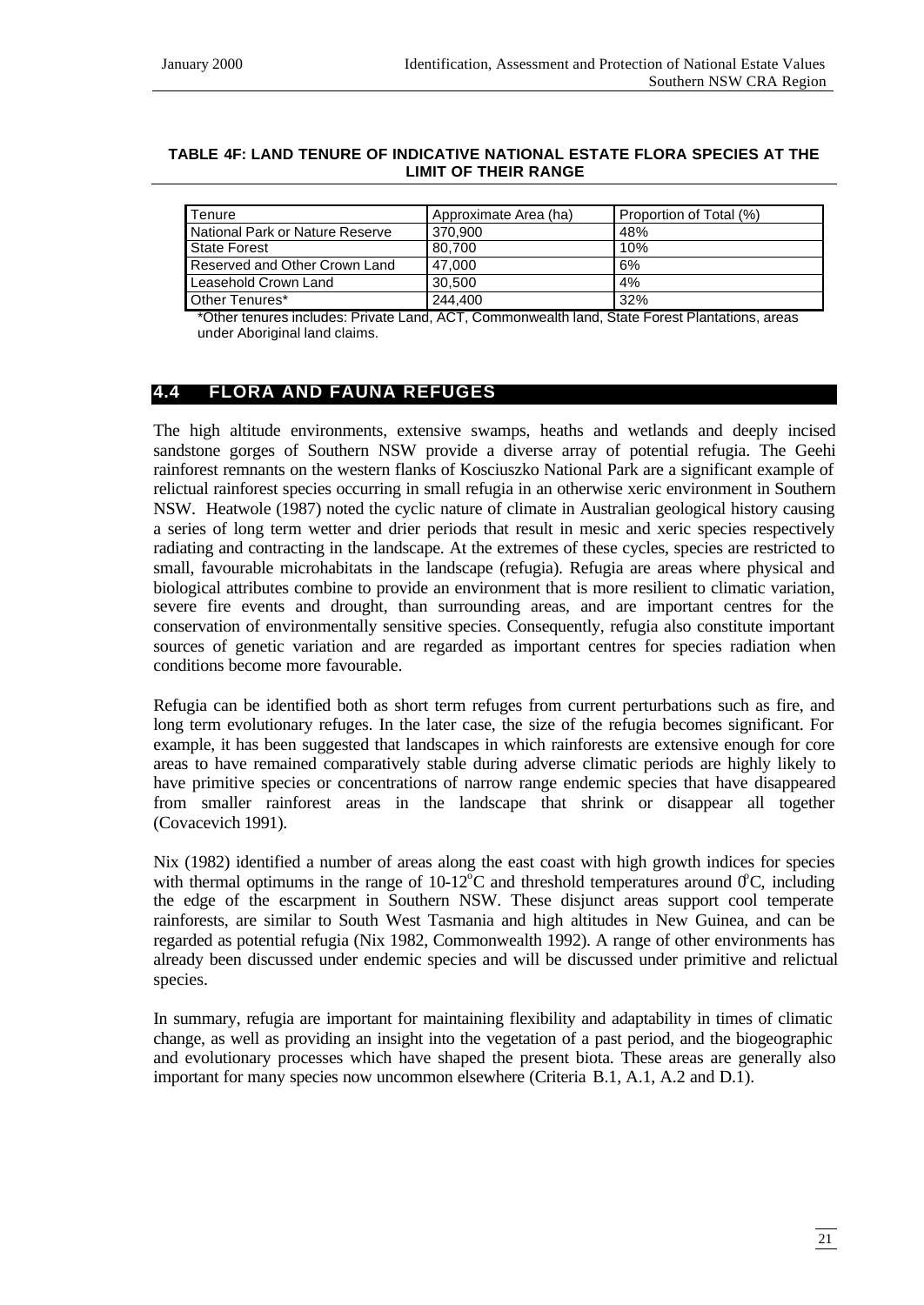# **4.4.1 Method**

The approach taken in identifying areas important for flora and fauna refugia was to create a model using expert defined habitat and then verify with recorded species location analysis. Environmental data from the workshops were used to generate an environmental layer derived from API, Forest Ecosystems, Old-growth, Geology and DEM. The following habitats were identified:

- temperate grasslands and woodlands with grass understorey;
- granite outcrops;
- Hawkesbury Sandstone inc adjacent sandstone groups;
- n snow gum/ black sallee associations;
- $\Box$  snow gum/ mountain gum associations;
- $\Box$  snow gum/ alpine ash associations;
- **n** bogong gum/ peppermint associations;
- miscellaneous sub-alpine associations;
- n forest red gum associations;
- wet sclerophyll forest with high proportion of senescent trees;
- n rainforests;
- <sup>n</sup> box/ ironbark woodlands (in some layers, only includes public land remnants);
- n areas of Kangaroo Valley covered by natural vegetation;
- areas of Shoalhaven River Valley covered by natural vegetation;
- n areas of steep slope and gorge; and
- n areas of Buccleuch SF covered by natural vegetation.

Expert workshops and a literature review were used to identify refugia. Expert workshops were used to identify environments likely to be significant for refugia, and to identify known areas important for refugia. These areas were then validated against the areas identified as important for primitive and relictual species.

# **4.4.2 Establishing the threshold**

Based on expert opinion, all refugia at any scale were important and were considered to be above threshold for listing in the Register of the National Estate.

# **4.4.3 Results**

Areas delineated as refugia are shown on maps 12 and 13. The areas shown represent habitats nominated by experts as refugia, which were validated by comparison with the distribution of primitive and relictual species using best information available to the Southern CRA. All areas identified are significant concerning Australia's evolutionary history, rare, endangered or uncommon flora and fauna and existing natural systems. The areas shown demonstrate principal characteristics of the range of Australia's environments including wetlands, rainforests and coastal environments and are above the threshold warranted for national estate listing.

Refugia were found across the landscape of Southern NSW. There were, however, concentrations of refugia in the steep topography of the Sydney Basin area, notably in the Hawkesbury Sandstone area, including Morton National Park, Nowra State Forest, Currambene State Forest, Colymea State Forest and Yalwal State Forest, and in Kosciuszko National Park. Areas were scattered along the mountainous areas of the great escarpment, from the northern edge of Morton National Park to Wadbilliga National Park in the south, and along the coast in Benandarah State Forest and Kioloa State Forest. Areas were also identified in Tinderry Nature Reserve and Tallaganda State Forest, and in the west of the region in Brindabella National Park, Bago State Forest, Maragle State Forest, Woomargama State Forest, Buccleuch State Forest, Tumut State Forest, and Ellerslie State Forest.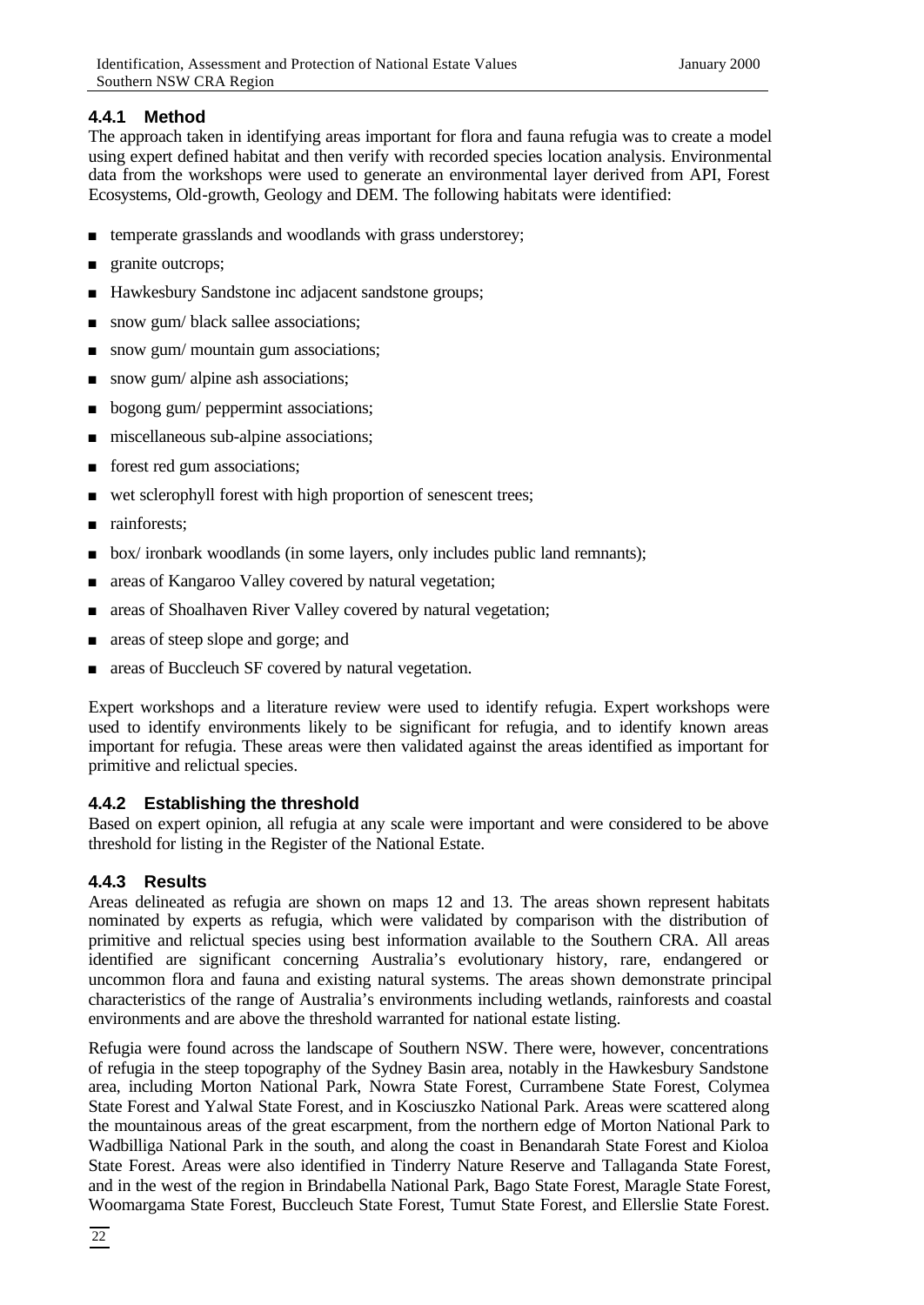A total of 1,360,838 ha were identified as having potential indicative significance as fauna refugia. Of this, 44% of this was on existing reserves and 16% in state forest (Table 4g). 760,203 ha were identified as having potential indicative significance as flora refugia. 48% of this was on existing reserves and 12% in state forest (Table 4h). Places already listed in the Register of the National Estate were strongly associated with the areas delineated as having values associated with refugia.

#### **TABLE 4G:LAND TENURE OF INDICATIVE NATIONAL ESTATE REFUGIA FOR FAUNA**

| <b>Tenure</b>                   | Approximate Area (ha) | Proportion of Total (%) |
|---------------------------------|-----------------------|-------------------------|
| National Park or Nature Reserve | 598.500               | 44%                     |
| State Forest                    | 214,400               | 16%                     |
| Reserved and Other Crown Land   | 81.200                | 6%                      |
| Leasehold Crown Land            | 65.100                | 5%                      |
| Other Tenures*                  | 401.700               | 29%                     |

\*Other tenures includes: Private land, ACT, Commonwealth land, State Forest plantations, areas under Aboriginal land claims.

#### **TABLE 4H:LAND TENURE OF INDICATIVE NATIONAL ESTATE REFUGIA FOR FLORA**

| Tenure                          | Approximate Area (ha) | Proportion of Total (%) |
|---------------------------------|-----------------------|-------------------------|
| National Park or Nature Reserve | 364.000               | 48%                     |
| State Forest                    | 92.700                | 12%                     |
| Reserved and Other Crown Land   | 41.500                | 5%                      |
| Leasehold Crown Land            | 34.800                | 5%                      |
| Other Tenures*                  | 227,200               | 30%                     |

\*Other tenures includes: Private land, ACT, Commonwealth land, State Forest plantations, areas under Aboriginal land claims.

# **4.5 PRIMITIVE, RELICTUAL, AND PHYLOGENETICALLY DISTINCT SPECIES**

Relictual, phylogenetically distinct and/or Gondwanic flora and fauna species are generally regarded as those that meet one or more of the following criteria:

- **n** species that appear to possess primitive features;
- **n** species that exhibit features that appear to be different or remote from related species; and
- <sup>n</sup> species that appear to be populations left isolated in the landscape by later climatic or environmental changes.

The Mountain Pygmy Possum (*Burramys parvus*) is an example of both a species generally agreed to have primitive taxonomic features and ancient origins within Australia and also which was once more widespread but is now restricted to alpine environments (Heatwole 1987). Phylogenetically distinct species were taken to be those species whose taxonomic affinities were unknown or unclear such as the Swamp Wallaby (*Wallabia bicolor*) which does not appear to be closely related to any of the other extant groups in the Macropodidae (Merchant 1995).

The deeply incised sandstone escarpments and high altitude alpine environments of Southern NSW provide a variety of habitats suited to the persistence of primitive, relictual and phylogenetically distinct species. The presence of such long-term stable landscapes contribute to the likelihood of persistence of primitive, phylogenetically distinct and relictual species. The wide array of protected microhabitats such as sheltered gullies and rock outcrops also provide contemporary refugia. Floyd (1989) noted that Australian rainforests possessed the greatest concentration of primitive families in the world. Greenslade (1994) noted that relictual Gondwanic species and taxa occupying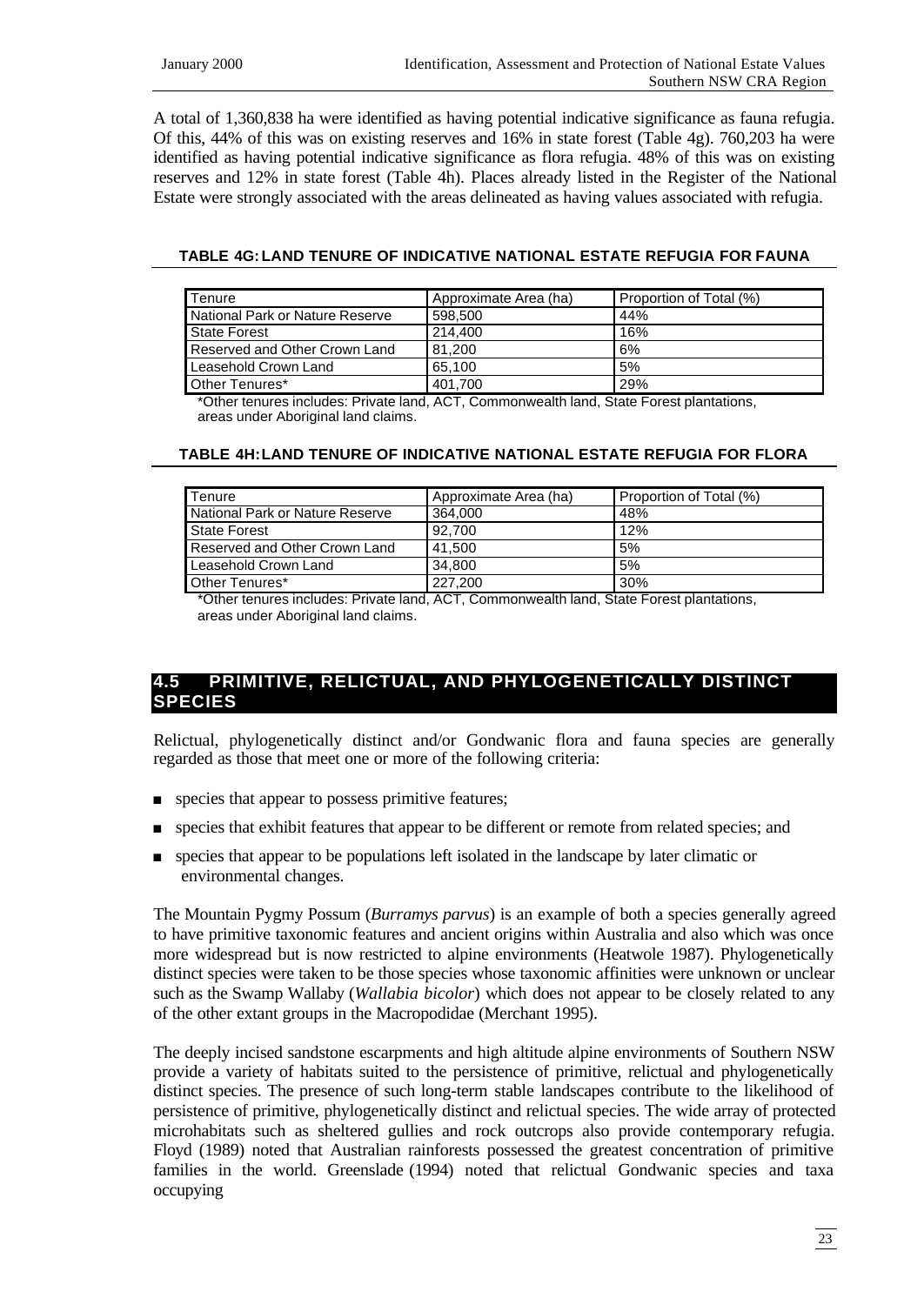geographically discrete sites such as mountain-tops were a high priority for national estate listing. Covacevich (1991) discussed the common Gondwanic origins of heaths and rainforest and related this to the modern similarities between the herpetofauna of heaths and rainforests.

Primitive, relictual or phylogenetically distinct species are important as indicators of evolutionary history, past or current population movements, evidence of past or current speciation and for evidence of past or current decline (Criteria A.1, A.2).

# **4.5.1 Method**

The approach taken in identifying areas important for primitive, relictual or phylogenetically distinct flora and fauna species was to create a model using expert defined habitat and then verify with recorded species location analysis. Environmental data from the workshops were used to generate an environmental layer derived from API, Forest Ecosystems, Old-growth, Geology and **DEM** 

The following habitats were identified for fauna:

- **n** granite outcrops;
- n snow gum/ black sallee associations;
- snow gum/ mountain gum associations;
- $\Box$  snow gum/ alpine ash associations;
- bogong gum/ peppermint associations;
- miscellaneous sub-alpine associations;
- n forest red gum associations;
- n wet sclerophyll forest with high proportion of senescent trees;
- rainforests;
- <sup>n</sup> box/ ironbark woodlands (in some layers, only includes public land remnants);
- n areas of Kangaroo Valley covered by natural vegetation;
- n areas of Shoalhaven River Valley covered by natural vegetation; and
- n areas of Buccleuch SF covered by natural vegetation.

The following habitats were identified for flora:

- $\blacksquare$  temperate grasslands and woodlands with grass understorey;
- Hawkesbury Sandstone inc adjacent sandstone groups;
- n snow gum/ black sallee associations;
- $\Box$  snow gum/ mountain gum associations;
- now gum/ alpine ash associations;
- **n** bogong gum/ peppermint associations;
- $\blacksquare$  miscellaneous sub-alpine associations;
- n rainforests;
- <sup>n</sup> box/ ironbark woodlands (in some layers, only includes public land remnants); and
- areas of steep slope and gorge.

The model was then verified by comparing it with recorded species localities. If the correlation between the two data -sets was strong then defined habitats were adopted.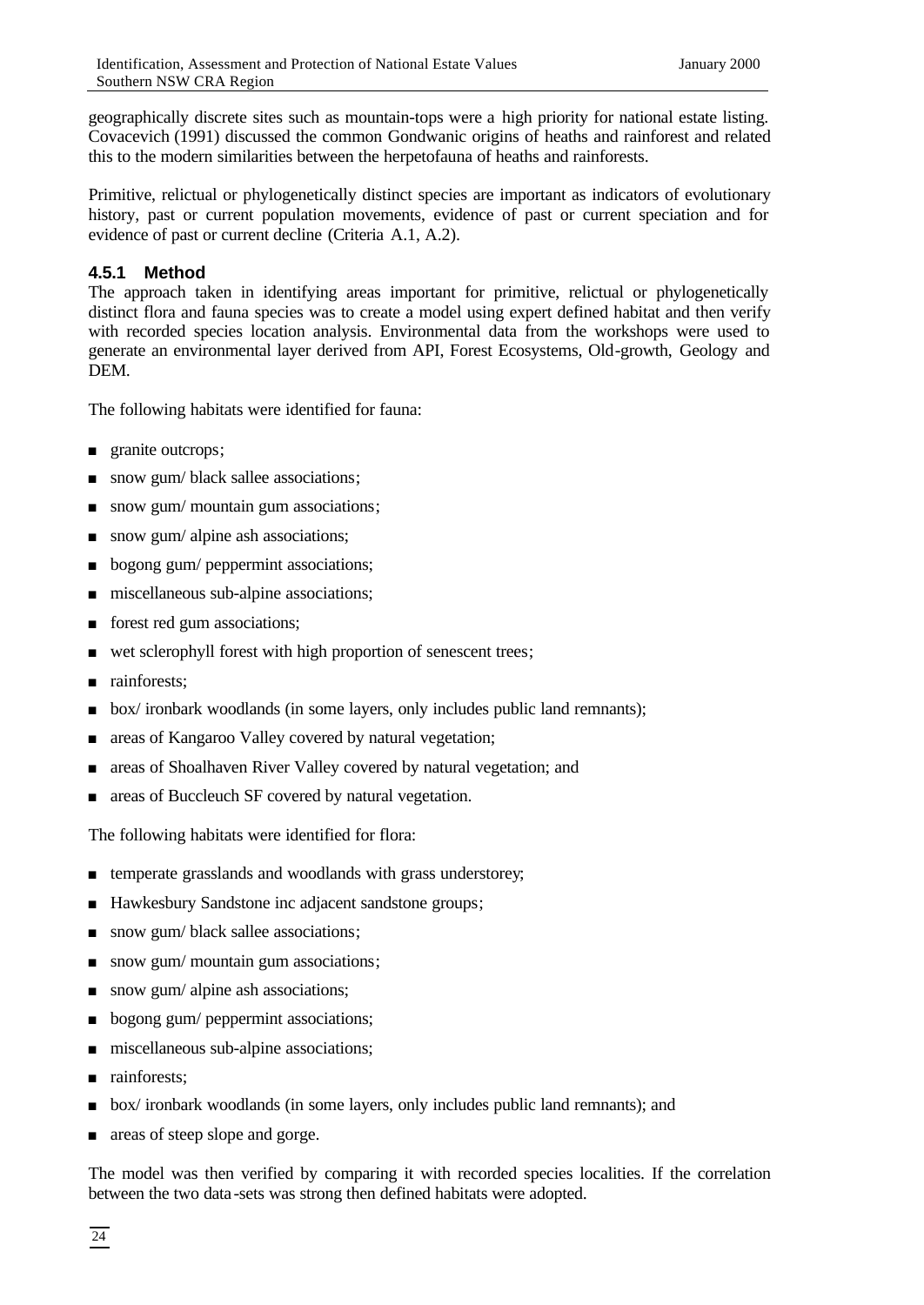Expert workshops and a literature review were used to identify primitive, relictual or phylogenetically distinct fauna species to compile a species list for the region. A flora list was provided by NSW NPWS and supplemented by a literature review. Expert workshops were used to identify environments likely to be significant for primitive, relictual or phylogenetically distinct species and to identify known areas important for primitive, relictual or phylogenetically distinct species.

Species data for fauna were derived from surveys conducted for the comprehensive regional assessment and from the NSW NPWS Wildlife Atlas. Species data for flora were derived from the validated flora data-set used for comprehensive regional assessments.

This information was used to validate the expert defined habitats.

#### **4.5.2 Establishing the threshold**

A satisfactory level of correlation between identified statistical centres from the richness layer and the environmental layer were used to refine and threshold the environmental layer. Extraneous environment data were modified or removed from the layer. The final layer was deemed to have a strong enough correlation with identified species statistical centres. This indicated that the final environmental layer was above threshold.

# **4.5.3 Results**

The areas identified as having indicative national estate significance for primitive, relictual and phylogenetically distinct species are delineated on Map 12 and 13. Areas shown represent an amalgamation of sites known to be rich in species with primitive, relictual or phylogenetically distinct fauna. These have been cross-referenced with habitats nominated by experts as important for fauna, flora or invertebrates, using the best information available to the Southern region CRA. All areas identified are significant with regard to Australia's evolutionary history and existing natural systems and are above the threshold warranted for national estate listing.

The areas delineated for this value are concentrated in the Hawkesbury Sandstone heath area, including Morton National Park, Nowra State Forest, Currambene State Forest, Colymea State Forest and Yalwal State Forest, and in the alpine environment of Kosciuszko National Park. Areas were scattered along the great escarpment, from the northern edge of Morton National Park to Wadbilliga National Park in the south, and along the coast in Barren Grounds Nature Reserve, Benandarah State Forest and Kioloa State Forest. Areas were also identified in Tinderry Nature Reserve and Tallaganda State Forest, and in the west of the region in Brindabella National Park, Bago State Forest, Maragle State Forest, Woomargama State Forest, Buccleuch State Forest, Tumut State Forest, Ellerslie State Forest.

A total of 1,360,838 ha were identified as above threshold for primitive, relictual and phylogenetically distinct fauna species. Of this, 44% of this was on existing reserves and 16% in state forest (Table 4i). 760,203 ha were identified as above threshold for primitive, relictual and phylogenetically distinct flora species. 48% of this was on existing reserves and 12% in state forest (Table 4j). Places already listed in the Register of the National Estate were strongly associated with the areas delineated as having values associated with primitive and relictual species.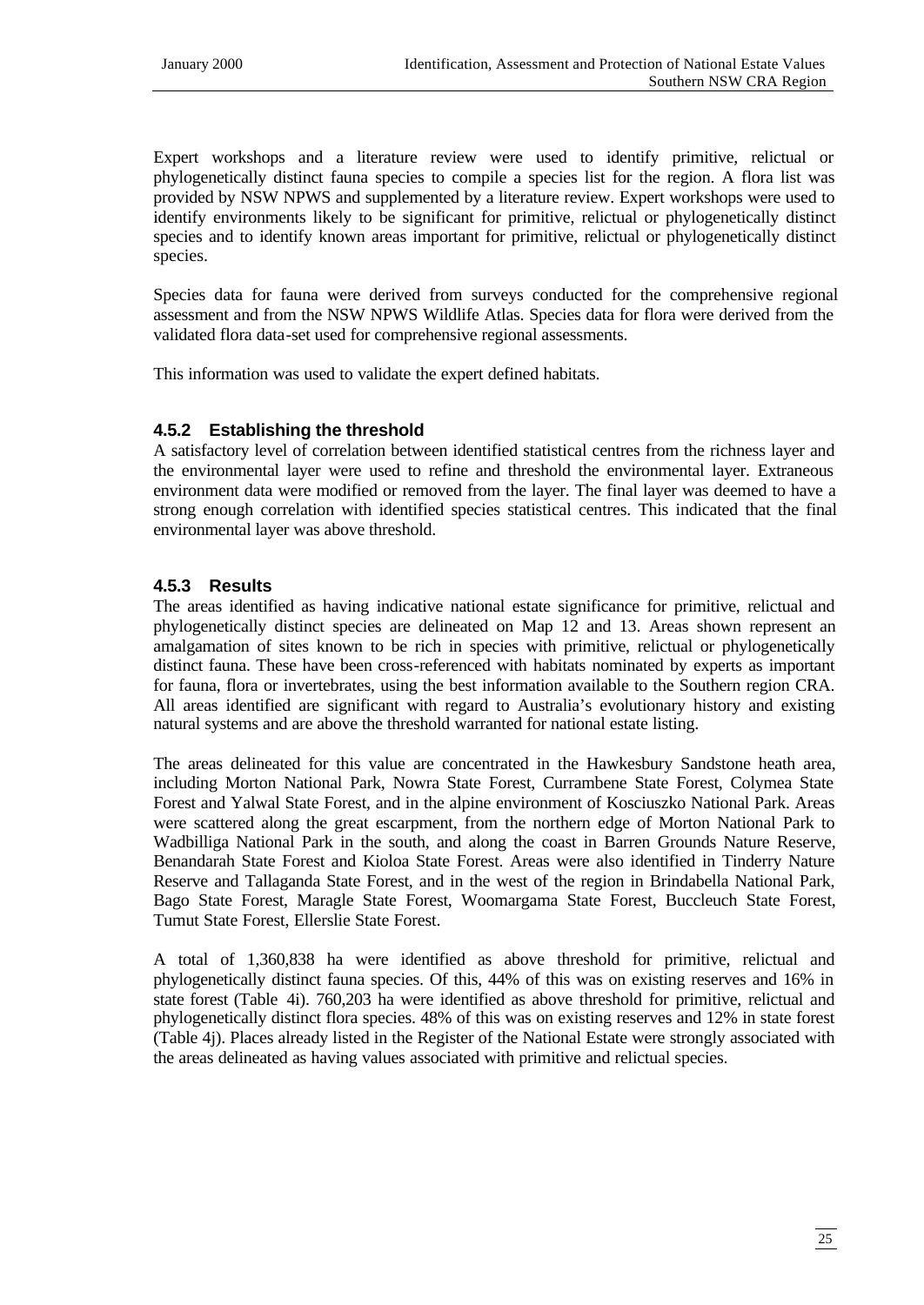#### **TABLE 4I: LAND TENURE OF INDICATIVE NATIONAL ESTATE PRIMITIVE, RELICTUAL AND PHYLOGENETICALLY FAUNA DISTINCT SPECIES**

| Tenure                          | Approximate Area (ha) | Proportion of Total (%) |
|---------------------------------|-----------------------|-------------------------|
| National Park or Nature Reserve | 598,500               | 44%                     |
| <b>State Forest</b>             | 214.400               | 16%                     |
| Reserved and Other Crown Land   | 81.200                | 6%                      |
| Leasehold Crown Land            | 65.100                | 5%                      |
| Other Tenures*                  | 401,674               | 29%                     |

\*Other tenures includes: Private land, ACT, Commonwealth land, State Forest plantations, areas under Aboriginal land claims.

#### **TABLE 4J: LAND TENURE OF INDICATIVE NATIONAL ESTATE PRIMITIVE, RELICTUAL AND PHYLOGENETICALLY FLORA DISTINCT SPECIES**

| Tenure                          | Approximate Area (ha) | Proportion of Total (%) |
|---------------------------------|-----------------------|-------------------------|
| National Park or Nature Reserve | 364.037               | 48%                     |
| State Forest                    | 92.650                | 12%                     |
| Reserved and Other Crown Land   | 41.501                | 5%                      |
| Leasehold Crown Land            | 34.811                | 5%                      |
| Other Tenures*                  | 227.204               | 30%                     |

\*Other tenures includes: Private land, ACT, Commonwealth land, State Forest plantations, areas under Aboriginal land claims.

#### *Criterion A.2: Importance in maintaining existing processes or natural systems at the regional or national scale*

The identification of areas of indicative national estate significance under this criterion involves assessment of places important for the maintenance of natural ecosystem processes. These include abiotic processes (eg: those related to hydrological and nutrient cycles) and biotic processes (those related to the life cycles and interdependence of plant and animal species in the forests, woodlands, heathlands, sedgelands, swamps and wetlands of the region). Values that may be considered include:

- n important wildlife habitat (eg habitat for migratory species);
- n refuges for fauna (see refugia under Criterion A.1 above);
- n remnant vegetation; and
- n places important for vegetation succession.

Places important for undisturbed catchments and old-growth forest are addressed in extensive natural values.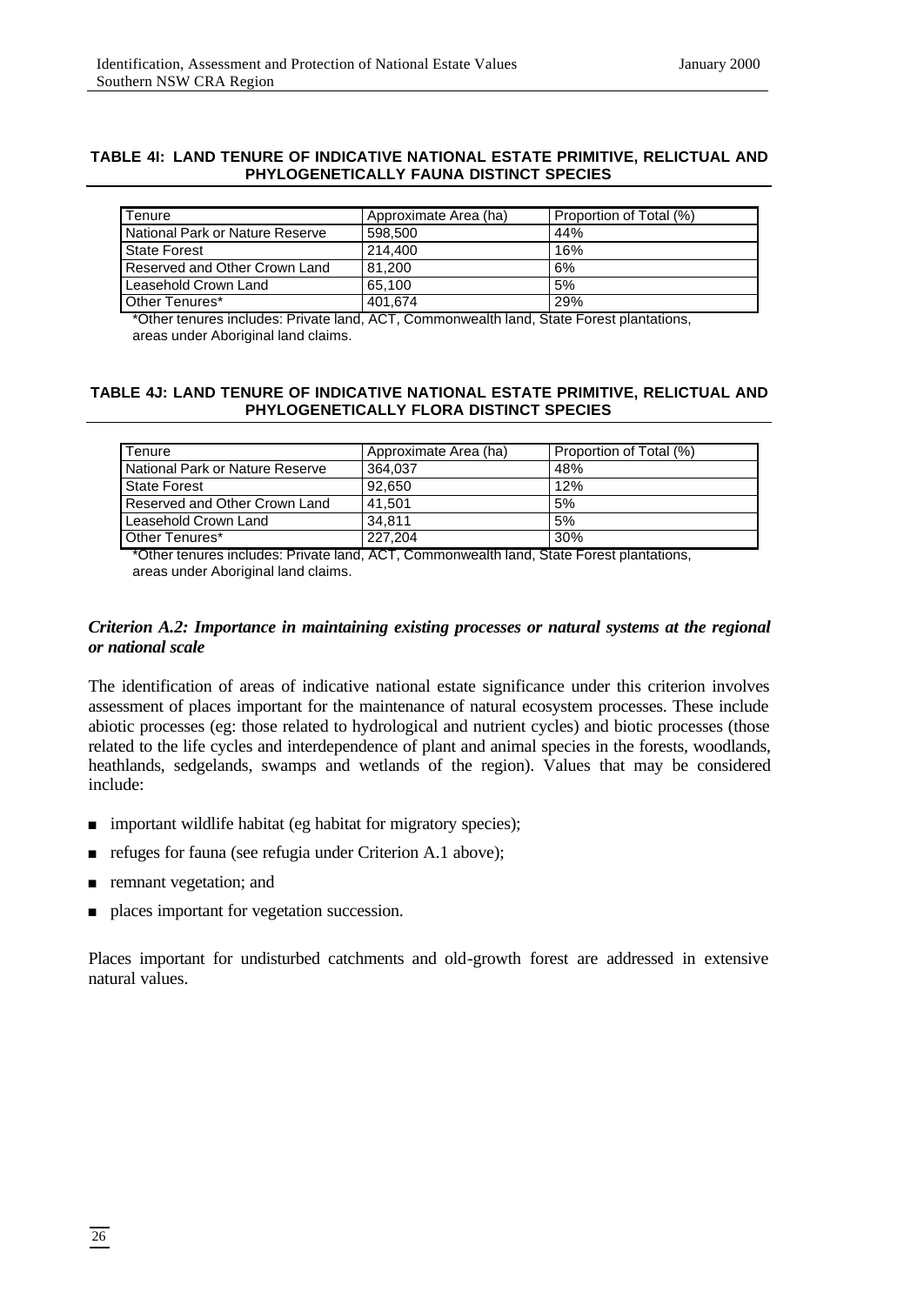# **4.6 IMPORTANT HABITAT**

Important fauna habitat is generally regarded as areas important as feeding, breeding or nursery sites or known breeding sites for rare or uncommon fauna. In the Southern region, important habitat was used to define a number of environments that the experts considered were of national estate significance or else that were identified for a wide range of species values.

The complex system of coastal lakes, lagoons and wetlands were identified as a significant habitat in the region for migratory and estuarine species including JAMBA and CAMBA species. Blue Lake constitutes a significant and unique RAMSAR wetland in the region. Southern region is also significant for inter-region migrants. The extensive Spotted Gum (*Corymbia macculata*) forests of the region as well as the western box-ironbark woodlands are a major seasonal flowering resource for inter-regional migrants such as flying foxes and nomadic honeyeaters including the Regent Honeyeater. The Murrumbidgee corridor was identified as a significant corridor for migratory bird species through the landscape. Temperate grasslands and Forest Red Gum (*Eucalyptus tereticornis*) stands were identified as important habitat for a range of unique species threatened by an array of human disturbances. The great escarpment is a major, long term corridor in the landscape. This view is supported by Heatwole's (1987) discussion on significant corridors and barriers in the landscape. Heatwole (1987) listed the evidence to suggested that the great dividing range has, over geological history, acted as a corridor for mesic -adapted species along the east coast, and as a significant barrier to the radiation of xeric -adapted species during drier periods from inland Australia. Worboys (1996) also identified the great escarpment as a major, continental-scale conservation feature.

The value is important for rare, vulnerable or endangered species, Australia's evolutionary history, demonstrating the principal characteristics of forested landscapes and ecosystems and is related to maintaining existing processes (Criteria A.1, A.2, B.1 and D.1).

## **4.6.1 Method**

Expert workshops and a literature review were used to identify important fauna habitats. These workshops were used to identify environments likely to be significant for important habitat and to identify areas known to contain important habitat. The habitats nominated by experts were validated against the areas identified as important habitat.

Environmental data from the workshops were used to generate an environmental layer derived from API, Forest Ecosystems, Old-growth, Geology and DEM.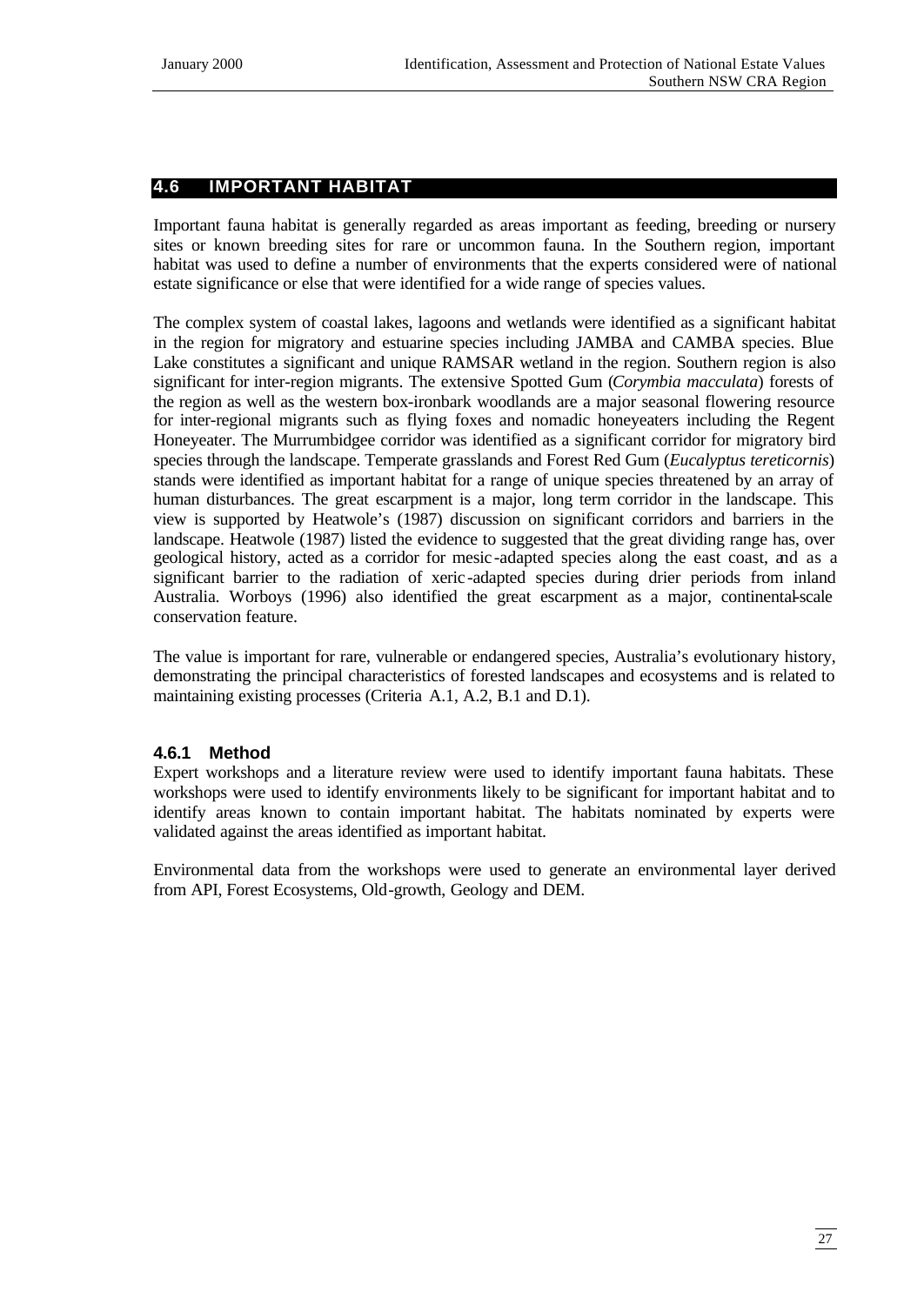The following habitats were identified as being important habitat:

- n rock, plateaus, bare ground, some heath;
- <sup>n</sup> wetlands, mangroves, coastal associations, estuaries, some rock, heath, casuarina and paperbark;
- $\blacksquare$  temperate grasslands and woodlands with grass understorey;
- forest red gum associations;
- n wet sclerophyll forest with high proportion of senescent trees;
- *Eucalyptus cypellocarpa* forest with high proportion of senescents;
- n rainforest;
- swamp mahogany associations;
- n concentrations of bloodwood and spotted gum associations (flowering trees);
- $\bullet$  box/ ironbark woodlands (in some layers, only includes public land remnants);
- n areas of Murrumbidgee River Corridor covered by natural vegetation;
- n areas of Bungonia State Rec Area covered by natural vegetation;
- n areas of the Great Escarpment covered by natural vegetation; and
- n areas of Buccleuch SF covered by natural vegetation.

The model was then verified by comparing it with areas identified by experts important habitat localities. If the correlation between the two data-sets was strong then defined habitats were adopted.

#### **4.6.2 Establishing the threshold**

A satisfactory level of correlation between identified statistical centres from the richness layer and the environmental layer were used to refine and threshold the environmental layer. Extraneous environment data were modified or removed from the layer. The final layer was deemed to have a strong enough correlation with identified species statistical centres. This indicated that the final environmental layer was above threshold.

## **4.6.3 Results**

The areas identified as having indicative national estate significance for important habitat are delineated on Map 14. The areas delineated in this layer are those environments nominated by experts for an array of values relating to important habitat including migratory species, evolutionary processes in the landscape and a range of bat species. Areas shown were delineated using the best information available to the Southern region CRA. All areas identified are significant with regard to Australia's evolutionary history, existing natural systems, principal characteristics of forested landscapes and rare or uncommon species and are above the threshold warranted for national estate listing.

The areas delineated for important habitat are concentrated along the great escarpment, from the northern edge of Morton National Park to Wadbilliga National Park in south, and in Buccleuch State Forest. Further areas are scattered along the coast, including Benandarah State Forest, Kioloa State Forest, Boyne State Forest and Conjola National Park. To the west areas are scattered across Kosciuszko National Park, and in areas of box-ironbark woodlands and temperate grasslands including Woomargama State Forest and Ellerslie State Forest.

A total of 884,762 ha were identified as above threshold for important habitat. 38% of this was on existing reserves and 23% in state forest (Table 4k). Areas already listed in the Register of the National Estate that were identified in this study as having values for important habitat tended to be those occurring along the great escarpment, and on the coastal areas.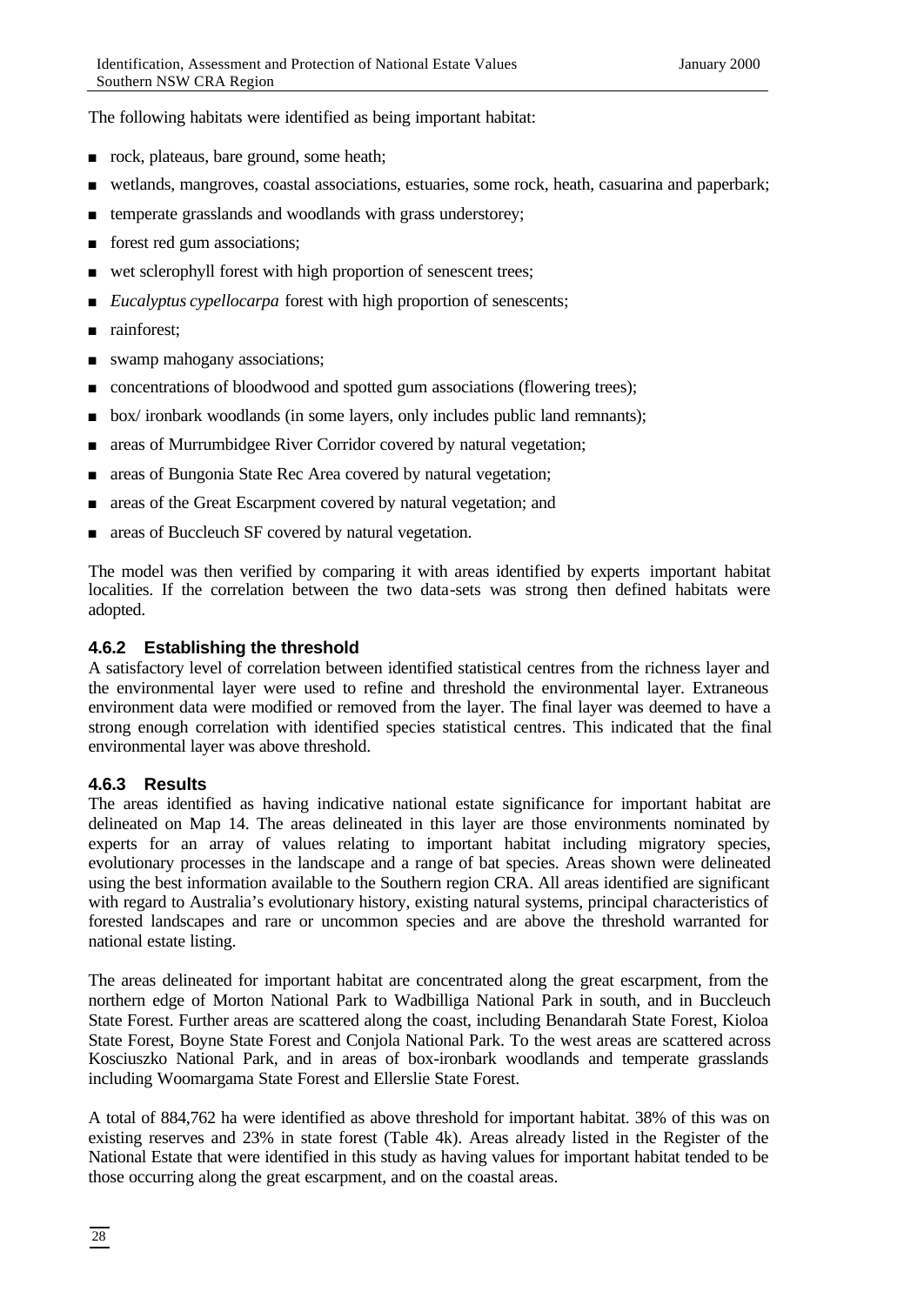#### **TABLE 4K:LAND TENURE OF INDICATIVE NATIONAL ESTATE IMPORTANT HABITAT**

| <b>I</b> Tenure                 | Approximate Area (ha) | <b>Proportion of Total (%)</b> |
|---------------------------------|-----------------------|--------------------------------|
| National Park or Nature Reserve | 338.100               | 38%                            |
| State Forest                    | 206.500               | 23%                            |
| Reserved and Other Crown Land   | 52,600                | $6\%$                          |
| Leasehold Crown Land            | 37,000                | $4\%$                          |
| Other Tenures*                  | 25,100                | 29%                            |

\*Other tenures includes: Private land, ACT, Commonwealth land, State Forest plantations, areas under Aboriginal land claims.

#### **4.7 REMNANT VEGETATION AND RARE OLD-GROWTH FOREST**

Remnant vegetation provides important refuge and recruitment areas for both flora and fauna, and is important in maintaining existing natural systems within disturbed landscapes. Large-scale clearing for agriculture west of the Great Dividing Range has removed native vegetation from extensive areas of the western part if the region. Much of the remaining forest, woodland and grassland in this area is fragmented. Most of the coastal plain in the Southern region is forested. However the lower tracts of the Shoalhaven valley, which was once significantly covered by large tracts of rainforest, has largely been cleared, and much of the extensive remaining forest on the coast is regrowth or mixed aged forest. Old-growth is a comparatively uncommon feature in this coastal environment.

Rare old-growth forest was assessed together with remnant vegetation as many of the conservation issues are closely related. Rare old-growth forest are those old-growth forest communities that are rare or uncommon nationally or within the Southern region. They also include common forest communities where the levels of disturbance are such that all remaining old-growth forest areas are potentially of national estate significance. Rare, endangered or uncommon old-growth forest communities were identified in the Southern region as being vegetation communities where old-growth forest as a proportion of the forest community is generally less than 20% (derived from the JANIS criteria and expert advice).

Remnant vegetation is important for demonstrating the principal characteristics of forested landscapes and ecosystems, rare or uncommon species and is related to maintaining existing processes (Criteria A.2, B.1 and D.1).

#### **4.7.1 Method**

Remnant vegetation was derived using the following:

<sup>n</sup> forest ecosystems whose extant coverage was 10% or less of the estimated pre-1750 area based on data presented by NSW NPWS to the Environment Heritage and Technical Committee (EHTC).

Rare old-growth forest was derived using the following:

- n any old-growth which has a 100% JANIS target, based on data presented by NSW NPWS to the Environment Heritage and Technical Committee (EHTC); and
- n any old-growth forest where 20% or less of its pre-1750 area of the current forest ecosystem remains. This is based on data presented by NSW NPWS to the EHTC.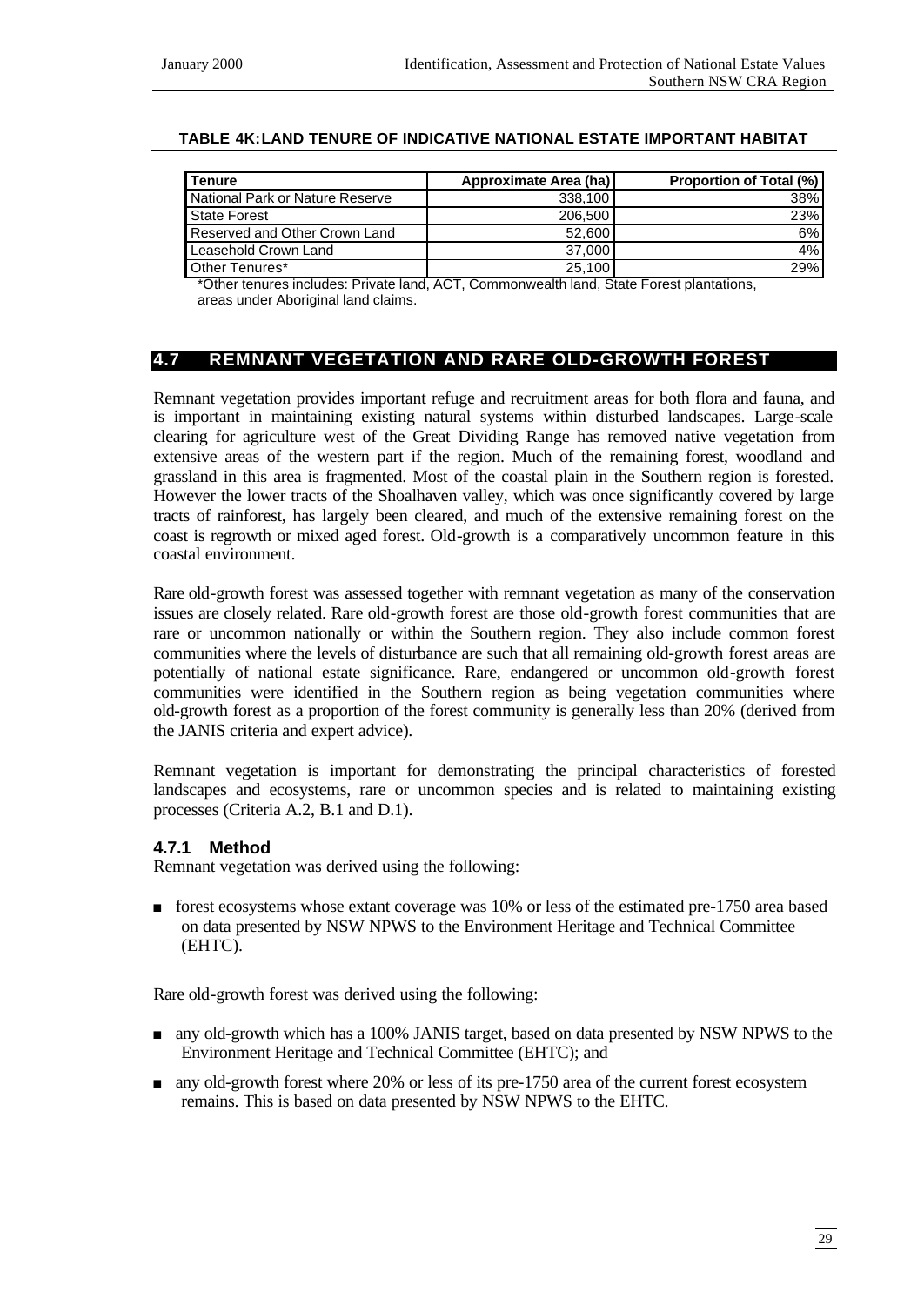#### **4.7.2 Establishing the threshold**

Areas that met the above criteria were identified as above threshold.

#### **4.7.3 Results**

The areas identified as having indicative national estate significance for remnant vegetation and rare old-growth forest are delineated on Map 15 (remnant vegetation) and Map 16 (rare old-growth). The areas delineated in this layer are those identified as significant with regard to existing natural systems, principal characteristics of forested landscapes and rare or uncommon species and are above the threshold warranted for national estate listing.

Remnant vegetation occurs in scattered small units, mostly in the tablelands area where remaining temperate grassland and box-ironbark woodlands still remain. The greatest concentrations occur in Kosciuszko National Park, Carabost State Forest and Bungongo State Forest. Rare old-growth forest is found scattered across the landscape, with the greatest concentrations found in Tinderry Nature Reserve, Kosciuszko National Park, Maragle State Forest, and Brindabella National Park.

A total of 12,576 ha were identified as above threshold for remnant vegetation. 11% of this was on existing reserves and 8% in state forest (Table 4l). 169,067 ha were identified as above threshold for rare old-growth. 41% of this was on existing reserves and 18% in state forest (Table 4m). Areas already listed in the Register of the National Estate that were identified in this study as having values for remnant vegetation and old-growth were primarily Kosciuszko National Park and Tinderry Nature Reserve.

| TABLE 4L: LAND TENURE OF INDICATIVE NATIONAL ESTATE REMNANT VEGETATION |  |
|------------------------------------------------------------------------|--|
|------------------------------------------------------------------------|--|

| <b>Tenure</b>                   | Approximate Area (ha) | <b>Proportion of Total (%)</b> |
|---------------------------------|-----------------------|--------------------------------|
| National Park or Nature Reserve | 1.383                 | 11%                            |
| State Forest                    | 948                   | 8%                             |
| Reserved and Other Crown Land   | 731                   | 6%                             |
| Leasehold Crown Land            | 435                   | 3%                             |
| Other Tenures*                  | 9.079                 | 72%                            |

\*Other tenures includes: Private land, Commonwealth land, State Forest plantations, areas under Aboriginal land claims.

#### **TABLE 4M:LAND TENURE OF INDICATIVE NATIONAL ESTATE RARE OLD-GROWTH FOREST**

| l Tenure                        | Approximate Area (ha) | <b>Proportion of Total (%)</b> |
|---------------------------------|-----------------------|--------------------------------|
| National Park or Nature Reserve | 69.690                | 41%                            |
| State Forest                    | 30,637                | 18%                            |
| Reserved and Other Crown Land   | 15,583                | 9%                             |
| Leasehold Crown Land            | 12.591                | 8%                             |
| Other Tenures*                  | 40.566                | 24%                            |

\*Other tenures includes: Private land, Commonwealth land, State Forest plantations, areas under Aboriginal land claims.

# **4.8 VEGETATION SUCCESSION**

Places that are important for vegetation succession contain forest communities that have dynamic examples of succession occurring within them, areas affected by fire (halting primary succession processes), and forest communities recovering from major wildfires. Although it was recognised that specific examples may exist in the region, time and data constraints precluded any specific analysis of vegetation succession for the Southern region.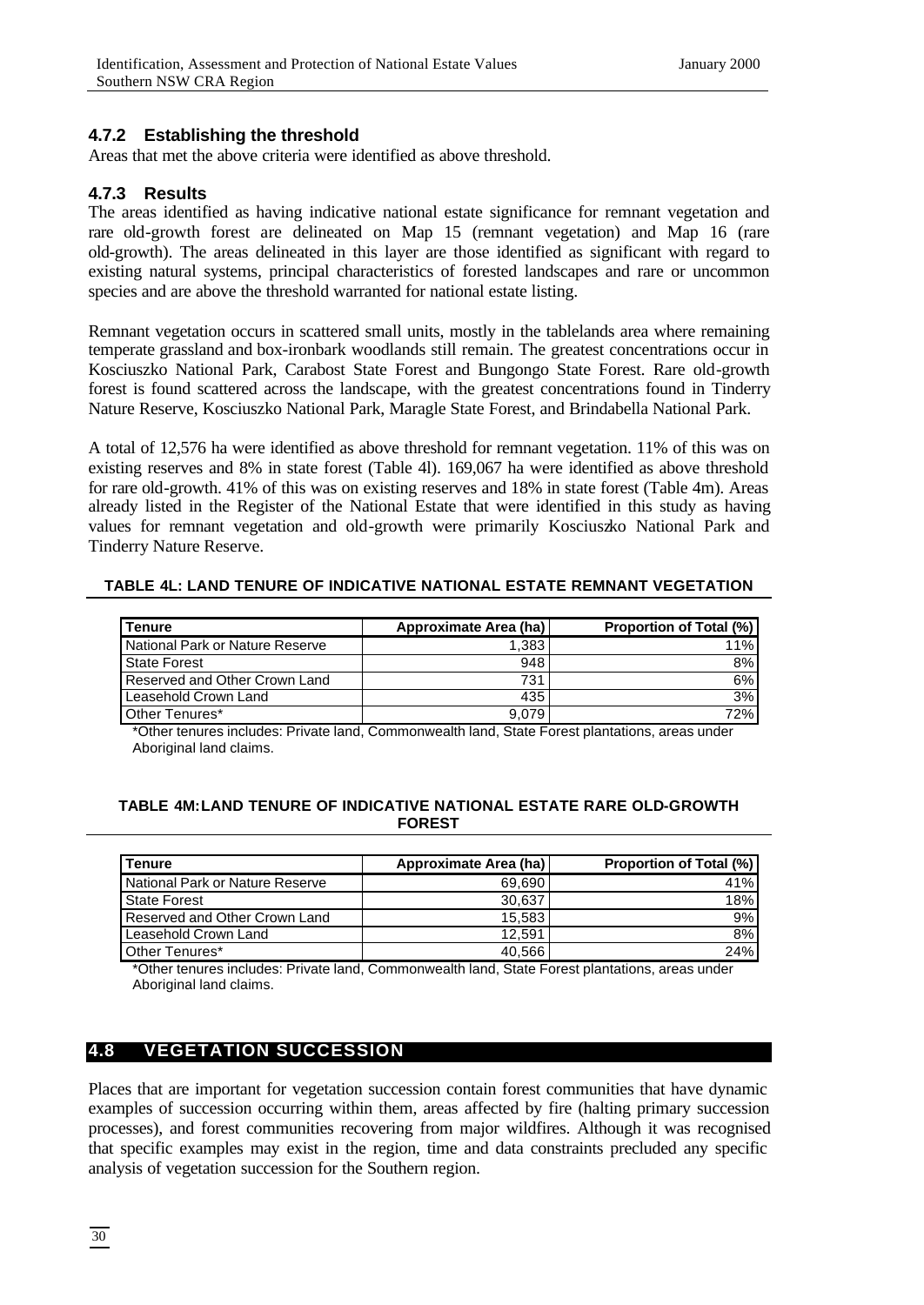#### *Criterion A.3: Importance in exhibiting unusual richness or diversity of flora*

The identification of areas of indicative national estate significance under this criterion involves assessment of places important for diversity and or richness of natural values. The national estate assessment of this value sought to identify areas of particular richness and diversity in the region for:

- $\Box$  species richness (alpha diversity);
- <sup>n</sup> flora community (beta) diversity; or
- n habitat richness.

## **4.9 FLORA AND FAUNA SPECIES RICHNESS**

Flora and fauna species richness, also known as alpha diversity, is measured as the number of species occurring within an area of a given size. Southern NSW comprises an area of diverse habitats from sub-alpine environments to coastal complexes. Areas of high species richness can be indicative of sites where repeated species radiation and contraction has occurred, identifying centres for refugia and major long-term evolutionary centres for speciation (Heatwole 1987; Pianka 1981; Kitching 1981; Cogger and Heatwole; 1981, 1984). Species richness is considered under Criterion A.3 for exhibiting unusual richness or diversity of fauna or flora.

#### **4.9.1 Method**

The approach taken in identifying areas of importance for flora and fauna species richness was to create a model using expert defined habitat and then verify with recorded species locations. Environmental data from the workshops were used to generate an environmental layer derived from API, Forest Ecosystems, Old-growth, Geology and DEM.

The following habitats were identified:

- n rock, plateaus, bare ground, some heath;
- <sup>n</sup> wetlands, mangroves, coastal associations, estuaries, some rock, heath, casuarina and paperbark;
- n snow gum/ black sallee associations;
- $\Box$  snow gum/ mountain gum associations;
- snow gum/ alpine ash associations;
- **n** bogong gum/ peppermint associations;
- $\blacksquare$  miscellaneous sub-alpine associations;
- wet sclerophyll forest with high proportion of senescent trees;
- **n** basalt outcrops;
- coastal (Gerrigong) Volcanics;
- Hawkesbury Sandstone including adjacent sandstone groups;
- n rainforests;
- **n** Mount Dromedary; and
- n areas of Mount Budawang covered by natural vegetation.

The model was then verified by comparing it with recorded species localities. If the correlation between the two data -sets was strong then defined habitats were adopted.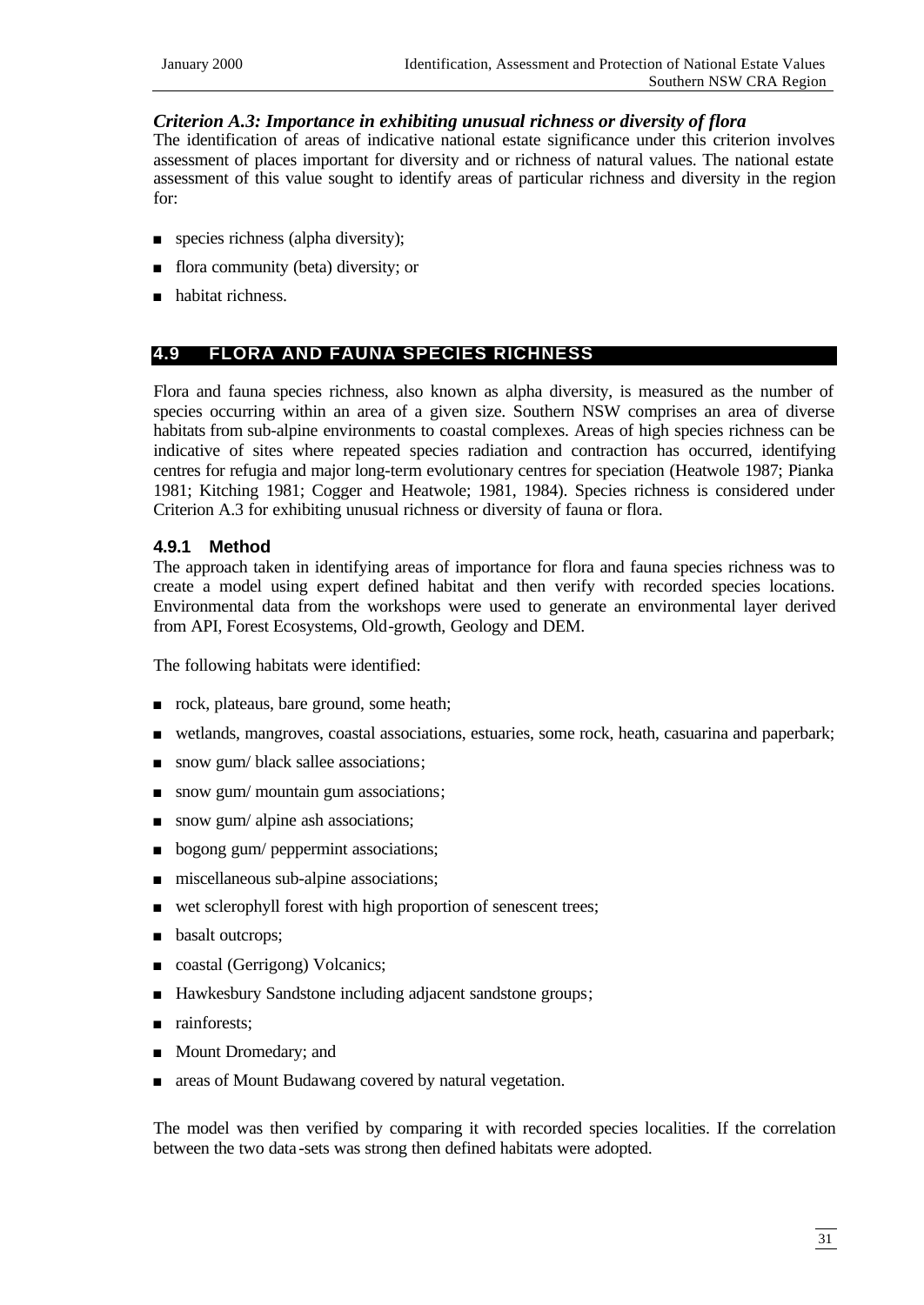Expert workshops and a literature review were used to identify fauna species to compile a species list for the region. A flora list was provided by NSW NPWS and supplemented by a literature review. Expert workshops were used to identify environments likely to be significant for species richness and to identify known areas important for species richness.

Species data for fauna were derived from surveys conducted for the comprehensive regional assessment and from the NSW NPWS Wildlife Atlas. Species data for flora were derived from the validated flora data-set used for comprehensive regional assessments.

This information was used to validate the expert defined habitats.

# **4.9.2 Establishing the threshold**

A satisfactory level of correlation between identified statistical centres from the richness layer and the environmental layer were used to refine and threshold the environmental layer. Extraneous environment data were modified or removed from the layer. The final layer was deemed to have a strong enough correlation with identified species statistical centres. This indicated that the final environmental layer was above threshold.

# **4.9.3 Results**

The areas identified as having indicative national estate significance for species richness are delineated on Map 17 (fauna) and Map 18 (flora). The areas delineated in this layer are areas with high concentrations of species in the landscape, delineated using the best information available to the Southern region CRA. All areas identified are significant with regard to exhibiting unusual richness or diversity of fauna or flora and are above the threshold warranted for national estate listing.

Areas that were delineated for species richness occur across a broad landscape. Flora richness was concentrated in the Hawkesbury Sandstone heath area, reflecting the high degree of endemism including Nowra State Forest, Barren Grounds Nature Reserve, Colymea State Forest and Yalwal State Forest and Morton National Park. Other important areas for richness were associated with the volcanic cap of Mt Dromedary and the unique environments of Kosciuszko National Park. Fauna richness occurred over a broader area, with concentrations along the great escarpment from Morton National Park to Wadbilliga National Park, and in Tallaganda State Forest, Tinderry Nature Reserve, Kosciuszko National Park, Buccleuch State Forest, Bago State Forest, and Maragle State Forest.

A total of 1,012,112 ha were identified as above threshold for fauna species richness. 48% of this was on existing reserves and 17% in state forest (Table 4n). 269,771 ha were identified above threshold for flora species richness. 48% of this was on existing reserves and 14% in state forest (Table 4o). Places already listed in the Register of the National Estate were strongly associated with the areas delineated as having values associated with species richness.

| Tenure                          | Approximate Area (ha) | Proportion of Total (%) |
|---------------------------------|-----------------------|-------------------------|
| National Park or Nature Reserve | 490.574               | 48%                     |
| State Forest                    | 168.101               | 17%                     |
| Reserved and Other Crown Land   | 44.303                | 4%                      |
| Leasehold Crown Land            | 38.747                | 4%                      |
| Other Tenures*                  | 270.387               | 27%                     |

#### **TABLE 4N:LAND TENURE OF INDICATIVE NATIONAL ESTATE FAUNA SPECIES RICHNESS**

\*Other tenures includes: Private land, ACT, Commonwealth land, State Forest plantations, areas under Aboriginal land claims.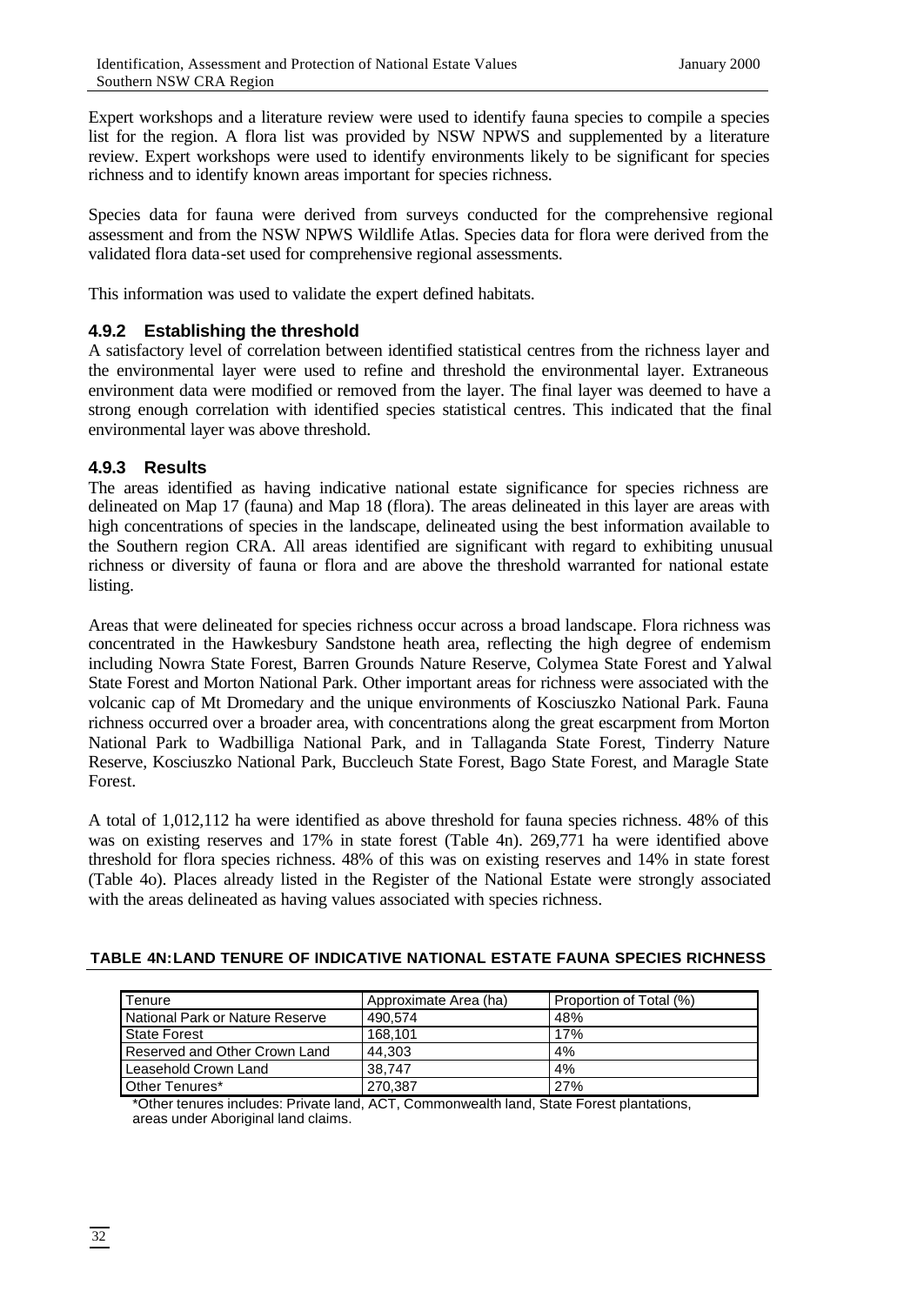#### **TABLE 4O:LAND TENURE OF INDICATIVE NATIONAL ESTATE FLORA SPECIES RICHNESS**

| Tenure                          | Approximate Area (ha) | Proportion of Total (%) |
|---------------------------------|-----------------------|-------------------------|
| National Park or Nature Reserve | 128.996               | 48%                     |
| <b>State Forest</b>             | 37.986                | 14%                     |
| Reserved and Other Crown Land   | 19.915                | 7%                      |
| Leasehold Crown Land            | 3.078                 | $1\%$                   |
| Other Tenures*                  | 79.796                | 30%                     |

\*Other tenures includes: Private land, ACT, Commonwealth land, State Forest plantations, areas under Aboriginal land claims.

# **4.10 VEGETATION COMMUNITY RICHNESS**

Significant plant community richness, or high beta diversity, is often seen in places where, because of sharp environmental gradients or marked changes in soils, drainage or other variables, there are unusually diverse conjunctions or rapid transitions of forest community types. In Southern NSW these environments are typified by the elevation gradient of the great escarpment and associated river gorges, where vegetation communities vary over a comparatively small distance. This value is important for Criterion A.3, exhibiting unusual richness or diversity of flora.

Although some vegetation communities were considered and it was recognised that rich areas of vegetation communities may exist in the region, time and data constraints precluded any comprehensive analysis of vegetation community richness. The nature of forest ecosystems was investigated as part of the CRA process. This has enhanced our understanding of vegetation diversity and richness in the region.

It should be noted that the work conducted for refugia, flora richness, remnant vegetation, and rare vegetation communities, identified particular landscape features and broader features which are important areas for vegetation community richness and diversity. These include landscapes features such as areas of steep slope and gorge, wetlands or rainforest, and broader features such as and such as the Hawkesbury Sandstone and adjacent sandstone groups, and Kosciuszko National Park.

# **4.11 HABITAT RICHNESS**

Habitat richness has been defined as areas where, because of environmental gradients, there is an unusual increase in the variety of habitats available. This category is important as an indicator for areas of potential high biodiversity (Criterion A.3).

Although it was recognised that representative examples may exist in the region, time and data constraints precluded any comprehensive analysis of habitat richness. It should be noted that the work conducted for fauna species richness and flora species richness, refugia and important habitat identified particular landscape features and broader areas important for habitat richness. These include landscape features such as areas of steep slope and gorge, and broader areas such as the Hawkesbury Sandstone and adjacent sandstone groups, and Kosciuszko National Park.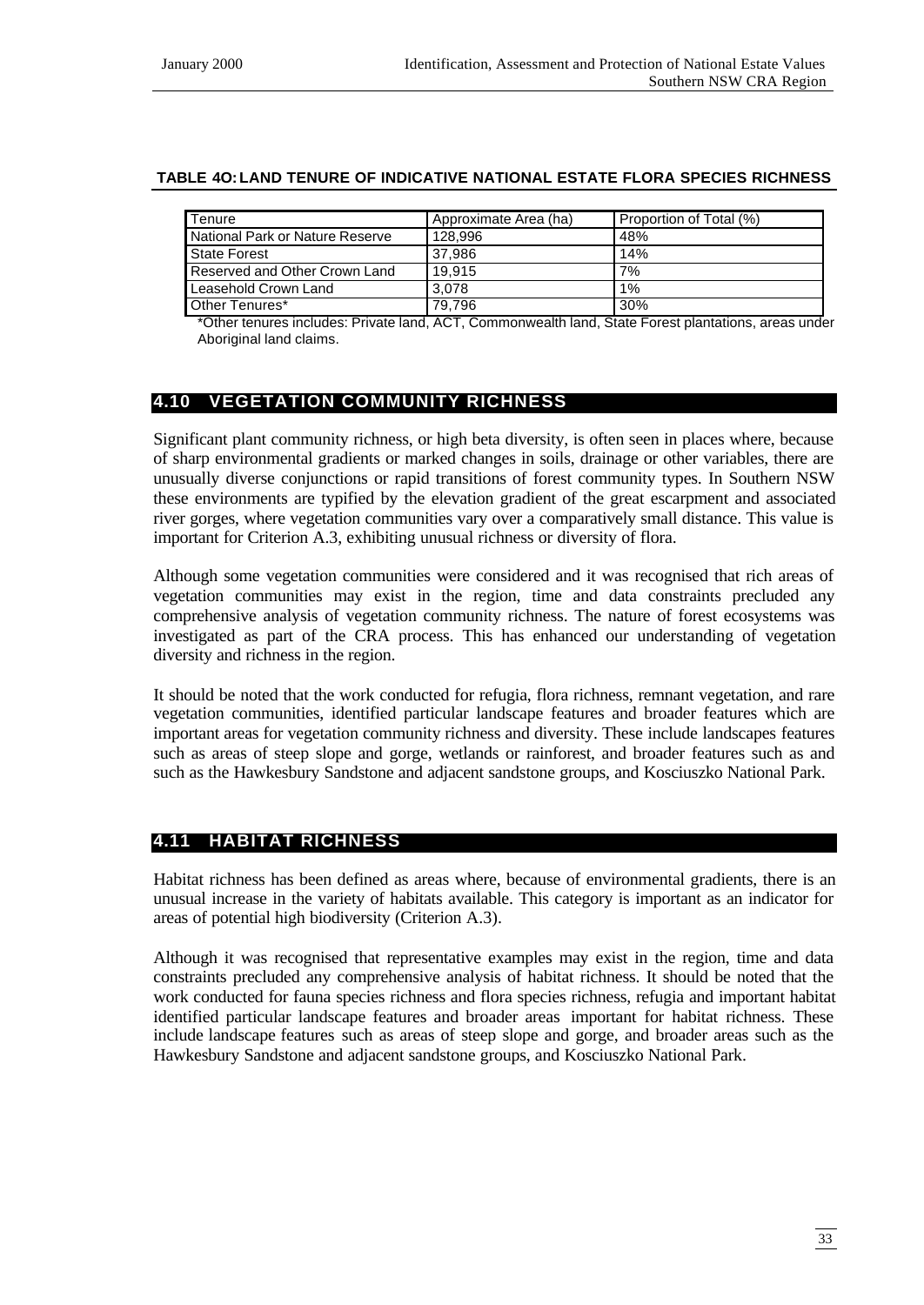# *Criterion B.1: Importance for rare, endangered or uncommon flora, fauna, communities, ecosystems, natural landscapes or phenomena, or as a wilderness*

This criterion recognises the importance of biotic elements which are rare or uncommon, or have become so through the effects of disturbances or threatening processes. The following values relate to this Criterion:

- n rare old-growth forest;
- n rare and threatened flora and fauna species, and
- n rare, threatened or uncommon plant communities.

# **4.12 RARE OLD-GROWTH FOREST**

Rare old-growth forest has been dealt with as part of the remnant vegetation layer (section 4.7).

# **4.13 RARE, THREATENED OR UNCOMMON FLORA AND FAUNA SPECIES AND THEIR HABITATS**

For the purposes of this layer, rare species were regarded as species listed on State or Commonwealth legislation as rare, vulnerable or endangered. This layer identifies areas of importance to rare, endangered or uncommon species and which are of significance in maintaining existing processes (Criteria B.1, A.2).

## **4.13.1 Method**

The approach taken in identifying areas important for rare flora and fauna species was to create a model using expert defined habitat. Environmental data from the workshops were used to generate an environmental layer derived from API, Forest Ecosystems, Old-growth, Geology and DEM. The following habitats were identified:

- n rock, plateaus, bare ground, some heath;
- <sup>n</sup> wetlands, mangroves, coastal associations, estuaries, some rock, heath, casuarina and paperbark;
- stuaries;
- n rhyolite outcrops;
- n temperate grasslands and woodlands with grass understorey;
- basalt outcrops;
- coastal (Gerrigong) volcanics;
- Hawkesbury Sandstone including adjacent sandstone groups;
- $\Box$  snow gum/ black sallee associations;
- $\blacksquare$  snow gum/ mountain gum associations;
- $\Box$  snow gum/ alpine ash associations;
- **n** bogong gum/ peppermint associations;
- $\blacksquare$  miscellaneous sub-alpine associations;
- $\blacksquare$  wet sclerophyll forest with high proportion of senescent trees;
- n rainforests;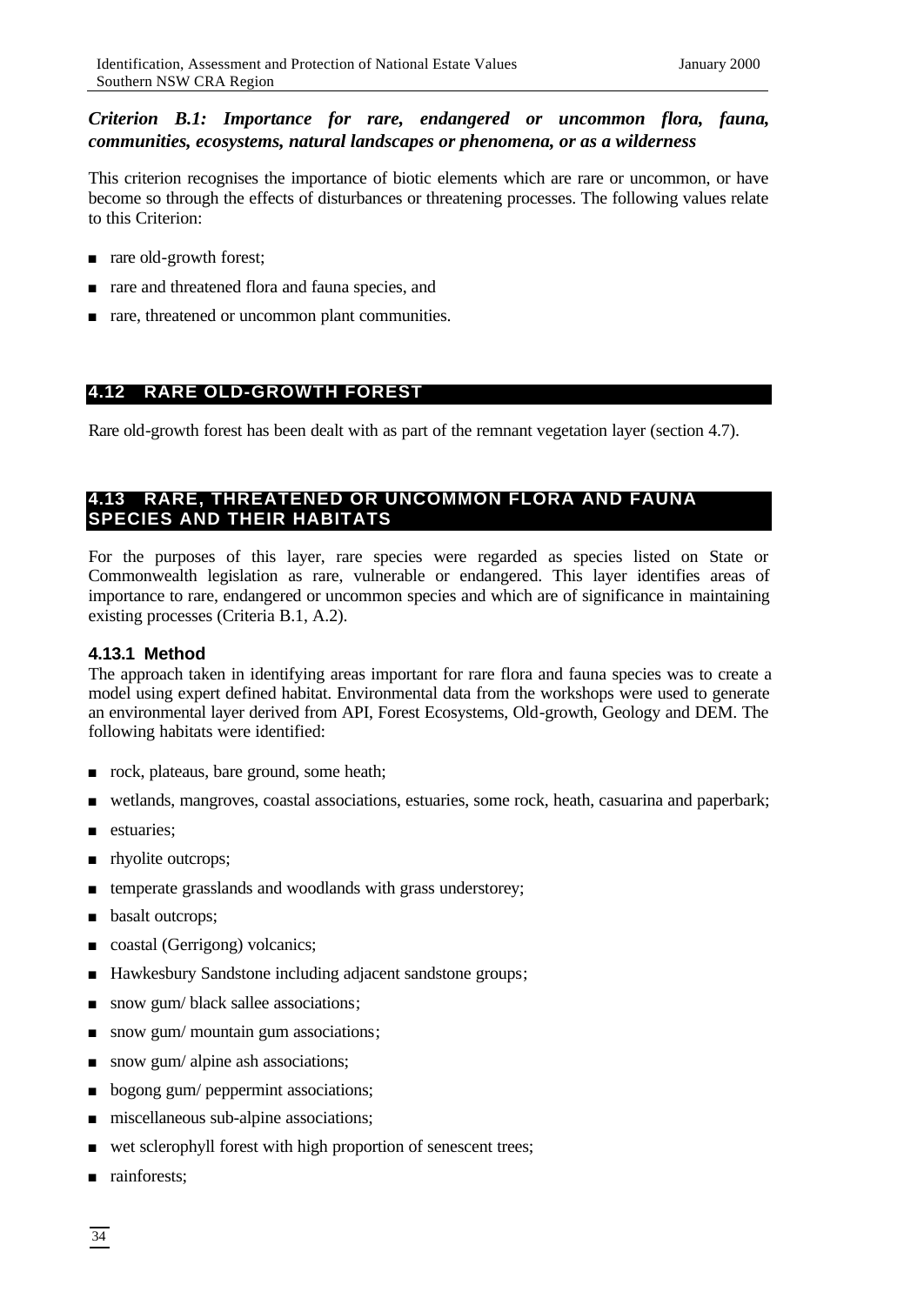- <sup>n</sup> box/ ironbark woodlands (in some layers, only includes public land remnants);
- n areas of Kangaroo Valley covered by natural vegetation;
- n areas of Eurobodalla NP covered by natural vegetation;
- n areas of the Great Escarpment covered by natural vegetation;
- n areas of Steep slope and gorge; and
- areas of Buccleuch SF covered by natural vegetation.

The model was then verified by comparing it with recorded species localities. If the correlation between the two data -sets was strong then defined habitats were adopted.

Expert workshops and a literature review were used to identify rare fauna and flora species. Expert workshops were used to identify environments likely to be significant for rare species and to identify known areas important for rare species. Species data for fauna were derived from surveys conducted for the comprehensive regional assessment and from the NSW NPWS Wildlife Atlas. Species data for flora were derived from the validated flora data-set used for comprehensive regional assessments.

This information was used to validate the expert defined habitats.

#### **4.13.2 Establishing the threshold**

A satisfactory level of correlation between identified statistical centres from the richness layer and the environmental layer were used to refine and threshold the environmental layer. Extraneous environment data were modified or removed from the layer. The final layer was deemed to have a strong enough correlation with identified species statistical centres. This indicated that the final environmental layer was above threshold.

#### **4.13.3 Results**

The areas identified as having indicative national estate significance for rare species are delineated on Map 19 (fauna) and Map 20 (flora). This layer delineates areas that are important for endangered species and areas with concentrations of rare and uncommon species. The layer uses the best information available to the Southern region CRA. All areas identified are significant with regard to importance for rare, endangered or uncommon species and maintaining existing natural processes.

Areas delineated for rare fauna occurred across a broad landscape. Areas important for rare fauna were identified along the great escarpment, from the northern edge of Morton National Park to the south in Wadbilliga National Park, and across Kosciuszko National Park. Further areas included Tinderry Nature Reserve, Buccleuch State Forest, Bago State Forest, Maragle State Forest, and Woomargama State Forest. These western areas are particularly important for sphagnum bogs, box-ironbark woodlands and temperate grasslands. Flora values were concentrated on the Hawkesbury Sandstone and associated heath environments, including Nowra State Forest, Colymea State Forest, Yerriyong State Forest and Morton National Park, and in Jerrawangala State Forest and McDonald State Forest. Other significant areas included the unique environments of Mt Dromedary and Kosciuszko National Park.

A total of 1,417,639 ha were identified as above threshold for rare fauna. 45% of this was on existing reserves and 15% in state forest (Table 4p). 309,985 ha were identified above threshold for rare flora. 48% of this was on existing reserves and 14% in state forest (Table 4q). The analyses identified most significant existing places in the Register of the National Estate as having values associated with this criterion.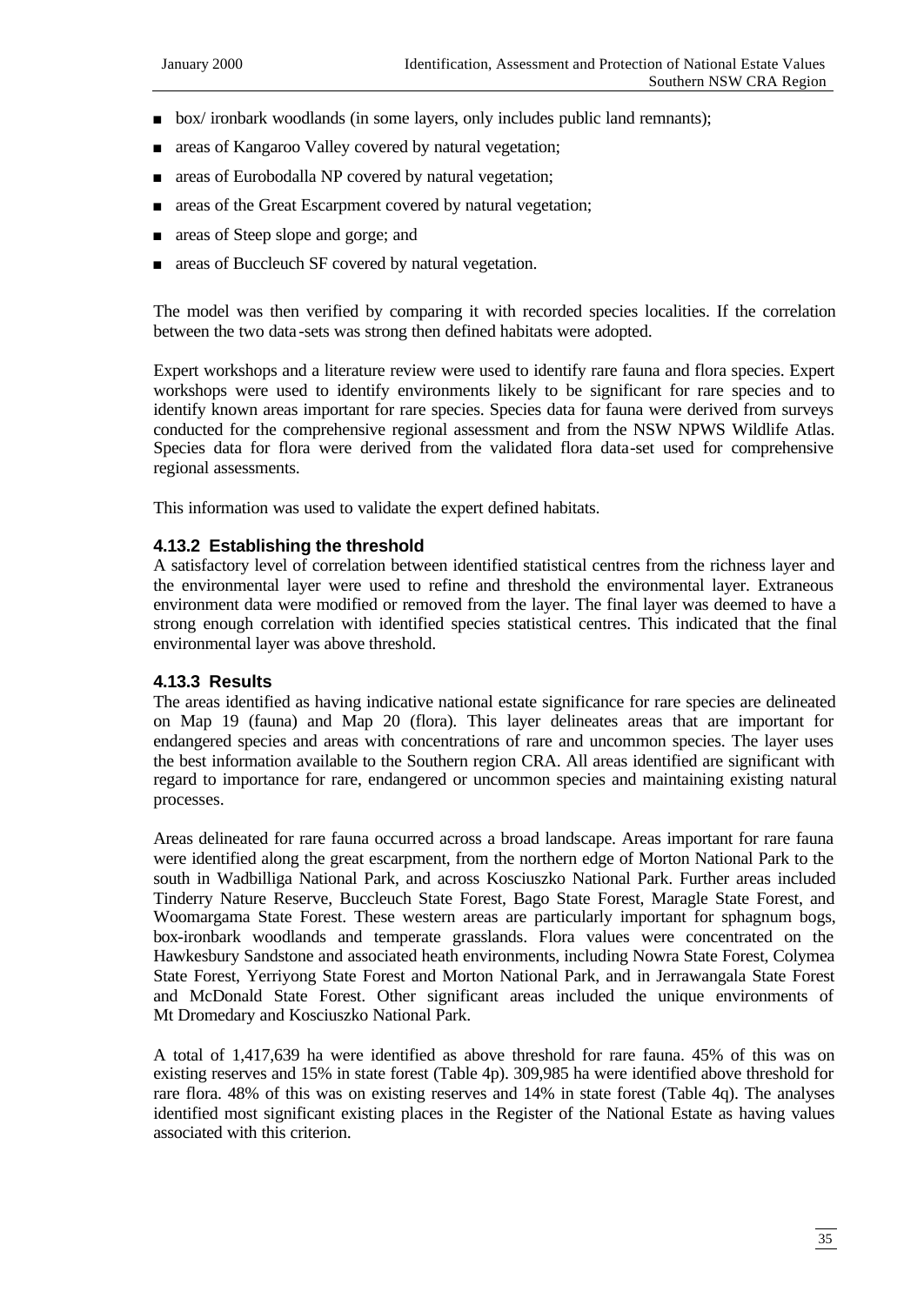| Tenure                          | Approximate Area (ha) | Proportion of Total (%) |
|---------------------------------|-----------------------|-------------------------|
| National Park or Nature Reserve | 646.493               | 46%                     |
| <b>State Forest</b>             | 217.049               | 15%                     |
| Reserved and Other Crown Land   | 81.787                | 6%                      |
| Leasehold Crown Land            | 65.894                | 5%                      |
| Other Tenures*                  | 406.416               | 29%                     |

#### **TABLE 4P: LAND TENURE OF INDICATIVE NATIONAL ESTATE RARE FAUNA SPECIES**

\*Other tenures includes: Private land, ACT, Commonwealth land, State Forest plantations, areas under Aboriginal land claims.

#### **TABLE 4Q:LAND TENURE OF INDICATIVE NATIONAL ESTATE RARE FLORA SPECIES**

| <b>Tenure</b>                   | Approximate Area (ha) | Proportion of Total (%) |
|---------------------------------|-----------------------|-------------------------|
| National Park or Nature Reserve | 149.400               | 48%                     |
| <b>State Forest</b>             | 41.739                | 14%                     |
| Reserved and Other Crown Land   | 27.719                | 9%                      |
| Leasehold Crown Land            | 4.090                 | 1%                      |
| Other Tenures*                  | 87.037                | 28%                     |

\*Other tenures includes: Private land, ACT, Commonwealth land, State Forest plantations, areas under Aboriginal land claims.

## **4.14 RARE, THREATENED OR UNCOMMON VEGETATION COMMUNITIES**

In the Southern region CRA 'forest ecosystems', 'plant communities' and 'forest vegetation types' are all considered to refer to the same vegetation units and are used interchangeably. Rare vegetation communities are important for demonstrating the principal characteristics of forested landscapes and ecosystems, and endangered, rare or uncommon species and is related to maintaining existing processes (Criteria A.2, B.1 and D.1).

#### **4.14.1 Method**

The expert workshop that considered the results of the forest ecosystem project identified that all vegetation communities that required a 100% target under JANIS were above threshold for national estate. The distribution of these communities was mapped from the forest ecosystem layer. All occurrences of these ecosystems were regarded as above threshold.

#### **4.14.2 Establishing the threshold**

Thresholds were established as discussed above.

#### **4.14.3 Results**

The areas identified as having indicative national estate significance for rare vegetation communities are delineated on Map 21. These areas were identified using the best information available to the Southern region CRA. All areas identified are significant with regard to endangered, rare or uncommon species, demonstrating the principal characteristics of some extremely uncommon vegetation communities and maintaining existing processes. These areas are above the threshold warranted for national estate listing.

The areas above threshold for rare vegetation communities are scattered across the landscape of Southern NSW, with the strongest concentration occurring to the west of the region in areas where temperate grassland and box-ironbark woodlands remain. Major focal points in the west include Green Hills State Forest, Tumblong State Forest, Buccleuch State Forest, Bungongo State Forest and areas of Kosciuszko National Park. In the east the major focal points include Bodalla State Forest, Jervis Bay National Park, Conjola State Forest, and Tinderry Nature Reserve.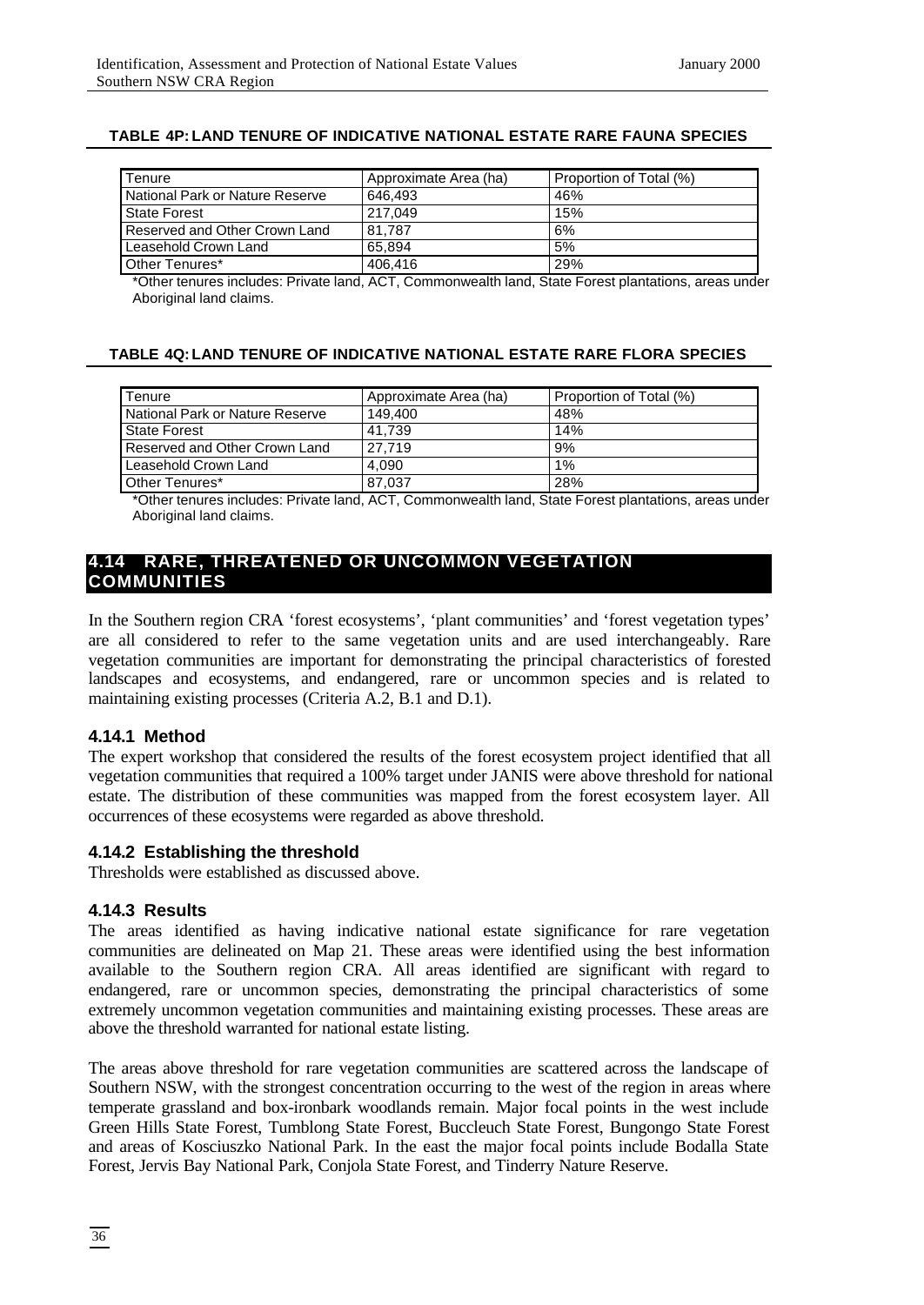A total of 33,272 ha were identified as above threshold for rare vegetation communities. 14% of this was on existing reserves and 9% in state forest (Table 4r). The areas identified as above threshold correlated did not correspond with places registered in the Register of the National Estate.

#### **TABLE 4R:LAND TENURE OF INDICATIVE NATIONAL ESTATE RARE VEGETATION COMMUNITIES**

| <b>Tenure</b>                   | Approximate Area (ha) | Proportion of Total (%) |
|---------------------------------|-----------------------|-------------------------|
| National Park or Nature Reserve | 4.772                 | 14%                     |
| State Forest                    | 2.948                 | 9%                      |
| Reserved and Other Crown Land   | 1.845                 | 6%                      |
| Leasehold Crown Land            | 1.131                 | 3%                      |
| Other Tenures*                  | 22.576                | 68%                     |

\*Other tenures includes: Private land, ACT, Commonwealth land, State Forest plantations, areas under Aboriginal land claims.

## *Criterion D.1: Importance in demonstrating the principal characteristics of the range of landscapes, environments or ecosystems, the attributes of which identify them as being characteristic of their class.*

This criterion recognises the significance of identifying and conserving 'representative examples' of the range of features of the Australian environment. The following value was assessed under this Criterion.

n flora communities characteristic of their class.

# **4.15 PRINCIPAL CHARACTERISTICS OF CLASS**

Principal characteristics of class recognises the significance of identifying and conserving "representative examples" of the range of landscapes, environments or ecosystems. Although some vegetation communities were considered and it was recognised that representative examples may exist in the region, time and data constraints precluded any comprehensive analysis of principal characteristic of class for environments or ecosystems. It should be noted that the work conducted for refugia, migratory species, remnant vegetation, rare vegetation communities, and important habitat identified particular landscape features such as wetlands or rainforest and broader features such as forested landscapes along the great escarpment that should be regarded as some of the best examples in temperate Australia and that the sub-sections dealing with these values have been noted as dealing with D.1.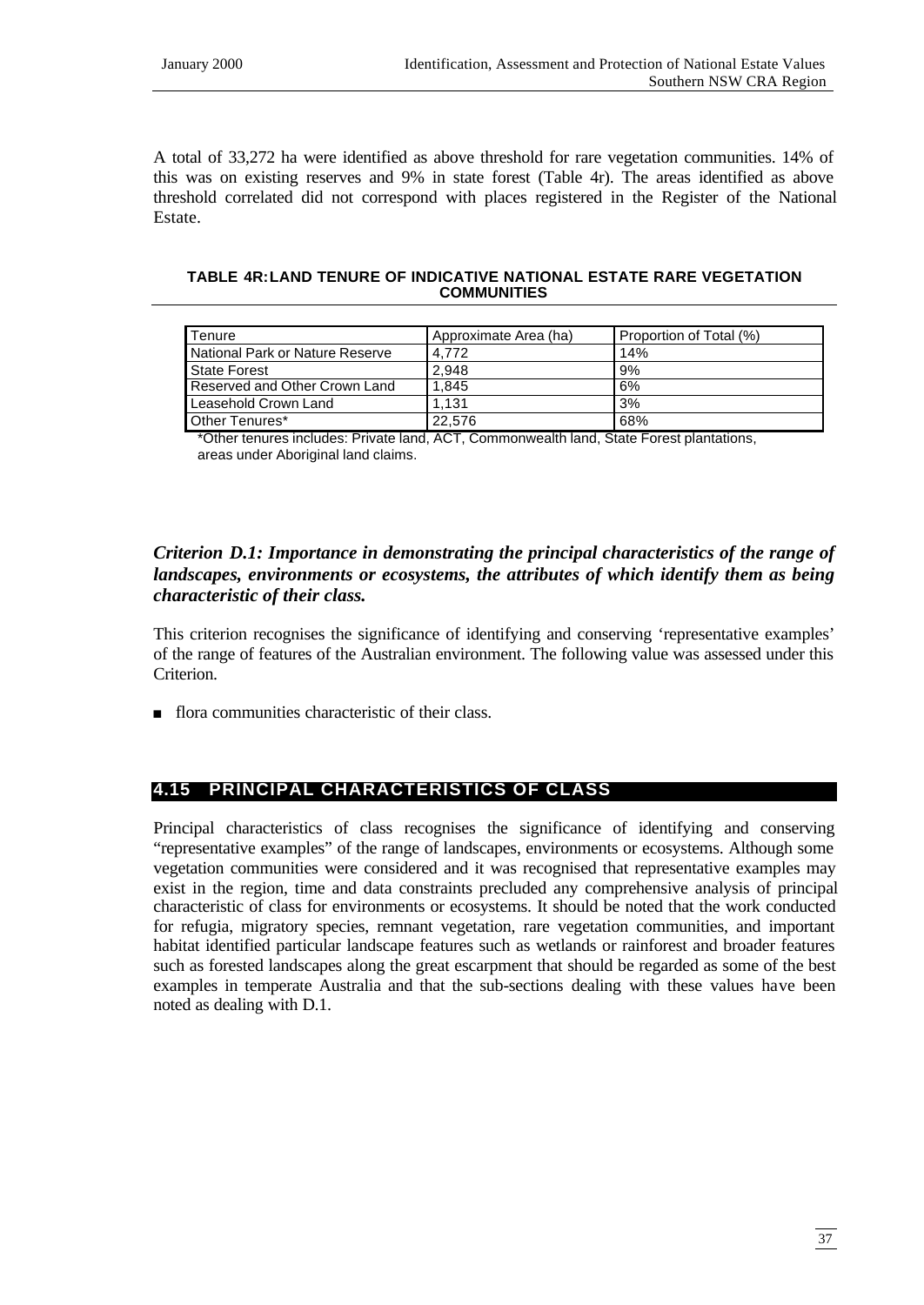# 5.OTHER NATURAL VALUES

## **5.1 GEOLOGICAL AND GEOMORPHOLOGICAL AND SOIL VALUES**

The identification and assessment of sites of indicative national estate geoheritage significance in the Southern region CRA forest region was undertaken as part of a state -wide assessment by Osborne et al (1998).

Areas that may be identified as having geoheritage value (Criteria A.1, A.2, A.3, B.1, C.1 and D.1) include places important:

- $\blacksquare$  in the evolution of Australian landscapes or climate  $(A.1)$ ;
- $\blacksquare$  in maintaining existing processes or natural systems at the regional or national scale (A.2);
- $\blacksquare$  in exhibiting unusual richness or diversity of landscapes (A.3);
- <sup>n</sup> for rare, endangered or uncommon natural landscapes or
- **n** phenomena  $(B.1)$ ;
- <sup>n</sup> for information contributing to a wider understanding of Australian natural history by virtue of its use as a research site, teaching site, type locality, reference or benchmark site (C.1); or
- <sup>n</sup> in demonstrating the principal characteristics of the range of landscapes, environments or ecosystems, the attributes of which identify them as being characteristic of their class (D.1).

#### **5.1.1 Method**

The methodology being undertaken for the project includes:

- <sup>n</sup> the development and application of thresholds for national estate assessment purposes based on a review of the significance of the identified sites;
- documentation of potential national estate geoheritage sites;
- sensitivity analysis of all potential national estate geoheritage sites; and
- <sup>n</sup> development of conservation management guidelines for those sites identified

The consultant assessed scientific journals and other published material for place-related information that was likely to identify potential places of geoheritage significance. Published geological maps and topographic maps were examined and potential features of geological significance identified. Other sources of data included contact with various institutions, and contact with numerous experts.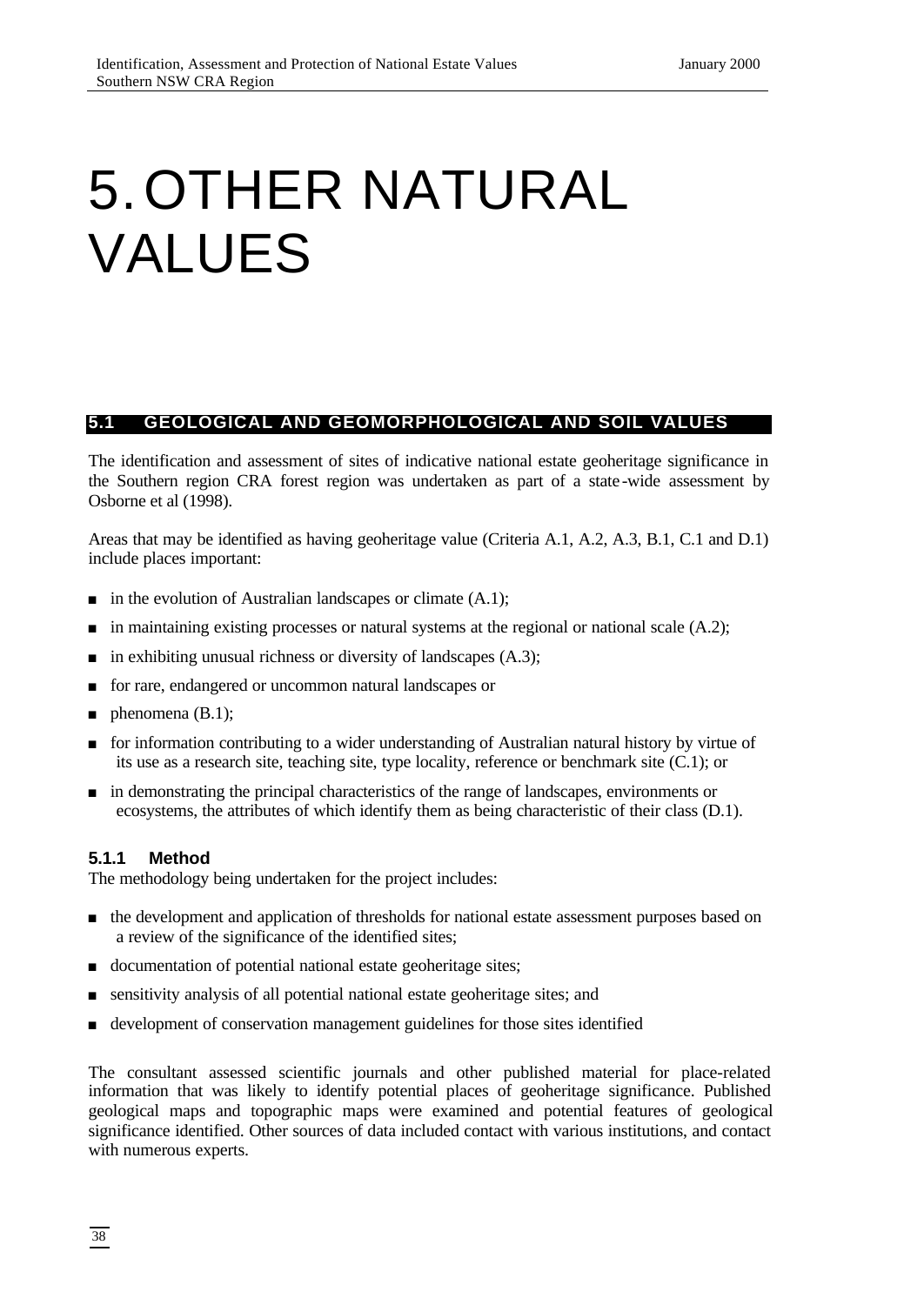## **5.1.2 Establishing the threshold**

Potential places were listed against the relevant national estate criteria identified in regional reviews undertaken by the consultant. Places were classified into three groups depending on the quality of data on values and location:

- n the values and location of the place can be determined from the available data;
- <sup>n</sup> there is insufficient data available at this time to the values at the place; or
- <sup>n</sup> there is insufficient data available as to the location of the place.

The consultant has recommended that because of limitations in the data, including poorly defined locality information and a lack of ground truthing, that it would not be appropriate to threshold the sites. Accordingly, the data may be used to enhance documentation of national estate places identified from other assessments, and as a contextual layer for reserve design.

A lack of suitable data did not mean that these places lack significance or that with more detailed literature or field investigation their status could not be satisfactorily established in the future. However, it was not possible to undertake this further work within the constraints of the CRA assessments.

## **5.1.3 Results**

Of the sites where spatial information was available, 671 Geoheritage sites (unthresholded) were delineated for the Southern CRA region, 153 occurring in national parks, 10 in state forests, 8 in leasehold crown land, 44 in reserved crown land and other crown land, and 456 in other tenures (including private land) land (See Appendix K and Map 22. Note that Map 22 is incorrectly titled and should read Areas Identified as Potential Geoheritage). There were some additional sites identified where spatial information was not available. The areas identified as a result of this process are yet to be delineated spatially.

The conservation management guidelines were limited to a 'fragility' ranking. A four step scale was applied to each place, where spatial information was available, corresponding to the extreme ends of the scale used by Dixon et al (1997) to classify sensitivity of sites identified, 1 being highly sensitive to 4 being highly robust for each place report.

# **5.2 NATURAL HISTORY VALUES**

The identification and assessment of sites of indicative national estate natural history significance in the Southern region CRA forest region was undertaken as part of a state -wide assessment by Denny (1998).

Areas which may be identified as having natural history value (Register of the National Estate significance Criterion C.1) include places important *'…for information to contributing to the wider understanding of Australian natural history, by virtue of its use as a research site, teaching site, type locality, reference or benchmark site'*.

## **5.2.1 Method**

Data sources included literature searches of established journals, conference proceedings, contact with various institutions including natural history societies, and contact with numerous experts. The consultant assessed the national estate values of identified places against the Register of the National Estate significance criteria by ranking the importance of each site, in terms of its contribution to Australian natural history. The sites were ranked as having high, moderate or low value.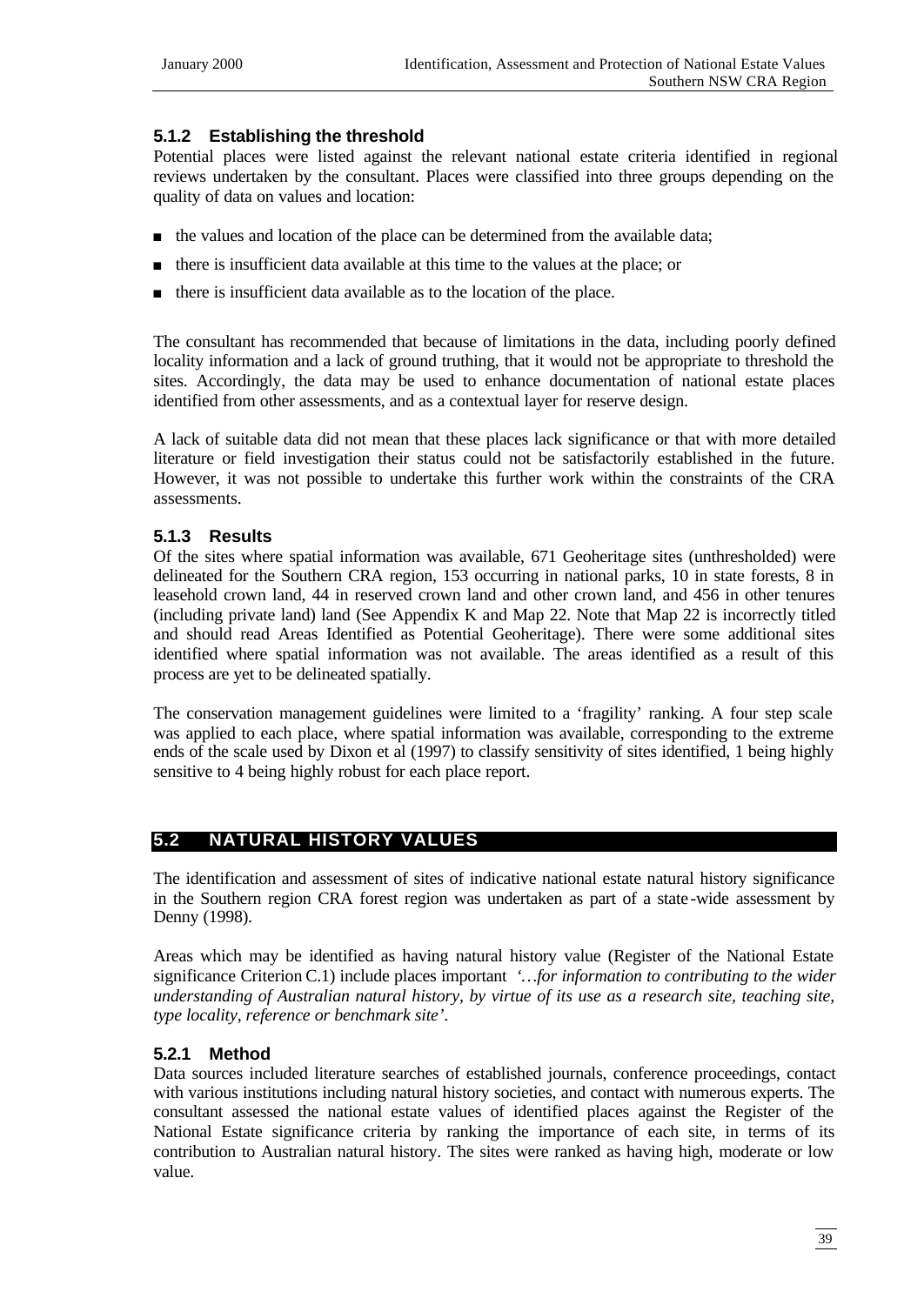#### **5.2.2 Establishing the threshold**

Various factors were used to derive threshold values for each site type including such elements as the rigour of methodology, accuracy of location, the availability of information and overall reliability of the data sources used. By applying the elements described above, the consultant ranked each site as having high, moderate or low value. It was recommended that sites with a high or medium ranking be considered above threshold.

#### **5.2.3 Results**

A total of 272 Natural History sites were delineated for the Southern CRA region (Map 23), 92 occurring in national parks, 14 in state forests, 1 in leasehold crown land, 6 in reserved crown land and other crown land, and 159 in other tenures (including private land) (Appendix L).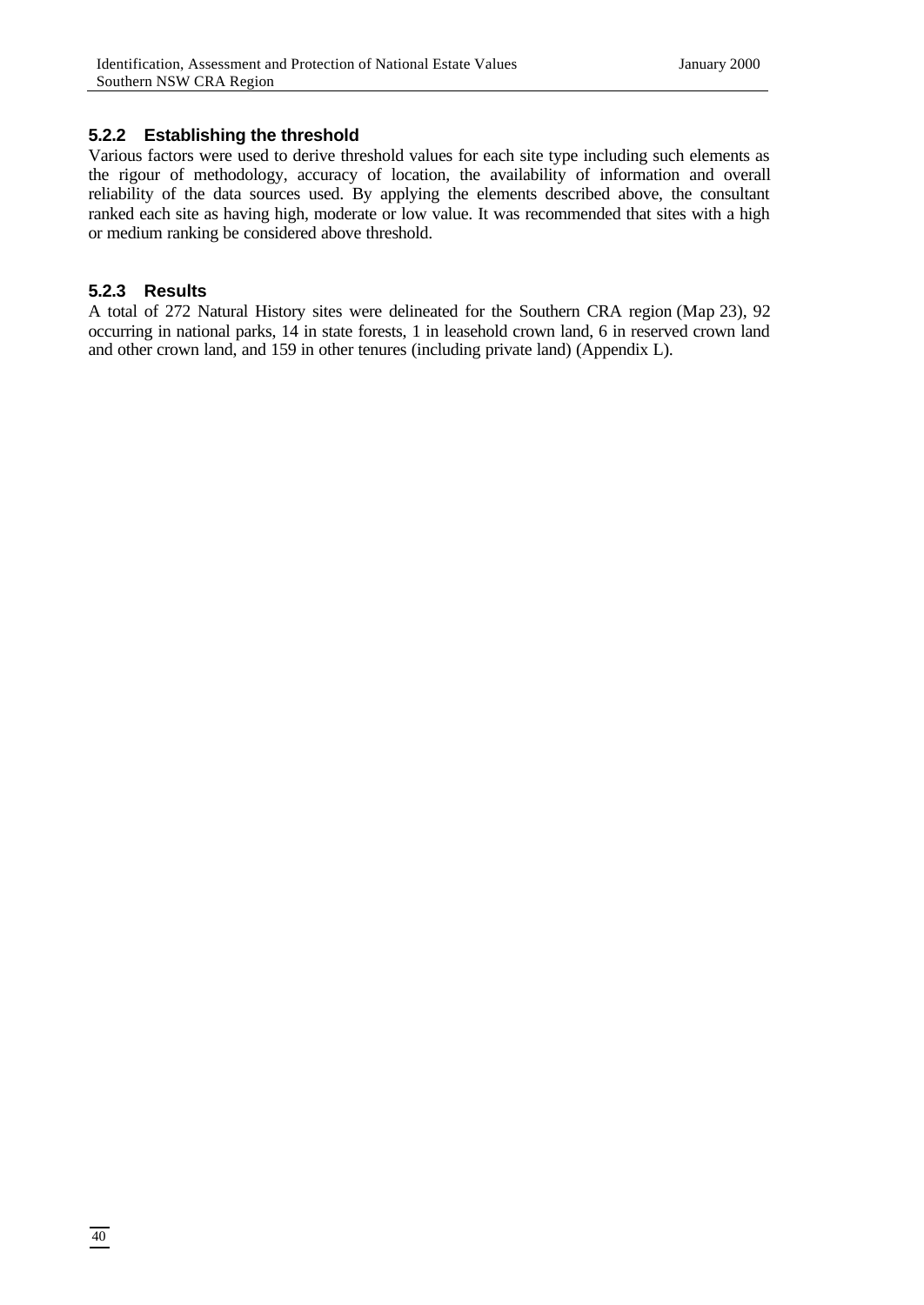# 6.PROTECTING NATURAL HERITAGE VALUES AND PLACES IN NSW FORESTS

The existing protective mechanisms for natural heritage values and places in NSW forests is summarised in a table at Appendix J. The table lists the existing off-reserve protective mechanisms and their sensitivity to disturbance.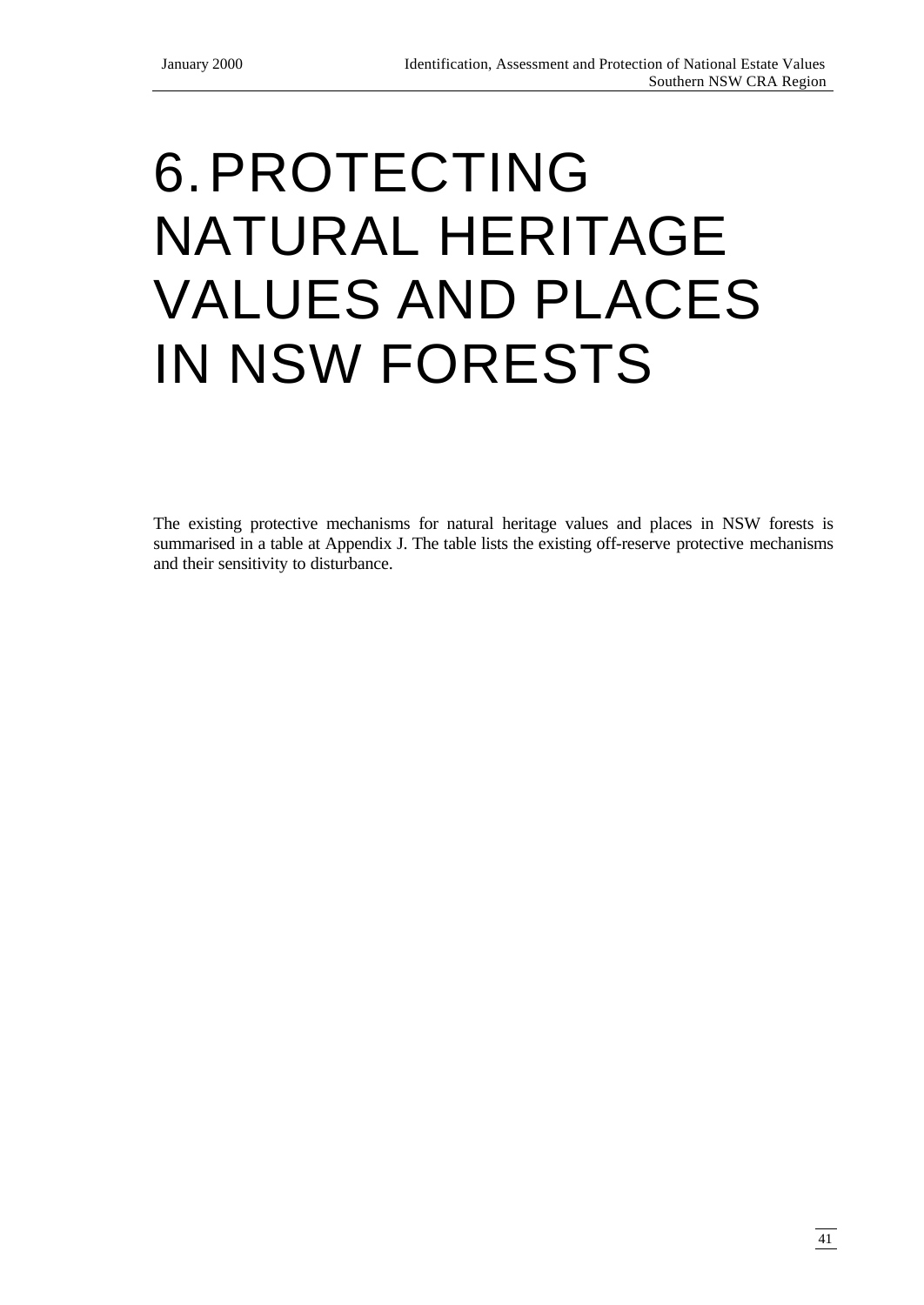# 7.NATIONAL ESTATE CULTURAL VALUES

Cultural places of national estate significance can have aesthetic, historic, scientific or social heritage values. These values may be articulated in the physical features of a place or in their connection with intangible qualities such as people's associations with, or feelings for, a place.

Documentary and community-centred research has revealed a wide range of cultural places within or related to the forests of the Southern NSW CRA region. These places are indicative of the rich and diverse history of human interaction with, and in response to, those forests.

Throughout the CRA process, the following non-Indigenous cultural values were considered:

- $\Box$  places of social or community value;
- n places of historic value; and
- n places of aesthetic value.

In addition to the assessment of Southern cultural heritage values, a Statewide project is examining the protection and management of Indigenous and non-Indigenous cultural heritage values and places in forests. The aim of this project is to produce a workable set of principles and guidelines for forest land managers to ensure the protection of cultural heritage values through RFAs.

The national estate cultural heritage component of the CRA has considered forest and forest-related cultural places within the study area across all land tenures. Cultural heritage places have mainly been identified on public lands. In the instances where places of indicative national estate heritage value are located on private land, it is the policy of the AHC to undertake detailed consultation with all relevant land owners and other parties to verify the significance of the place prior to any action being taken in relation to its listing in the Register of the National Estate. No action towards national estate listing for any places on private land identified in this report will be taken until such consultation has occurred.

The Southern national estate assessment was undertaken in 1998-1999. The cultural assessments were directed by the Cultural Heritage Working Group (CHWG). The group consisted of New South Wales National Parks and Wildlife Service (NSW NPWS), State Forests New South Wales (SFNSW), New South Wales Heritage Office, New South Wales Resource and Conservation Division, New South Wales Department of Aboriginal Affairs, New South Wales Aboriginal Land Council, Environment Australia, and stakeholder representatives (Appendix C). The projects were undertaken by Environment Australia (EA) and NSW National Parks and Wildlife Service (NPWS) in consultation with State Forests New South Wales (SFNSW).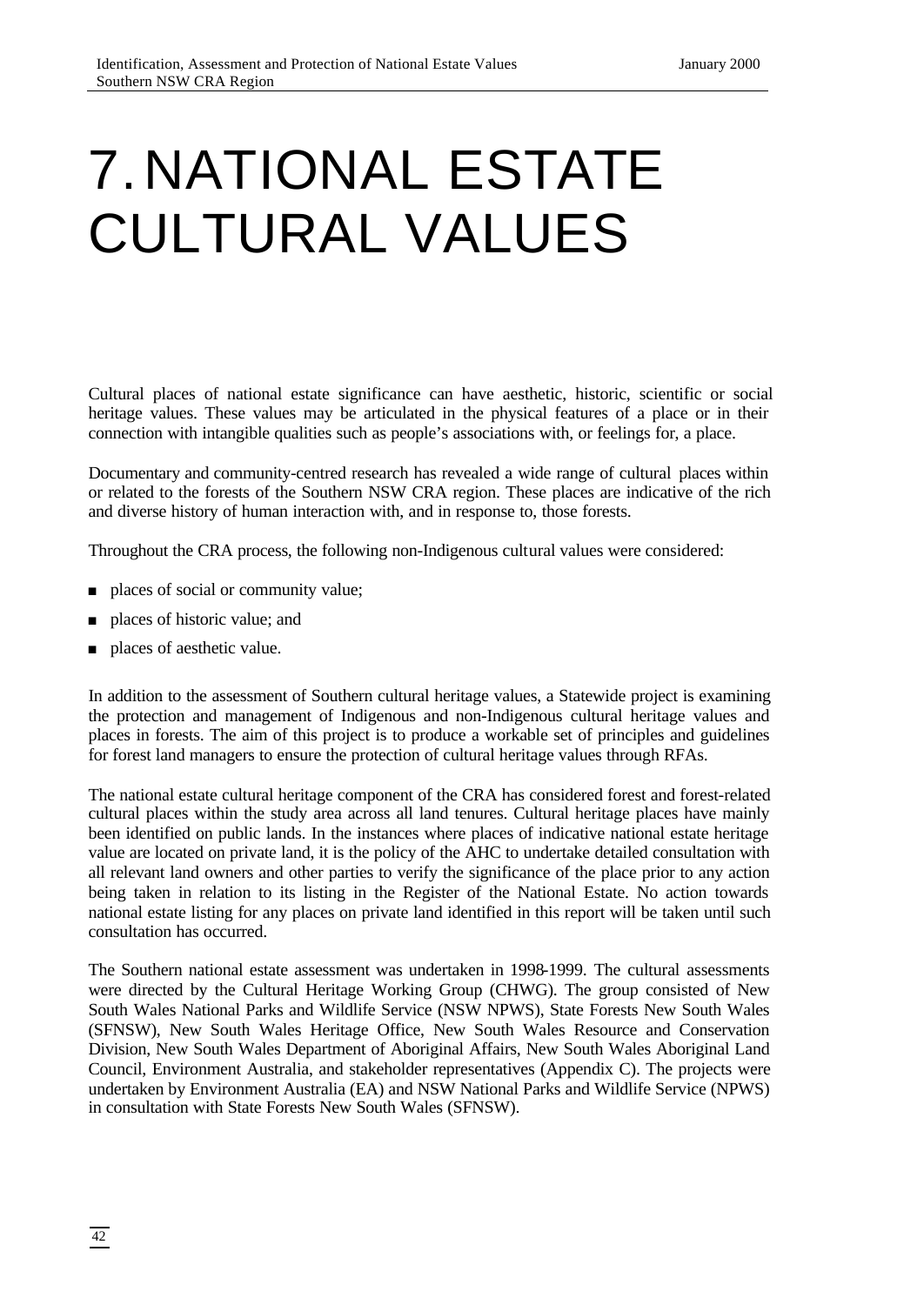## **7.1 ASSESSMENT CRITERIA FOR CULTURAL VALUES**

In a regional context, the determination of national estate significance is a process which begins in the early stages of place identification and documentation with the application of descriptions of place by groups, categories and themes, and ends with the application of a threshold of significance. Specific criteria are used in the development of significance indicators and the setting of the threshold. These criteria form part of the *Australian Heritage Commission Act 1975.* These criteria are listed in Appendix A.

Each threshold is set in relation to the significance indicators and is specific to each national estate value. For instance, to reach the threshold for a particular national estate value, a place may need to rank highly on three out of five significance indicators. In other cases, a place may, however, be highly ranked on just one significance indicator and still reach the national estate threshold. The point at which the threshold is set depends on the importance or relevance of the significance indicator to the national estate value.

The relationship between significance indicators and the national estate threshold is established through consideration of the quantity and quality of available information, through expert opinion and discussion, and through consideration of previous national estate thresholding and listing decisions. The indicative national estate threshold of significance for each criterion was determined by the NSW Cultural Heritage Working Group (CHWG).

A national estate threshold is not graded: a place will either meet the threshold or not. Places may be significant against more than one national estate criterion, although a place need only be significant against one criterion to warrant identification as having indicative national estate value.

## **7.2 COMMUNITY CONSULTATION**

Communities provide important information for the identification of cultural heritage places. In addition, community involvement is essential for the assessment of aesthetic and social value significance because the national estate criteria (AHC Criteria E.1 and G.1) used to assess these values specify that they must be of significance to a community or cultural group. For the purpose of this study 'the community' refers to any group of people with a common ground. The cultural heritage assessments undertook consultation with the community as follows:

- n workshops with local community groups in regional locations;
- workshops with forest and park officers;
- n local community based social value research;
- <sup>n</sup> a community review process of the community derived cultural value data; and
- n meetings with Indigenous communities.

The community workshops provided a venue to introduce the CRA process, and engage local communities, major Statewide stakeholder and user groups in the identification of places of heritage value in the region. All information gathered from the community sources will be returned to public repositories in the form of an Inventory of Community Heritage Places.

The meetings with Indigenous communities provided the opportunity both for the dissemination of information about the CRA process, and as a means of establishing a process for the gathering and verification of information and protocols.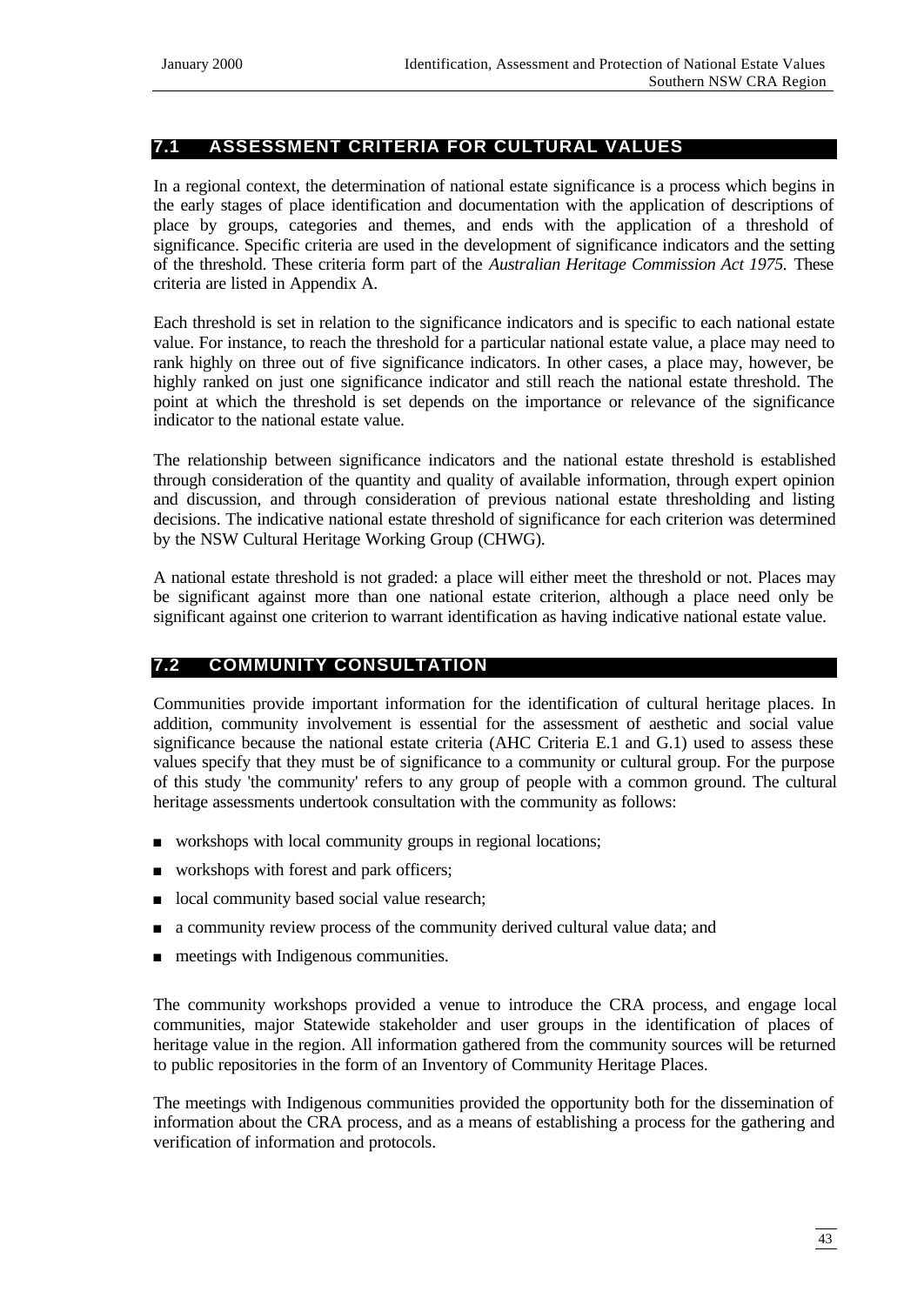# 8.NON-INDIGENOUS CULTURAL HERITAGE

#### **8.1 INTRODUCTION**

The CHWG developed a series of projects to identify, assess and document non-Indigenous cultural heritage values in the Southern CRA Region. The projects included:

- $\Box$  a data audit of existing cultural heritage data;
- n an overview thematic forest history;
- <sup>n</sup> an assessment of historic value;
- <sup>n</sup> a community heritage assessment (targeting social value); and
- <sup>n</sup> an assessment of places with aesthetic value.

The data audit was conducted first in order to identify a range of priority historic themes for investigation. These themes were explored in the overview thematic history, and field examples were documented in the assessment of places with historic value. The primary data source for the community heritage, aesthetic assessment and, to a lesser degree, the historic assessment, were community heritage workshops held as part of the community heritage assessment.

# **8.2 DATA AUDIT INTEGRATION AND ANALYSIS**

A statewide cultural heritage data audit integration and analysis project was undertaken for New South Wales (Pearson and Rosen 1997). The objectives of the project were to investigate and assess available non-Indigenous cultural heritage information across the New South Wales CRA regions and to integrate the available information into data-sets for ongoing use throughout the CRA process. A further aim was to identify gaps in information to allow targeting of future cultural heritage investigations.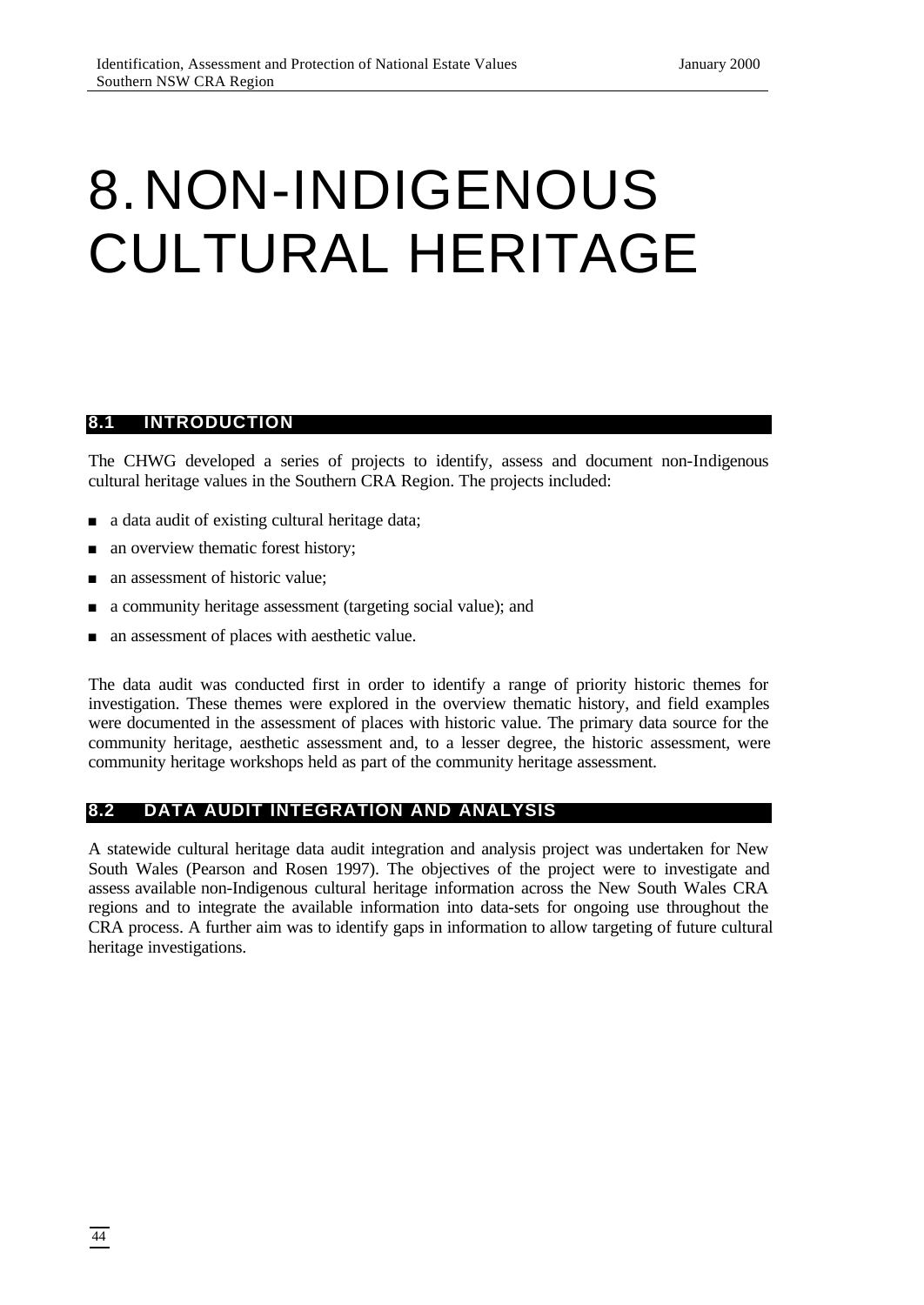## **8.2.1 Method**

The methodology involved for undertaking the project incorporated the following:

- n preparation of an annotated bibliography of sources relating to the history and non-Indigenous cultural heritage of the forests of the New South Wales CRA study areas.
- <sup>n</sup> identification of existing data-sets and reports relating to non-Indigenous heritage places within the forests of the New South Wales CRA study areas.
- <sup>n</sup> development of recommendations for integrating this information into a database for ongoing use throughout the CRA process.
- n integration of information into appropriate databases and Geographical Information Systems (GIS) coverages, focussing initially on Eden CRA area and then the remaining CRA areas including Southern.
- n analysis of the resulting data-sets to highlight deficiencies and gaps in the data and develop recommendations for a strategic approach to future data collection and management.

# **8.2.2 Results**

The project has developed GIS coverages showing the location of recorded non-Indigenous heritage places within the forests of the New South Wales CRA areas. A computer database bibliography was compiled, with over 6000 entries, of sources relating to the history and non-Indigenous cultural heritage of the forests of the CRA study areas. The report also identifies existing non-Indigenous heritage databases and reports relating to heritage sites and places in the New South Wales CRA study areas.

It was concluded that the NSW State Heritage Inventory (SHI) database was the best database for integrating CRA place data. The following recommendations were made:

- <sup>n</sup> all land management agencies involved in forest area management adopt the SHI database as a single database for the entry of non-Indigenous place recording and assessment data;
- n all participating land management agencies adopt common standards for the recording, assessment and entry of place-related data in the NSW SHI database, and have free access to the SHI database for all forest-related sites;
- <sup>n</sup> all participating land management agencies implement a program of data transfer from existing place records into the NSW SHI database; and
- <sup>n</sup> that State Forests develop strategies to protect significant places from loss of national estate (or SHI) values through harvesting activities.

## **8.2.3 Gaps in knowledge and information.**

A number of further studies were recommended in order to address the substantial gaps and limitations identified in the report. These included:

- <sup>n</sup> systematic area or regional studies of the state forest and national Park forests in the Southern and Eden CRA regions. Studies should specifically include identifying and recording forest industry places, forest and park management places, mining places, pastoral and agricultural land uses, and European settlements in a regional and, where possible, a state context.
- <sup>n</sup> forest industry and forest management studies on an area or regional basis across all CRA regions, utilising new and existing information, and targeted field survey to: define the utilisation and management of the forests, identify related places and patterns of interaction, and identify any regionally or temporally distinctive patterns.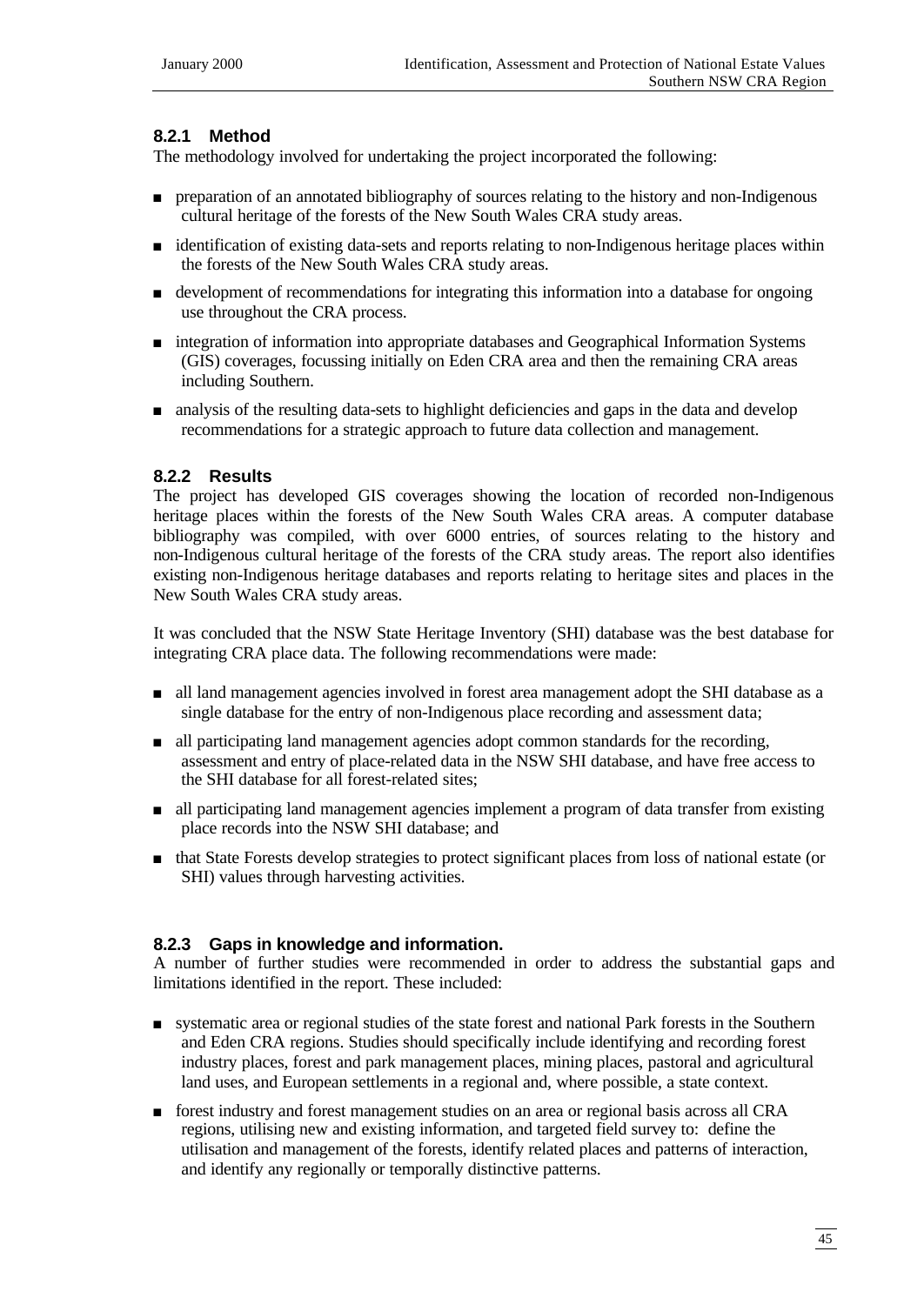- n mining industry studies on an area or regional basis across all CRA regions, utilising new and existing information, and targeted field survey to: clarify and describe the mining history in the forests, and identify related places and patterns of interaction within mining places and associated transport and settlement patterns.
- <sup>n</sup> pastoral and agricultural industry studies on an area or regional basis across all CRA regions, utilising new and existing information, and targeted field survey to: define and describe the alienation, lease or license of forested land for pastoral and agricultural land uses, and the subsequent re-absorption into public forest lands; to identify related places and patterns of interaction; and to identify any regionally or temporally distinctive patterns.

It was further recommended that in carrying out future studies, the already identified places be assessed using the SHI significance criteria.

# **8.3 OVERVIEW THEMATIC FOREST HISTORY**

The Overview Thematic Forest History project was undertaken to provide an historical overview as a context for assessing the heritage resource of the Southern CRA region forests (Bickford, Brayshaw and Proudfoot 1998). Historic places relate primarily to the non-Indigenous culture of Australia although some may also have Aboriginal values.

The Statewide non-Indigenous Data Audit project highlighted the deficiencies of the knowledge and recorded data pertaining to places of historic value in the regions forests. Key historical themes identified as requiring further investigation are outlined in section 8.2.

# **8.3.1 Method**

During the first stage of the overview thematic history a review of existing data was undertaken, including the results of the Statewide Cultural Heritage Data Audit, Integration and Analysis (non-Indigenous) project.

Based on the themes identified in the Data Audit, the project investigated a number of historical themes. The consultants gathered together a large amount of primary and secondary source material relevant to the Southern CRA regions. This material was incorporated for interpretation as a broad historical framework. Place specific information from the historical research was used to guide and prioritise targeted field investigations (refer section 8.2).

The themes developed were cross-referenced and consistent with the Principal Australian Historic Themes developed by the AHC, and the NSW State Heritage Manual 1997.

## **8.3.2 Results**

The results of the report were identified by seperate key themes. These included:

- State bodies responsible for guardianship of forested areas;
- n forest philosophy;
- **n** landscapes;
- $\blacksquare$  timber-getting;
- **n** people and settlement;
- $\blacksquare$  Aboriginal contact and continuity;
- n utilising forest resources; and
- $\blacksquare$  mining.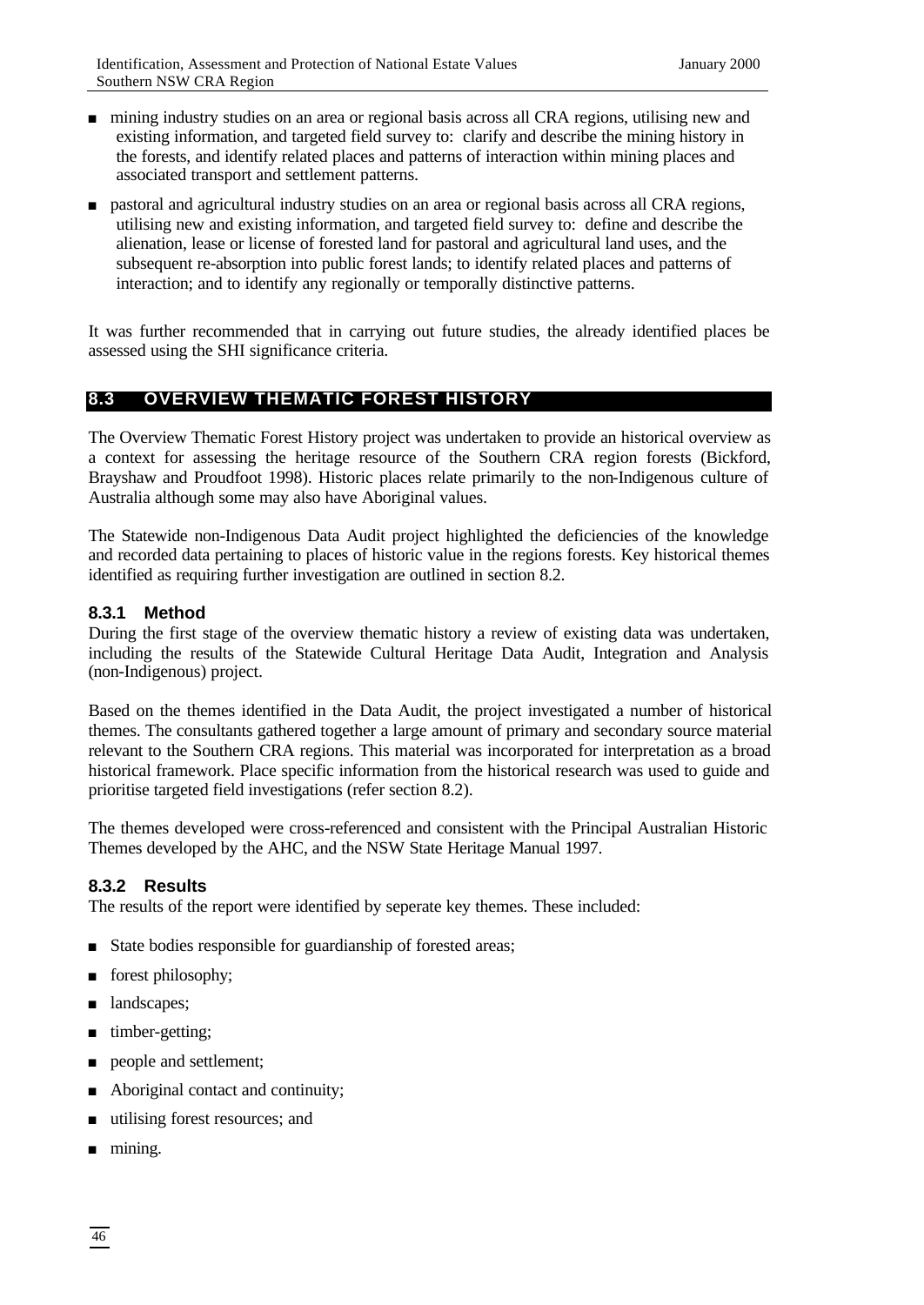Products developed from the project include:

- n an overview report of thematic forest history (non-Indigenous) in the Southern CRA region;
- identification of specific historic heritage themes of relevance to the Southern CRA region; and
- <sup>n</sup> identification of place specific information to be used to be used in targeted field investigations.

## **8.4 PLACES OF HISTORIC VALUE**

This project assessed places with historic value in the Southern CRA region (Bickford, Brayshaw and Proudfoot 1998). Places were assessed for national estate significance against the Australian Heritage Commission Criteria A.3, A.4, B.2. C.2, D.2, F, and H (refer Appendix A). Aspects of heritage significance covered by these criteria are:

- $\blacksquare$  richness and diversity of cultural features (A.3)
- important in the course and pattern of history  $(A.4)$
- n rarity of features  $(B.2)$
- research potential relating to human history  $(C.2)$
- $\blacksquare$  important example of a type of place (D.2)
- <sup>n</sup> technical or creative achievement (F); and
- association with the life or works of an important person or group (H).

Places with historic value relate primarily to the non-Indigenous culture of Australia although some may also have Aboriginal values. Among the wide range of places with historic value associated with forests and identified in the Southern region are homesteads, sawmills, mining sites, bridges, and outstanding examples of trees.

A range of themes were identified for further investigation in the Statewide non-Indigenous Data Audit and Gaps Analysis project (see Section 8.2). Resources did not permit detailed field surveys as part of the project to investigate these themes further. Instead, data gathered through the community heritage workshops and overview thematic forest history were used to target sites of potential national estate significance that were representative of the above themes.

## **8.4.1 Method**

The assessment involved preparation of a select list of themes and sites for further historical research and field survey. These were based upon the results of the thematic historical overview (Bickford, Brayshaw and Proudfoot 1998), and the community heritage workshops (Context 1999). The results of the community heritage workshop included places that were nominated for their historic value. Many of these places were also nominated for other values, such as social value or values from the natural environment.

Targeted research and field investigations of key places of historic significance was then carried out on twenty four sites. These sites were selected to represent the range of sites that exist in the region.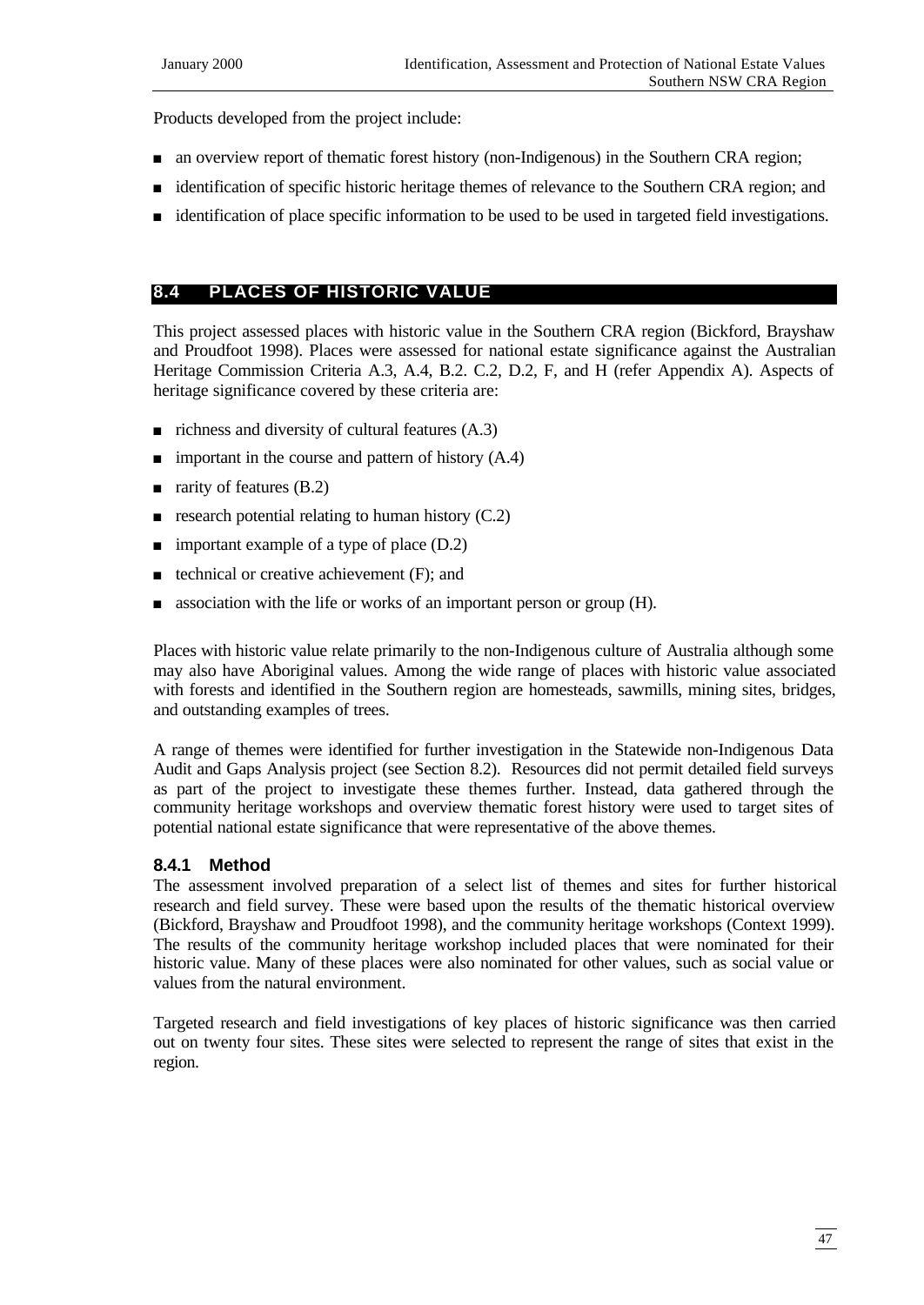In light of deficiencies identified in the data audit, sites were selected for field assessment based on the following:

- n priority for Aboriginal historic places;
- n priority for mining and forestry places, including ephemeral sites;
- n consideration of plantation sites; and
- otherwise places from a range of other themes.

#### **8.4.2 Results**

Twenty three places were assessed and identified as above threshold for historic value (refer Appendix M and Map 24.). These include homesteads such as Currango Homestead, mining sites such as Lobbs Hole Copper Mine and Adelong Falls Gold Working Area, and communication routes such as the Wool Road. Other places include Stan Kelly's Providence Alpine Sawmill, Lowden Logging Camp and Pilot Hill Arboretum.

#### **8.5 SOCIAL VALUE ASSESSMENT**

The community heritage values identification and assessment project sought to identify and assess forest-related places of potential community heritage value (Context 1998).

The identification and assessment of National Estate values was based on the National Estate Criterion G.1, which recognises places that are highly valued by a community for reasons of religious, spiritual, symbolic, cultural, educational, or social associations (see Appendix A).

The primary source of data for identifying and assessing places of indicative National Estate social value during the CRA were the communities of Southern New South Wales.

#### **8.5.1 Method**

Community workshops were held across the region. Workshop locations were selected on the basis of a wide range of demographic, geographic, industry and social information as well as time and budgetary consideration.

Six workshop locations were chosen: Nowra, Braidwood, Moruya, Cooma, Tumut and Crookwell. The Crookwell workshop was cancelled due to a low response. In place of this workshop, invitees were sent letters and place record sheets asking them to identify and document heritage places in the region.

The workshops were planned with the assistance of local community coordinators in each location. A wide range of community groups and individuals representative of local communities were invited to participate. The Regional Forest Forum members also suggested some possible invitees for the workshops.

A total of one hundred people participated in the five workshops.

The workshops involved participants working in small groups and through individual reflection to list places, discuss priorities, and record key information about each place. This was followed by voting to help identify the places with the most significant community values.

Information obtained through the community workshop process was also used as a source of data in the identification and assessment of places of aesthetic value in the region, as well as places of historic value.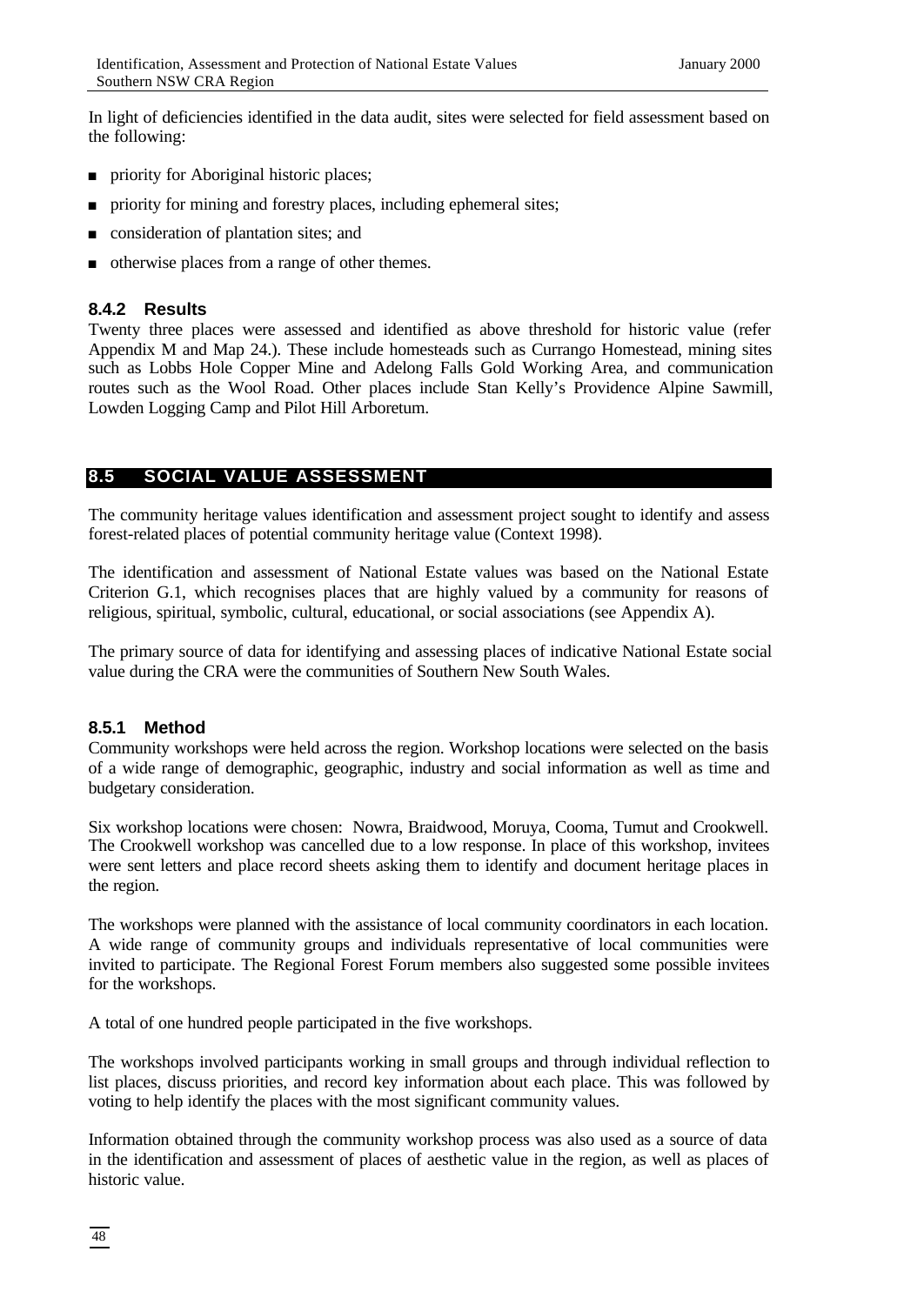## **8.5.2 Establishing the threshold**

Since not all places are equally valued by the community, a sorting process was used to identify those places of indicative social national estate significance. Many places had multiple values, and many had another cultural value as the primary value. Those places which demonstrated no evidence of social value were excluded from further assessment.

Community research was then conducted to validate the indication of G.1 value.

Data from the workshops and community research were then assessed to determine whether or not a place would satisfy one or more of the three significance indicators:

- <sup>n</sup> important to the community as a landmark, marker or signature;
- n important as a reference point in a community's identity or sense of itself; and
- <sup>n</sup> strong or special community attachment developed from use and/or association.

To determine whether sufficient information had been collected for each place that had qualified for further assessment against the national estate social value criterion, a second sort was done using three questions:

- $\blacksquare$  is there an identifiable community that is associated with the place?
- <sup>n</sup> is there sufficient data to determine the location and boundary of the place?
- is there sufficient data available to assess its significance?

Where sufficient information was available, the national estate social value of the place was assessed. To determine whether a place met the national estate threshold for social value, four significance indicators were used:

- $\blacksquare$  the extent of the associated community;
- $\blacksquare$  strength of association;
- n length of association; and
- $\blacksquare$  relative importance of the identified community.

The community heritage project collected and analysed a vast amount of data, with the following results:

- $\Box$  519 places were identified at the workshops.
- $\Box$  246 of these demonstrated evidence of social value.
- 31 of these identified places were assessed for social value.

## **8.5.3 Results**

Thirty places were assessed as being above threshold for national estate significance in the Southern region (refer Appendix N and Map 25).

The range of places assessed as above threshold reflects the types of places to which the communities are attached. These include the Corn Trail, Durras Mountain, Tuross Falls and Gorge, Mountain Huts on the Kosciuszko High Plains, Yarrangobilly Caves and the Beecroft Peninsula.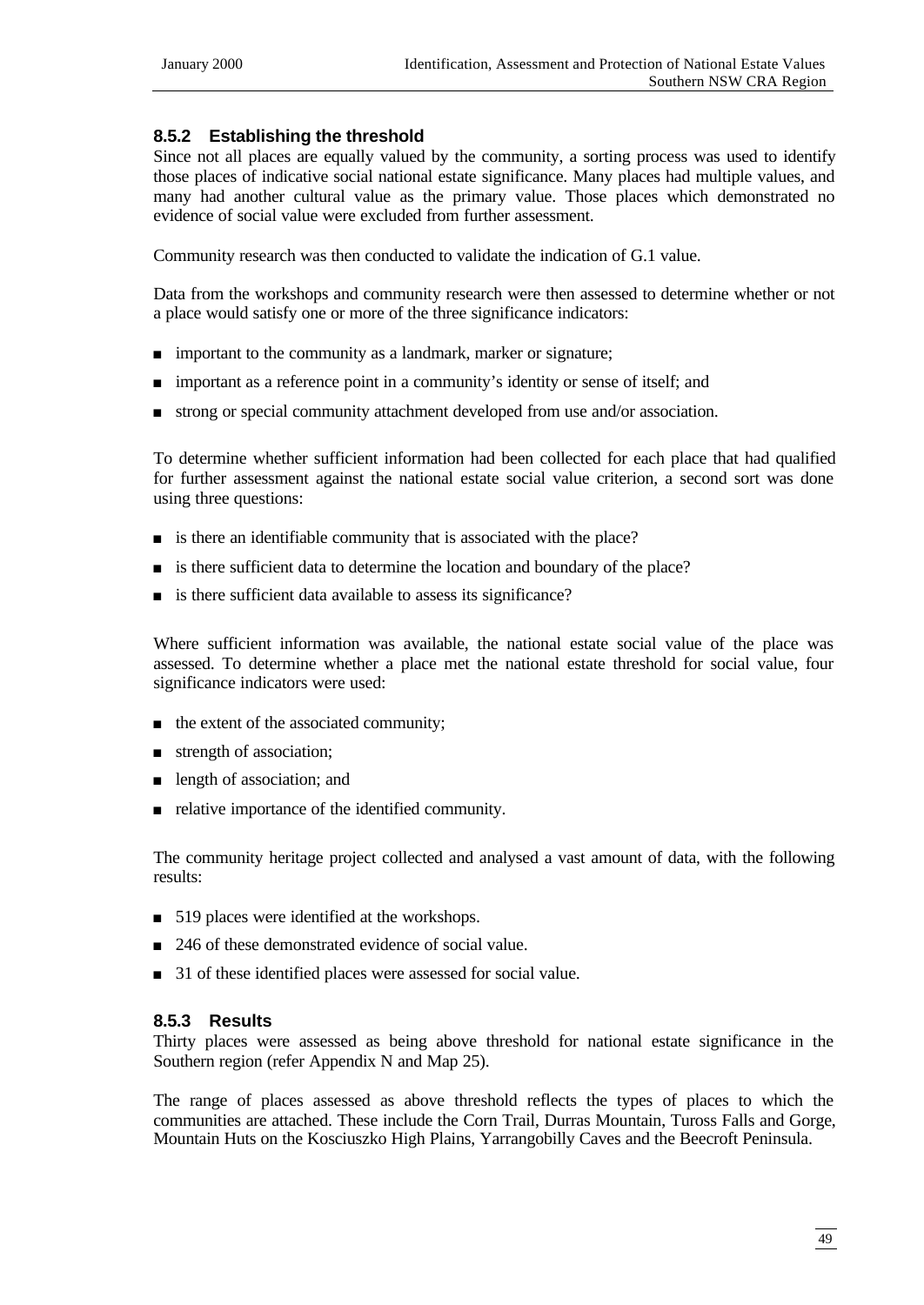# **8.6 PLACES OF AESTHETIC VALUE**

The identification and assessment of forest places of aesthetic value were based on National Estate Criterion E.1, which recognises places '*exhibiting particular aesthetic qualities valued by a community or cultural group*' as having heritage significance (see Appendix A).

The working definition of 'aesthetic value' developed for regional assessments in Victoria was also used:

*'Aesthetic value is the response derived from the experience of the environment or particular natural and cultural attributes within it. This response can be to either visual or non*-*visual elements and can embrace emotional response, sense of place, sound, smell and any other factors having a strong impact on human thought, feelings and attitudes.'*

(Australian Heritage Commission & Department of Conservation and Natural Resources 1994, p. 5).

## **8.6.1 Method**

Stage 1 of this project consisted of an expert workshop which reviewed data sources and methods used in the forest assessments elsewhere and established a preliminary method for the New South Wales CRAs.

At the expert workshop, there was broad agreement that the definition of aesthetic significance called for a wide range of community and expert data sources to be used in heritage assessments. These sources include art and literature, tourism information, applied landscape research, community perception studies and information held by land and natural resource managers. Past studies have also shown that local communities are a rich source of information.

The following data sources were used in the Southern assessment (Stage 2) (Hibbard 1999):

- data from regional NPWS and SFNSW staff who participated in forest staff workshops;
- <sup>n</sup> data of potentially significant aesthetic places and values identified and documented at the Southern CRA Region Community Heritage workshops (see section 8.5); and
- <sup>n</sup> documents held by SFNSW and NPWS.

Forest staff workshops for the Southern region were held at Narooma and Tumut in 1998. The workshop venues were chosen to correspond with the locations of regional offices of SFNSW and NPWS, within the Southern region. The workshops were attended by seven participants.

The workshops involved staff from NPWS and SFNSW. The officers were asked to individually nominate places of aesthetic value. The workshop as a group reviewed the mapped locations of these sites. Participants were then asked to identify gaps and overlaps in their initial lists of places, and places were sieved to eliminate less important places. Site values were then described and mapped by the participants.

Place details and documentation were also obtained from the community heritage values workshops. A detailed description of the workshop process is provided in section 8.5. The community workshops involved members of the local community, including community groups. Attendees were asked to identify and record details of places of potential cultural significance. Many of these places were identified as having multiple values, such as social and aesthetic values, and values from the natural environment.

Sites identified as having potential aesthetic value to workshop participants at the forest staff workshops and at the community heritage workshops were reviewed and intersected to provide an initial list of sites.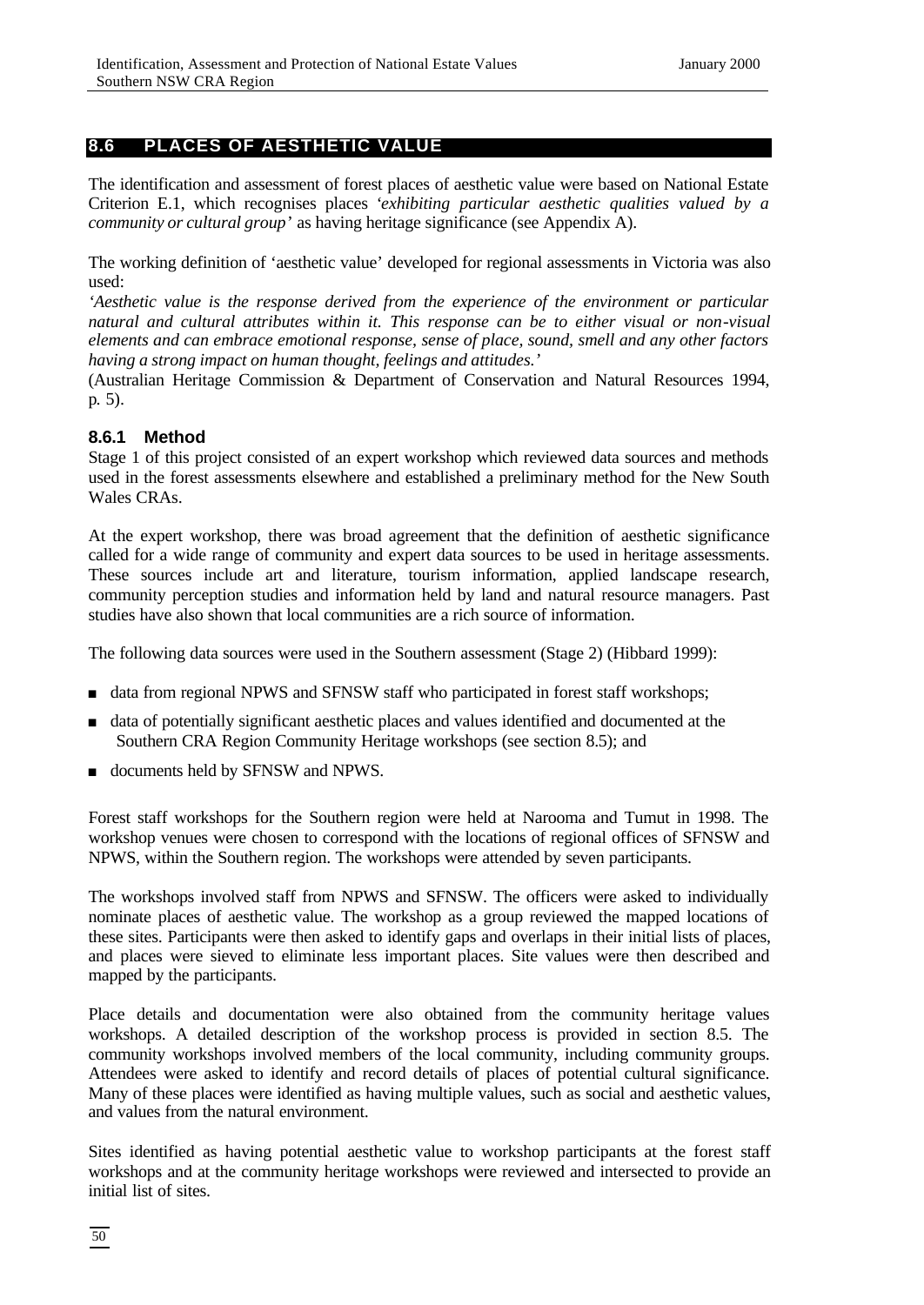The initial threshold used to identify sites as potentially significant for aesthetic value were:

- <sup>n</sup> identified at forest staff workshops as being of aesthetic value; and
- <sup>n</sup> identified at community heritage workshops for aesthetic value. These places were commonly identified as also other values, such as social value, or values from the natural environment.

The results identified the following places:

- 81 places of aesthetic value were identified in the Southern region at the forest staff workshops.
- n 286 places with potential aesthetic significance were identified at Community Heritage Workshops.

Places with the potential to be above threshold for heritage significance and which were able be documented in detail after the workshop were selected based on three triggers developed by the Cultural Heritage Working Group. The triggers were applied to the initial thresholded list.

These three triggers were:

- **n** good locational data for sites;
- <sup>n</sup> good geographical spread of sites; and
- <sup>n</sup> sites already in the Register of the National Estate would receive some recognition because of this status. This would also allow existing information on places already in the Register of the National Estate to be updated.

Available resources were limited to undertake field assessments. Therefore, additional thresholding was undertaken to reduce the number of sites for field assessment. This thresholding was based on the qualitative data on site description sheets, analysed according to the reasons given by staff workshop participants for identifying places as being of aesthetic value.

## **8.6.2 Results**

Thirty three sites were assessed as being above threshold for national estate significance (refer Appendix O and Map 26). Some of these places were also assessed as having other cultural values by other projects. The assessed places ranged from rivers such as the Snowy River and Mongarlowe River and Environs, communication routes such as oldsStock routes and explorers' routes in the Jindabyne area, and entire areas of forest such as the state forests of the Nowra Management Area. Other places assessed included Bomaderry Creek Bushland, Woola Slab Built Homestead, and Blue Waterholes.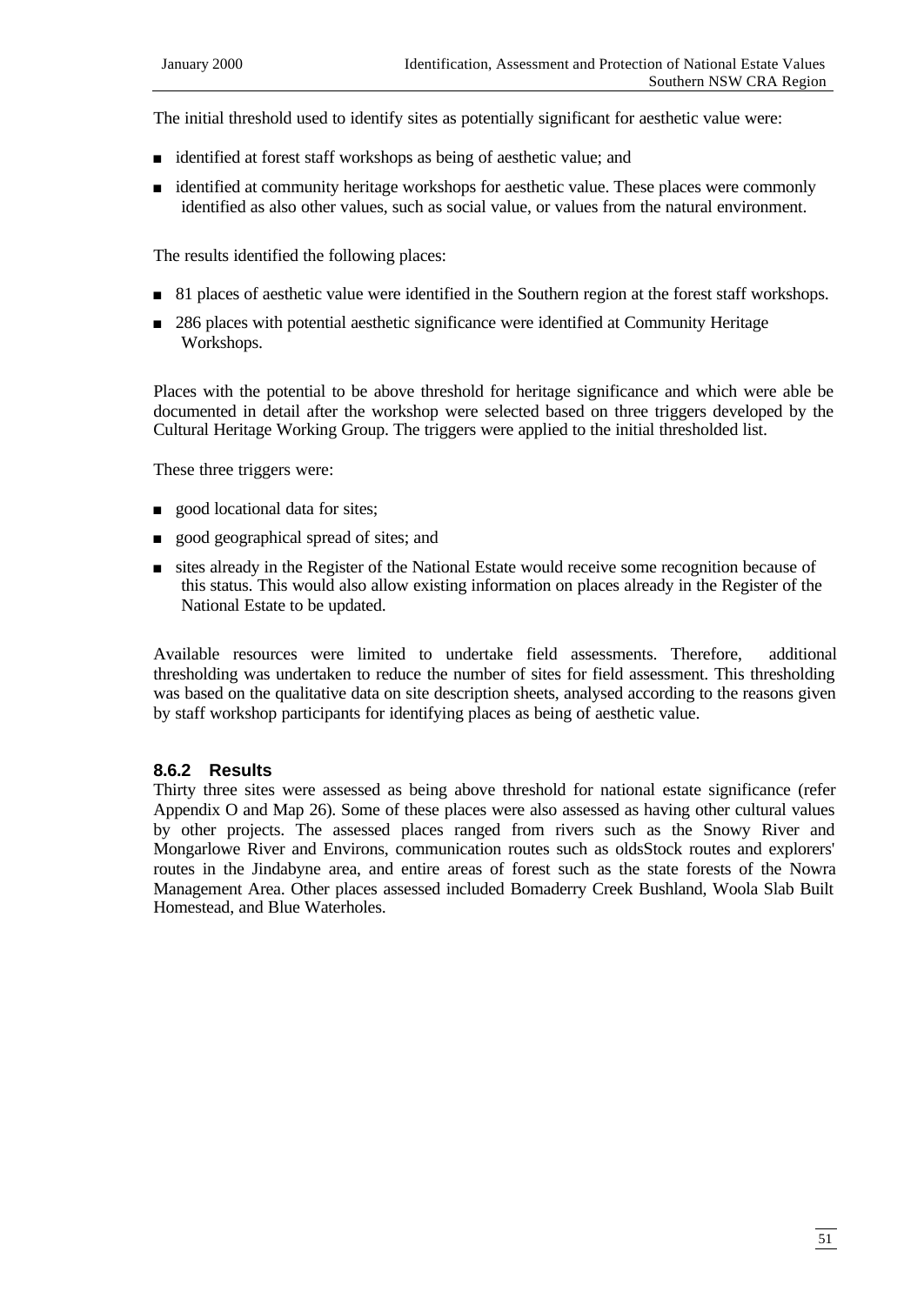# 9.INDIGENOUS HERITAGE ASSESSMENTS

The Indigenous heritage assessment did not document and identify specific sites and areas. Instead, the projects were designed to ensure that the needs and concerns of Aboriginal people in the region are met by focusing on the development of preferred options as to how communities want to be involved in forested land management processes and cultural heritage management. The Indigenous cultural heritage assessment in the Southern region were guided by the South Coast and Tablelands Aboriginal Management Committees

Aboriginal national estate values usually refer to attachment to land, based on a wide range of traditional and contemporary land uses. Aboriginal heritage places are often assessed against the national estate Criterion G.1, which recognises strong or special association with a particular community or community group for social, cultural or spiritual reasons (see Appendix A).

Aboriginal interests in the Southern region are diverse, and include not only areas of cultural significance, but also areas of social and economic importance. The projects undertaken as part of the assessment of Indigenous heritage values in the Southern region included: a statewide Indigenous consultation process, a statewide archaeological overview and the mapping and documenting of Indigenous heritage values.

# **9.1 CONSULTATION PROCESS**

A statewide project has been established to ensure a coordinated approach across the New South Wales CRA/RFA regions for consultation with Indigenous peoples and the preparation of assessment projects relating to Indigenous communities' values within forested areas.

## **9.1.1 Method**

The consultation method established incorporates:

- the formation of Aboriginal Management Committees in each region;
- dissemination of information to Indigenous communities on the CRA process in each CRA region; and
- <sup>n</sup> the development of projects associated with the assessment of Indigenous forest values in consultation with Aboriginal communities and relevant CRA/RFA technical committees/working groups.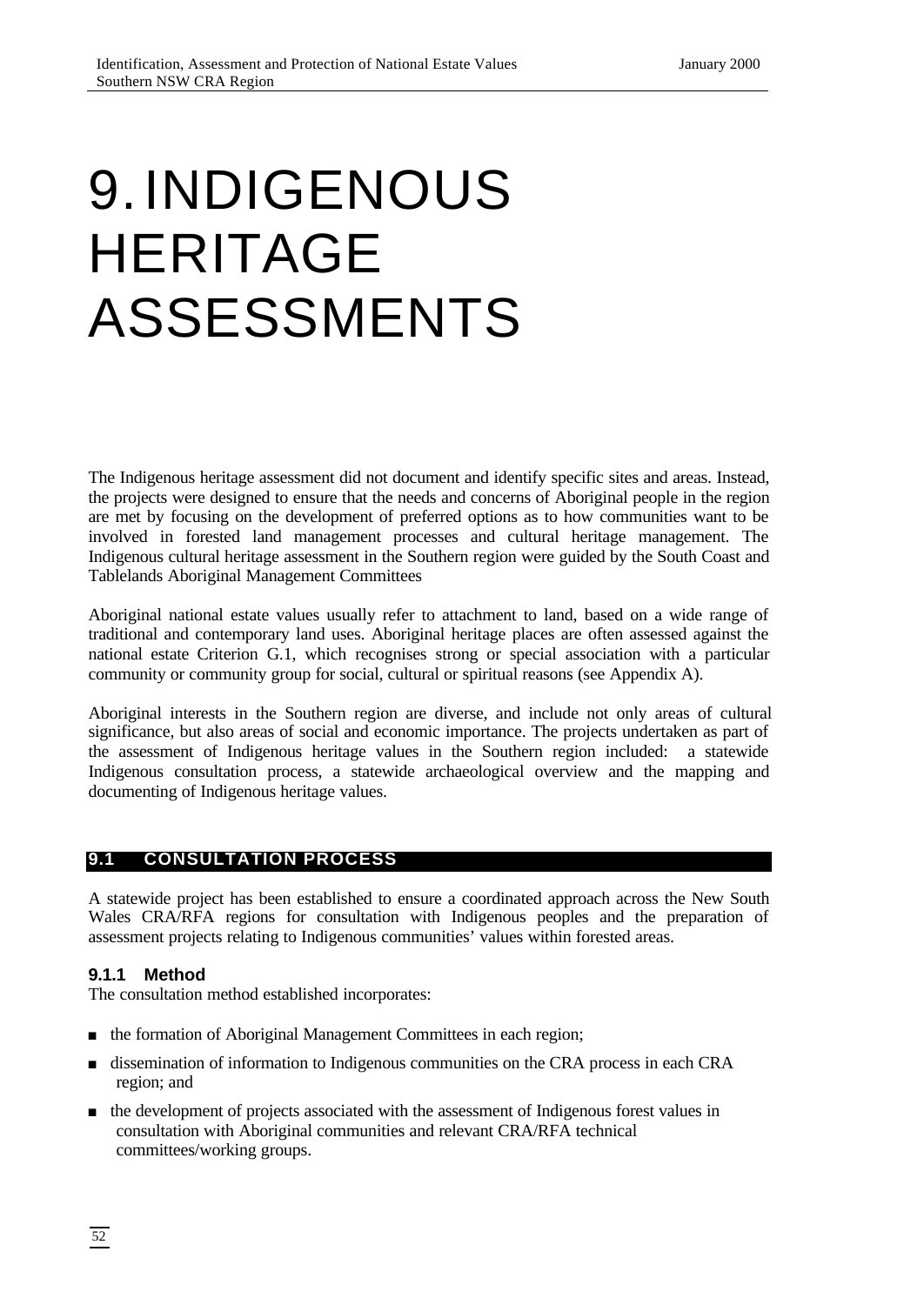#### **9.1.2 Results**

A comprehensive consultation process in the Southern CRA Region was implemented through:

- n formation and operation of the South Coast and Tablelands Aboriginal Forest Management;
- <sup>n</sup> Indigenous community involvement in the development and undertaking of assessment projects in the Southern region; and
- n participation of Indigenous representatives during the development of RFA scenarios.

# **9.2 MAPPING OF INDIGENOUS HERITAGE VALUES**

This project is currently underway. The project was designed to map and document places and landscapes of significance to Aboriginal people in the Southern region. It aims to ensure that places and sites of Aboriginal cultural significance are mapped and documented accurately according to the wishes and interests of the tribal elders of the various Aboriginal communities within the region.

The material provided by informants is subject to confidentiality provisions and can only be released to third parties with the consent of the person who provided it.

# **9.3 STATEWIDE ARCHAEOLOGICAL OVERVIEW**

The two main aims of the Overview of Archaeological Resource on Forests Project for Southern were to give a clear indication of the nature of the forest archaeological resource and to stimulate discussion between natural resource and cultural heritage managers on archaeological identification and management issues for the CRA/Regional Forest Agreements (Lomax 1997).

The project dealt with the scientific values of the resource as opposed to the aesthetic, social or historic values held by Aboriginal people, which must be also be assessed for management purposes.

## **9.3.1 Method**

A report was produced which collated and synthesised existing archaeological forest studies. Qualitative assessment of methods and outcomes was undertaken. Issues discussed include:

- $\blacksquare$  the nature and extent of research undertaken;
- **n** possible future data requirements;
- n the analytical potential of the resource and its implications for management;
- <sup>n</sup> technical issues pertaining specifically to defining the empirical nature of the resource;
- <sup>n</sup> the range of natural and cultural impacts on the resource and implications for the management of minimally disturbed areas;
- <sup>n</sup> different models of management in terms of their operational viability and effectiveness to maintain a 'representative' sample of the resource; and
- n options for the management of archaeological values in New South Wales forests.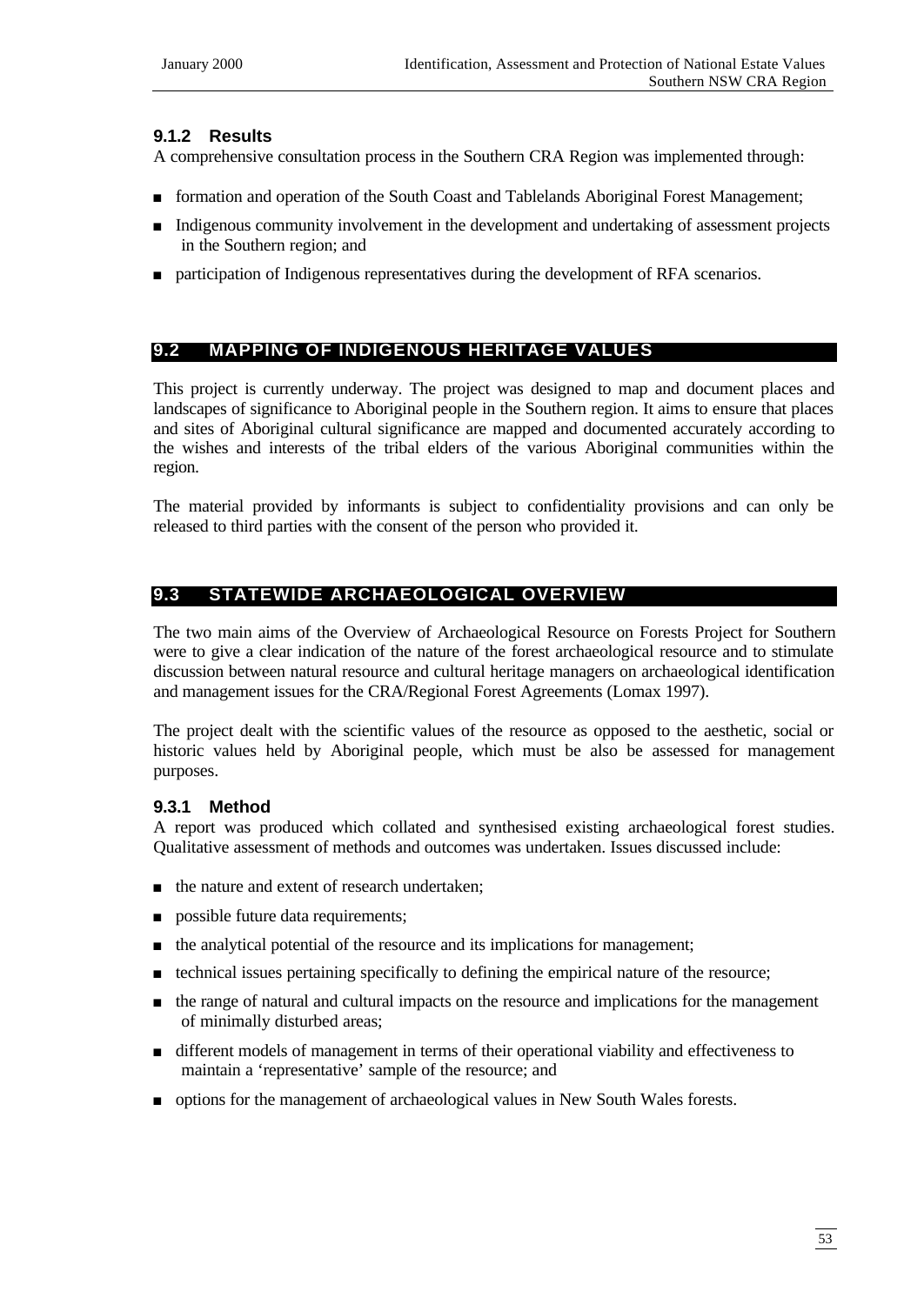## **9.3.2 Results**

The project resulted in the following:

- <sup>n</sup> a report providing an overview of the extent and nature of forest archaeological research and implications for future data and research requirements; and
- <sup>n</sup> increased awareness of management issues based on adequate understanding of the empirical nature of the resource.

The report provides background information to be used as a basis for technical discussions during the 'Protecting Cultural Heritage Values and Places in the New South Wales Forest Estate CRA Project' and to assist the Ecologically Sustainable Forest Management (ESFM) project management group in their assessment of management issues regarding the archaeological resource in forests.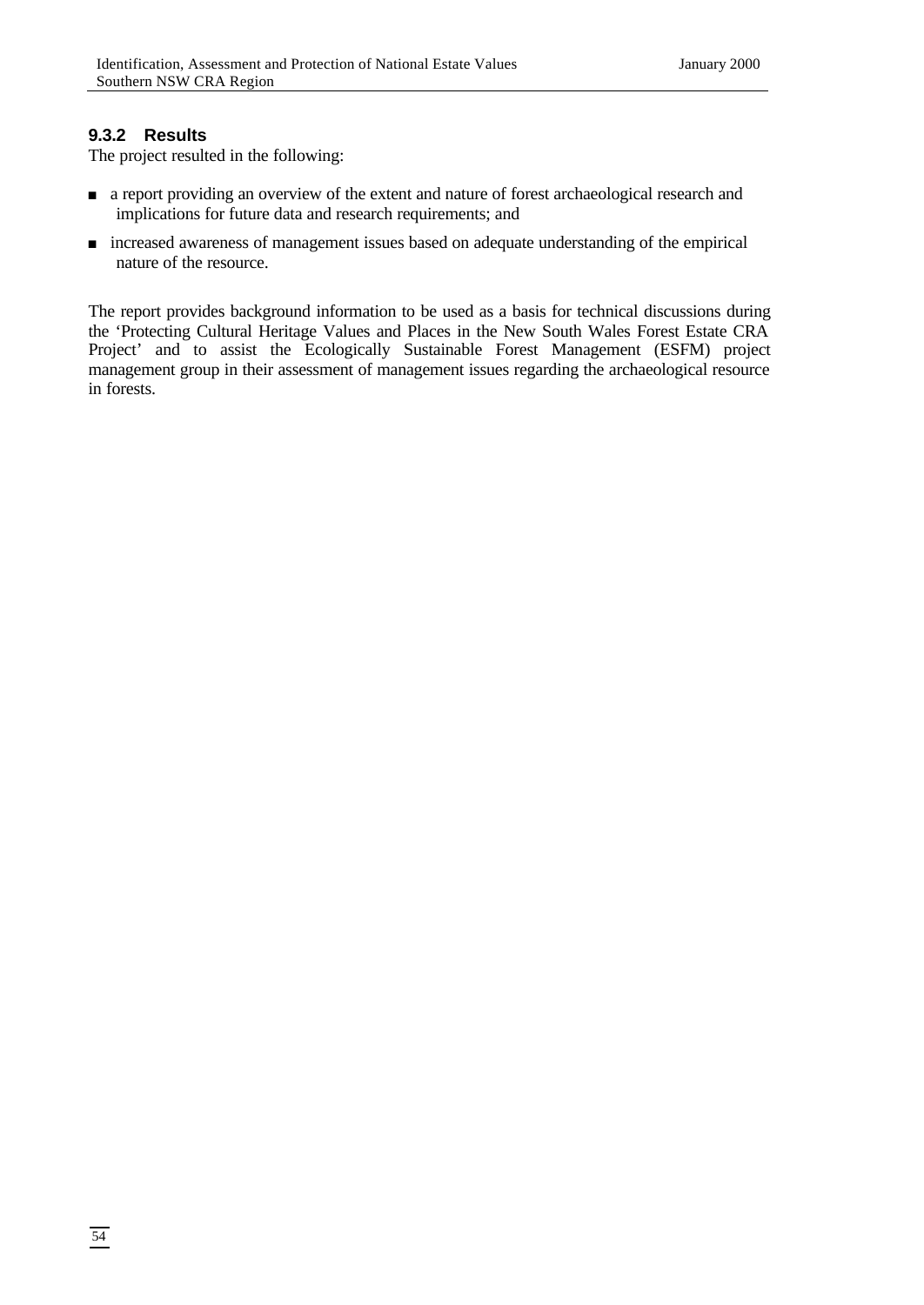# 10.PROTECTING CULTURAL HERITAGE VALUES ANDPLACES IN NEW SOUTH WALES FORESTS

The protecting cultural heritage values and places in New South Wales forests project is currently in progress. The objectives of the project are as follows:

- <sup>n</sup> to provide a comprehensive overview of current protective mechanisms and management practices for the conservation of cultural heritage values and places (Indigenous and non-Indigenous) in New South Wales forests.
- <sup>n</sup> to assess the adequacy and efficiencies of current protective mechanisms and management practices, and identify issues associated with the management and protection of cultural heritage values and places in New South Wales forests.
- <sup>n</sup> to establish conservation principles relating to the identification, conservation and management of cultural heritage values in forests, and to develop clear and practicable guidelines to assist in ensuring the conservation of those values through the NSW Regional Forest Agreements
- to provide advice and input into the ESFM assessment process.

## **10.1.1 Method**

The project is being undertaken in a series of stages as follows:

- <sup>n</sup> Stage One overview and analysis of current framework (legislative and non-legislative) for the protection and management of cultural heritage values and places in New South Wales forests.
- <sup>n</sup> Stage Two broad consultative and site inspection process in each CRA region to examine the application of current protective mechanisms and identify further issues associated with the management of cultural heritage values and places in the New South Wales forests.
- <sup>n</sup> Stage Three development of a set of workable conservation principles and guidelines for the protection and management of cultural heritage values and places that address land resource managers, Indigenous communities, and other relevant stakeholders needs and requirements, including State and Commonwealth legislative requirements.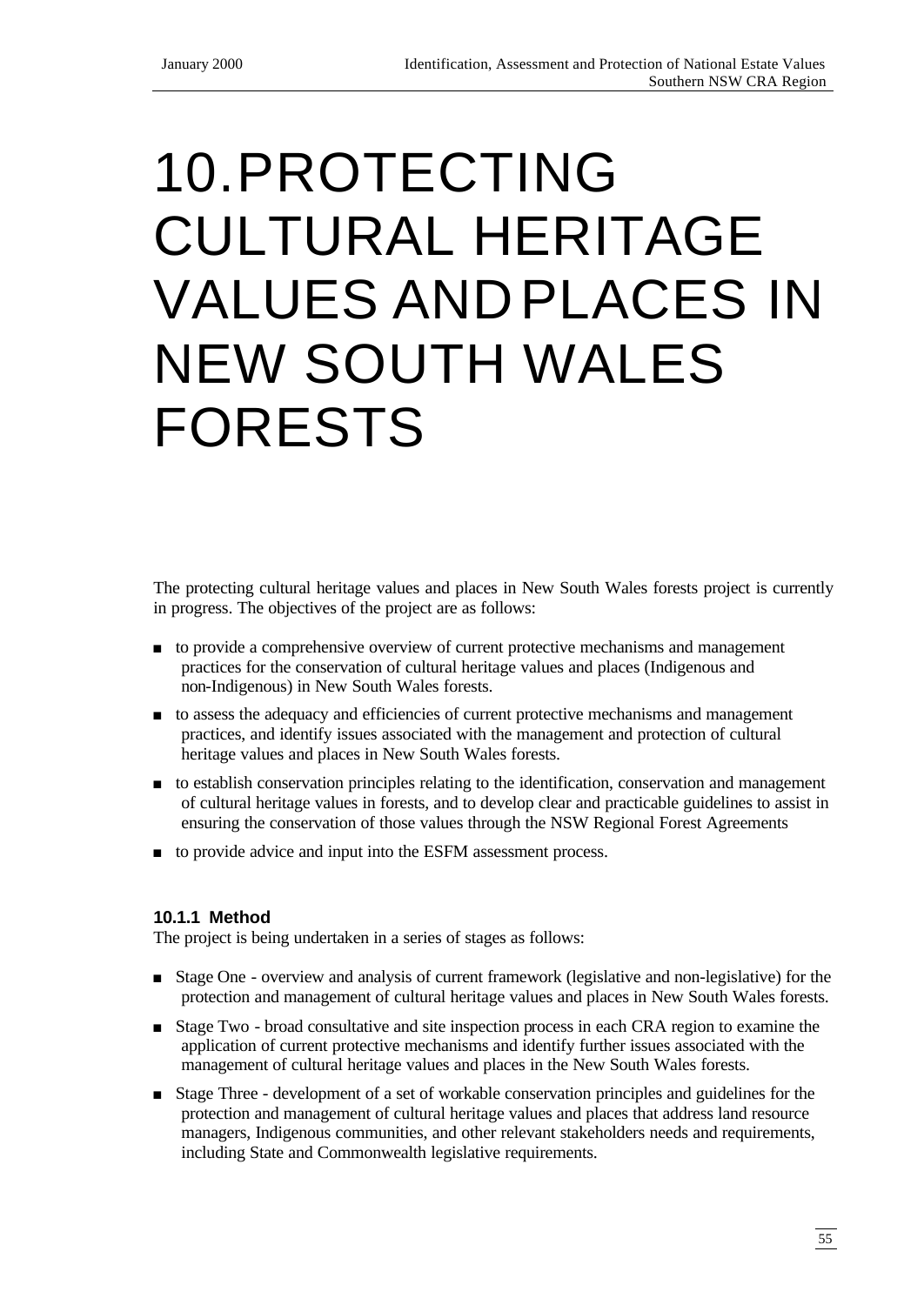# **10.1.2 Results**

The expected outcomes of this project are as follows:

- n a report, detailing current protective mechanisms for cultural heritage values and places;
- <sup>n</sup> a report, identifying issues raised through site visits/inspections, and issues and needs of each agency associated with the protection and management of cultural heritage values and places raised by land and resource managers;
- <sup>n</sup> a report, identifying issues and needs associated with the protection and management of Indigenous cultural heritage values and places raised by Indigenous communities; and
- n a report detailing workable conservation principles and guidelines in a form suitable for use by land/resource managers for the protection and management of cultural heritage values and places in New South Wales forests.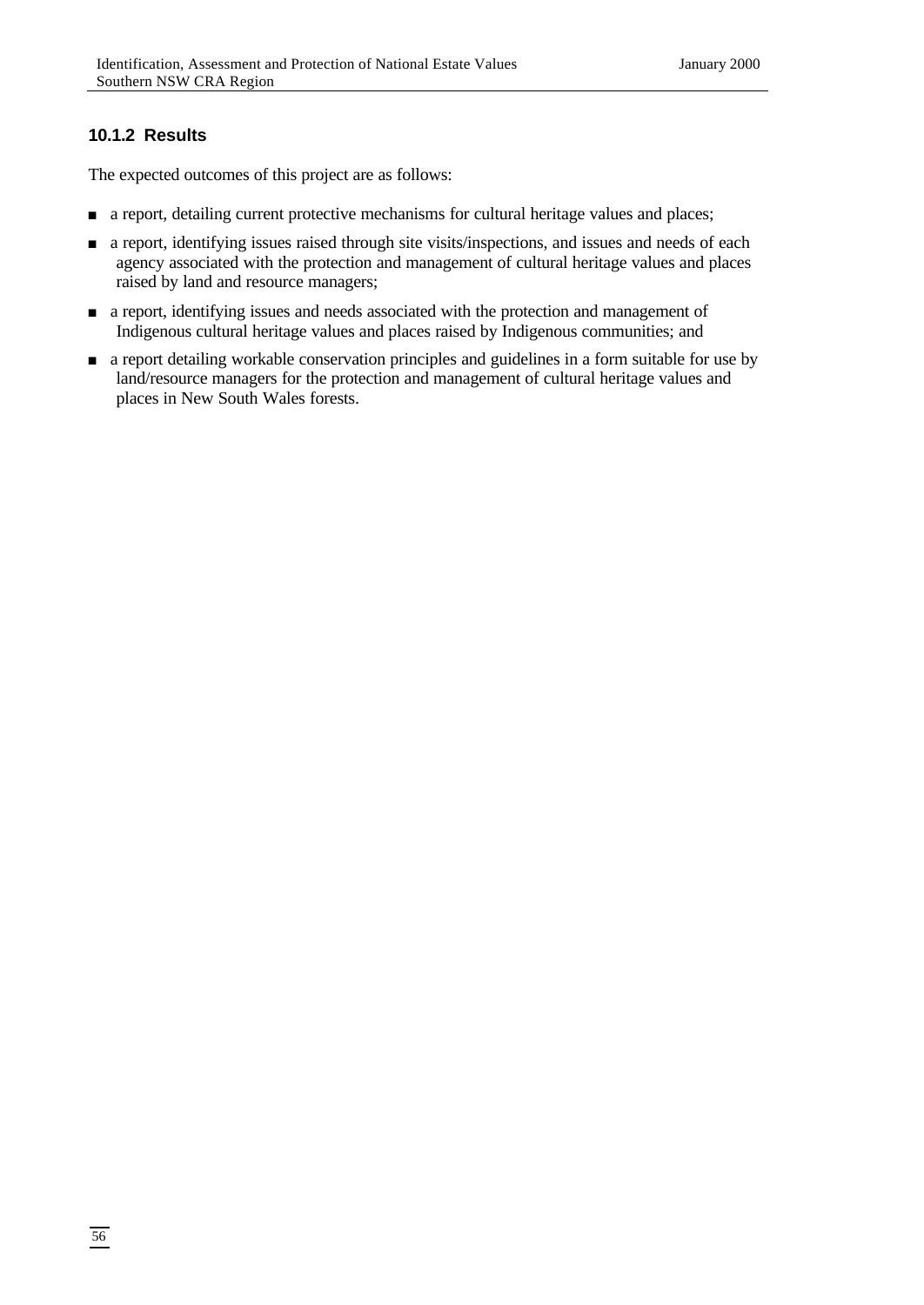# 11.NATIONAL ESTATE OUTCOMES

# **11.1 NATIONAL ESTATE OUTCOMES: CULTURAL VALUES**

The national estate assessment of the cultural values of the forests of the Southern region was designed to achieve the best practicable understanding of the range and distribution of forest places of cultural significance within the timeframe of the CRA.

The non-Indigenous cultural assessments were based on a study of social, aesthetic, and historic values. The heritage outcomes for Indigenous values included the development of Aboriginal Management Committees, and the mapping and documenting of places and landscapes of significance to Aboriginal people in the Southern region. Indicative national estate places of Indigenous significance were not identified.

Indicative places of potential national estate non-Indigenous cultural value were identified through a heritage data audit, thematic studies, and through input of the communities of the Southern region. The outcomes of the assessments of these values helped to fill major gaps in the understanding of national estate forest cultural values.

The following are among the main outcomes from the assessment of these values:

- identification of over 65 indicative cultural national estate forest places in the Southern region;
- <sup>n</sup> identification of a wide range of places, including rivers, mountains, outstanding trees, communication routes and historic buildings, which provide the community with a sense of identity and attachment to forests; and
- <sup>n</sup> a greater understanding of which places are valued by the community and why. This will be used to inform the development of conservation strategies for places of social significance to ensure this value is considered in forest management.

## **11.2 FUTURE RESEARCH: CULTURAL VALUES**

The principal factors constraining the identification of cultural forest places of potential national estate significance were the standard of existing documentation for individual places and the extent to which new data could be gathered within the time frame of the CRA. As a result, the national estate studies of historic, aesthetic, and social forest places have identified and documented only a small portion of the potential national estate forest places that meet the cultural criteria.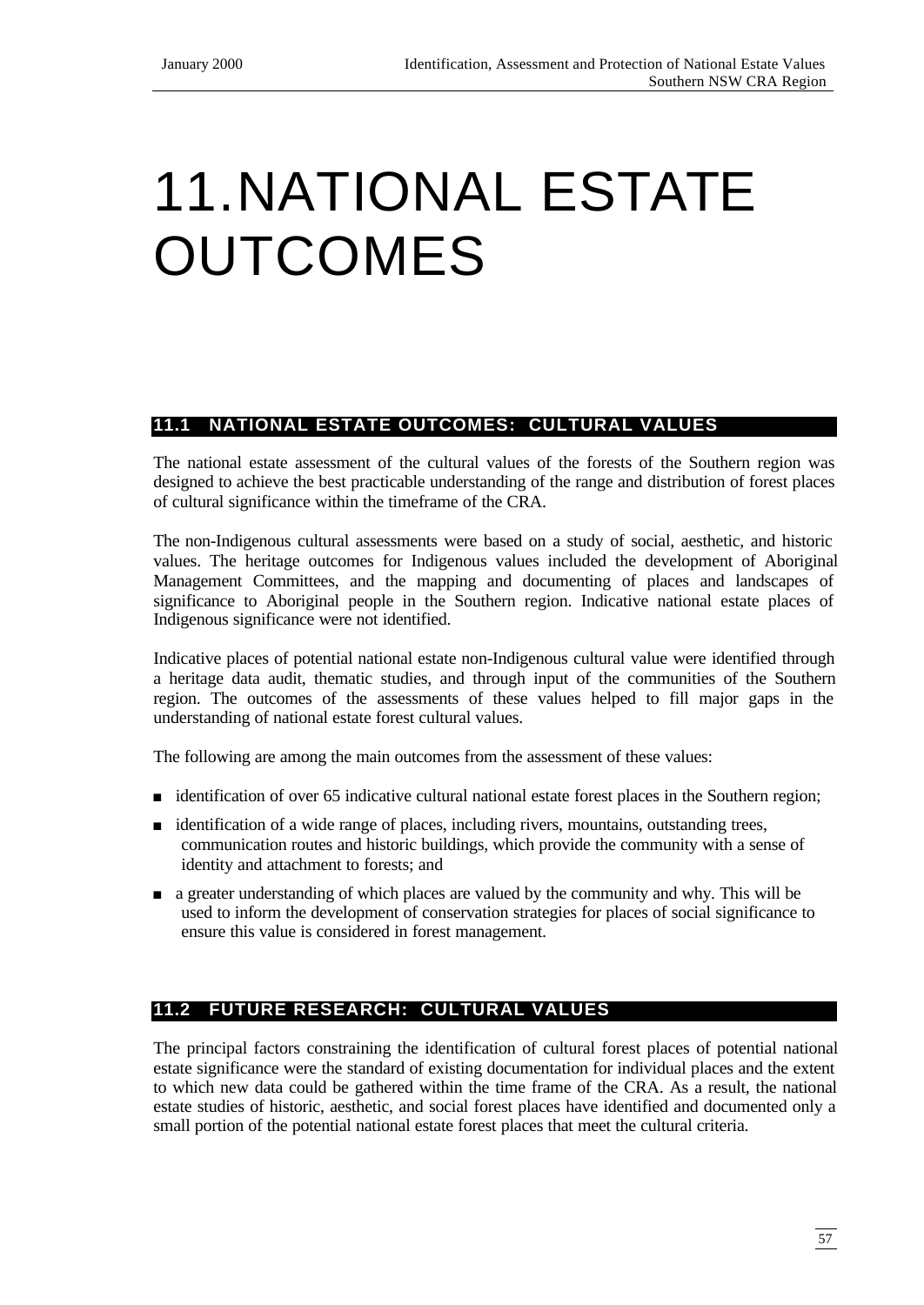#### **11.2.1 Historic value**

Many places of historic value with potential national estate significance in the forests of the Southern region could not be documented and assessed in the time available. A number of gaps were identified in the Data Audit. Some of these themes were investigated in the Thematic Forest History and Heritage Assessment, but further research focussing on forest industry and forest management, and pastoral and agricultural studies would enhance the understanding of some of the places already documented.

#### **11.2.2 Social value**

The community heritage workshops were an invaluable source of information about forest places of importance to the communities of the Southern region, and information from the workshops was used in the assessment of community heritage, aesthetic and historic values. The time and resources available, however, limited the number and location of workshops and the scale at which the workshops could be conducted. There will be many other places of social value to various community groups that were not represented at the workshops. These places can be identified in the future only through a community-based consultation process.

The community consultation process of returning information for comment resulted in a number of places being identified by the community which were not researched as part of the project. These were noted in the Inventory of Community Heritage Sites (Context 1998). It is anticipated that the Inventory will be used as a base to encourage further research and conservation of heritage places.

#### **11.2.3 Aesthetic value**

Resources available for the project did not allow detailed investigation of all places of potential aesthetic value, particularly those with difficult access. Further investigation and community consultation is therefore recommended for places of potential aesthetic national estate value.

## **11.3 CONSERVATION OF NATIONAL ESTATE VALUES**

An objective on the Southern Regional Forest Agreement is to provide for the conservation of environment and heritage values through the development of a framework of comprehensive, adequate and representative reserve systems, and ecologically sustainable forest management. Fundamental to the environment and heritage objectives for the RFA is ensuring that national estate values are adequately protected within this framework.

While some national estate values, notably extensive values such as old-growth forests and natural landscapes, may be best protected by formal reservation, other values, particularly values found at localised sites, including those with historic or archaeological features, may be best protected through other mechanisms such as management prescription.

A component of the CRA has been the assessment by an independent expert advisory group of the systems and processes for ecologically sustainable forest management. Included in this assessment was an examination of the information, policy, planning, implementation, and review mechanisms for conserving heritage values.

The results of this assessment process will contribute to the development of the Southern Regional Forest Agreement between New South Wales and the Commonwealth.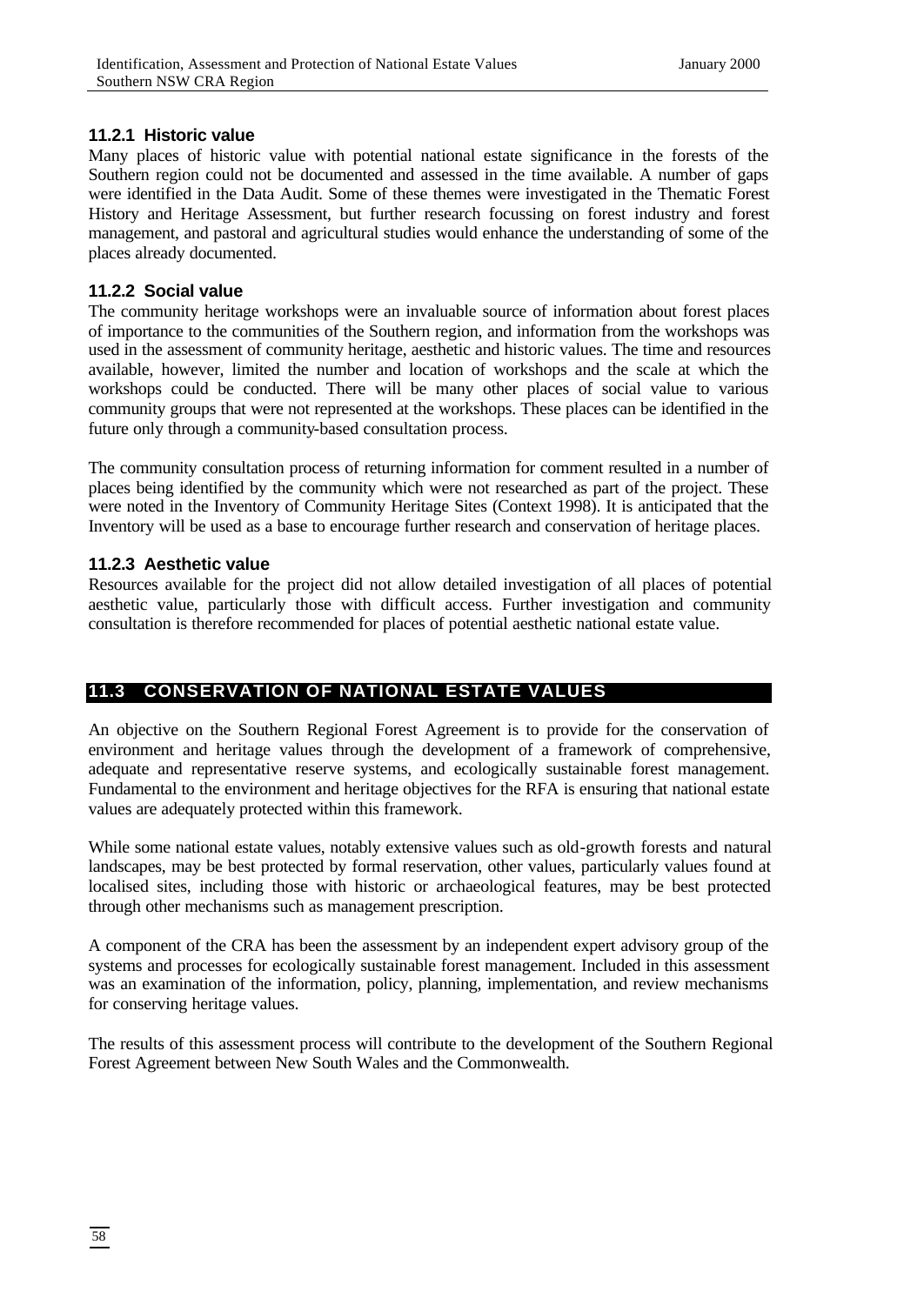# 12.BIBLIOGRAPHY

- Australian Heritage Commission 1994. *People's Places: Identifying and assessing Social Value for Communities*. 1993 Technical workshop Series No. 6. Canberra.
- Australian Heritage Commission 1994. *More than Meets the Eye: Identifying and Assessing Aesthetic Value*. 1993 Technical Workshop Series No. 7. Canberra.
- Australian Heritage Commission and the Department of Conservation and Land Management, WA 1992. *Memorandum of Understanding between the Australian Heritage Commission and the Department of Conservation and Land Management of Western Australia concerning national estate values in the southern forest region of southwest Western Australia*.
- Barker, J., Grigg, G.C. and Tyler, M.J. 1995. *A field guide to Australian frogs.* Surrey Beatty & Sons.
- Bickford, A., Brayshaw H. and Proudfoot H. 1998. *Thematic Forest History and Heritage Assessment (Non*-*Indigenous) Southern Regions*. Report undertaken for the NSW CRA/RFA Steering Committee, Canberra.
- Blakers, M., Davies, S.J.J.F. and Reilly, P.N. 1984. *The Atlas of Australian Birds*. The Royal Ornithological Union and Melbourne University Press.
- Boland, D.J., Brokker, M.I.H., Chippendale, G.M., Hall, N., Hyland, B.P.M., Johnston, R.D., Kleinig, D.A. and Turner, J.D. 1984. *Forest Trees of Australia*. Thomas Nelson, Australia.
- Brooker, M.I.H. and Kleinig, D.A. 1990. *Field Guide to Eucalypts Volume 1: South*-*Eastern Australia*. Inkata Press.
- Cogger, H.G. and Heatwole, H. 1981. 'The Australian reptiles: origins, biogeography, distribution patterns and island evolution.' in Keast, A. (ed) *Ecological Biogeography of Australia*. Vol 2: pp 343-360. Junk, The Hague.
- Cogger, H.G. and Heatwole, H. 1984. 'The Australian reptiles: origins, biogeography, distribution patterns and island evolution.' in Archer, M. and Clayton, G. (eds) *Vertebrate Zoogeography and Evolution in Australia. (Animals in time and space)*. pp 343-360. Carlisle: Hesperian Press.
- Commonwealth of Australia 1992. *Nomination of central eastern rainforests of Australia for inclusion on the World Heritage List*. Department of the Arts, Sport, the Environment and Territories.
- Commonwealth of Australia 1992. *National Forest Policy Statement. A New Focus for Australia's Forests.* Australian Government Publishing Service. Canberra.
- Commonwealth of Australia 1996. *Scoping Agreement for New South Wales Regional Forest Agreements Between the Commonwealth of Australia, and the State of New South Wales*.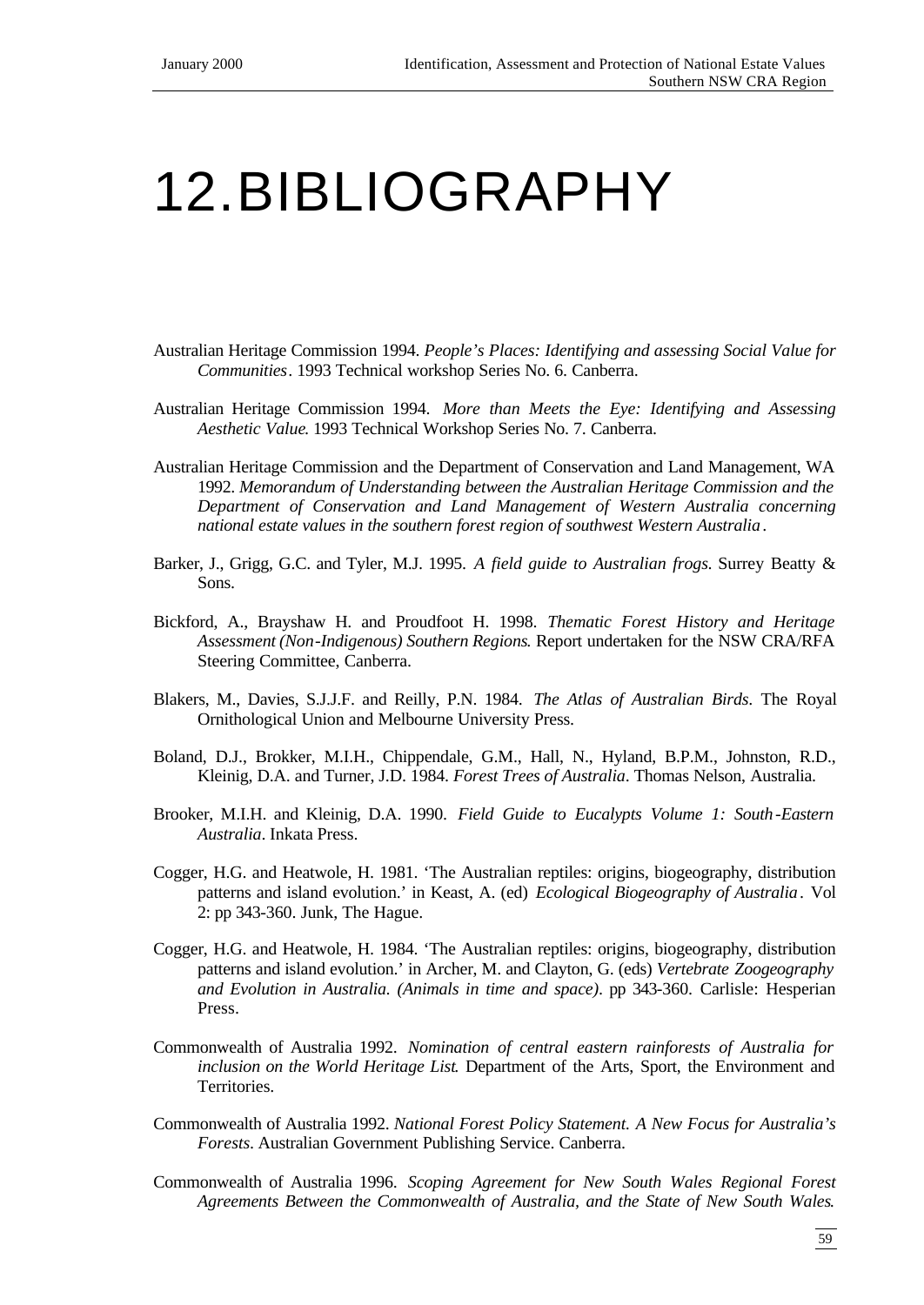Canberra.

Context Pty Ltd 1998. *Community Heritage Workshop Reports*

- Context Pty Ltd 1999. *Community Heritage Values Identification and Assessment Project for the Southern Region*. Volumes 1-3. Report undertaken for the NSW CRA/RFA Steering Committee. Canberra.
- Context Pty Ltd 1999. *Community Heritage Values Identification and Assessment Project for the Southern Region. Inventory of Community Heritage Sites.*
- Covacevich, J. 1991. 'Frogs and reptiles of tropical and subtropical eastern Australian rainforests: distribution patterns and conservation.' in Werren, G. and Kershaw, P. (eds) *The Rainforest Legacy* - *National Rainforests Study, Volume 2* - *Flora and Fauna of the Rainforests*. pp 281-309. Australian Government Publishing Service.
- Denny, M. 1998 *Identification of places of natural history significance in NSW CRA forest regions (2) Sites of potential national estate value*. Report to the Environment Forest Taskforce, Mount King Ecological Surveys.
- Dixon,G., Sharples, C., Houshold, I., Pemberton, M. and Eberhard, R. 1997. *Conservation Management Guidelines for Geodiversity* . Report to the Tasmanian RFA Environment and Heritage Technical Committee.
- Environment Australia 1999. *Identification, Assessment and Protection of Natural National Estate Values: Lower North*-*Eastern NSW CRA Region. Part A Natural Values and Part B Cultural Values*. Joint Commonwealth NSW Steering Committee.
- Environment Australia 1999. *Identification, Assessment and Protection of Natural National Estate Values: Upper North*-*Eastern NSW CRA Region. Part A Natural Values and Part B Cultural Values*. Joint Commonwealth NSW Steering Committee.
- Floyd, A.G. 1989. *Rainforest Trees of Mainland South*-*Eastern Australia*. Forestry Commission of NSW, Inkata Press.
- Ford, J. 1982. 'Origin, evolution and speciation of birds specialised to mangroves in Australia.' *Emu* Vol. 82, pp 12-23.
- Forestry Commission of NSW 1989. *Research Note 17: Forest Types in NSW*. Forestry Commission of NSW.
- Greenslade, P. 1994. 'Heritage listing of invertebrate sites in South-Eastern Australia.' in *Invertebrate Biodiversity and Conservation*. Vol. 36, part 1, pp 67-76. Memoirs of the Queensland Museum.
- Harden, G.J. (ed) 1990-1993. *Flora of NSW*. Volumes 1 to 4. Royal Botanical Gardens, New South Wales University Press.
- Heatwole, H. 1987. 'Major components and distributions of the terrestrial fauna.' in Dyne, G.R. and Walton, D.W. (eds) *Fauna of Australia, Vol 1A General Articles*. pp 101-135. Australian Government Publishing Service, Canberra.
- Hibbard, A. 1999. *Assessment of Places of Aesthetic Significance within the Forested Areas of NSW CRA Regions(Statewide), Stage 2. Southern Region*. Report undertaken for the NSW Comprehensive Regional Assessments, Canberra.
- Hitchcock, P. 1997. *The natural heritage significance of forests on basaltic soils in Australia*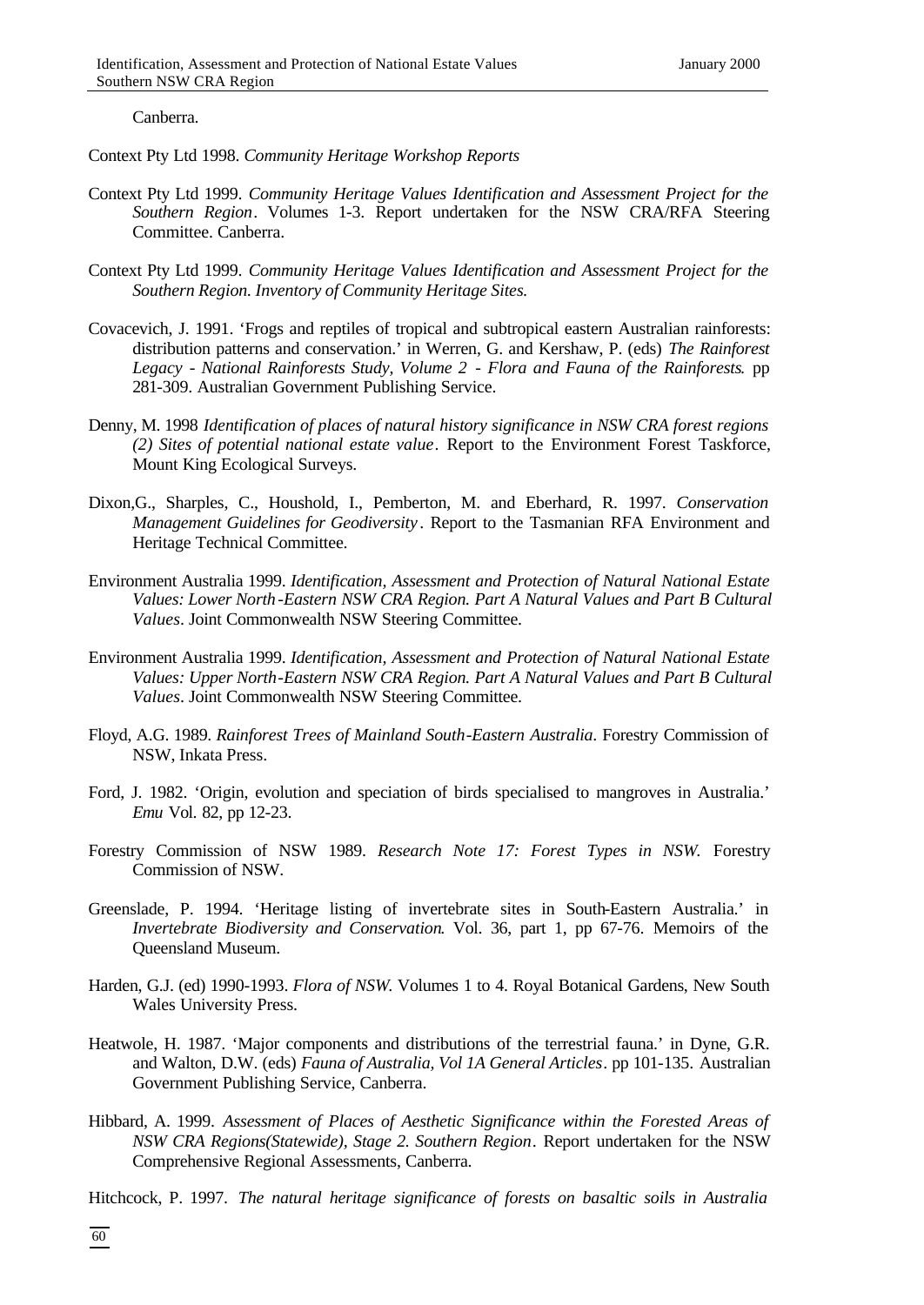*(Background and preliminary evaluation)*. Unpublished report.

- Howden, H.F. 1981. 'Zoogeography of some Australian Coleoptera as exemplified by the Scarabaeoidea.' in Keast, A. (ed) *Ecological Biogeography of Australia*. Vol 2: pp 1007-1035 Junk, The Hague.
- Hutchings, P. and Saenger, P. 1987. *Ecology of Mangroves*. St Lucia, Queensland University Press.
- Hutchinson, M.N. and Donnellan, S.C. 1993. 'Biogeography and phylogeny of the Squamata.' in Glasby, C.J., Ross, G.J.B. and Beesley, P.L. (eds) *Fauna of Australia, Vol 2A Amphibia and Reptilia*. Australian Government Publishing Service.
- JANIS 1997. *Nationally agreed criteria for the establishment of a comprehensive, adequate and representative reserve system for forests in Australia*. Report prepared by the Joint ANZECC/MCFFA national forest policy statement implementation sub-committee., Commonwealth of Australia.
- Johnson, C. 1994. *What is Social Value?* Australian Heritage Commission Technical Publications Series Number 3. Canberra.
- Keast, A. 1981. 'The evolutionary biogeography of Australian birds'. in Keast, A (ed) *Ecological Biogeography of Australia*. Vol 3, pp 1584-1635. Junk, The Hague.
- Kikkawa, J. and Pearse, K. 1969. 'Geographical distribution of land birds in Australia a numerical analysis'. *Australian Journal of Zoology.* 17, 821-840.
- Kikkawa, J., Ingram, G.J. and Dwyer, P.D. 1979. 'The vertebrate fauna of Australian heathlands' in Sprecht, R.L. (ed) *Heathlands and Related Shrublands of the World: A Descriptive Study*. pp 231-279. Elsevier, Amsterdam.
- Kirsch, J. 1984. *Marsupial Origins: taxonomic and biological considerations.* pp 627-631 in Archer, M and Clayton, G (eds) Vertebrate Zoogeography and Evolution in Australia. (Animals in time and space). Hesperian Press, Carlisle.
- Kitching, R.L. 1981. 'The geography of the Australian Papilionoidae' in Keast, A. (ed) *Ecological Biogeography in Australia*. Vol 2, pp 977-1005. Junk, The Hague.
- Lesslie, R. and Maslen, M. 1995. *National Wilderness Inventory, Australia. Handbook of Procedures, Contents and Usage* (second edition). Australian Government Publishing Service for the Australian Heritage Commission, Canberra.
- Lomax, K. for State Forests of New South Wales 1997. *Overview of Archaeological Resource on Forests: A Discussion Paper*. New South Wales Government, Sydney and Commonwealth Government, Canberra.
- Main, BY, 1991. 'Trapdoor spiders' in Werren, G. and Kershaw, P. (eds) *The Rainforest Legacy National Rainforests Study, Volume 2* - *Flora and Fauna of the Rainforests*. pp 363-364. Australian Government Publishing Service.
- Marchant, S. and Higgins, P.J. (eds) 1990-1996. *Handbook of Australian, New Zealand and Antarctic BirdsI.* Vols 1-3. Oxford University Press Australia.
- Merchant, J.C. 1995. 'Swamp Wallaby' in Strahan, R. (ed) '*Mammals of Australia*' Reed Books, Australia.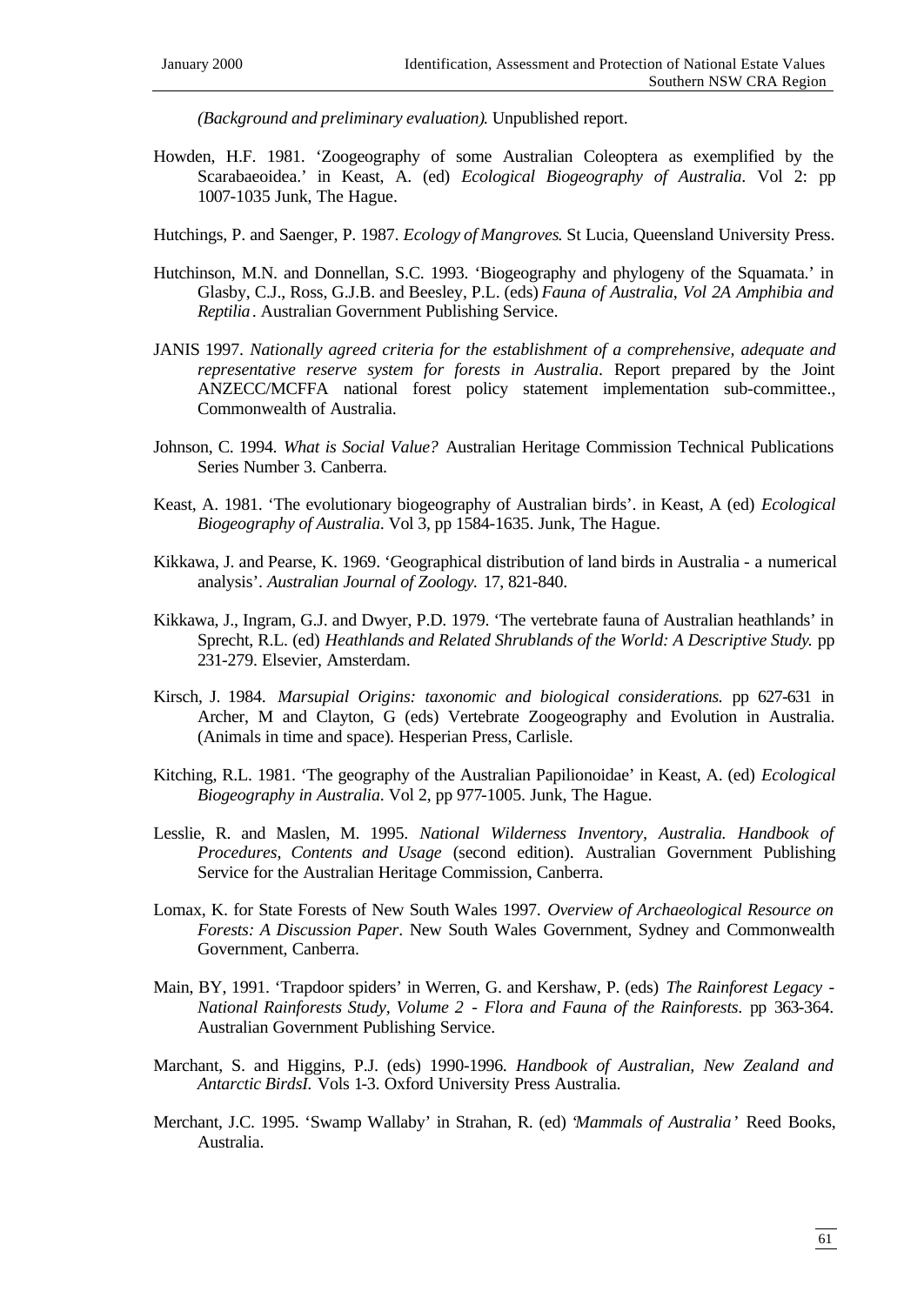- Monteith, G.B. and Todd Davies, V., 1991. 'Preliminary account of a survey of arthropods (insects and spiders) along an altitudinal rainforest transect in tropical Queensland' in Werren, G. and Kershaw, P. (eds) *The Rainforest Legacy* - *National Rainforests Study, Volume 2* - *Flora and Fauna of the Rainforests*. pp 345-362. Australian Government Publishing Service.
- New South Wales Aboriginal Land Council 1997. *Statewide Indigenous Consultation Process for the CRA/RFA process*. Environment Forest Taskforce. Canberra.
- NSW NPWS 1999. *Old-growth Forest Related Projects Southern Region*. Report undertaken for the NSW CRA/RFA Steering Committee. Canberra.
- Nix, H.A. 1982.'Environmental determinants of biogeography and evolution in Terra Australis' in Barker, W.R. and Greenslade, P.J.M. *Evolution of the Flora and Fauna of Arid Australia*. pp 47-66. Peacock Publishers, Frewville, South Australia.
- Osborne, R.A.L., Docker, B. and Salem, L. 1998. *Places of geoheritage significance in NSW CRA forest regions*. Report to the NSW CRA/RFA Steering Committee.
- Osborne, W.S. 1991. 'Birds of rainforest and associated tall open forest environments in the Washpool-Gibraltar Range region of NSW' in Werren, G. and Kershaw, P. (eds) *The Rainforest Legacy* - *National Rainforests Study, Volume 2* - *Flora and Fauna of the Rainforests*. pp 209-234. Australian Government Publishing Service.
- Parnaby, H. 1992. *An Interim Guide to Identification of Insectivorous Bats of South*-*Eastern Australia*. Technical Report of the Australian Museum Number 8.
- Pearson, M. and Rosen, S. 1997. *Comprehensive Regional Assessment Statewide Cultural Heritage Data Audit, Integration and Analysis (Non*-*Indigenous, Annotated Bibliography)*. A report for NSW National Parks and Wildlife Service and Environment Australia. New South Wales Government, Sydney and Commonwealth Government, Canberra.
- Pianka, E. 1981. 'Diversity and adaptive radiations of Australian desert lizards'. in Keast, A. (ed) *Ecological Biogeography of Australia*. Vol 2, pp 1375-1392. Junk, The Hague.
- Pianka, E. and Schall, J. 1984. 'Species densities of Australian vertebrates'. in Archer, M. and Clayton, G. (eds) *Vertebrate Zoogeography and Evolution in Australia*. (*Animals in time and space*). pp 119-124. Hesperian Press, Carlisle.
- Robinson, M. 1994. *A Field Guide to Australian Frogs*. The Australian Museum and Reed Books Australia.
- Schuster, M.N. 1980. 'Origins and historical biogeography of eastern Australian rainforests. Scincidae'. in Banks, C.B. and Martin, A.A. (eds) *Proceedings of the Melbourne Herpetological Symposium*. pp 17-21. Zoological Board of Victoria, Melbourne.
- Stanisic, J. 1994. 'The distribution and patterns of species diversity of land snails in Eastern Australia.' *Memoirs of the Queensland Museum* 36, 1: 207-214.
- Stein, J.L., Stein, J.A. and Nix H.A. 1998. *The identification of wild rivers* - *methodology and database development*. Centre for Resource and Environmental Studies, Australian National University. Unpublished.
- Strahan, R. 1995. *The Mammals of Australia*. The Australian Museum and Reed Books Australia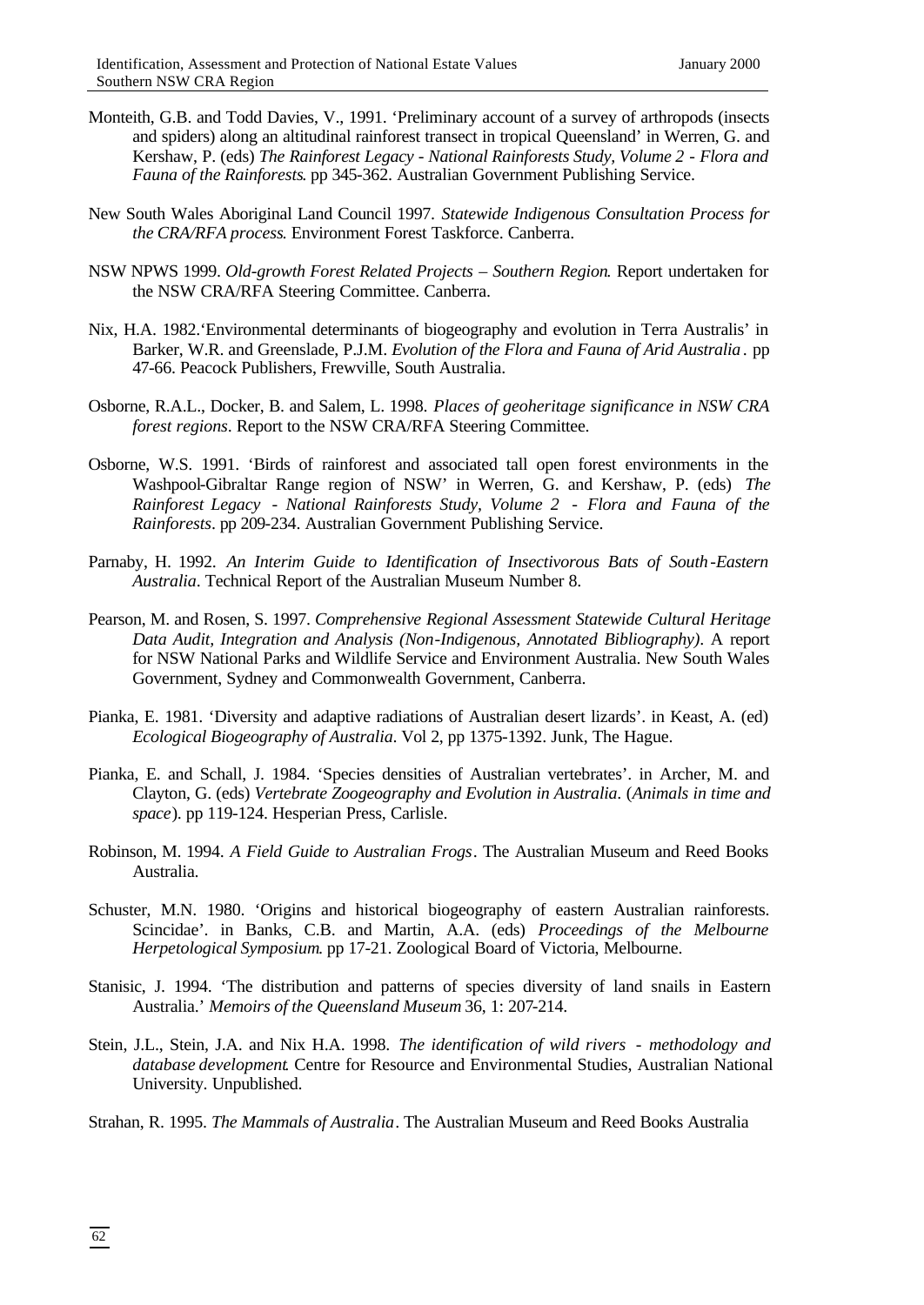- Tasmanian Public Land Use Commission 1997. *Tasmania Commonwealth Regional Forest Agreement Background Report part H, National Estate Report*. Tasmanian Public Land Use Commission, Hobart, Commonwealth of Australia, Canberra.
- Tindale, N.B. 1981. 'The Origin of the Lepidoptera relative to Australia' in Keast, A. (ed) *Ecological Biogeography of Australia*. Vol 2, pp 955-976. Junk, The Hague.
- Tyler, M.J. 1994. '*Australian Frogs: A Natural History*' Reed Books, Australia.
- Tyler, M.J., Watson, G.F. and Martin, A.A. 1981. 'The Amphibia: diversity and distribution' in Keast, A (ed) *Ecological Biogeography in Australia*. Vol 2 pp 1275-1301. Junk, The Hague.
- Victoria Commonwealth Regional Forest Agreement, 1999. *National Estate Identification and Assessment in the North East Region of Victoria*. Commonwealth and Victorian Regional Forest Agreement Steering Committee, Canberra.
- Western Australia Commonwealth Regional Forest Agreement, 1998. *National Estate Identification and Assessment for the South West Forest Region of Western Australia*. Commonwealth and Western Australian Regional Forest Agreement Steering Committee, Canberra.
- Worboys, G.L. 1996. '*Conservation corridors and the NSW section of the great escarpment of Eastern Australia*' Paper presented at the International Union for the Conservation of Nature, The World Conservation Union Congress, Montreal Canada, October 13-23, 1996.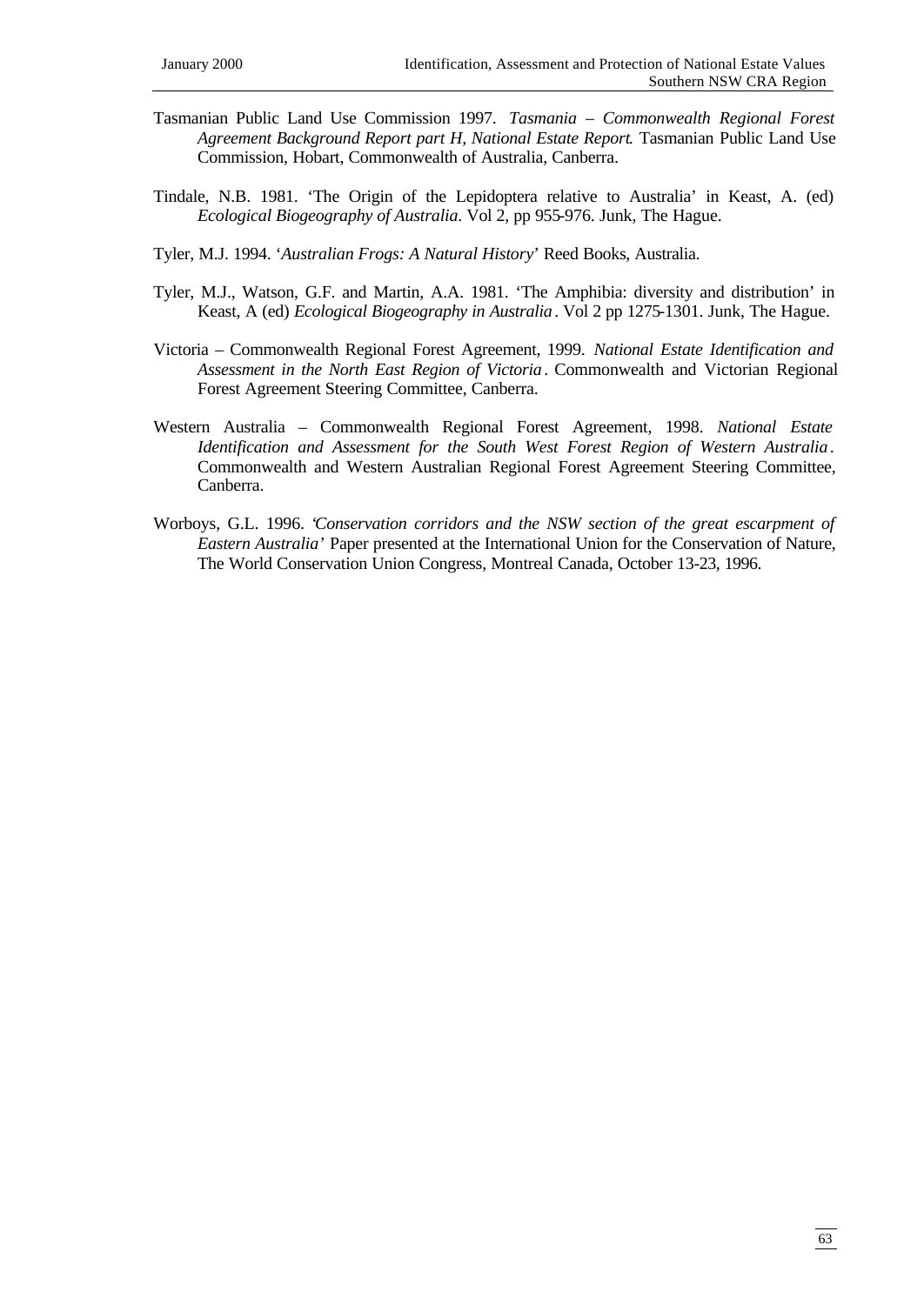## 13.GLOSSARY

*Aerial Photo Interpretation* (*API*) - the delineation and identification of landscape features using photos taken from the air that are viewed in pairs using a stereoscope to create a three-dimensional image.

*Aesthetic value* - value which recognises the response derived from the experience of the environment or particular natural and cultural attributes within it. This response can be to either visual or non-visual elements and can embrace emotional response, sense of place, sound, smell and any other factors having a strong impact on human thought, feelings and attitudes.

*Arboreal* - tree-dwelling.

*ARC/INF0* - software used to display and analyse spatially represented data.

*Assemblages* - collections of populations of different species that live in the same area.

*Biodiversity* - see biological diversity.

*Biogeography* - the interaction between the biotic (living), and a - biotic (non - living) elements of the world, including climate, topography, geology etc.

*Biological diversity* - the variety of all life forms: the different plants, animals and micro-organisms, the genes they contain, and the ecosystems they form. Biological diversity is usually considered at three levels: genetic diversity, species diversity, and ecosystem diversity. It is sometimes considered at the level of landscape diversity.

*Biophysical* - a combination of physical features, such as climate, soils, geology and landforms, and biological features, such as flora and fauna.

*Biophysical Naturalness* (*BN*) - an indicator used in the national wilderness inventory related to the intensity and duration of interference with an ecosystems.

*Bioregion* - a region defined by a combination of biological, social and geographic criteria rather than geopolitical criteria; generally, a system of related, interconnected ecosystems.

*Bryophytes* - liverworts, mosses and hornworts: green, non-vascular land plants without seeds, numbering at least 18 000 species. They are among the simplest of the terrestrial plants but occupy a variety of habitats and show considerable diversity.

*CAMBA* - China - Australia Migratory Bird Agreement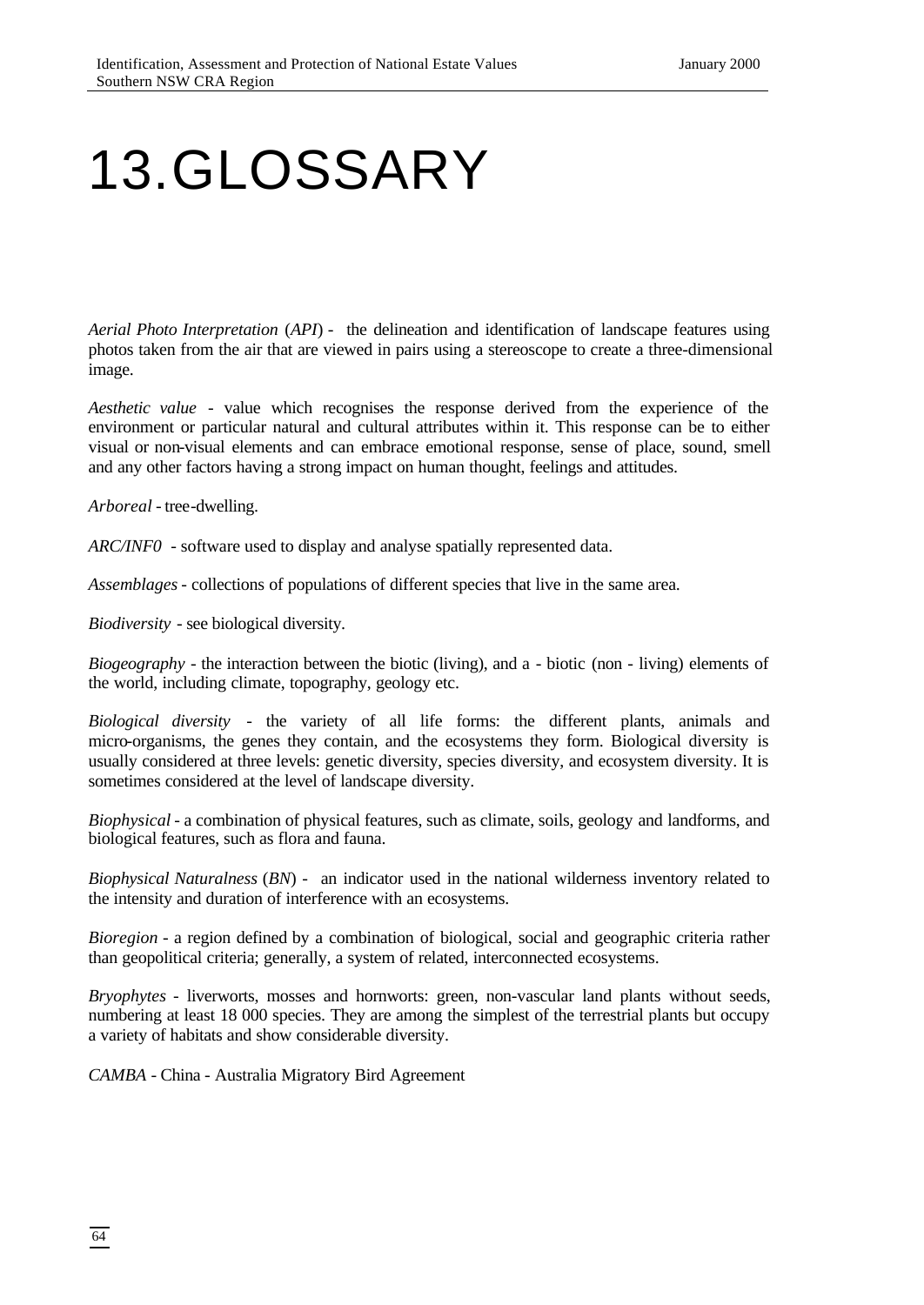*Comprehensive, adequate and representative reserve system* - a reserve system displaying the features of comprehensiveness, adequacy and representativeness:

- comprehensiveness the degree to which the full range of ecological communities and their biological diversity is incorporated in the reserve system.
- adequacy the reserve system's ability to maintain the ecological viability and integrity of populations, species and communities.
- representativeness the extent to which areas selected for inclusion in the reserve system are capable of reflecting the known biological diversity and ecological patterns and processes of the ecological community or ecosystem concerned.

*Clear* - *felling* - a logging system that results in the felling of all standing trees.

*Comprehensive regional assessment*(*CRA*) - a joint Commonwealth–State assessment of all forest values - environmental, heritage, economic and social - leading to the establishment of a comprehensive, adequate and representative reserve system, agreements on forest management, and the signing of a regional forest agreement.

*Conservation* - the protection, maintenance, management, sustainable use, restoration and enhancement of the natural environment.

*Conservation advice and principles* - the Australian Heritage Commission has a statutory obligation to provide advice on the protection of the National Estate. The advice is based on conservation principles that are aimed at protecting and maintaining national estate places and values. Advice is available for land management agencies and individuals that own places that have been identified as having national estate value.

*Context* - the position of a feature or area in the landscape relative to the rest of the landscape or topographic features, other vegetation or disturbance. For example, some values such as old growth forest need to be considered in context; that is, in terms of their relationship to disturbance, other vegetation and the landscape in general.

*Criteria* - used by the Australian Heritage Commission to determine whether places meet the requirements for listing in the Register of the National Estate. The criteria are stipulated in the Australian Heritage Commission Act 1975.

*Cultural heritage* - generally refers to the past and present cultural associations of people. Cultural heritage can be tangible in the form of physical manifestations such as buildings or artefacts or intangible in the form of spiritual or social associations, songs, stories and practices.

*Cultural significance* - social, aesthetic, historic or scientific value for present, past or future generations.

*Disjunct* - populations physically separated from one another; that is, there is no or minimal gene flow between the populations. They are formed over time as a result of the appearance of a barrier in a formerly continuous distribution. Disjunct populations often have features that are distinctive in an evolutionary sense from those of the 'parent' population and in time may become separate species.

*Disturbance* - encompasses a range of factors that affect the condition of natural areas. Disturbance may be natural or human induced. Natural disturbance includes wildfires and rainstorms and is part of natural ecological processes. Human - induced, or 'unnatural', disturbance includes timber harvesting, agricultural clearing, mining and grazing. The factors that are important when considering disturbance are the origin, duration and intensity of the disturbance and its impact on the environment.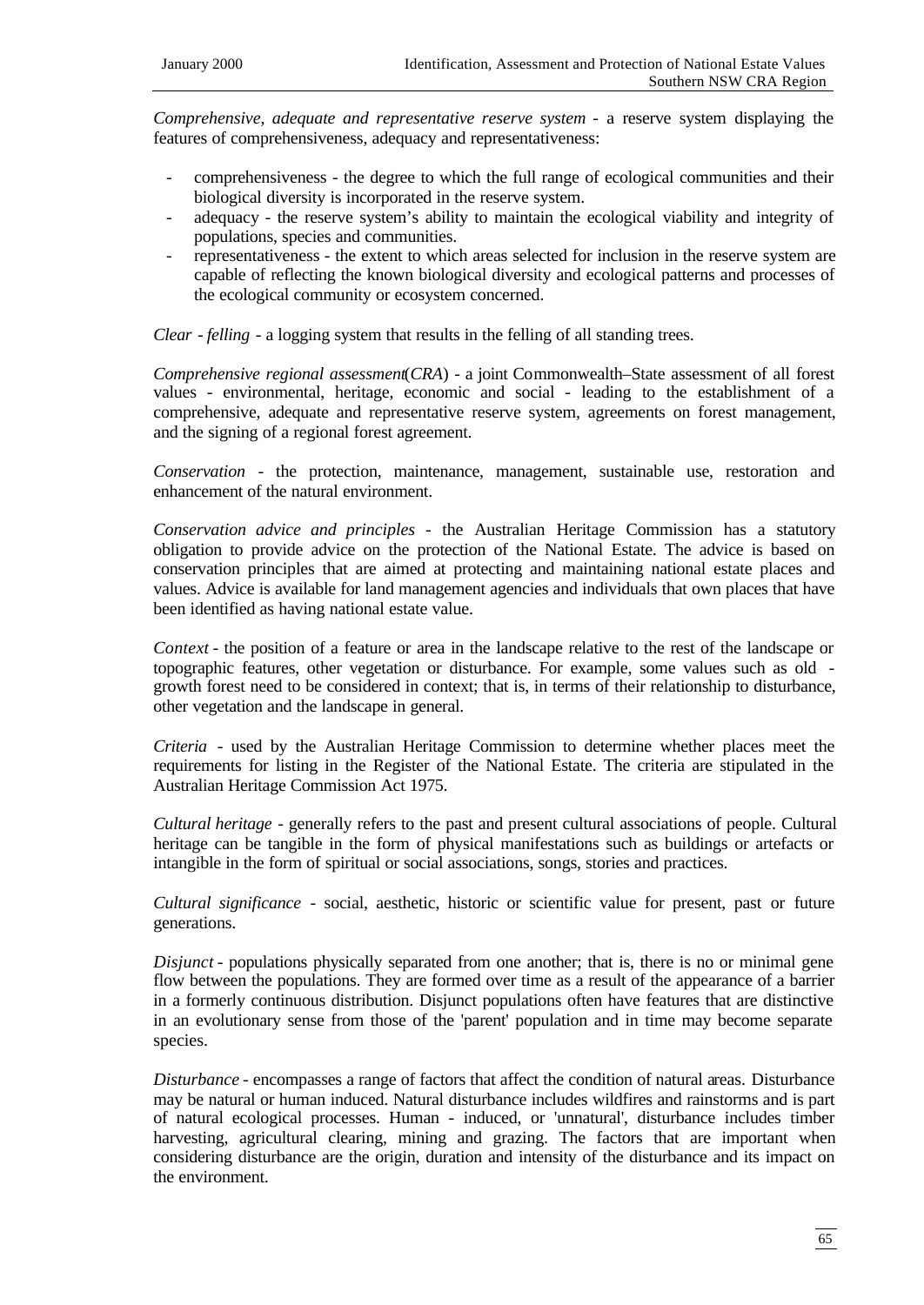*Disturbance data* - records of disturbances such as clearing, grazing, fire or timber harvesting that may affect themes, species or assemblages being assessed.

*Diversity* - a measure of the physical or biological complexity of a system. It refers to a range of features, from artifact scatters to species presence.

## *Ecosystem*

- a set of normally co occurring and interacting species associated with a particular setting in the physical environment.
- the aggregate of plants, animals and other organisms, and the non living parts of the environment with which these organisms interact.
- a dynamic complex of plant, animal, fungal, and micro organism communities and the associated non - living environment interacting as an ecological unit.

*Endemic species* - species confined to a specific region or locality.

*Environmental gradient*- a description of the proximity of different environments. For example, a steep environmental gradient might describe the changes from coastal sands through heath to tall forest over a comparatively short distance.

*Forest* - in the context of the New South Wales–Commonwealth Regional Forest Agreement, an area, incorporating all living and non - living components, that is dominated by trees having usually a single stem and a mature or potential mature stand height exceeding 8 metres and with existing or potential projective cover of overstorey strata about equal to or greater than 5%.

## *Forest association*

- a method of classifying forest types based on associations of the dominant tree species in the canopy.
- a vegetation classification that subdivides a forest type by either structure or understorey floristic composition.

*Forest type* - a vegetation classification defined by the dominant overstorey species.

*Genetic diversity* - the variety of genetic information contained in all individual plants, animals and micro - organisms. It occurs within and between populations of species as well as between species.

*Geoconservation* - the identification and protective management of geological, geomorphological and soil features, assemblages, systems and processes (geodiversity) for their intrinsic, ecological or heritage values.

*Geodiversity* - the natural range (diversity) of geological (bedrock), geomorphological (landform) and soil features, assemblages, systems and processes. Geodiversity includes evidence for the history of the earth (evidence of past life, ecosystems and environments) and a range of processes (biological, hydrological and atmospheric) currently acting on rocks, landforms and soils.

*Geographic information system* (*GIS*) - a system displaying spatially represented data; for example, Idrisi for Windows and ARC/INFO.

*Geoheritage* - those components of geodiversity that are important to humans for purposes other than destructive exploitation; things we would wish to retain for present and future generations.

*Geology* - the scientific study of the bedrock composition of the earth, including its origin, structure, composition, history, and past and present processes. Geological features contribute to geodiversity.

*Geological characteristics* - features and structures associated with the formation of the earth's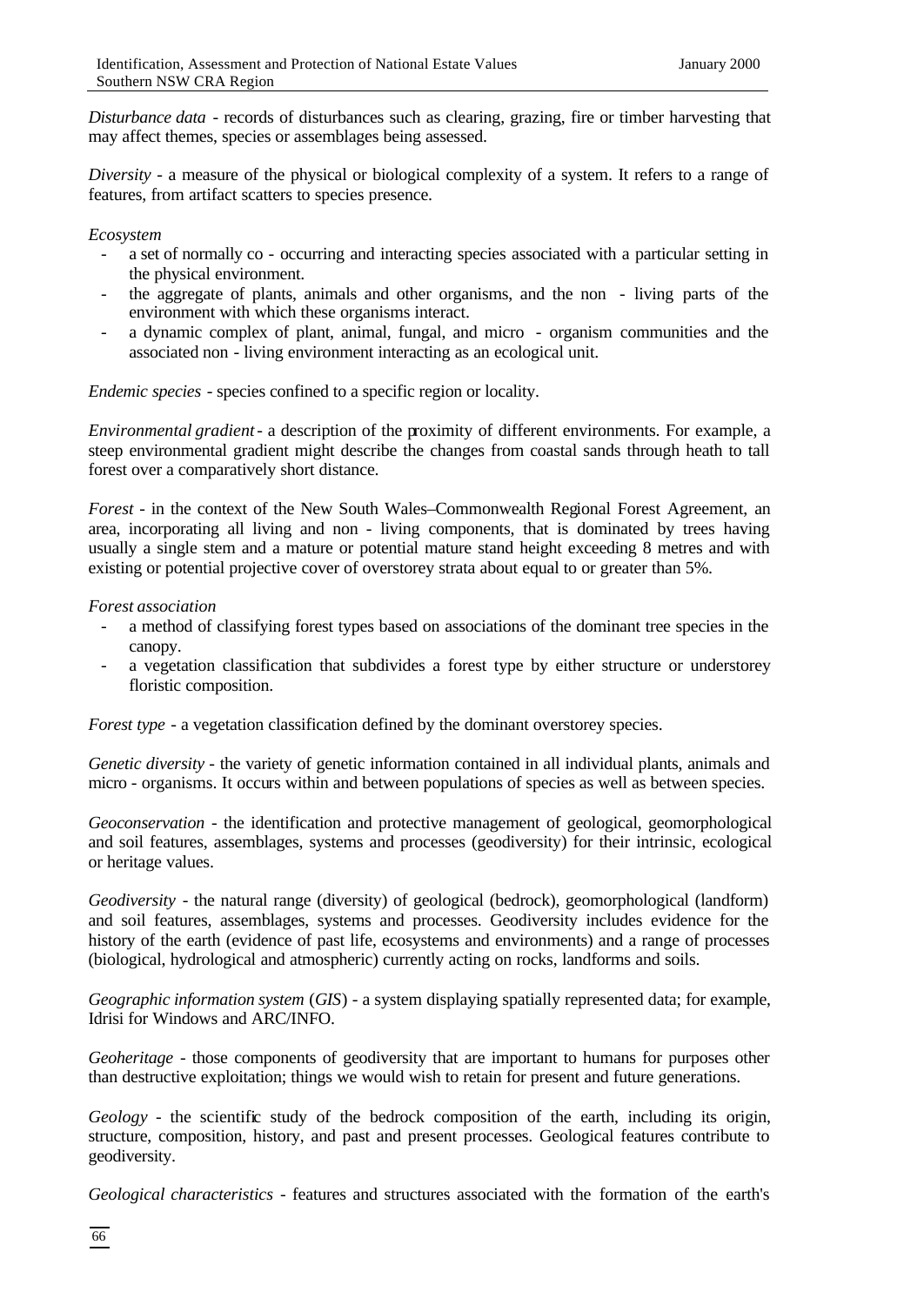crust as well as major landform units such as mountains.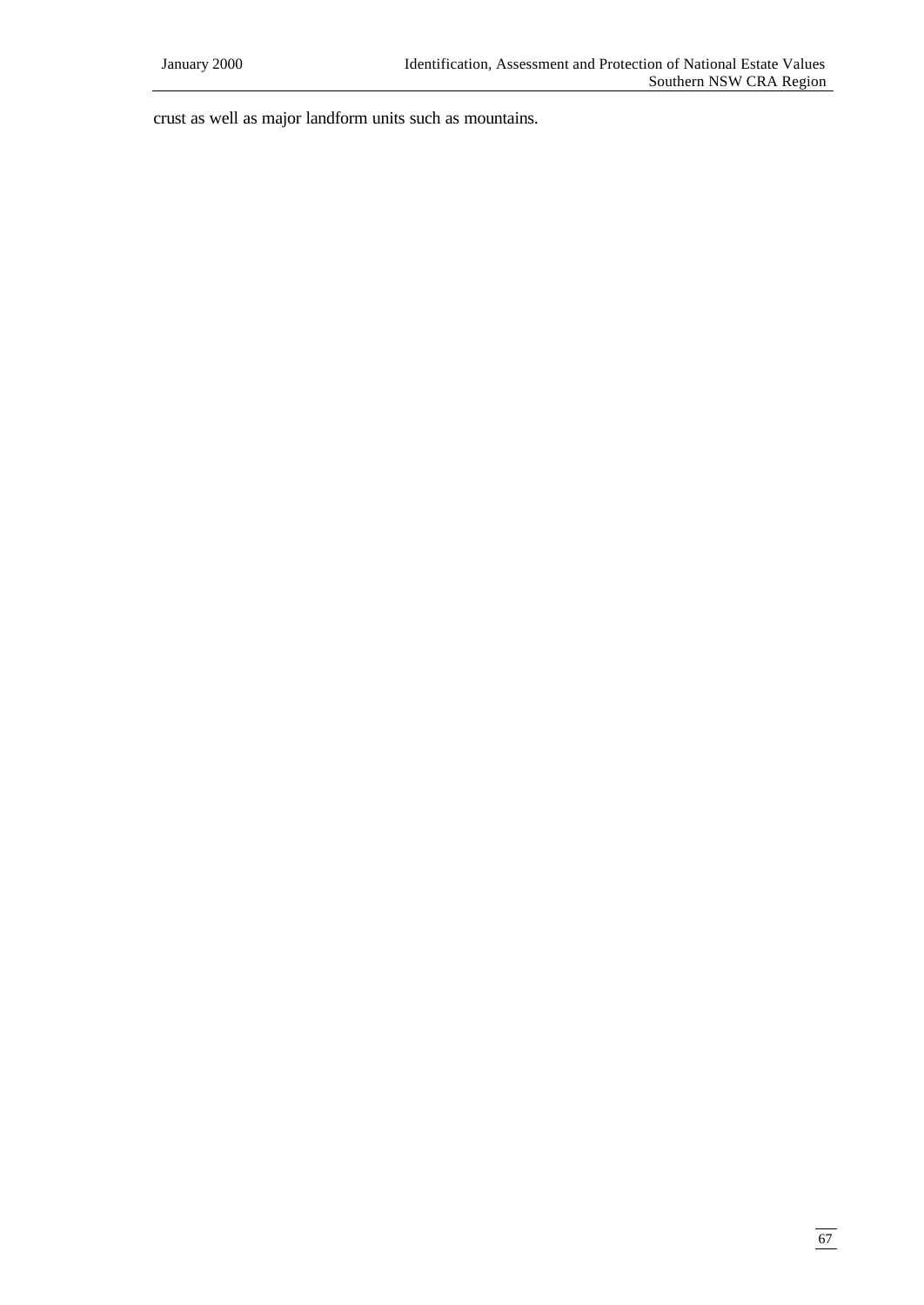*Geomorphology* - the scientific study of landforms - the surface morphology of bedrock substrates and the past and present processes responsible for landform development. Geomorphological features contribute to geodiversity.

*Gondwanan/Gondwanic* - refers to those characteristics or features relating to an ancient phase of the earth's development, when the landmasses of the Southern Hemisphere were joined together. This agglomeration of the southern continents is termed Gondwana.

*Great escarpment* - the eastern fall of the great dividing range which forms a more or less continuous series of ranges that divides the RFA region into eastern coastal areas and western ranges and associated tablelands.

*Habitat* - the place or environment in which an organism naturally occurs.

*Heritage* - encompasses all those things we have inherited from previous generations. Heritage includes places (including national estate places), things (moveable objects) and folklore (customs, songs and sayings).

*Interim Biogeographic Regionalisation of Australia* (*IBRA*) - a bioregional framework delineating natural regions in each State and Territory based on biophysical, environmental and vegetation considerations - for example, climate, soils, landform, vegetation, flora and fauna, and land use that allow cross-border regionalisation.

*Interim list* - the Australian Heritage Commission enters places on the interim national estate list by announcing, in the press and in the Commonwealth Government Gazette, its intention to register those places. Once a place is on the interim list, and before it can be entered in the Register of the National Estate, there is a minimum statutory period of three months during which any person can object to the proposal in writing. If objections are received they must be given due consideration by the Commission, but uppermost consideration must be given to the national estate significance of the place.

*Isopleth* - a line drawn on a map connecting points having the same numerical value of a given variable, analogous to a contour line on a topographic map.

*JAMBA* - Japan-Australia Migratory Bird Agreement.

*JANIS* - The national agreed criteria for the establishment of a comprehensive, adequate and representative reserve system for forests in Australia, prepared by the joint ANZECC/MCFFA national forest policy statement implementation sub-committee.

*Karst* - environments with distinctive landforms and drainage characteristics resulting from the relatively high solubility of some rock types, notably limestones and dolomites, in natural waters.

*Lithology* - the general characteristics of rock formations, such as composition and texture, and the sequence in which the formations were laid down.

*Macropod* - the group of marsupials including kangaroos and wallabies.

*Maintenance* - the continuous protective care of the fabric, contents or setting of a place, as distinct from repair. Repair involves restoration or reconstruction.

*Metadata* - information about the content, quality, condition and other characteristics of datasets.

*Microclimate* - the suite of climatic variables (temperature, humidity etc) associated with a small part of an environment such as a river bank, the base of a tree or under a small stand of trees.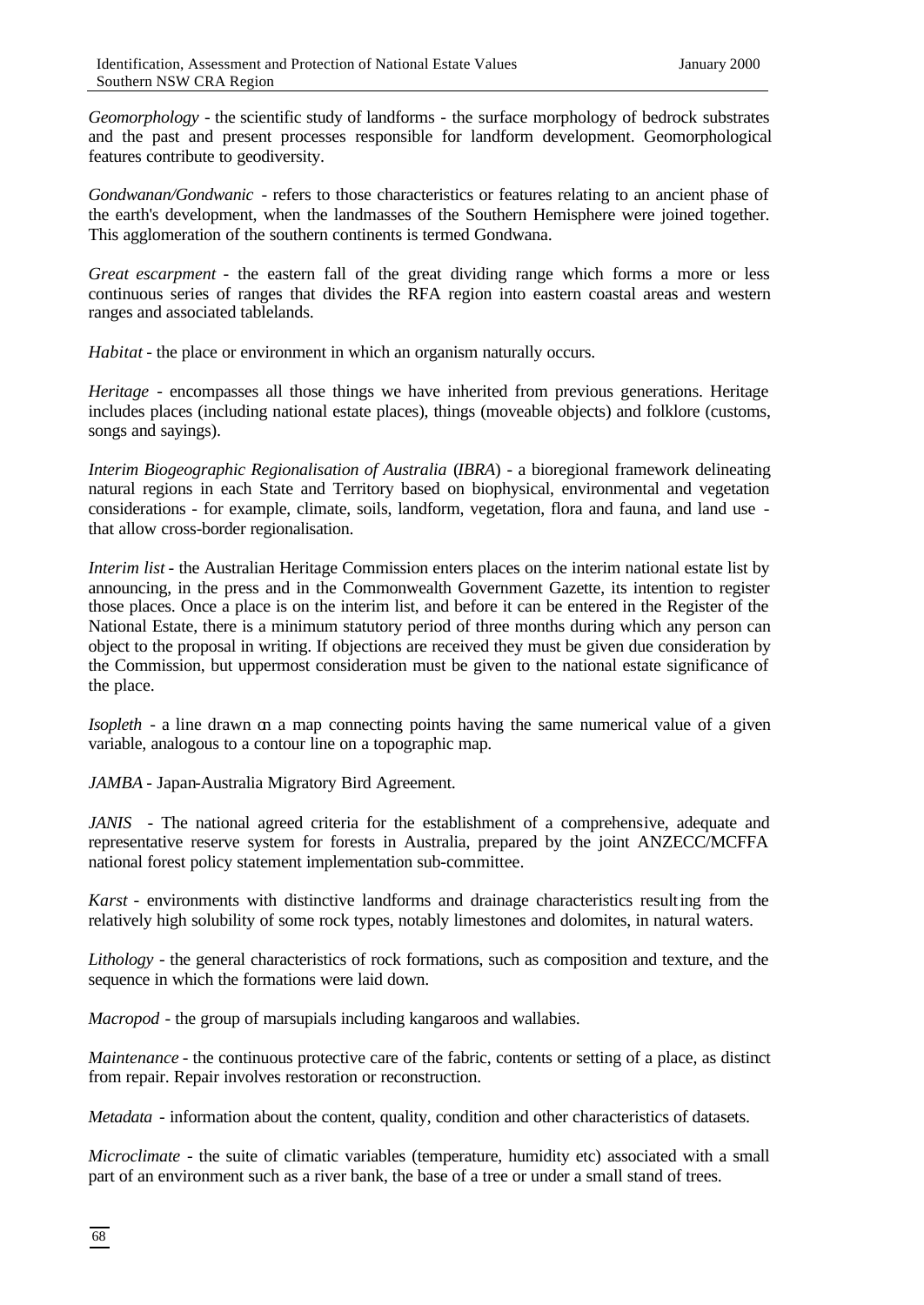*National estate* - is a collection of places - components of the natural or cultural environment of Australia - that have aesthetic, historic, scientific or social significance or other special value for future generations and for the present community.

*National estate values* - the aesthetic, historic, scientific or social values attributed to places by the Australian Heritage Commission.

*National forest policy statement* - The statement that outlines the jointly agreed Commonwealth and State objectives and policies for the future of Australia's public and private forests.

*Old-growth forest* - the National Forest Policy Statement defined old-growth forest as 'forest that is ecologically mature and has been subjected to negligible unnatural disturbance such as logging, roading and clearing'. For the purposes of this assessment, the proposed operational interpretation from JANIS (1996) was used; that is, 'old-growth forest is ecologically mature forest where the effects of disturbances are now negligible'.

*Paleoclimatic* - The climatic conditions (moist, dry, glacial, etc) considered to be associated with a defined area at any point in prehistory.

*Phylogenetic* - referring to the evolutionary line of descent of an individual taxon or groups of taxa.

*Pleistocene* - a period (epoch) of geological history covering the period from approximately 1.6 million years before present up to 10, 000 years before the present day.

*Primitiveness* - used taxonomically to describe species that have features associated with the evolutionary past of a group. For example, the salamander fish has features rarely found in fish of the southern hemisphere and is regarded as therefore being primitive.

*Quaternary* - a period of geological history covering the period from approximately 1.6 million years before present up to and including the present day.

*RAMSAR* - The convention on wetlands of international importance, commonly known as the RAMSAR convention.

*Rare species* - Species with small world populations that are not at present endangered or vulnerable but are at risk.

*Recovery plan* - a comprehensive plan that details, schedules and costs all actions deemed necessary to support the recovery of a threatened species or ecological community.

*Refugia, refuges* - biological communities or geographic entities that, because of their moderating structural characteristics or physical isolation, or both, provide a sanctuary to which species or groups of species have retreated or have been confined in response to threatening processes, including climatic change.

*Regional forest agreement* - an agreement, between the Commonwealth and a State or Territory government, for the long - term management and use of forests in a particular region. The purpose is to reduce uncertainty, duplication and fragmentation in government decision making by establishing a durable agreement on the management and use of forests.

*Register of the National Estate* - the national inventory of places of natural, historic and Aboriginal heritage significance that have been rigorously assessed by the Australian Heritage Commission and deemed worth conserving for present and future generations. The Register serves to notify all Australians, and particularly planners and decision-makers, of places of national estate significance.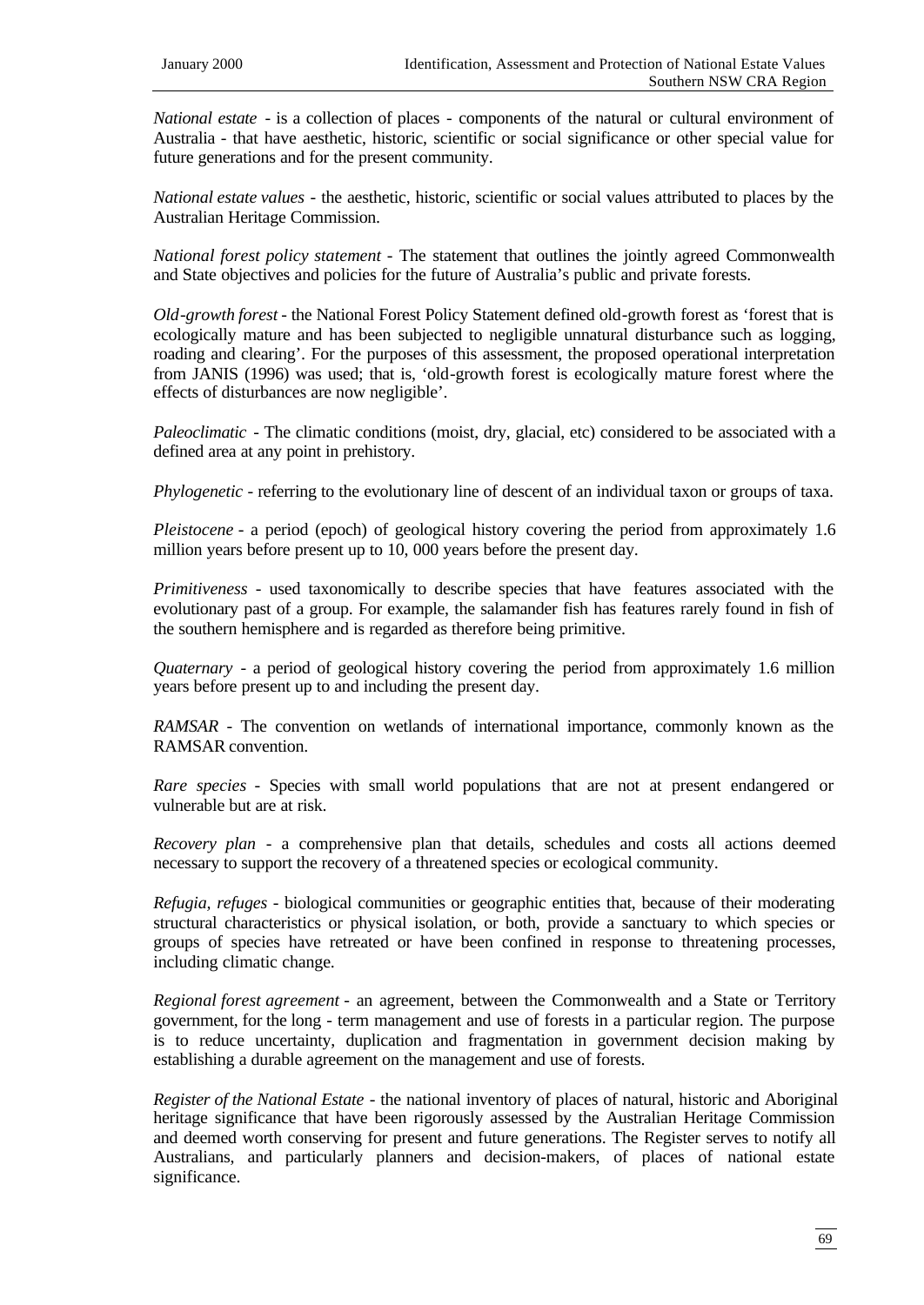*Relictual* - used to describe species associated with former ecosystems that have disappeared or have retracted to small pockets. For example, tingle forest contains a number of relictual species that appear to be relictual species from Gondwanic rainforests.

*Richness* - a measure of the abundance of individual elements within a particular place. For instance, the species richness of an ecological vegetation class is the number of species that occur within that class. The concept is closely related to diversity.

*Riparian* - associated with river banks.

*Scoping agreement* - an agreement, between the Commonwealth and a State or Territory government that establishes the broad parameters for regional forest agreements.

*Selective logging* - the logging of a selected portion of a stand of timber, usually according to pre-determined criteria relating to the intensity of the logging and the nature of the stand remaining after logging.

*Speciation* - where a species evolves into a series of new species, normally in response to selection pressures such as changing environment.

*Species* - a group of organisms capable of interbreeding freely with each other.

*Species diversity* - refers to the variety of living species.

*Social value* - value which recognises places that are highly valued by a community for reasons of religious, spiritual, symbolic, cultural, educational, or social associations.

*Succession* - the change in vegetation composition over time, one community 'succeeding' over the other. For example, wet forests in areas such as gullies that are protected from fire and other disturbance may eventually become rainforest. This occurs over a long period, in which rainforest species first colonise the understorey and, as the emergent eucalypts die out, rainforest species become the dominant species in the canopy.

*Taxon* (*pl. Taxa*) - the named classification unit to which individuals or species are assigned.

*Terrestrial*- ground-dwelling.

*Tertiary* - a period (or era) of geological history from about 66 million years before present to 1.6 million years before present.

*Threshold* - the level at which a value is considered acceptable for entry in the Register of the National Estate. Thresholds are developed through scientific assessment or expertise and an analysis of data within a regional context.

*Type specimen* (*biological/geological*) - the original specimen from which a new species (biological or geological) is scientifically described. The type location is the place where the original type specimen was found.

*Value* - refers to the particulars of a place that have worth, merit or significance.

*Vascular plant* - a plant that possesses a vascular system, the conducting tissue that enables the transport of water, minerals and synthesized food materials throughout the plant and provides mechanical support.

*Vulnerable species or ecosystems* - species or ecosystems that are approaching a reduction in range of 70% or are subject to threatening processes that may cause their loss at the bioregional level.